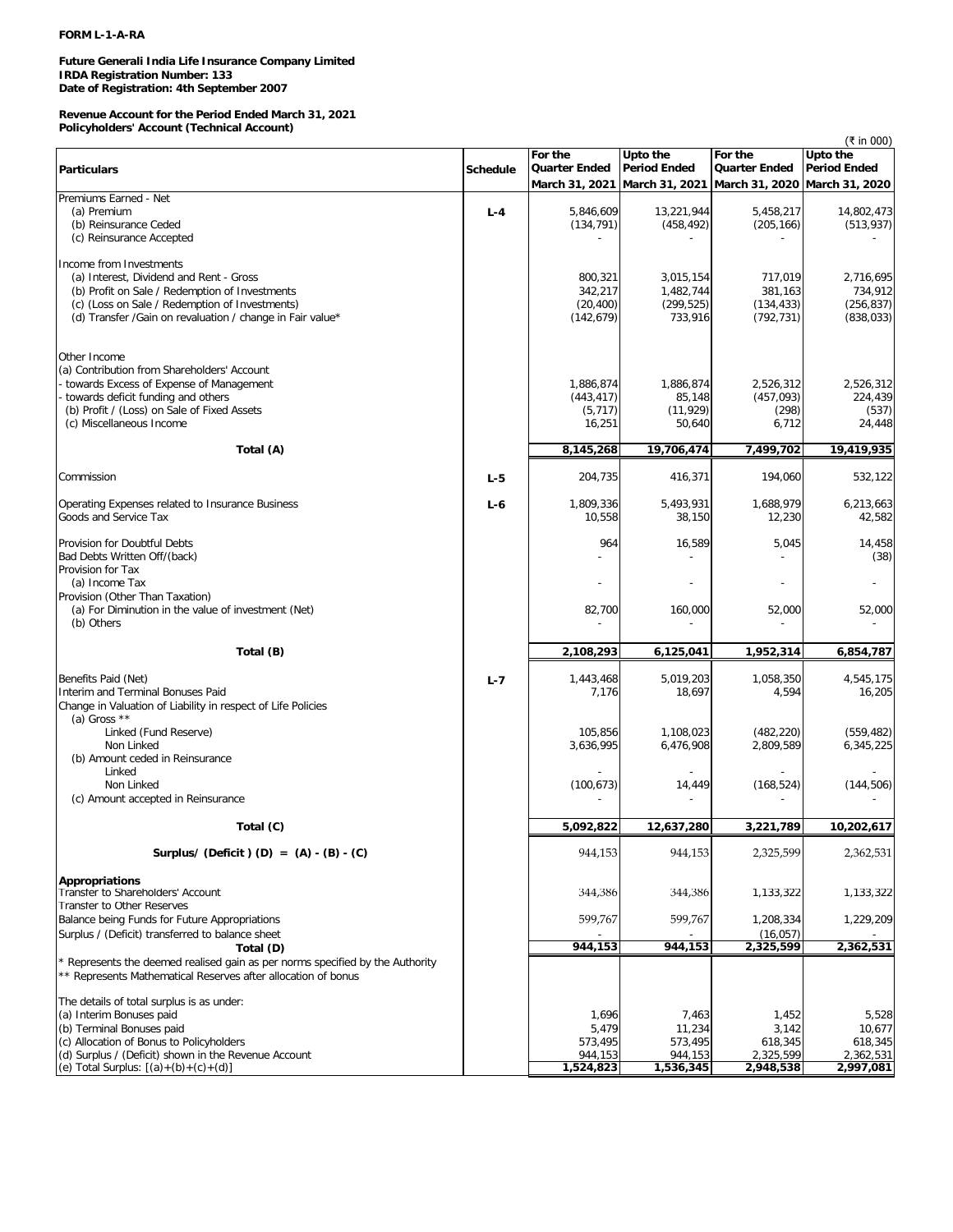# **FORM L-2-A-PL**

**Future Generali India Life Insurance Company Limited Registration Number: 133 Date of Registration: 4th September 2007**

### **Profit and Loss Account for the Period Ended March 31, 2021 Shareholders' Account (Non-Technical Account)**

|                                                                                                                                                                                                                              |                 |                             |                                                             |                            | (₹ in 000)                     |
|------------------------------------------------------------------------------------------------------------------------------------------------------------------------------------------------------------------------------|-----------------|-----------------------------|-------------------------------------------------------------|----------------------------|--------------------------------|
|                                                                                                                                                                                                                              |                 | For the                     | Upto the                                                    | For the                    | Upto the                       |
| <b>Particulars</b>                                                                                                                                                                                                           | <b>Schedule</b> | <b>Quarter Ended</b>        | <b>Period Ended</b>                                         | <b>Quarter Ended</b>       | <b>Period Ended</b>            |
|                                                                                                                                                                                                                              |                 |                             | March 31, 2021 March 31, 2021 March 31, 2020 March 31, 2020 |                            |                                |
| Amount transferred from Policyholders' Account (Technical Account)                                                                                                                                                           |                 | 344,386                     | 344,386                                                     | 1,133,322                  | 1,133,322                      |
| Income from Investments<br>(a) Interest, Dividend and Rent - Gross<br>(b) Profit on Sale / Redemption of Investments<br>(c) (Loss on Sale / Redemption of Investments)                                                       |                 | 35,615<br>34,230<br>(2,964) | 174,631<br>91,033<br>(28,010)                               | 39,786<br>4,711<br>(2,974) | 181,727<br>23,429<br>(14, 358) |
| Other Income                                                                                                                                                                                                                 |                 |                             |                                                             |                            |                                |
| Total (A)                                                                                                                                                                                                                    |                 | 411,267                     | 582,040                                                     | 1,174,845                  | 1,324,120                      |
| Expenses other than those directly related to the insurance business<br>MD and CEO's remuneration in excess of regulatory limits<br><b>Bad Debts Written Off</b>                                                             | $L-6A$          | 12,904<br>42,370            | 27,876<br>60,400                                            | 4,998<br>21,551            | 14,581<br>56,412               |
| Provision (other than taxation)<br>(a) For Diminution in the Value of Investment (Net)<br>(b) Provision for Doubtful Debts<br>(c) Others                                                                                     |                 | 51,000                      | 105,000                                                     | 57,500                     | 57,500                         |
| Contribution from Shareholders' Account<br>- towards Excess of Expense of Management<br>- towards deficit funding and others                                                                                                 |                 | 1,886,874<br>(443, 417)     | 1,886,874<br>85,148                                         | 2,526,312<br>(457,093)     | 2,526,312<br>224,439           |
| Total (B)                                                                                                                                                                                                                    |                 | 1,549,731                   | 2,165,298                                                   | 2,153,268                  | 2,879,244                      |
| Profit / (Loss) before Tax                                                                                                                                                                                                   |                 | (1, 138, 464)               | (1,583,258)                                                 | (978, 423)                 | (1, 555, 124)                  |
| Provision for Taxation                                                                                                                                                                                                       |                 |                             |                                                             |                            |                                |
| Profit / (Loss) after Tax                                                                                                                                                                                                    |                 | (1, 138, 464)               | (1,583,258)                                                 | (978, 423)                 | (1, 555, 124)                  |
| Appropriations<br>(a) Balance at the beginning of the Period<br>(b) Interim Dividends Paid during the Period<br>(c) Proposed Final Dividend<br>(d) Dividend Distribution on Tax<br>(e) Transfer to Reserves / Other Accounts |                 | (18,633,281)                | (18, 188, 487)                                              | (17, 210, 064)             | (16,633,363)                   |
| Profit / (Loss) carried to the Balance Sheet                                                                                                                                                                                 |                 | (19, 771, 745)              | (19, 771, 745)                                              | (18, 188, 487)             | (18, 188, 487)                 |
|                                                                                                                                                                                                                              |                 |                             |                                                             |                            |                                |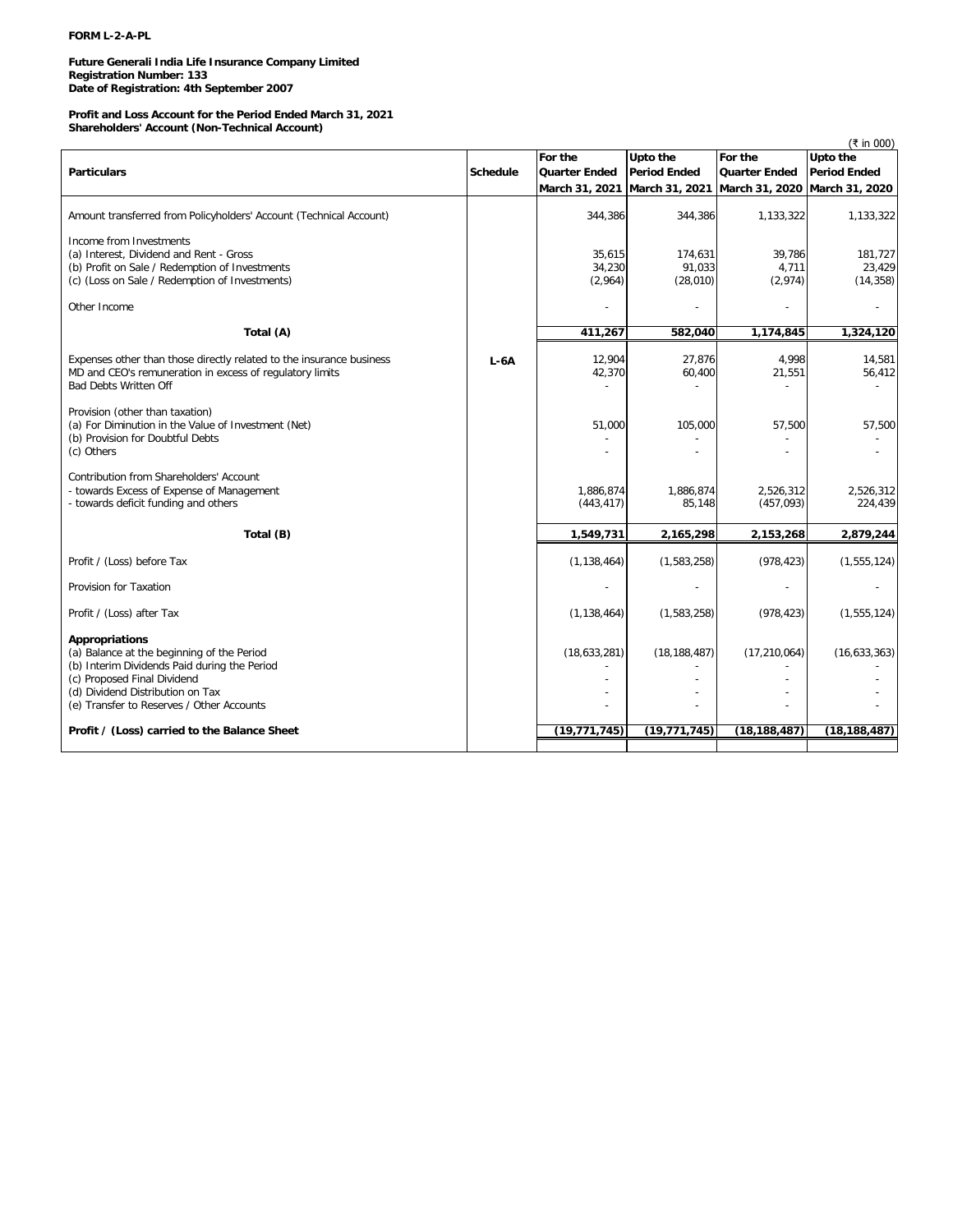# **FORM L-3-A-BS**

# **Future Generali India Life Insurance Company Limited Registration Number: 133 Date of Registration: 4th September 2007**

**Balance Sheet As at March 31, 2021**

|                                                                       |                 |                         | (₹ in 000)              |
|-----------------------------------------------------------------------|-----------------|-------------------------|-------------------------|
| <b>Particulars</b>                                                    | <b>Schedule</b> | As at March<br>31, 2021 | As at March<br>31, 2020 |
| <b>Sources of Funds</b>                                               |                 |                         |                         |
| Shareholders' Funds:                                                  |                 |                         |                         |
| Share Capital                                                         | $L - 8, L - 9$  | 19,658,210              | 19,358,206              |
| Reserves and Surplus                                                  | $L-10$          | 999,996                 |                         |
| Credit/(Debit) Fair Value Change Account                              |                 | (4, 159)                | (35, 957)               |
| Sub-Total                                                             |                 | 20,654,047              | $\overline{19,}322,249$ |
| <b>Borrowings</b>                                                     | $L - 11$        | 300,000                 |                         |
| Policyholders' Funds:                                                 |                 |                         |                         |
| Credit/(Debit) Fair Value Change Account                              |                 | (15, 926)               | (205, 035)              |
| <b>Policy Liabilities</b>                                             |                 | 42,531,555              | 36,040,198              |
| <b>Insurance Reserves</b>                                             |                 |                         |                         |
| Provision for Linked Liabilities                                      |                 | 5,388,356               | 4,849,222               |
| Sub-Total                                                             |                 | 48,203,985              | 40,684,385              |
| <b>Funds for Future Appropriations</b>                                |                 | 2,827,022               | 2,227,255               |
| Reserves for Lapsed Unit-Linked Policies                              |                 |                         |                         |
| Surplus in the revenue account (Policyholder's account)               |                 |                         |                         |
| Funds for Discontinued Policies:                                      |                 |                         |                         |
| (i) Discontinued on Account of Non-Payment of Premium                 |                 | 1,421,134               | 852,245                 |
| (ii) Others                                                           |                 |                         |                         |
|                                                                       |                 |                         |                         |
| <b>Total</b>                                                          |                 | 73,406,188              | 63,086,134              |
|                                                                       |                 |                         |                         |
| <b>Application of Funds</b>                                           |                 |                         |                         |
| Investments                                                           |                 |                         |                         |
| Shareholders'                                                         | $L - 12$        | 1,684,666               | 3,056,730               |
| Policyholders'                                                        | $L-13$          | 42,929,507              | 34,716,446              |
| Assets held to cover Linked Liabilities                               | $L-14$          | 6,809,491               | 5,701,467               |
| Loans                                                                 | $L-15$          | 264,135                 | 159,030                 |
| <b>Fixed Assets</b>                                                   | $L-16$          | 792,981                 | 717,910                 |
| <b>Current Assets</b>                                                 |                 |                         |                         |
| Cash and Bank Balances                                                | $L - 17$        | 1,093,421               | 679,491                 |
| Advances and Other Assets                                             | $L-18$          | 2,407,806               | 2,510,668               |
| Sub-Total (A)                                                         |                 | 3,501,227               | 3,190,159               |
| <b>Current Liabilities</b>                                            | $L - 19$        | 2,449,115               | 2,594,274               |
| Provisions                                                            | $L-20$          | 198,449                 | 49,821                  |
| Sub-Total (B)                                                         |                 | 2,647,564               | 2,644,095               |
| Net Current Assets $(C) = (A - B)$                                    |                 | 853,663                 | 546,064                 |
| Miscellaneous Expenditure (To the extent not written off or adjusted) | $L-21$          |                         |                         |
|                                                                       |                 |                         |                         |
| Debit Balance in Profit and Loss Account (Shareholders' Account)      |                 | 19,771,745              | 18,188,487              |
| Total                                                                 |                 | 73,106,188              | 63,086,134              |

# **CONTINGENT LIABILITIES**

|   |                                                                               |             | (₹ in 000)  |
|---|-------------------------------------------------------------------------------|-------------|-------------|
|   | <b>Particulars</b>                                                            | As at March | As at March |
|   |                                                                               | 31, 2021    | 31, 2020    |
|   | Partly paid-up investments                                                    |             |             |
|   | Claims, other than against policies, not acknowledged as debts by the company | 12.493      | 12,492      |
|   | Underwriting commitments outstanding (in respect of shares and securities)    |             |             |
|   | Guarantees given by or on behalf of the Company                               |             |             |
| 5 | Statutory demands/ liabilities in dispute, not provided for                   | 45.779      | 42.355      |
| 6 | Reinsurance obligations to the extent not provided for in accounts            |             |             |
|   | Claims against policies, not acknowledged as debts by the company             | 75,811      | 74.722      |
| 8 | Others:                                                                       |             |             |
|   | Directions issued by IRDAI (Appeal to the Securities Appellate Tribunal)      | 911.111     | 911.111     |
|   | <b>TOTAL</b>                                                                  | 1,045,194   | 1,040,680   |

Schedules referred to above form an integral part of the Balance Sheet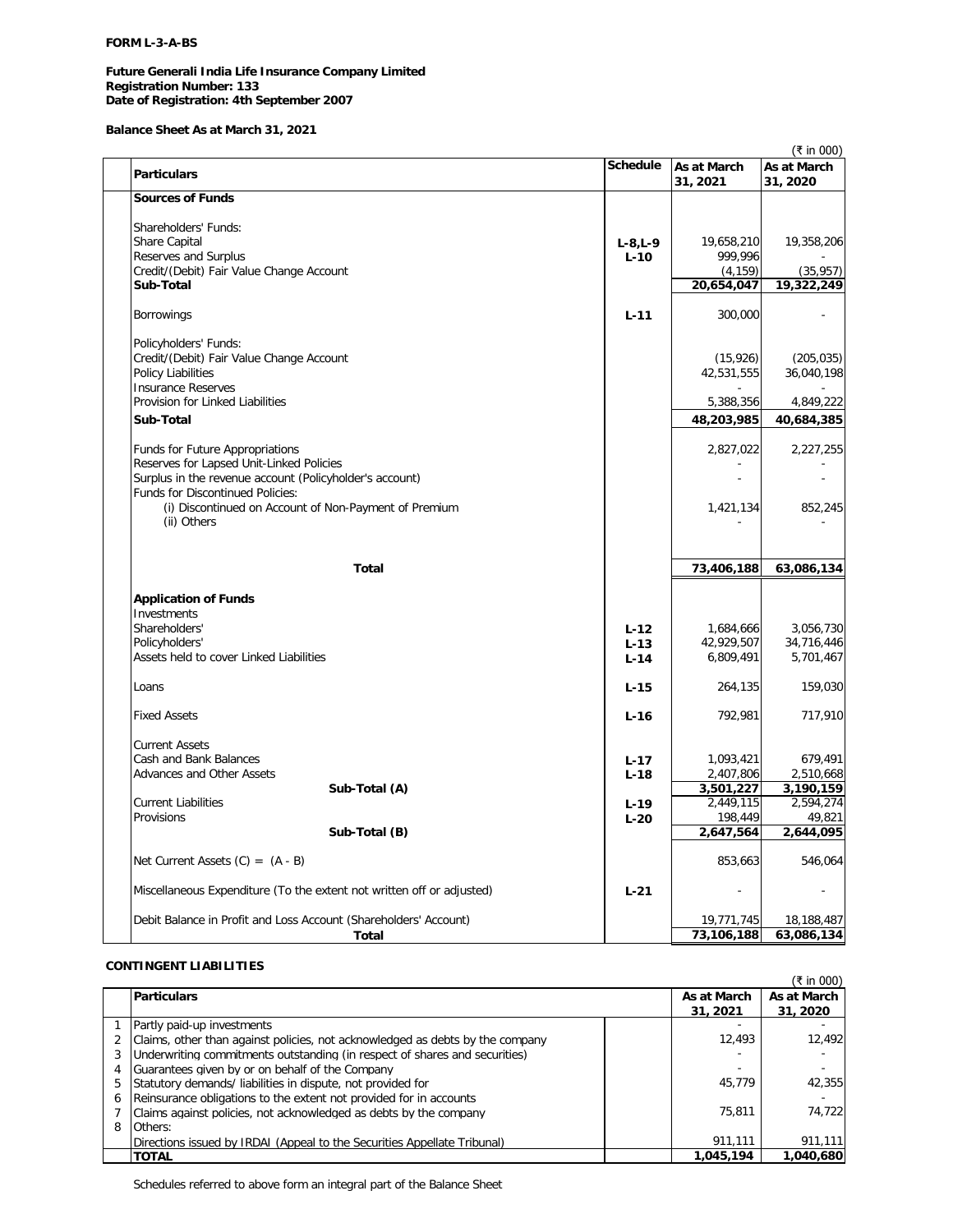### **Future Generali India Life Insurance Company Limited SCHEDULES FORMING PART OF FINANCIAL STATEMENTS**

# **FORM L-4-PREMIUM SCHEDULE**

| ם שומש ב-די ולכוחו שום ה-                                                       |                                   |                                   |                                        |                                                                |
|---------------------------------------------------------------------------------|-----------------------------------|-----------------------------------|----------------------------------------|----------------------------------------------------------------|
|                                                                                 |                                   |                                   |                                        | (₹ in 000)                                                     |
| <b>Particulars</b>                                                              | For the<br>Quarter Ended          | Upto the<br><b>Period Ended</b>   | <b>For the</b><br><b>Quarter Ended</b> | Upto the<br><b>Period Ended</b>                                |
|                                                                                 |                                   |                                   |                                        | March 31, 2021  March 31, 2021  March 31, 2020  March 31, 2020 |
| <b>First Year Premiums</b><br><b>Renewal Premiums</b><br><b>Single Premiums</b> | 2.083.384<br>3,337,433<br>425.794 | 4.406.854<br>7.993.171<br>821.919 | 1.998.556<br>3,199,054<br>260.607      | 6,845,885<br>7,127,490<br>829.098                              |
| <b>Total</b>                                                                    | 5,846,611                         | 13,221,944                        | 5,458,217                              | 14,802,473                                                     |

# **FORM L-5 - COMMISSION SCHEDULE**

| (₹ in 000)                                                            |                                                   |                                                   |                                                           |                                 |
|-----------------------------------------------------------------------|---------------------------------------------------|---------------------------------------------------|-----------------------------------------------------------|---------------------------------|
| <b>Particulars</b>                                                    | For the<br><b>Quarter Ended</b><br>March 31, 2021 | Upto the<br><b>Period Ended</b><br>March 31, 2021 | For the<br>Quarter Ended<br>March 31, 2020 March 31, 2020 | Upto the<br><b>Period Ended</b> |
| <b>Commission Paid</b>                                                |                                                   |                                                   |                                                           |                                 |
| Direct - First Year Premiums                                          | 127,584                                           | 255,731                                           | 126,072                                                   | 393,959                         |
| - Renewal Premiums                                                    | 45,160                                            | 106,293                                           | 47,889                                                    | 114,309                         |
| - Single Premiums                                                     | 20,344                                            | 39,810                                            | 1,370                                                     | 5,125                           |
| Add: Commission on Reinsurance Accepted                               |                                                   |                                                   |                                                           |                                 |
| Less: Commission on Reinsurance Ceded                                 |                                                   |                                                   |                                                           |                                 |
| <b>Net commission</b>                                                 | 193,088                                           | 401,834                                           | 175,331                                                   | 513,393                         |
| Rewards and/or Remuneration to Agents, Broker or other intermediaries | 11,647                                            | 14,537                                            | 18,729                                                    | 18,729                          |
| <b>Total</b>                                                          | 204,735                                           | 416,371                                           | 194,060                                                   | 532,122                         |
| Breakup of Commission Expenses (Gross) incurred to procure business   |                                                   |                                                   |                                                           |                                 |
|                                                                       |                                                   |                                                   |                                                           |                                 |
| Individual agents                                                     |                                                   |                                                   |                                                           |                                 |
| - Commission                                                          | 44,295                                            | 99,540                                            | 49,142                                                    | 147,213                         |
| - Rewards                                                             | 9,015                                             | 11,905                                            | 15,929                                                    | 15,929                          |
| Corporate Agents-Banks                                                |                                                   |                                                   |                                                           |                                 |
| - Commission                                                          | 124,287                                           | 245,564                                           | 106,347                                                   | 304,343                         |
| Corporate Agents -Others                                              |                                                   |                                                   |                                                           |                                 |
| - Commission                                                          |                                                   |                                                   |                                                           |                                 |
| - Rewards                                                             |                                                   |                                                   |                                                           |                                 |
| <b>Brokers</b>                                                        |                                                   |                                                   |                                                           |                                 |
| - Commission                                                          | 16,479                                            | 41,708                                            | 11,508                                                    | 35,405                          |
| - Rewards                                                             | 2,632                                             | 2,632                                             | 2,800                                                     | 2,800                           |
| Micro Agents                                                          |                                                   |                                                   |                                                           |                                 |
| - Commission                                                          |                                                   |                                                   |                                                           |                                 |
| - Rewards                                                             |                                                   |                                                   |                                                           |                                 |
|                                                                       |                                                   |                                                   |                                                           |                                 |
| Direct Business - Officers/Employees                                  |                                                   |                                                   |                                                           |                                 |
| - Commission                                                          |                                                   |                                                   |                                                           |                                 |
| Direct Business - Online1                                             |                                                   |                                                   |                                                           |                                 |
| - Commission                                                          |                                                   |                                                   |                                                           |                                 |
| Direct Business - Others                                              |                                                   |                                                   |                                                           |                                 |
| - Commission                                                          |                                                   |                                                   |                                                           |                                 |
| Common Service Centre (CSC)                                           |                                                   |                                                   |                                                           |                                 |
| - Commission                                                          |                                                   |                                                   |                                                           |                                 |
| - Rewards                                                             |                                                   |                                                   |                                                           |                                 |
| Web Aggregators                                                       |                                                   |                                                   |                                                           |                                 |
| - Commission                                                          |                                                   | 67                                                | 61                                                        | 184                             |
| - Rewards                                                             |                                                   |                                                   |                                                           |                                 |
| <b>IMF</b>                                                            |                                                   |                                                   |                                                           |                                 |
| - Commission                                                          | 8,027                                             | 14,955                                            | 8,273                                                     | 26,248                          |
| - Rewards                                                             |                                                   |                                                   |                                                           |                                 |
|                                                                       |                                                   |                                                   |                                                           |                                 |
| Others (Please Specify, for e.g. POS)<br>- Commission                 |                                                   |                                                   |                                                           |                                 |
| - Rewards                                                             |                                                   |                                                   |                                                           |                                 |
| Commission and Rewards on (Excluding Reinsurance) Business written :  |                                                   |                                                   |                                                           |                                 |
| In India                                                              |                                                   |                                                   |                                                           |                                 |
| Outside India                                                         |                                                   |                                                   |                                                           |                                 |
| <b>Total</b>                                                          | 204,735                                           | 416,371                                           | 194,060                                                   | 532,122                         |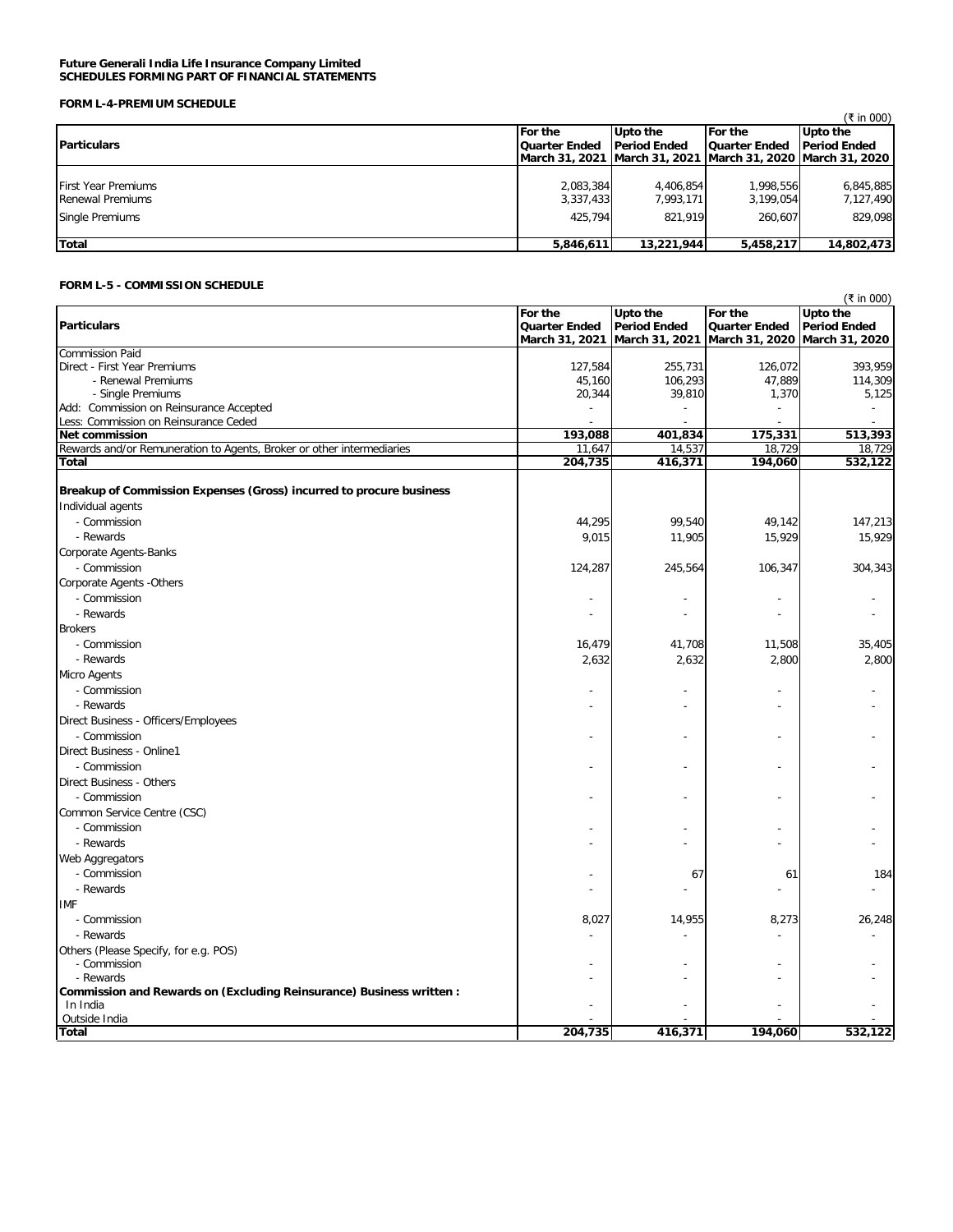# **FORM L-6-OPERATING EXPENSES SCHEDULE**

|                                                                |                      |                     |                                              | (₹ in 000)          |
|----------------------------------------------------------------|----------------------|---------------------|----------------------------------------------|---------------------|
|                                                                | For the              | Upto the            | For the                                      | Upto the            |
| <b>Particulars</b>                                             | <b>Quarter Ended</b> | <b>Period Ended</b> | <b>Quarter Ended</b>                         | <b>Period Ended</b> |
|                                                                | March 31, 2021       |                     | March 31, 2021 March 31, 2020 March 31, 2020 |                     |
|                                                                |                      |                     |                                              |                     |
| <b>Employees' Remuneration and Welfare Benefits</b>            | 1,460,407            | 4,150,186           | 965,770                                      | 3,570,666           |
| Travel, Conveyance and Vehicle Running Expenses                | 12,874               | 22,185              | 123,106                                      | 279,078             |
| Training Expenses (including Staff Training) (Net of Recovery) | 15,997               | 97,465              | 40,494                                       | 129,783             |
| Rent, Rates and Taxes                                          | 67,316               | 264,552             | 87,006                                       | 304,222             |
| Repairs                                                        | 28,858               | 113,770             | 41,257                                       | 134,473             |
| Printing and Stationery                                        | 1,677                | 6,295               | 4,341                                        | 18,056              |
| Communication Expenses                                         | 12,454               | 47,586              | 17,717                                       | 72,300              |
| Legal and Professional Charges                                 | 14,503               | 93,893              | 133,634                                      | 706,391             |
| <b>Medical Fees</b>                                            | 4,180                | 11,256              | 5,074                                        | 19,839              |
| Auditors' Fees, Expenses etc.                                  |                      |                     |                                              |                     |
| (a) as Auditor                                                 | 650                  | 3,500               | 375                                          | 3,500               |
| (b) as Adviser or in any other capacity, in respect of         |                      |                     |                                              |                     |
| (i) Taxation Matters                                           |                      |                     |                                              |                     |
| (ii) Insurance Matters                                         |                      |                     |                                              | 180                 |
| (iii) Management Services; and                                 |                      |                     |                                              |                     |
| (c) in any other capacity                                      | 415                  | 1,969               | 325                                          | 531                 |
| <b>Advertisement and Publicity</b>                             | 49,975               | 183,470             | 151,391                                      | 528,380             |
| Interest and Bank Charges                                      | 3,476                | 21.866              | 6,358                                        | 24,477              |
| Depreciation                                                   | 63,746               | 249,088             | 54,283                                       | 184,748             |
| Others:                                                        |                      |                     |                                              |                     |
| Goods and Service Tax                                          | 1,851                | 6,493               | 2,596                                        | 10,975              |
| Membership and Subscriptions                                   | 2,657                | 10,292              | $-4,341$                                     | 4,594               |
| Information Technology and related Expenses                    | 46,610               | 131.979             | 38,230                                       | 129,536             |
| <b>Outsourcing Expenses</b>                                    | 19,109               | 66,279              | 18,466                                       | 73,828              |
| Other Expenses                                                 | 2,581                | 11,807              | 2,897                                        | 18,106              |
| <b>Total</b>                                                   | 1,809,336            | 5,493,931           | 1,688,979                                    | 6,213,663           |

# **FORM L-6A-EXPENSES OTHER THAN THOSE DIRECTLY RELATED TO THE INSURANCE BUSINESS SCHEDULE**

|                                              |                      |                     |                                                                | (₹ in 000)          |
|----------------------------------------------|----------------------|---------------------|----------------------------------------------------------------|---------------------|
|                                              | <b>For the</b>       | Upto the            | <b>For the</b>                                                 | Upto the            |
| <b>Particulars</b>                           | <b>Quarter Ended</b> | <b>Period Ended</b> | <b>Quarter Ended</b>                                           | <b>Period Ended</b> |
|                                              |                      |                     | March 31, 2021  March 31, 2021  March 31, 2020  March 31, 2020 |                     |
|                                              |                      |                     |                                                                |                     |
| Employees' Remuneration and Welfare Benefits | 888, 1               | 3.389               | 616                                                            | 2,511               |
| Legal and professional charges               | 102                  | 400                 | 93                                                             | 972                 |
| Interest and bank charges                    | 8,846                | 8.873               |                                                                | 58                  |
| <b>Other Expenses</b>                        | 2,068                | 15,214              | 4,281                                                          | 11,040              |
| Total                                        | 12,904               | 27,876              | 4,998                                                          | 14,581              |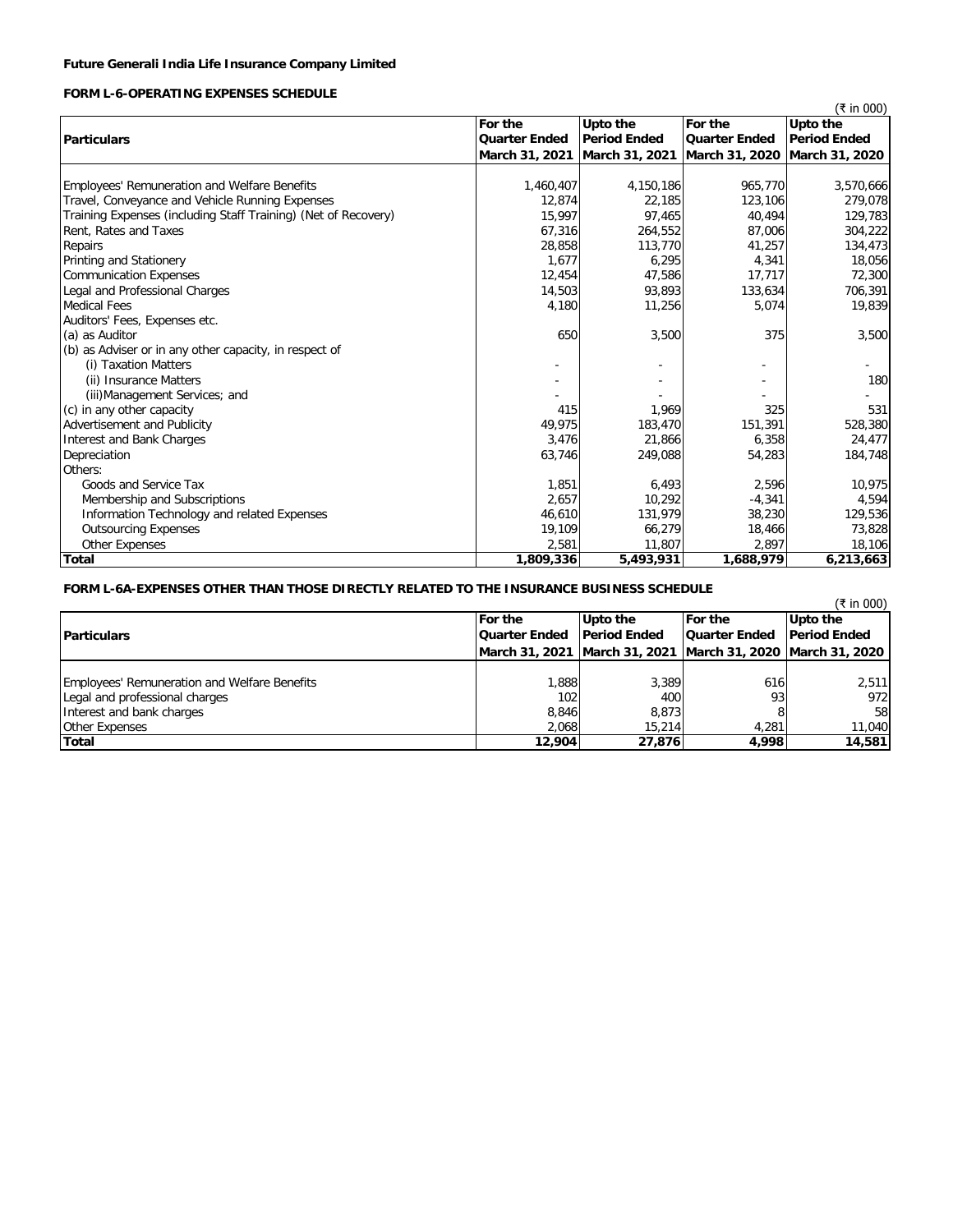# **FORM L-7-BENEFITS PAID SCHEDULE**

|                                 |                               |                     |                      | (₹ in 000)          |
|---------------------------------|-------------------------------|---------------------|----------------------|---------------------|
|                                 | For the                       | Upto the            | For the              | <b>Upto the</b>     |
| <b>Particulars</b>              | <b>Quarter Ended</b>          | <b>Period Ended</b> | <b>Quarter Ended</b> | <b>Period Ended</b> |
|                                 | March 31, 2021 March 31, 2021 |                     | March 31, 2020       | March 31, 2020      |
| <b>Insurance Claims</b>         |                               |                     |                      |                     |
| (a) Claims by Death             | 509,269                       | 1,742,365           | 322,092              | 1,416,649           |
| (b) Claims by Maturity          | 324,118                       | 1,049,596           | 198,808              | 523,315             |
| (c) Annuities / Pension Payment | 1,464                         | 5,034               | 1,480                | 5,701               |
| (f) Other Benefits              |                               |                     |                      |                     |
| Surrender                       | 632,839                       | 1,528,150           | 376,925              | 1,518,558           |
| Survival Benefits               | 72,424                        | 230,854             | 101,771              | 230,084             |
| <b>Partial Withdrawal</b>       | 24,803                        | 76,576              | 25,646               | 120,985             |
| <b>Critical Illness</b>         |                               |                     | $-400$               | 150                 |
| Gratuity and Leave Encashment   | 78,306                        | 479,741             | 64,069               | 627,716             |
| Superannuation                  | 1,097                         | 659,843             | 50,897               | 661,052             |
| <b>Other Benefits</b>           | 3,256                         | 7,893               | 2,726                | 6,287               |
| Claims related Expenses         | 2,506                         | 8,175               | 1,795                | 6,214               |
| Health                          | 2,115                         | 11,454              | 560                  | 8,843               |
| (Amount Ceded in Reinsurance):  |                               |                     |                      |                     |
| (a) Claims by Death             | (208, 576)                    | (775, 836)          | (88, 157)            | (573, 406)          |
| (b) Claims by Maturity          |                               |                     |                      |                     |
| (c) Annuities / Pension Payment |                               |                     |                      |                     |
| (d) Health                      | (153)                         | (4,642)             | 138                  | (6, 973)            |
| (e) Other Benefits              |                               |                     |                      |                     |
| Amount Accepted in Reinsurance: |                               |                     |                      |                     |
| (a) Claims by Death             |                               |                     | ۰                    |                     |
| (b) Claims by Maturity          |                               |                     |                      |                     |
| (c) Annuities / Pension Payment |                               |                     |                      |                     |
| (d) Other Benefits              |                               |                     |                      |                     |
| <b>Total</b>                    | 1,443,468                     | 5,019,203           | 1,058,350            | 4,545,175           |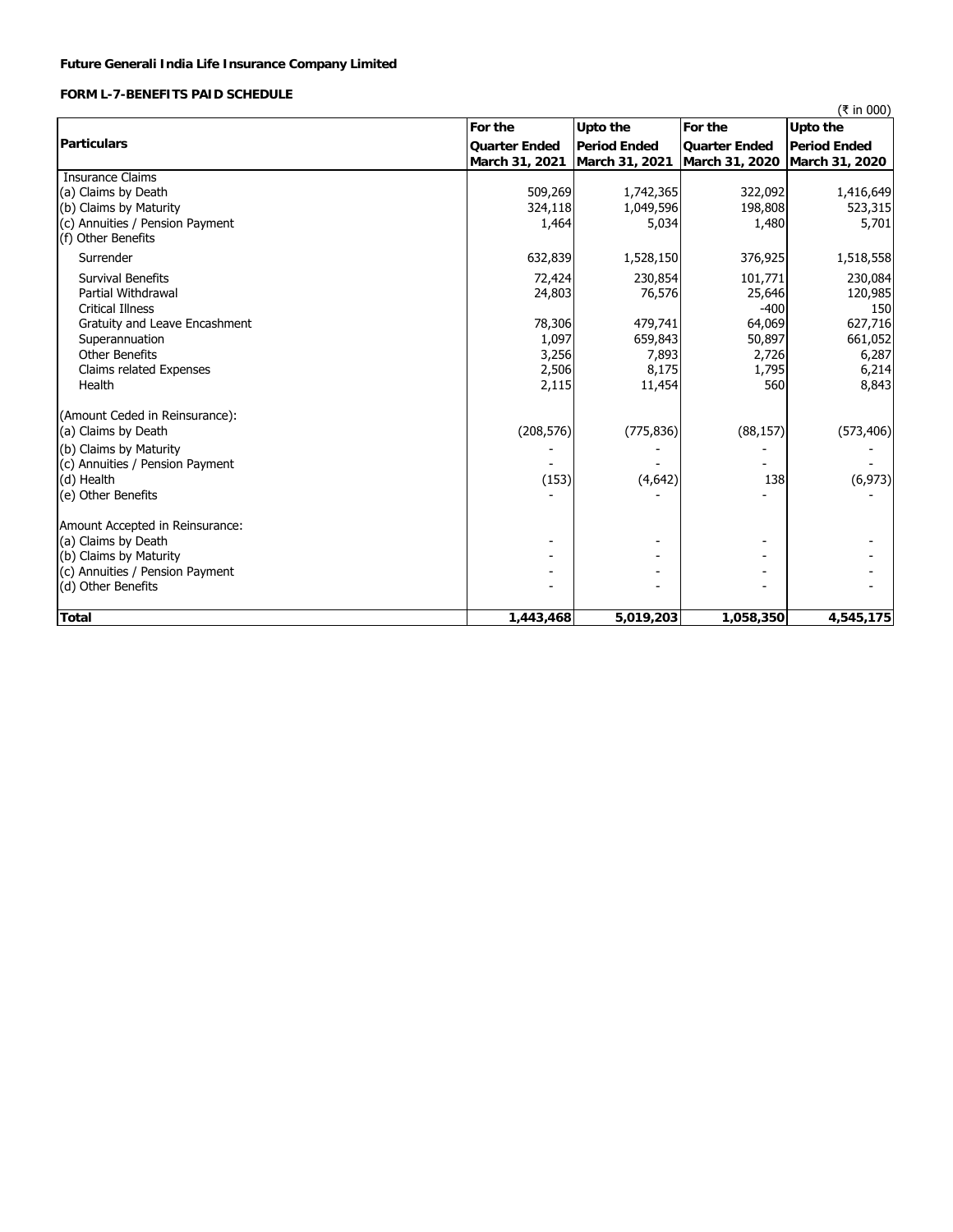# **FORM L-8-SHARE CAPITAL SCHEDULE**

|                                                                                                                                                                                                                                                  |                         | (₹ in 000)              |
|--------------------------------------------------------------------------------------------------------------------------------------------------------------------------------------------------------------------------------------------------|-------------------------|-------------------------|
| <b>Particulars</b>                                                                                                                                                                                                                               | As at March 31,<br>2021 | As at March<br>31, 2020 |
| <b>Authorised Capital</b>                                                                                                                                                                                                                        |                         |                         |
| 3,000,000,000 (Previous Period - 3,000,000,000) Equity Shares of Rs.10 each                                                                                                                                                                      | 30,000,000              | 30,000,000              |
| <b>Issued Capital</b>                                                                                                                                                                                                                            |                         |                         |
| 1,965,879,593 (Previous Period - 1,935,879,193) Equity Shares of Rs.10 each                                                                                                                                                                      | 19,658,796              | 19,358,792              |
| <b>Subscribed Capital</b><br>1,965,821,009 (Previous Year - 1,935,820,609) Equity Shares of Rs.10 each                                                                                                                                           | 19,658,210              | 19,358,206              |
| Called-up Capital<br>1,965,821,009 (Previous Year - 1,935,820,609) Equity Shares of Rs.10 each                                                                                                                                                   | 19,658,210              | 19,358,206              |
| Less: Calls unpaid<br>Add: Shares forfeited (Amount originally paid up)<br>Less: Par value of Equity Shares bought back<br>Less: Preliminary Expenses<br>Expenses including commission or brokerage on<br>Underwriting or subscription of shares |                         |                         |
| Total                                                                                                                                                                                                                                            | 19,658,210              | 19,358,206              |

# **FORM L-9-PATTERN OF SHAREHOLDING SCHEDULE**

|                                                                                                                             | As at March 31, 2021                                   |        | As at March 31, 2020       |                          |
|-----------------------------------------------------------------------------------------------------------------------------|--------------------------------------------------------|--------|----------------------------|--------------------------|
| <b>Particulars</b>                                                                                                          | Number of<br>$%$ of<br><b>Holdina</b><br><b>Shares</b> |        | Number of<br><b>Shares</b> | $%$ of<br><b>Holdina</b> |
| Promoters:                                                                                                                  |                                                        |        |                            |                          |
| <b>Indian</b><br>- Future Enterprises Limited *                                                                             | 174,604,318                                            | 8.88   | 166,954,012                | 8.62                     |
| - Sprint Advisory Services Private Limited                                                                                  | 963.212.462                                            | 49.00  | 948,513,067                | 49.00                    |
| - Industrial Investment Trust Limited                                                                                       | 326,700,000                                            | 16.62  | 326,700,000                | 16.88                    |
| Foreign - Generali Participations Netherlands N.V<br>(Formerly knownas Participatie Maatschappij<br>Graafsschap Holland NV) | 501.304.229                                            | 25.50  | 493.653.530                | 25.50                    |
| Other:                                                                                                                      |                                                        |        |                            |                          |
| <b>Total</b>                                                                                                                | 1,965,821,009                                          | 100.00 | 1,935,820,609              | 100.00                   |

\* Shares held by Future Enterprises Limited and its nominees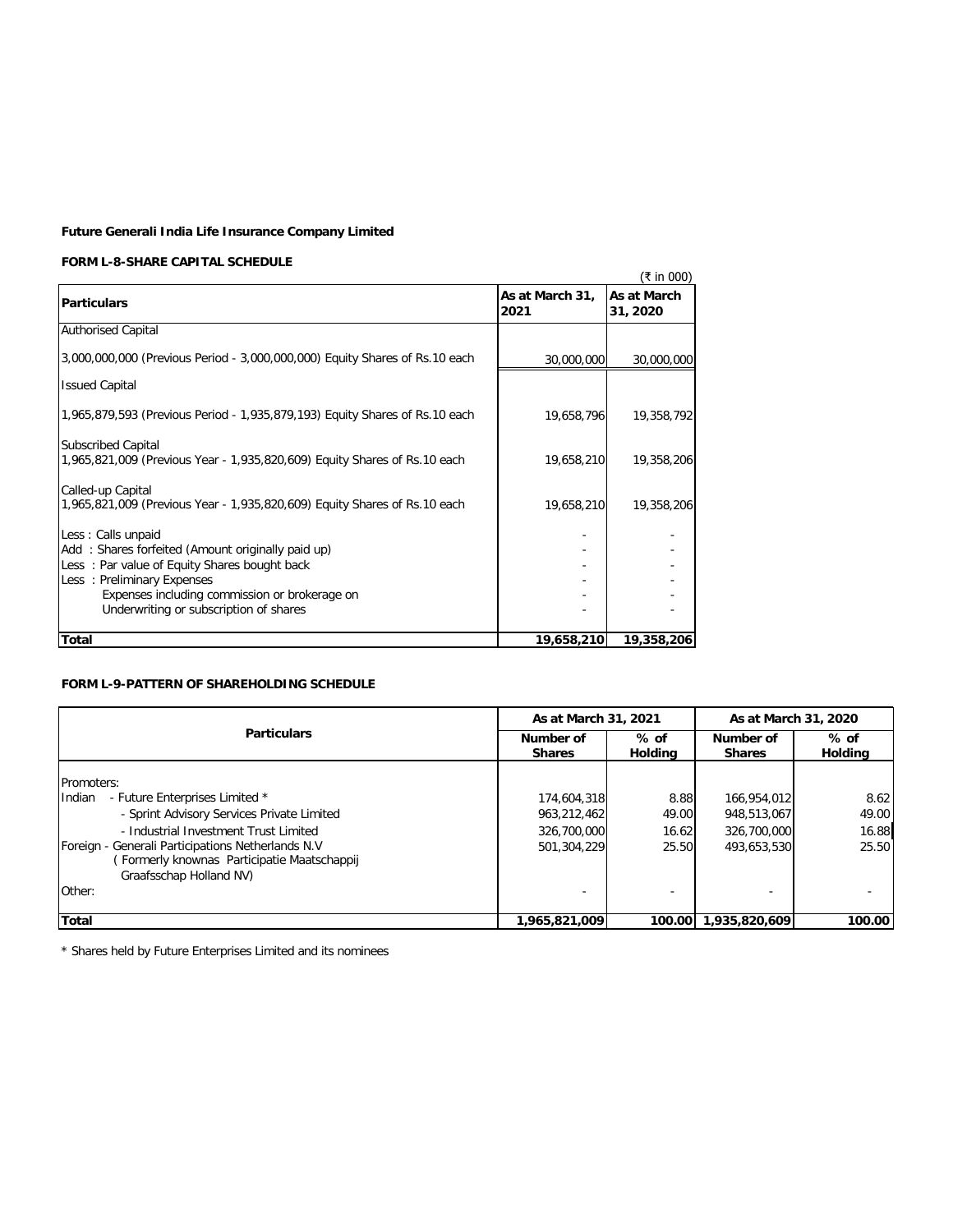# **FORM L-10-RESERVES AND SURPLUS SCHEDULE**

|                                                                                                                                                                              |                                         | (₹ in 000) |
|------------------------------------------------------------------------------------------------------------------------------------------------------------------------------|-----------------------------------------|------------|
| <b>Particulars</b>                                                                                                                                                           | As at March 31, As at March 31,<br>2021 | 2020       |
| Capital Reserve<br><b>Capital Redemption Reserve</b><br><b>Share Premium</b>                                                                                                 | 999.996                                 |            |
| <b>Revaluation Reserve</b><br><b>General Reserves</b><br>Less: Debit Balance in Profit and Loss Account, If any<br>Less: Amount utilised for Buy-back<br>Catastrophe Reserve |                                         |            |
| Other Reserves<br>Balance of Profit in Profit and Loss Account                                                                                                               |                                         |            |
| <b>Total</b>                                                                                                                                                                 | 999,996                                 |            |

# **FORM L-11-BORROWINGS SCHEDULE**

| <b>FURIVE LETT-BURROW HWS SUFFEDULE</b> |                                         | (₹ in 000) |
|-----------------------------------------|-----------------------------------------|------------|
| <b>Particulars</b>                      | As at March 31, As at March 31,<br>2021 | 2020       |
| Debentures / Bonds                      | 300,000                                 |            |
| <b>Banks</b>                            |                                         |            |
| <b>Financial Institutions</b>           |                                         |            |
| <b>Others</b>                           |                                         |            |
| <b>Total</b>                            | 300,000                                 |            |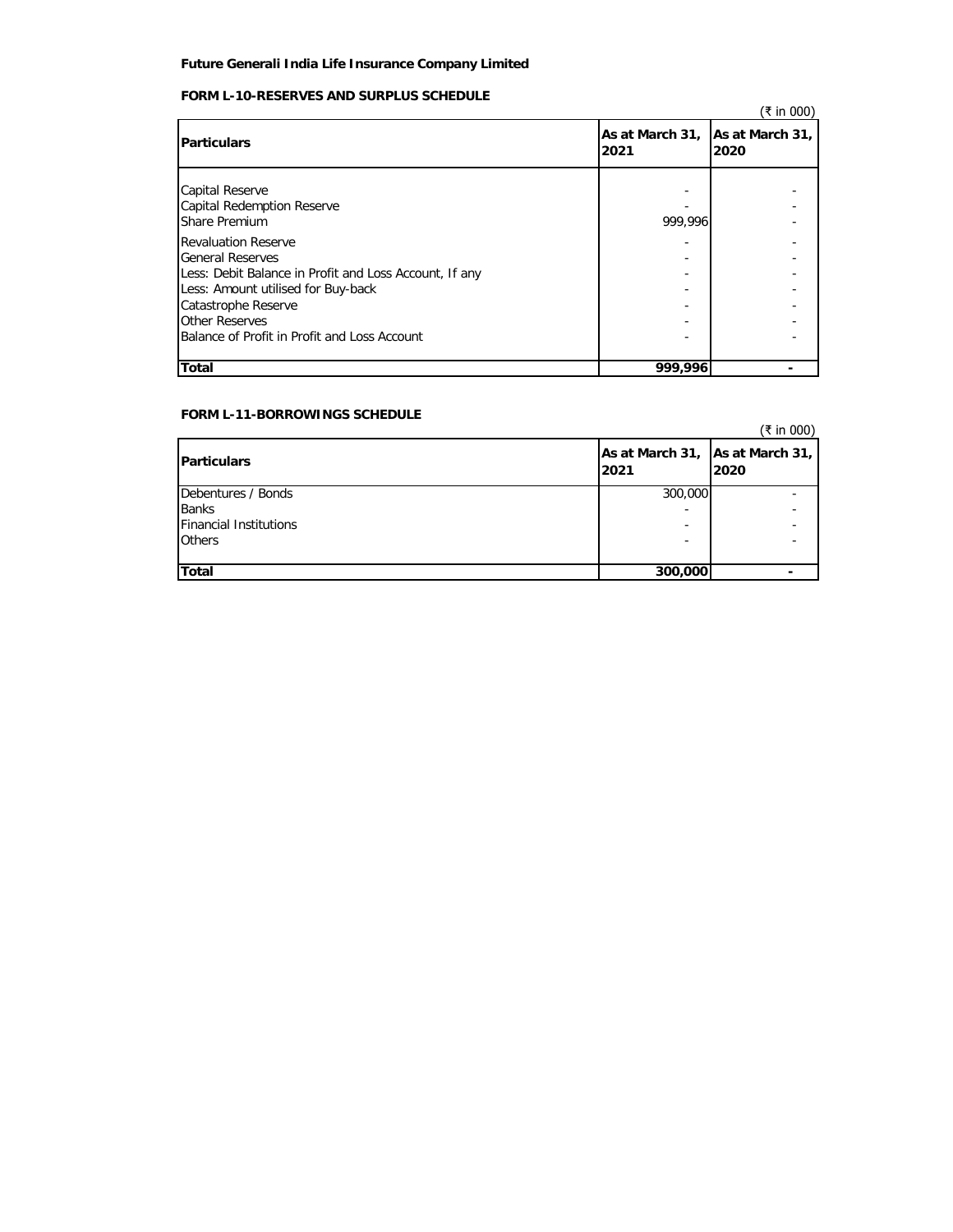# **FORM L-12-INVESTMENTS SHAREHOLDERS SCHEDULE**

|                                                                                       |                         | (₹ in 000)              |
|---------------------------------------------------------------------------------------|-------------------------|-------------------------|
| <b>Particulars</b>                                                                    | As at March 31,<br>2021 | As at March 31,<br>2020 |
| Long Term Investments *                                                               |                         |                         |
| Government Securities and Government Guaranteed Bonds                                 |                         |                         |
| including Treasury Bills                                                              | 451,672                 | 906,482                 |
| <b>Other Approved Securities</b>                                                      | 100,621                 | 111,402                 |
| Other Approved Investments                                                            |                         |                         |
| (a) Shares                                                                            |                         |                         |
| (aa) Equity                                                                           | 5,557                   | 137,055                 |
| (bb) Preference                                                                       |                         |                         |
| (b) Mutual Funds                                                                      | ٠                       |                         |
| (c) Derivative Instruments                                                            |                         |                         |
| (d) Debentures / Bonds                                                                | 304,971                 | 408,133                 |
| (e) Other Securities - Fixed Deposits with Bank                                       |                         |                         |
| (f) Subsidiaries                                                                      |                         |                         |
| Investment Properties - Real Estate<br>Investment in Infrastructure and Social Sector |                         |                         |
| Other than Approved Investments                                                       | 309,766                 | 546,328                 |
| <b>Shares</b><br>(a)                                                                  |                         |                         |
| (aa) Equity                                                                           | 278                     | 13,637                  |
| (bb) Preference                                                                       |                         |                         |
| (b) Debentures/ Bonds                                                                 | 49.987                  | 129,869                 |
| (c)<br><b>Mutual Funds</b>                                                            |                         |                         |
| (d)<br>Investment in Infrastructure and Social Sector                                 |                         | 74,965                  |
|                                                                                       |                         |                         |
|                                                                                       | 1,222,852               | 2,327,871               |
| <b>Short Term Investments *</b>                                                       |                         |                         |
| Government Securities and Government Guaranteed Bonds                                 |                         |                         |
| including Treasury Bills                                                              |                         |                         |
| <b>Other Approved Securities</b>                                                      | 15,058                  |                         |
| Other Approved Investments                                                            |                         |                         |
| (a) Shares                                                                            |                         |                         |
| (aa) Equity                                                                           |                         |                         |
| (bb) Preference                                                                       |                         |                         |
| (b) Mutual Funds                                                                      |                         |                         |
| (c) Derivative Instruments                                                            |                         |                         |
| (d) Debentures / Bonds<br>(e) Other Securities - Fixed Deposits with Bank & CBLO      | 50,000<br>366,762       | 728,859                 |
| (f) Subsidiaries                                                                      | $\overline{a}$          |                         |
| <b>Investment Properties - Real Estate</b>                                            |                         |                         |
| Investments in Infrastructure and Social Sector                                       | 29,994                  |                         |
| Other than Approved Investments                                                       |                         |                         |
|                                                                                       |                         |                         |
|                                                                                       | 461,814                 | 728,859                 |
| <b>Total</b>                                                                          | 1,684,666               | 3,056,730               |

\* Notes:

(i) Aggregate book value & market value of Long Term investment other than equity shares is Rs. 1,214,597 (000) (Previous Year Rs. 21,68,274 (000) & Rs. 1,298,654 (000) (Previous Year Rs. 2,302,509 (000) respectively.

(ii) Aggregate book value & market value of Short Term investment other than equity shares is Rs. 461,815 (000) (Previous Year Rs. 728,859 (000) & Rs 502,318 (000) (Previous Year Rs. 728,859 (000) respectively.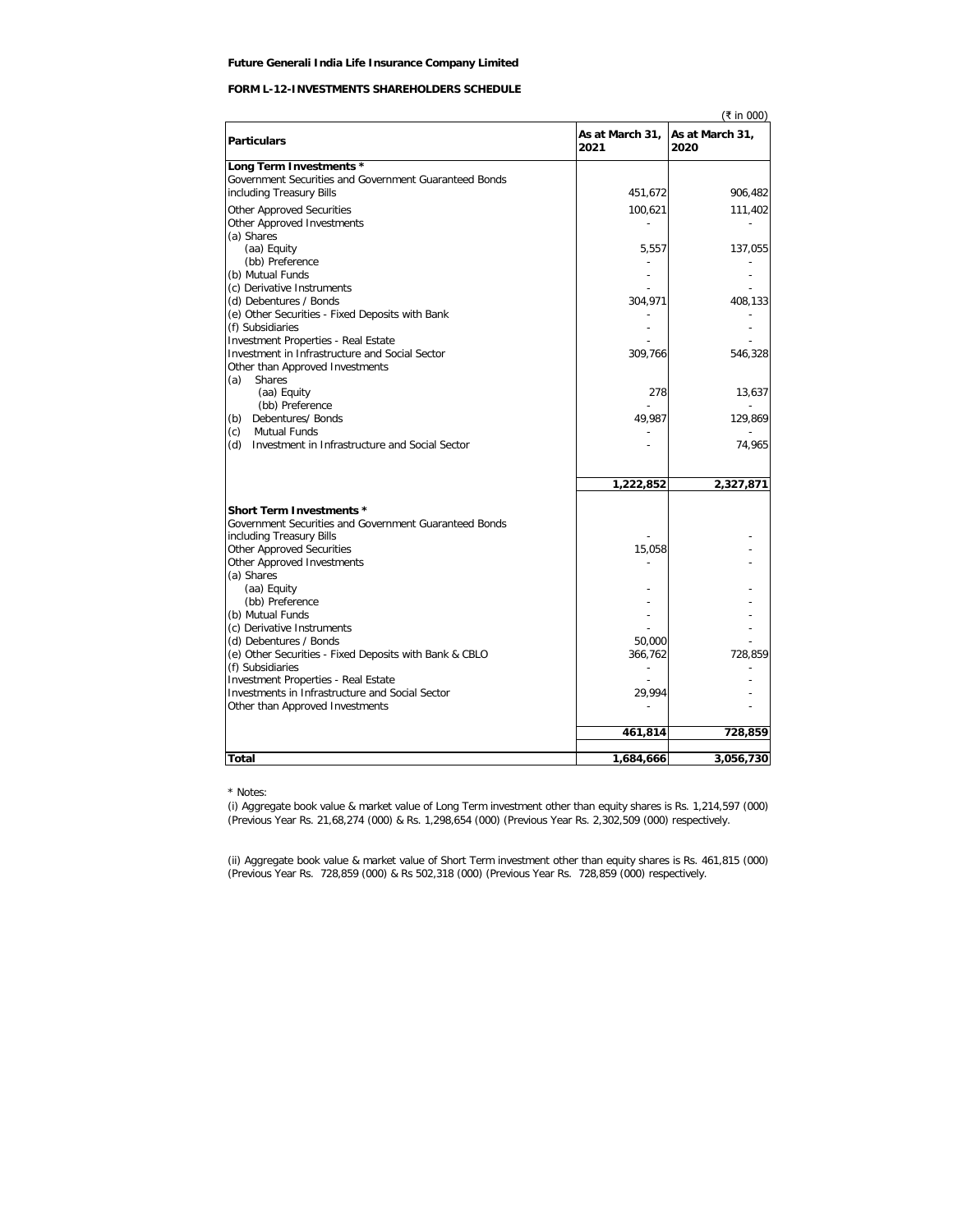# **FORM L-13-INVESTMENTS POLICYHOLDERS SCHEDULE**

|                                                       |                         | (₹ in 000)              |
|-------------------------------------------------------|-------------------------|-------------------------|
| <b>Particulars</b>                                    | As at March<br>31, 2021 | As at March 31,<br>2020 |
| <b>Long Term Investments</b>                          |                         |                         |
| Government Securities and Government Guaranteed Bonds |                         |                         |
| including Treasury Bills                              | 26,483,672              | 19,608,777              |
| <b>Other Approved Securities</b>                      | 3,864,567               | 3,051,642               |
| Other Approved Investments                            |                         |                         |
| (a) Shares                                            |                         |                         |
| (aa) Equity                                           | 13,497                  | 499,370                 |
| (bb) Preference                                       |                         |                         |
| (b) Mutual Funds                                      |                         | 22,137                  |
| (c) Derivative Instruments                            |                         |                         |
| (d) Debentures / Bonds                                | 2,984,565               | 2,874,873               |
| (e) Other Securities                                  |                         |                         |
| (f) Subsidiaries                                      |                         |                         |
| <b>Investment Properties - Real Estate</b>            |                         |                         |
| Investments in Infrastructure and Social Sector       | 7,426,931               | 6,865,797               |
| Other than Approved Investments                       |                         |                         |
| (a)<br>Shares                                         |                         |                         |
| (aa) Equity                                           | 954                     | 50,373                  |
| (bb) Preference                                       |                         |                         |
| (b)<br>Debentures/ Bonds                              |                         | 27,319                  |
| <b>Mutual Funds</b><br>(c)                            |                         |                         |
| Investment in Infrastructure and Social Sector<br>(d) |                         | 132,086                 |
|                                                       | 40,774,186              | 33,132,374              |
|                                                       |                         |                         |
| <b>Short Term Investments</b>                         |                         |                         |
| Government Securities and Government Guaranteed Bonds |                         |                         |
| including Treasury Bills                              | 81,702                  | 82,220                  |
| <b>Other Approved Securities</b>                      | 145,906                 | 158,438                 |
| <b>Other Approved Investments</b>                     |                         |                         |
| (a) Shares                                            |                         |                         |
| (aa) Equity<br>(bb) Preference                        |                         |                         |
| (b) Mutual Funds                                      |                         |                         |
| (c) Derivative Instruments                            |                         |                         |
| (d) Debentures / Bonds                                |                         | 49,000                  |
| (e) Other Securities                                  |                         |                         |
| (aa) Commercial Paper                                 |                         |                         |
| (bb) CBLO                                             | 1,495,747               | 1,109,039               |
| (f) Subsidiaries                                      |                         |                         |
| <b>Investment Properties - Real Estate</b>            |                         |                         |
| Investments in Infrastructure and Social Sector       | 431,966                 | 185,375                 |
| Other than Approved Investments                       |                         |                         |
|                                                       |                         |                         |
|                                                       | 2,155,321               | 1,584,072               |
| <b>Total</b>                                          | 42,929,507              | 34,716,446              |
|                                                       |                         |                         |

Notes:

(i) Aggregate book value & market value of Long Term investment other than equity shares is Rs. 40,753,512 (000) (Previous Year Rs. 32,548,308 (000) & Rs. 42,864,105 (000)) (Previous Year Rs. 35,127,909 (000) respectively.

(ii) Aggregate book value & market value of Short Term investment other than equity shares is Rs. 2,155,321 (000) (Previous Year Rs.1,584,073(000) & Rs. 2,160,877 (000) (Previous Year Rs. 1,586,702(000)) respectively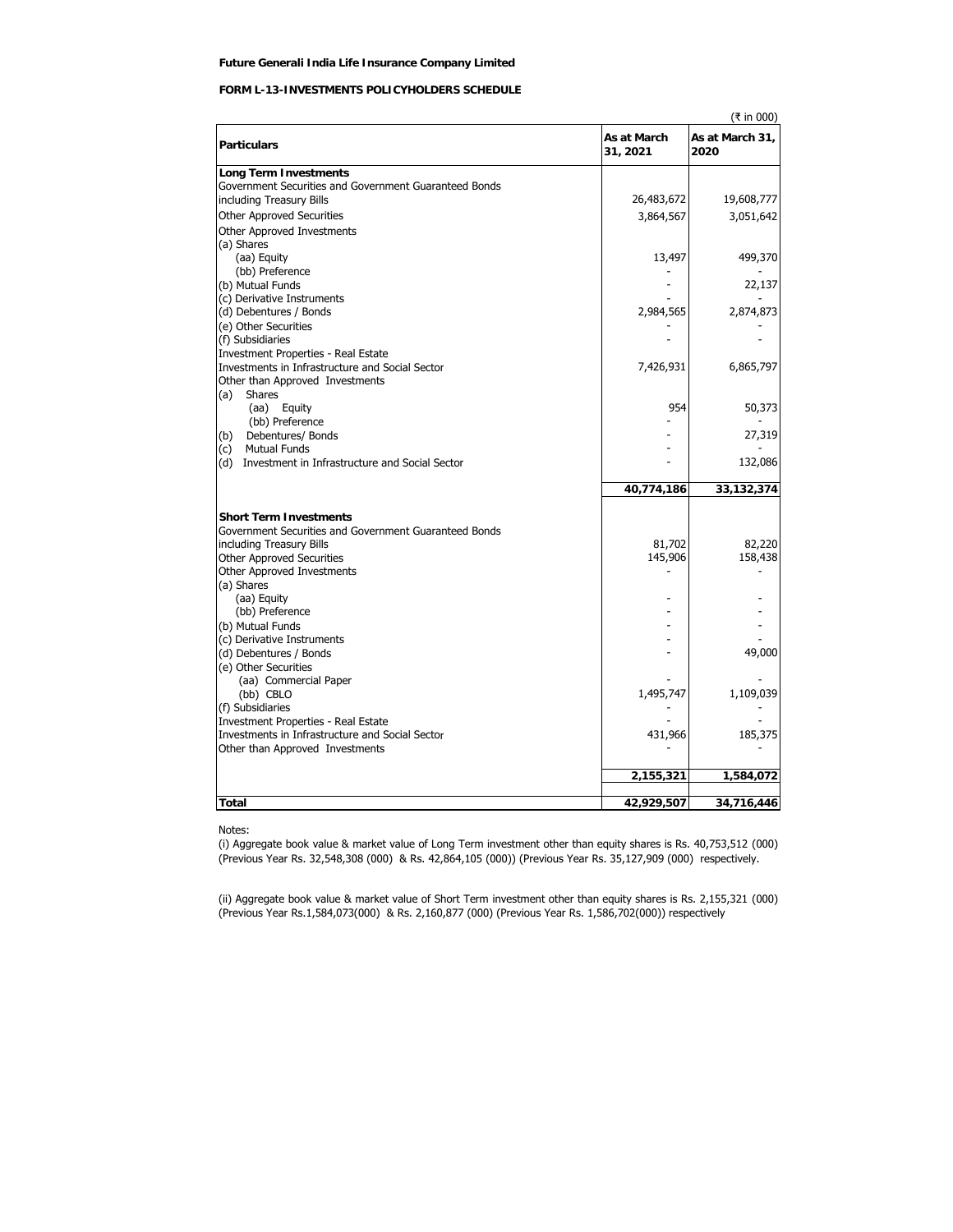# **FORM L-14-ASSETS HELD TO COVER LINKED LIABILITIES SCHEDULE**

|                                                       |                         | (₹ in 000)              |
|-------------------------------------------------------|-------------------------|-------------------------|
| <b>Particulars</b>                                    | As at March 31,<br>2021 | As at March 31,<br>2020 |
| <b>Long Term Investments</b>                          |                         |                         |
| Government Securities and Government Guaranteed Bonds |                         |                         |
| including Treasury Bills                              | 490,591                 | 425,119                 |
| <b>Other Approved Securities</b>                      | 838,387                 | 318,384                 |
| Other Approved Investments                            |                         |                         |
| (a) Shares                                            |                         |                         |
| (aa) Equity                                           | 1,895,180               | 1,530,723               |
| (bb) Preference                                       |                         |                         |
| (b) Mutual Funds                                      |                         |                         |
| (c) Debenture Instruments                             |                         |                         |
| (d) Debentures / Bonds                                | 344,177                 | 462,979                 |
| (e) Other Securities                                  |                         |                         |
| (f) Subsidiaries                                      |                         |                         |
| <b>Investment Properties - Real Estate</b>            |                         |                         |
| Investments in Infrastructure and Social Sector       | 1,437,626               | 1,256,784               |
| Other than Approved Investments                       |                         |                         |
| (a)<br>Shares                                         |                         |                         |
| (aa) Equity                                           | 108,862                 | 80,089                  |
| (bb) Preference                                       |                         |                         |
| <b>Mutual Funds</b><br>(b)                            | 352,801                 | 203,747                 |
| Debentures / Bonds<br>(c)                             | 56,696                  | 91,210                  |
| Investment in Infrastructure and Social Sector<br>(d) |                         | 75,000                  |
|                                                       |                         |                         |
|                                                       | 5,524,320               | 4,444,035               |
| <b>Short Term Investments</b>                         |                         |                         |
| Government Securities and Government Guaranteed Bonds |                         |                         |
| including Treasury Bills                              | 514,611                 | 804,053                 |
| <b>Other Approved Securities</b>                      |                         |                         |
| Other Approved Investments                            | 123,312                 |                         |
| (a) Shares                                            |                         |                         |
| (aa) Equity                                           |                         |                         |
| (bb) Preference                                       |                         |                         |
| (b) Mutual Funds                                      |                         |                         |
| (c) Derivative Instruments                            |                         |                         |
| (d) Debentures / Bonds<br>(e) Other Securities        | 1,042                   |                         |
| (aa) Certificate of Deposit                           |                         |                         |
| (bb) Commercial Paper                                 | 97,537                  | 49,233                  |
| (cc) Fixed Deposit                                    |                         |                         |
| (dd) CBLO                                             | 204,524                 | 240,163                 |
| (f) Subsidiaries                                      |                         |                         |
| <b>Investment Properties - Real Estate</b>            |                         |                         |
| Investments in Infrastructure and Social Sector       | 152,259                 | 13,238                  |
| Other than Approved Investments                       | 33,750                  |                         |
| <b>Mutual Funds</b>                                   |                         |                         |
| Equity                                                |                         |                         |
| Net Current Assets                                    | 158,136                 | 150,745                 |
|                                                       | 1,285,171               | 1,257,432               |
|                                                       |                         |                         |
| Total                                                 | 6,809,491               | 5,701,467               |
|                                                       |                         |                         |

Notes:

(i) Aggregate book value & market value of Long Term investment other than equity shares is Rs. 3,239,975 (000) (Previous Year Rs. 2,725,454 (000)& Rs. 3,239,975 (000) (Previous Year Rs. 2,725,454 (000) respectively.

(ii) Aggregate book value & market value of Short Term investment other than equity shares is Rs. 1,127,036 (000) (Previous Year Rs. 11,06,688 (000) ) & Rs. 1,127,036 (000) (Previous Year Rs. 11,06,688 (000)) respectively.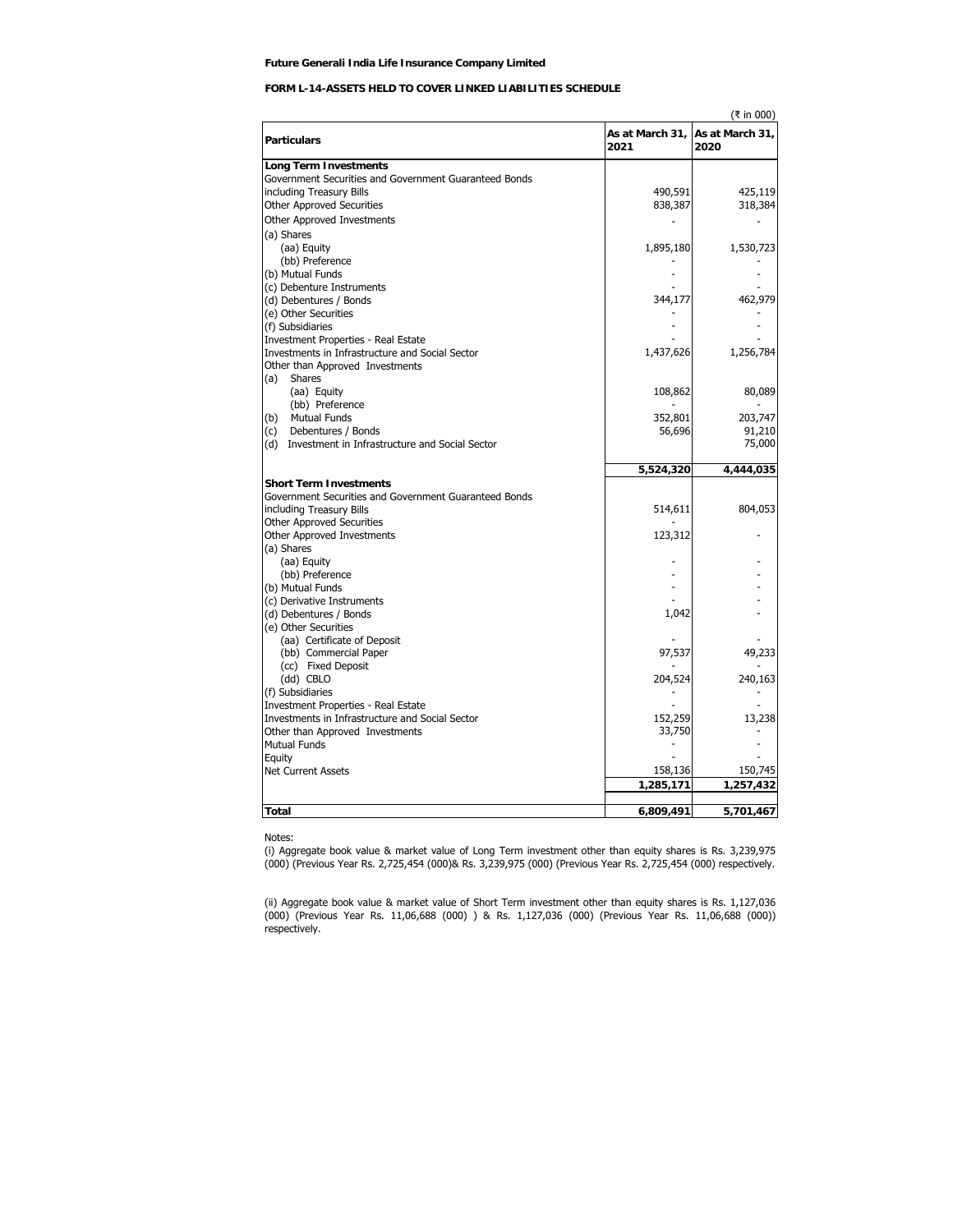# **FORM L-15-LOANS SCHEDULE**

|                                                  |                         | (₹ in 000)              |
|--------------------------------------------------|-------------------------|-------------------------|
| <b>Particulars</b>                               | As at March 31,<br>2021 | As at March 31,<br>2020 |
| <b>Security-wise Classification</b>              |                         |                         |
| <b>Secured</b>                                   |                         |                         |
| (a) On mortgage of Property                      |                         |                         |
| (aa) In India                                    |                         |                         |
| (bb) Outside India                               |                         |                         |
| (b) On Shares, Bonds, Government Securities etc. |                         |                         |
| (c) Loan against Policies                        | 263,873                 | 157,017                 |
| (d) Others                                       |                         |                         |
| <b>Unsecured</b>                                 |                         |                         |
| (a) Loans against Policies                       |                         |                         |
| (b) Loans to Employees                           | 262                     | 2,013                   |
| <b>Total</b>                                     | 264,135                 | 159,030                 |
| <b>Borrower-wise Classification</b>              |                         |                         |
| (a) Central and State Governments                |                         |                         |
| (b) Banks and Financial Institutions             |                         |                         |
| (c) Subsidiaries                                 |                         |                         |
| (d) Companies                                    |                         |                         |
| (e) Loans against Policies                       | 263,873                 | 157,017                 |
| (f) Loans to Employees                           | 262                     | 2,013                   |
| Total                                            | 264,135                 | 159,030                 |
| <b>Performance-wise Classification</b>           |                         |                         |
| (a) Loans classified as Standard                 |                         |                         |
| (aa) In India                                    | 264,135                 | 159,030                 |
| (bb) Outside India                               |                         |                         |
| (b) Non Standard Loans less Provisions           |                         |                         |
| (aa) In India                                    |                         |                         |
| (bb) Outside India                               |                         |                         |
| <b>Total</b>                                     | 264,135                 | 159,030                 |
| Maturity-wise Classification                     |                         |                         |
| (a) Short-Term                                   | 6,870                   | 5,686                   |
| (b) Long-Term                                    | 257,265                 | 153,344                 |
| <b>Total</b>                                     | 264,135                 | 159,030                 |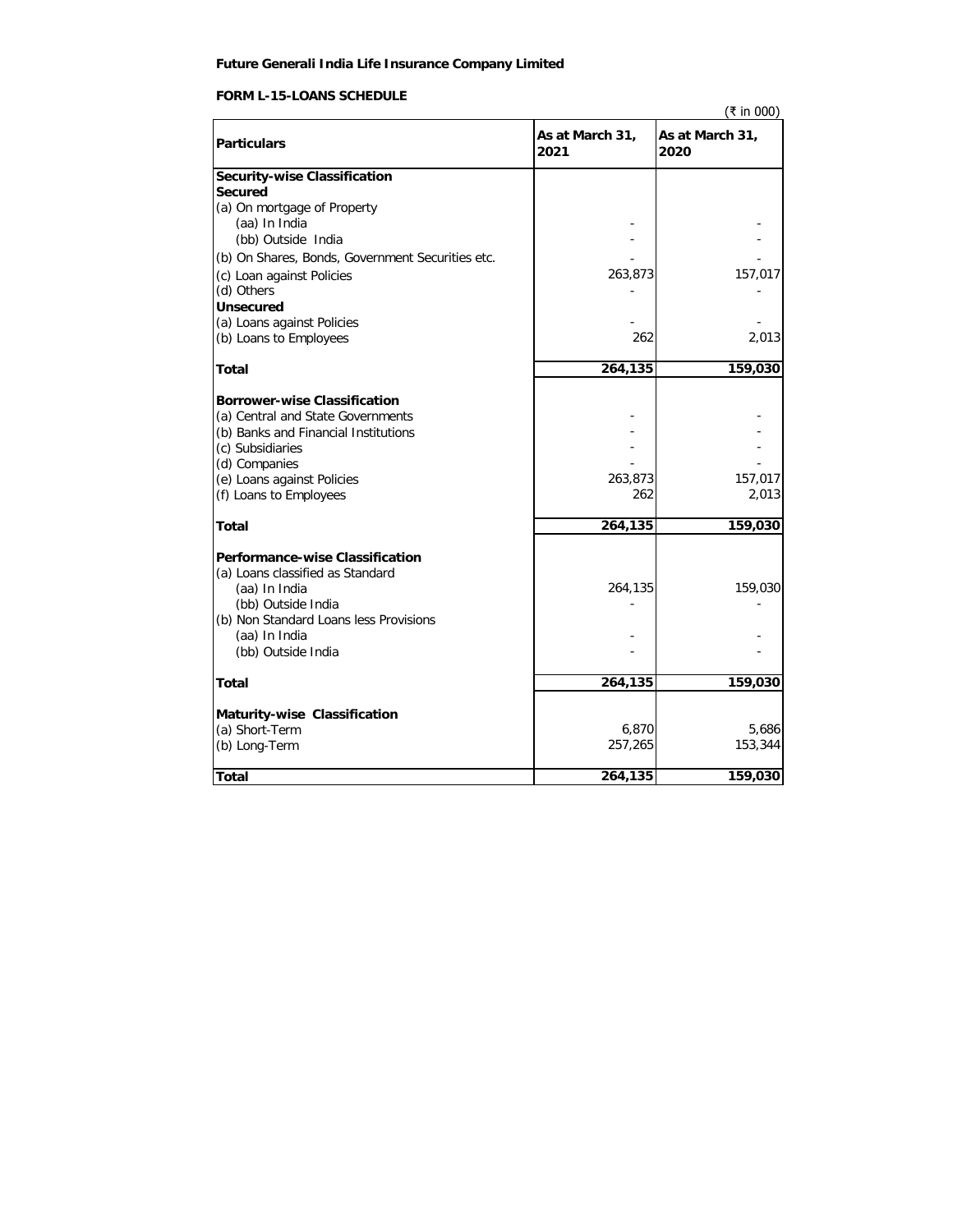# **FORM L- 16-FIXED ASSETS SCHEDULE**

|                                  |                       |                  |                   |                          |               |                          |                          |                |                  | $\left\langle \right.$ $\left. \right.$ $\left. \right.$ $\left. \right.$ $\left. \right.$ $\left. \right.$ $\left. \right.$ $\left. \right.$ $\left. \right.$ $\left. \right.$ $\left. \right.$ $\left. \right.$ $\left. \right.$ $\left. \right.$ $\left. \right.$ $\left. \right.$ $\left. \right.$ $\left. \right.$ $\left. \right.$ $\left. \right.$ $\left. \right.$ $\left. \right.$ $\left. \right.$ $\left. \right.$ $\left.$ |
|----------------------------------|-----------------------|------------------|-------------------|--------------------------|---------------|--------------------------|--------------------------|----------------|------------------|----------------------------------------------------------------------------------------------------------------------------------------------------------------------------------------------------------------------------------------------------------------------------------------------------------------------------------------------------------------------------------------------------------------------------------------|
| <b>Particulars</b>               | Gross Block (at cost) |                  |                   |                          | Depreciation  |                          |                          |                | <b>Net Block</b> |                                                                                                                                                                                                                                                                                                                                                                                                                                        |
|                                  | As at                 | <b>Additions</b> | <b>Deductions</b> | As at                    | As at         | For the Year             | On Sales /               | As at          | As at            | As at                                                                                                                                                                                                                                                                                                                                                                                                                                  |
|                                  | April 1, 2020         |                  |                   | March 31, 2021           | April 1, 2020 |                          | Adjustments              | March 31, 2021 | March 31, 2021   | March 31, 2020                                                                                                                                                                                                                                                                                                                                                                                                                         |
| Goodwill                         |                       |                  |                   | $\overline{\phantom{a}}$ |               | $\overline{\phantom{a}}$ | $\overline{\phantom{a}}$ |                |                  |                                                                                                                                                                                                                                                                                                                                                                                                                                        |
| <b>Intangible Assets</b>         |                       |                  |                   |                          |               |                          |                          |                |                  |                                                                                                                                                                                                                                                                                                                                                                                                                                        |
| Software                         | 779,074               | 153.915          |                   | 932,989                  | 457,343       | 104,166                  |                          | 561,509        | 371,480          | 321,731                                                                                                                                                                                                                                                                                                                                                                                                                                |
| <b>Tangible Assets</b>           |                       |                  |                   |                          |               |                          |                          |                |                  |                                                                                                                                                                                                                                                                                                                                                                                                                                        |
| Land-Freehold                    |                       |                  |                   |                          |               |                          |                          |                |                  |                                                                                                                                                                                                                                                                                                                                                                                                                                        |
| Leasehold Improvements           | 134,790               | 55,441           | 24,033            | 166,198                  | 61,862        | 28,995                   | 14,081                   | 76,776         | 89,422           | 72,928                                                                                                                                                                                                                                                                                                                                                                                                                                 |
| Buildings                        |                       |                  |                   |                          |               |                          |                          |                |                  |                                                                                                                                                                                                                                                                                                                                                                                                                                        |
| <b>Furniture and Fittings</b>    | 62,152                | 11,897           | 9,418             | 64,631                   | 42,937        | 5,252                    | 7,404                    | 40,785         | 23,846           | 19,215                                                                                                                                                                                                                                                                                                                                                                                                                                 |
| Information Technology Equipment | 409,107               | 87,398           | 5,119             | 491,386                  | 205,283       | 93,166                   | 5,016                    | 293,433        | 197,953          | 203,824                                                                                                                                                                                                                                                                                                                                                                                                                                |
| Vehicles                         | 8,005                 | 14,188           | 8,005             | 14,188                   | 6,176         | 1,604                    | 6,176                    | 1,604          | 12,584           | 1,829                                                                                                                                                                                                                                                                                                                                                                                                                                  |
| Office Equipment                 | 90,545                | 7,921            | 6,940             | 91,526                   | 53,971        | 15,068                   | 4,528                    | 64,511         | 27,015           | 36,574                                                                                                                                                                                                                                                                                                                                                                                                                                 |
| Total                            | 483,673               | 330,760          | 53,515            | 1,760,918                | 827,572       | 248,251                  | 37,205                   | 1,038,618      | 722,300          | 656,101                                                                                                                                                                                                                                                                                                                                                                                                                                |
| Capital Work in Progress         |                       |                  |                   |                          |               |                          |                          |                | 70,681           | 61,809                                                                                                                                                                                                                                                                                                                                                                                                                                 |
| Sub Total (A)                    | 483,673               | 330,760          | 53,515            | 1,760,918                | 827,572       | 248,251                  | 37,205                   | 1,038,618      | 792,981          | 717,910                                                                                                                                                                                                                                                                                                                                                                                                                                |
| <b>Previous Period</b>           | 2,075,642             | 301,338          | 893,307           | ,483,673                 | 1,535,204     | 184,748                  | 892,380                  | 827,572        | 717,910          | 608,331                                                                                                                                                                                                                                                                                                                                                                                                                                |

 $(7 \text{ in } 000)$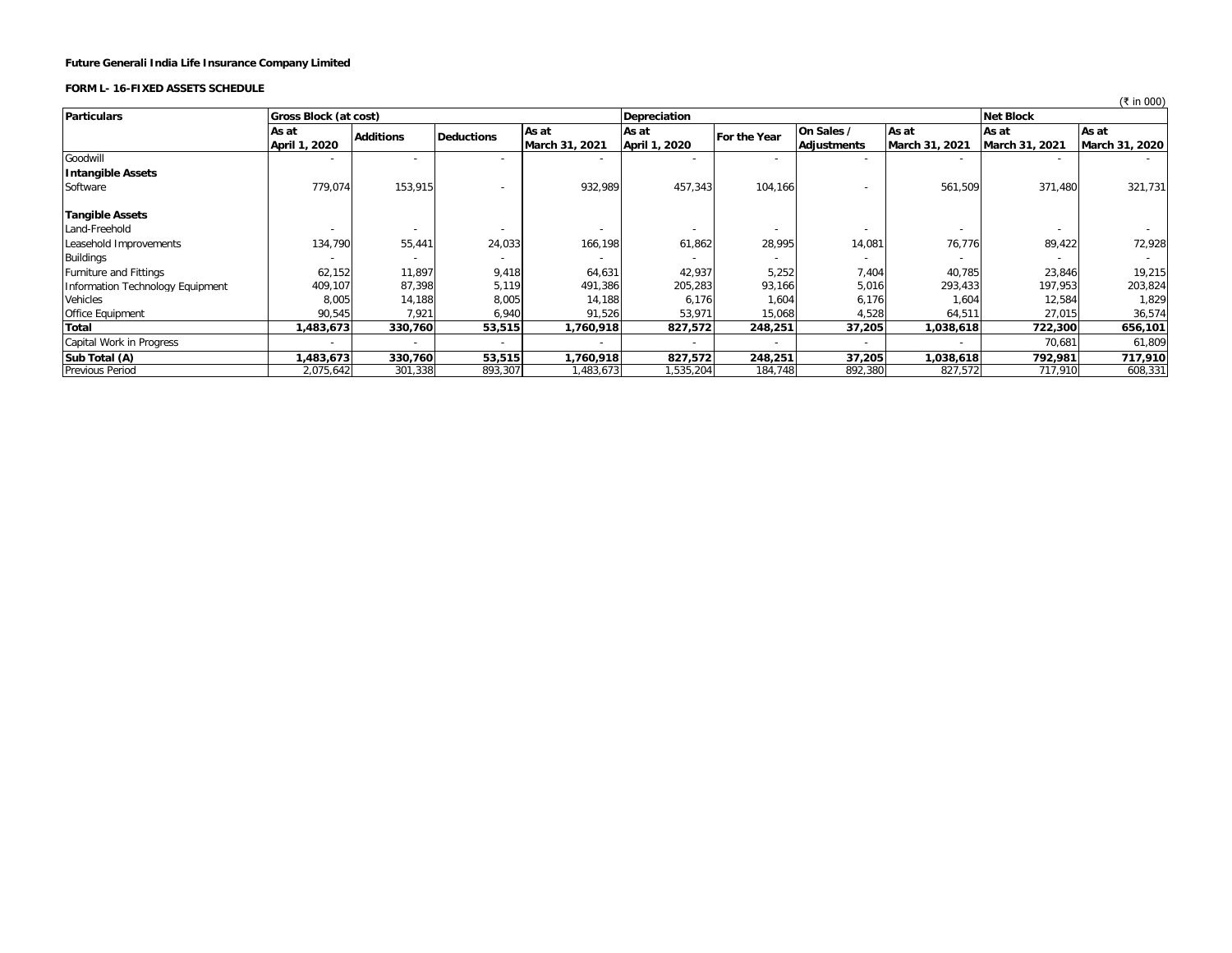# **FORM L-17-CASH AND BANK BALANCE SCHEDULE**

|   | ו טומט ובינו אסטון הואט שווא ווכחס נובטסב                                          |                         | (₹ in 000)              |
|---|------------------------------------------------------------------------------------|-------------------------|-------------------------|
|   | <b>Particulars</b>                                                                 | As at March 31,<br>2021 | As at March 31,<br>2020 |
|   | Cash (including Cheques, Drafts and Stamps)                                        | 394,151                 | 191,644                 |
| 2 | <b>Bank Balances</b>                                                               |                         |                         |
|   | (a) Deposit Accounts                                                               |                         |                         |
|   | (aa) Short-term (Due within 12 months of the date of Balance Sheet)<br>(bb) Others |                         |                         |
|   | (b) Current Accounts                                                               | 699,270                 | 487,847                 |
|   | (c) Others                                                                         |                         |                         |
| 3 | Money at Call and Short Notice                                                     |                         |                         |
|   | (a) With Banks                                                                     |                         |                         |
|   | (b) With other Institutions                                                        |                         |                         |
| 4 | <b>Others</b>                                                                      |                         |                         |
|   | Total                                                                              | 1,093,421               | 679,491                 |
|   | Balances with Non-Scheduled Banks included in 2 and 3 above                        |                         |                         |
|   | Cash and Bank Balances                                                             |                         |                         |
|   | - In India                                                                         | 1,093,421               | 679,491                 |
|   | - Outside India                                                                    |                         |                         |
|   | Total                                                                              | 1,093,421               | 679,491                 |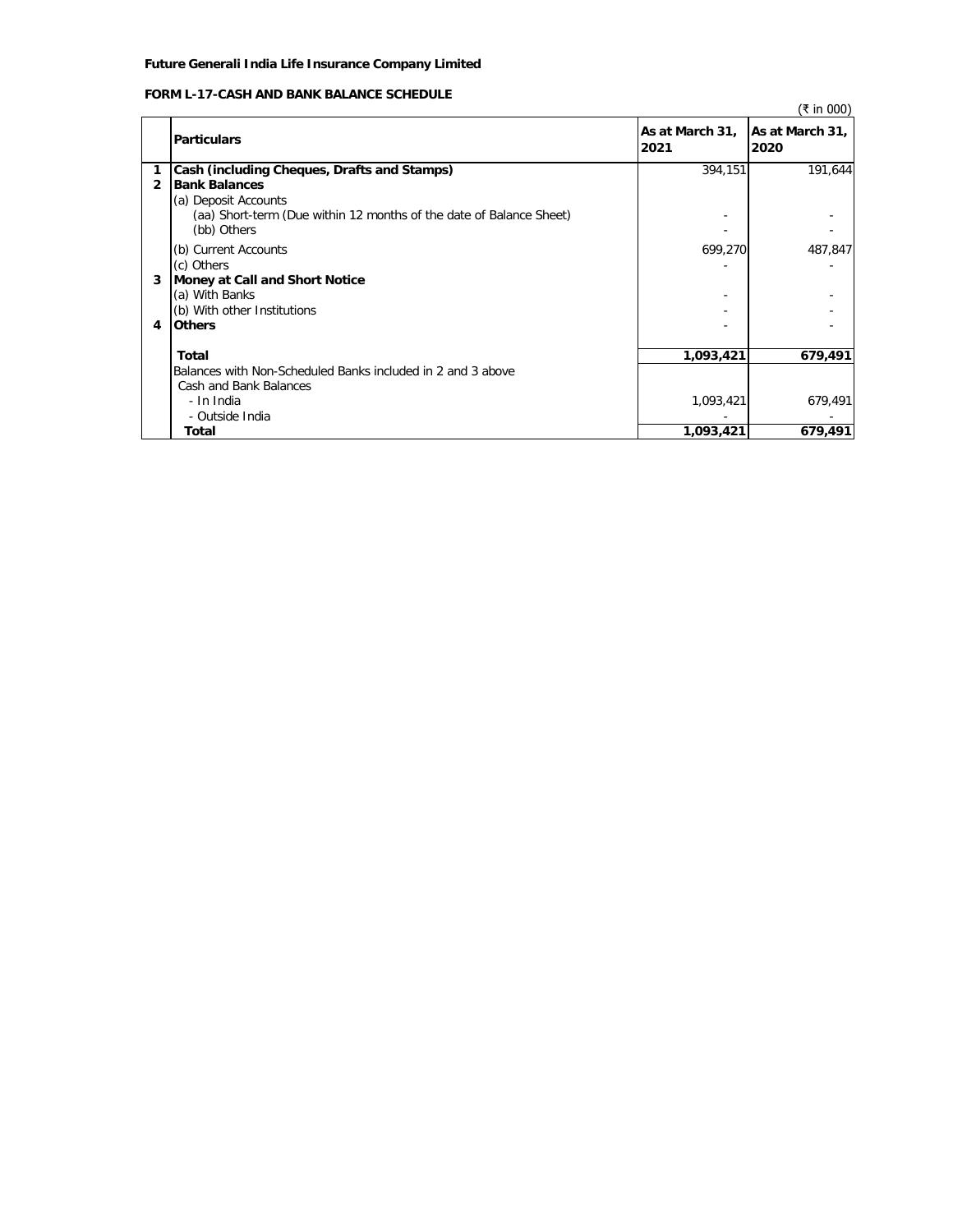# **FORM L-18-ADVANCE AND OTHER ASSETS SCHEDULE**

(₹ in 000)

| <b>Particulars</b>                                                                       |           | As at March 31,<br>2021 | As at March 31,<br>2020 |
|------------------------------------------------------------------------------------------|-----------|-------------------------|-------------------------|
| <b>Advances</b>                                                                          |           |                         |                         |
| Reserve Deposits with Ceding Companies                                                   |           |                         |                         |
| Application Money for Investments                                                        |           |                         |                         |
| Prepayments                                                                              |           | 60,022                  | 49,834                  |
| Advances to Directors / Officers                                                         |           |                         |                         |
| Advance Tax Paid and Taxes Deducted at Source (Net of Provision for Taxation)<br>Others: |           | 180                     |                         |
| Advances to Suppliers                                                                    |           | 20,130                  | 33,104                  |
| Advances to Employees                                                                    |           | 2,809                   | 2,623                   |
| Total (A)                                                                                |           | 83,141                  | 85,561                  |
|                                                                                          |           |                         |                         |
| <b>Other Assets</b>                                                                      |           |                         |                         |
| Income Accrued on Investments                                                            |           |                         |                         |
| (a) Shareholders'                                                                        |           | 36,977                  | 50,938                  |
| (b) Policyholders'                                                                       |           | 999,062                 | 874,288                 |
| <b>Outstanding Premiums</b>                                                              |           | 789,358                 | 1,043,355               |
| <b>Agents' Balances</b>                                                                  |           |                         |                         |
| - Gross                                                                                  | 51,839    |                         |                         |
| - Less: Provision for doubtful agent balances                                            | (50, 797) | 1,042                   | 543                     |
| <b>Foreign Agencies Balances</b>                                                         |           |                         |                         |
| Due from other Entities carrying on Insurance Business (including Reinsurers)            |           | 212,889                 | 70,039                  |
| Due from Subsidiaries / Holding Company                                                  |           |                         |                         |
| Deposit with Reserve Bank of India                                                       |           |                         |                         |
| Others:                                                                                  |           |                         |                         |
| Refundable Security Deposits                                                             |           | 100,390                 | 135,026                 |
| Service Tax / GST Unutilised Credit                                                      |           | 58,699                  | 53,757                  |
| <b>Other Receivables</b>                                                                 |           | 6,862                   | 6,069                   |
| Investment in Unclaimed Amounts of Policyholders Fund                                    |           |                         |                         |
| Assets Held for Unclaimed Fund                                                           |           | 100,268                 | 174,454                 |
| Income Accrued on Unclaimed Investments                                                  |           | 19,118                  | 16,638                  |
| Total (B)                                                                                |           | 2,324,665               | 2,425,107               |
|                                                                                          |           |                         |                         |
| Total $(A + B)$                                                                          |           | 2,407,806               | 2,510,668               |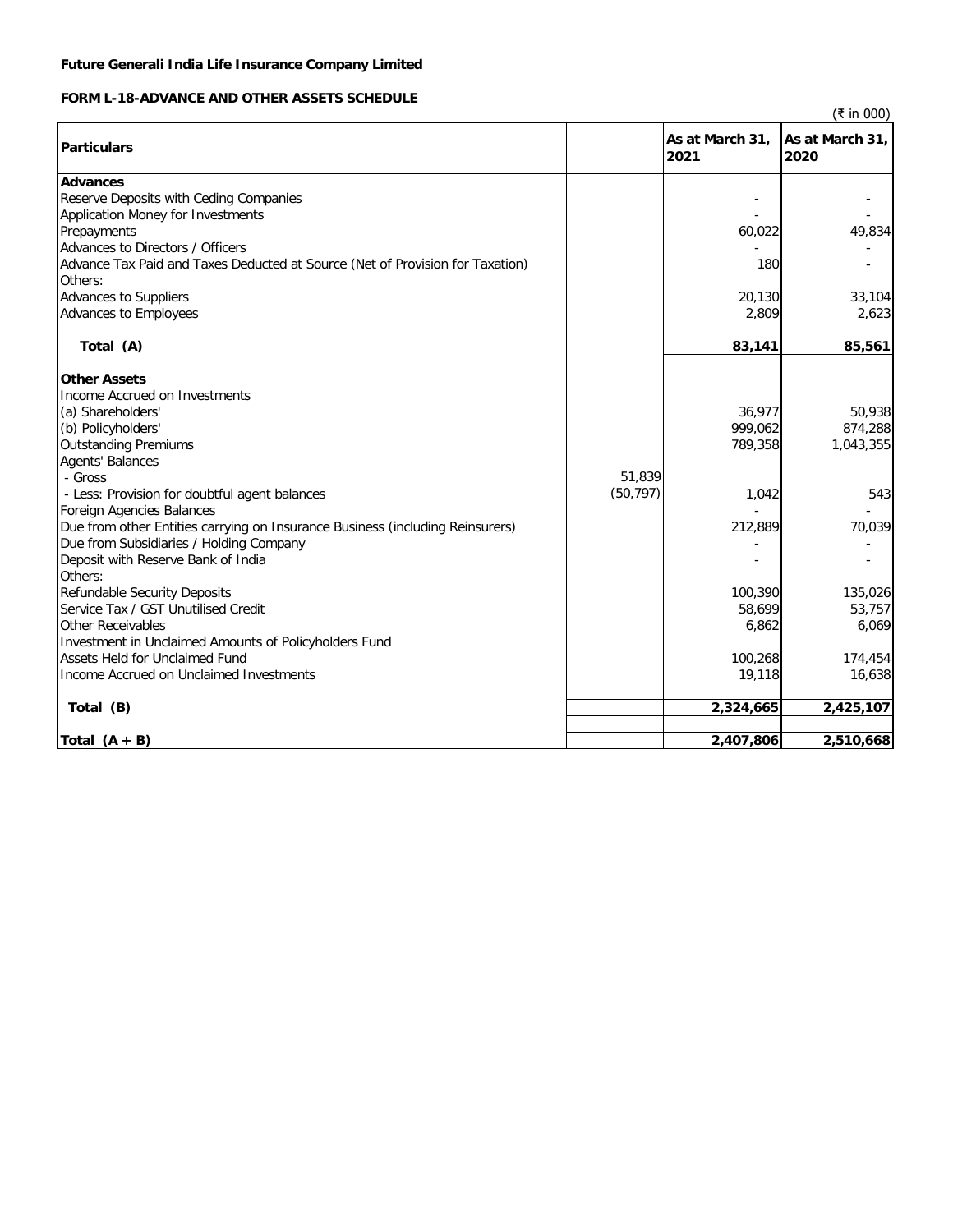# **FORM L-19-CURRENT LIABILITIES SCHEDULE**

|                                                 |                         | (₹ in 000)              |
|-------------------------------------------------|-------------------------|-------------------------|
| <b>Particulars</b>                              | As at March 31,<br>2021 | As at March 31,<br>2020 |
| <b>Agents' Balances</b>                         | 100,780                 | 86,584                  |
| Balances due to Other Insurance Companies       | 84,750                  | 93,986                  |
| Deposits held on Reinsurance Ceded              |                         |                         |
| Premiums Received in Advance                    | 5.609                   | 3,886                   |
| <b>Unallocated Premium</b>                      | 164,485                 | 110,871                 |
| <b>Sundry Creditors</b>                         | 1,224,722               | 773,479                 |
| Due to Subsidiaries / Holding Companies         |                         |                         |
| Claims Outstanding                              | 155,680                 | 147,272                 |
| <b>Annuities Due</b>                            | 89                      | 17                      |
| Due to Officers / Directors                     |                         |                         |
| Unclaimed Amounts of Policyholders:             |                         |                         |
| a) Unclaimed Amounts of Policyholders Liability | 99,182                  | 171,148                 |
| b) Income Accrued on Unclaimed Fund             | 19,118                  | 16,638                  |
| Others:                                         |                         |                         |
| Investment Purchased to be settled              | 103,551                 | 558,228                 |
| <b>Statutory Dues</b>                           | 171,217                 | 119,527                 |
| Dues to Employees                               | 23,599                  | 25,631                  |
| Proposal Deposit Refund                         | 250,233                 | 245,559                 |
| Payable to Policyholders                        | 41,100                  | 48,052                  |
| <b>Retention Money Payable</b>                  | 5,000                   | 2,146                   |
| Amount payable to Shareholder                   |                         | 191,250                 |
| <b>Total</b>                                    | 2,449,115               | 2,594,274               |

# **FORM L-20-PROVISIONS SCHEDULE**

|                                                                 |                         | (₹ in 000)              |
|-----------------------------------------------------------------|-------------------------|-------------------------|
| <b>Particulars</b>                                              | As at March 31,<br>2021 | As at March 31,<br>2020 |
| For Taxation (Less Payments and Taxes Deducted at Source) (Net) |                         |                         |
| For Proposal Dividends                                          |                         |                         |
| For Dividend Distribution Tax                                   |                         |                         |
| Others:                                                         |                         |                         |
| Other Employee Benefits                                         | 198,449                 | 49,821                  |
|                                                                 |                         |                         |
| <b>Total</b>                                                    | 198,449                 | 49,821                  |

# **FORM L-21-MISC EXPENDITURE SCHEDULE**

|                                                |                         | (₹ in 000)              |
|------------------------------------------------|-------------------------|-------------------------|
| <b>Particulars</b>                             | As at March 31,<br>2021 | As at March 31,<br>2020 |
| Discount allowed in Issue of Shares/Debentures |                         |                         |
| <b>Others</b>                                  | -                       |                         |
| Total                                          |                         |                         |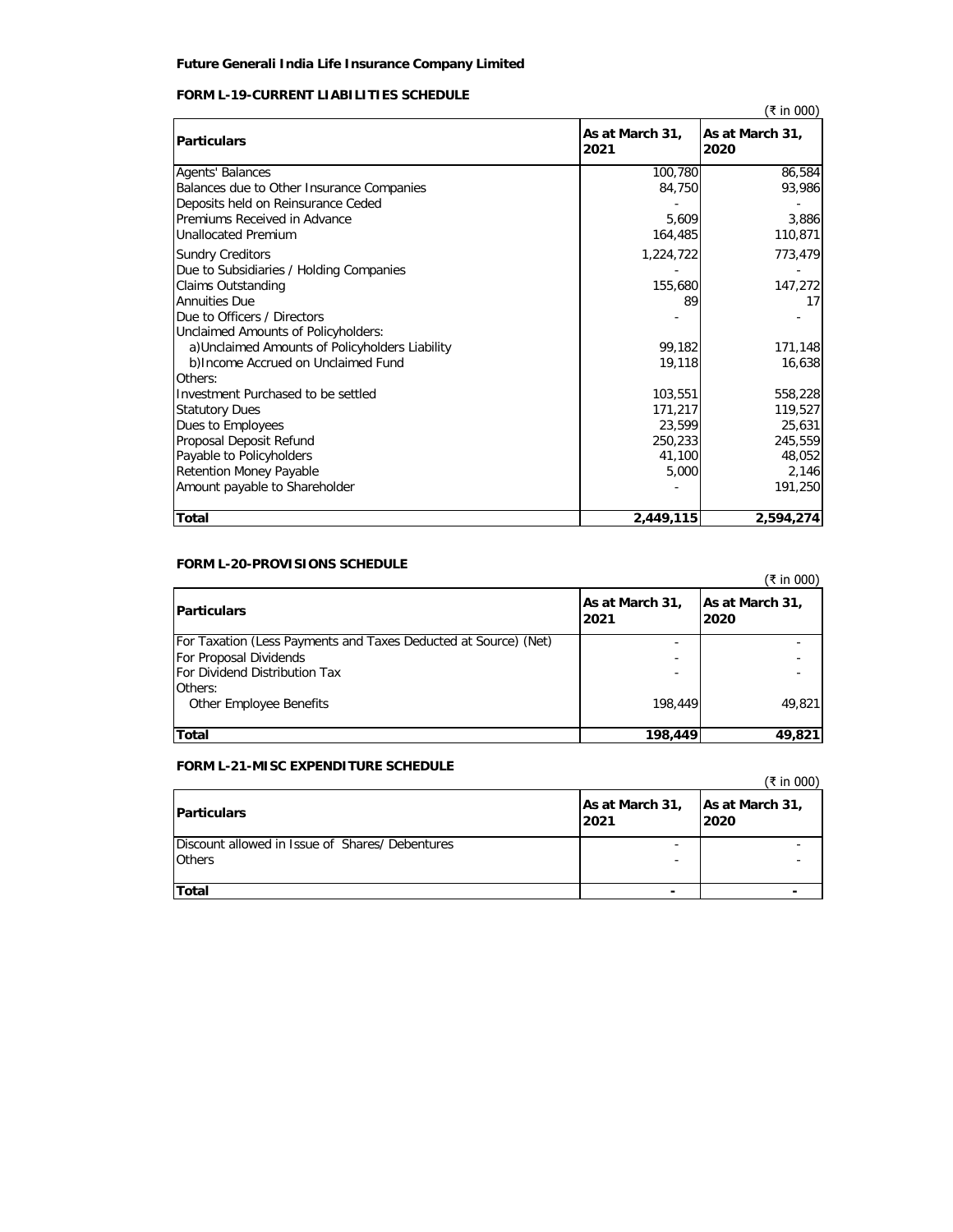# Form L 22 : Analytical Ratios<br>Future Generali India Life Insurance Company Limited<br>IRDA Registration Number: 133<br>Date of Registration: 4th September 2007<br>Dated: 31st Mar 2021<br>Analytical Ratios for Life Companies

|                | SI.No Particular                                                                                                 | For the Quarter<br>ended<br>Mar 31, 2021 | Upto the<br>Quarter ended<br>Mar 31, 2021 | For the Quarter<br>ended<br>Mar 31, 2020 | Upto the<br>Quarter ended<br>Mar 31, 2020 |
|----------------|------------------------------------------------------------------------------------------------------------------|------------------------------------------|-------------------------------------------|------------------------------------------|-------------------------------------------|
| 1              | New business premium income growth rate - segment wise                                                           |                                          |                                           |                                          |                                           |
|                | Non Linked Individual Life                                                                                       | 50.78%                                   | $-1.80%$                                  | $-30.53%$                                | 5.21%                                     |
|                | Non Linked Individual Pension<br>Non Linked Group                                                                | $-5.18%$<br>$-3.99%$                     | $-18.01%$                                 | 27.80%                                   | 0.42%<br>12.72%                           |
|                | inked Individual Life                                                                                            | $-34.42%$                                | $-55.51%$<br>$-24.92%$                    | $-19.18%$<br>$-49.69%$                   | -39.64%                                   |
|                | Linked Individual Pension                                                                                        | <b>NA</b>                                | <b>NA</b>                                 | <b>NA</b>                                | <b>NA</b>                                 |
|                | Linked Group                                                                                                     | $-92.23%$                                | $-88.28%$                                 | 153.03%                                  | 250.70%                                   |
|                |                                                                                                                  |                                          |                                           |                                          |                                           |
| 2              | Net Retention Ratio                                                                                              | 97.69%<br>35.85%                         | 96.53%<br>45.99%                          | 96.24%                                   | 96.53%                                    |
| 3<br>4         | Expense of Management to Gross Direct Premium Ratio<br>Commission Ratio (Gross commission paid to Gross Premium) | 3.50%                                    | 3.15%                                     | 35.50%<br>3.56%                          | 45.95%<br>3.59%                           |
| 5              | Ratio of policy holder's liabilities to shareholder's funds                                                      | 5910.94%                                 | 5910.94%                                  | 3860.06%                                 | 3860.06%                                  |
| 6              | Growth rate of shareholders' fund                                                                                | $-22.18%$                                | $-22.18%$                                 | $-38.10%$                                | -38.10%                                   |
| 7              | Ratio of surplus to policy holders' liability                                                                    | 2.54%                                    | 1.64%                                     | 6.36%                                    | 4.89%                                     |
| 8              | Change in net worth (Rs.'000)                                                                                    | 162,419                                  | (251, 463)                                | (1,056,060)                              | (697, 936)                                |
| 9<br>10        | Profit (Loss) after tax/Total Income<br>(Total real estate + loans)/(Cash & invested assets)                     | $-15.69%$<br>0.50%                       | $-8.58%$<br>0.50%                         | $-14.81%$<br>0.36%                       | $-8.64%$<br>0.36%                         |
| 11             | Total investments/(Capital + Surplus)                                                                            | 5828.37%                                 | 5828.37%                                  | 3834.55%                                 | 3834.55%                                  |
| 12             | Total affiliated investments/(Capital+ Surplus)                                                                  | <b>NA</b>                                | <b>NA</b>                                 | <b>NA</b>                                | ΝA                                        |
| 13             | Investment Yield (Gross and Net)                                                                                 |                                          |                                           |                                          |                                           |
|                | A Without unrealised gain                                                                                        |                                          |                                           |                                          |                                           |
|                | Shareholders' Fund                                                                                               | $-3.25%$                                 | 4.32%                                     | $-2.35%$                                 | 4.72%                                     |
|                | Policyholders' Fund<br>Non Linked                                                                                |                                          |                                           |                                          |                                           |
|                | Par                                                                                                              | 5.64%                                    | 7.91%                                     | 12.84%                                   | 9.65%                                     |
|                | Non Par                                                                                                          | 8.32%                                    | 8.04%                                     | 8.21%                                    | 8.32%                                     |
|                |                                                                                                                  |                                          |                                           |                                          |                                           |
|                | Linked                                                                                                           |                                          |                                           |                                          |                                           |
|                | Non Par                                                                                                          | 24.62%                                   | 19.07%                                    | 3.81%                                    | 7.33%                                     |
|                | B With unrealised gain                                                                                           |                                          |                                           |                                          |                                           |
|                | Shareholders' Fund                                                                                               | $-29.94%$                                | $-0.95%$                                  | $-10.33%$                                | 4.31%                                     |
|                | Policyholders' Fund                                                                                              |                                          |                                           |                                          |                                           |
|                | Non Linked                                                                                                       |                                          |                                           |                                          |                                           |
|                | Par                                                                                                              | $-7.08%$                                 | 6.15%                                     | 14.54%                                   | 14.32%                                    |
|                | Non Par                                                                                                          | $-3.44%$                                 | 7.42%                                     | 22.24%                                   | 15.34%                                    |
|                | Linked                                                                                                           |                                          |                                           |                                          |                                           |
|                | Non Par                                                                                                          | 13.42%                                   | 34.51%                                    | $-40.41%$                                | $-7.40%$                                  |
|                |                                                                                                                  |                                          |                                           |                                          |                                           |
| 14             | Conservation Ratio *                                                                                             | 64.21%                                   | 57.20%                                    | 62.39%                                   | 61.00%                                    |
|                |                                                                                                                  |                                          |                                           |                                          |                                           |
|                | 15.1 Persistency Ratio (on Annualised Premium basis)<br>For 13th month                                           | 69.69%                                   | 70.92%                                    | 57.65%                                   | 62.81%                                    |
|                | For 25th month                                                                                                   | 43.79%                                   | 46.85%                                    | 40.34%                                   | 45.32%                                    |
|                | For 37th month                                                                                                   | 33.82%                                   | 35.33%                                    | 25.18%                                   | 29.54%                                    |
|                | For 49th Month                                                                                                   | 23.52%                                   | 26.74%                                    | 20.69%                                   | 23.46%                                    |
|                | For 61st month                                                                                                   | 19.63%                                   | 20.28%                                    | 15.28%                                   | 17.14%                                    |
|                |                                                                                                                  |                                          |                                           |                                          |                                           |
|                | 15.2 Persistency Ratio (NOP)<br>For 13th month                                                                   | 60.26%                                   | 62.78%                                    | 53.22%                                   | 57.04%                                    |
|                | For 25th month                                                                                                   | 43.56%                                   | 45.13%                                    | 37.69%                                   | 40.34%                                    |
|                | For 37th month                                                                                                   | 32.36%                                   | 32.70%                                    | 34.76%                                   | 36.62%                                    |
|                | For 49th Month                                                                                                   | 32.35%                                   | 32.77%                                    | 27.71%                                   | 29.04%                                    |
|                | For 61st month                                                                                                   | 26.38%                                   | 25.54%                                    | 17.81%                                   | 19.04%                                    |
| 16             | <b>NPA Ratio</b>                                                                                                 |                                          |                                           |                                          |                                           |
|                | Gross NPA Ratio                                                                                                  |                                          |                                           |                                          |                                           |
|                | Shareholders' Fund                                                                                               | 10.14%                                   | 10.14%                                    | 4.77%                                    | 4.77%                                     |
|                | Policyholders' Fund                                                                                              |                                          |                                           |                                          |                                           |
|                | Non Linked                                                                                                       |                                          |                                           |                                          |                                           |
|                | Participating                                                                                                    | 0.99%                                    | 0.99%                                     | 0.81%                                    | 0.81%                                     |
|                | Non Participating<br>Linked                                                                                      | 0.09%<br>2.18%                           | 0.09%<br>2.18%                            | 0.12%<br><b>NA</b>                       | 0.12%<br><b>NA</b>                        |
|                | Net NPA Ratio                                                                                                    |                                          |                                           |                                          |                                           |
|                | Shareholders' Fund                                                                                               | 0.00%                                    | 0.00%                                     | 2.39%                                    | 2.39%                                     |
|                | Policyholders' Fund                                                                                              |                                          |                                           |                                          |                                           |
|                | Non Linked                                                                                                       |                                          |                                           |                                          |                                           |
|                | Participating                                                                                                    | 0.00%                                    | 0.00%                                     | 0.54%                                    | 0.54%                                     |
|                | Non Participating<br>inked                                                                                       | 0.00%<br>0.51%                           | 0.00%<br>0.51%                            | 0.09%<br>NA                              | 0.09%<br><b>NA</b>                        |
|                |                                                                                                                  |                                          |                                           |                                          |                                           |
|                | <b>Equity Holding Pattern for Life Insurers</b>                                                                  |                                          |                                           |                                          |                                           |
| 1.             | No. of shares                                                                                                    | 1,965,821,009                            | 1.965.821.009                             | 1,935,820,609                            | 1,935,820,609                             |
| $\overline{2}$ | Percentage of shareholding (Indian / Foreign)                                                                    |                                          |                                           |                                          |                                           |
|                | Indian - Future Enterprises Limited* (Formerly known as Future                                                   | 8.88                                     | 8.88                                      | 8.62                                     | 8.62                                      |
|                | Retail Limited)<br>-Sprint Advisory Services Private Limited                                                     | 49.00                                    | 49.00                                     | 49.00                                    | 49.00                                     |
|                | -Industrial Investment Trust Limited                                                                             | 16.62                                    | 16.62                                     | 16.88                                    | 16.88                                     |
|                | Foreign - Generali Participations Netherlands N.V. (Formely Known as                                             |                                          |                                           |                                          |                                           |
|                | Participatie Maatschappij Graatsschap Holland NV)                                                                | 25.50                                    | 25.50                                     | 25.50                                    | 25.50                                     |
| 3              | % of Government holding (in case of public sector insurance                                                      |                                          |                                           |                                          |                                           |
|                | companies)                                                                                                       |                                          |                                           |                                          |                                           |
| 4              | Basic EPS before extraordinary items (net of tax expense) for the<br>period (not to be annualized) (Rs.)         | 0.83                                     | (0.82)                                    | (0.51)                                   | (0.82)                                    |
|                |                                                                                                                  |                                          |                                           |                                          |                                           |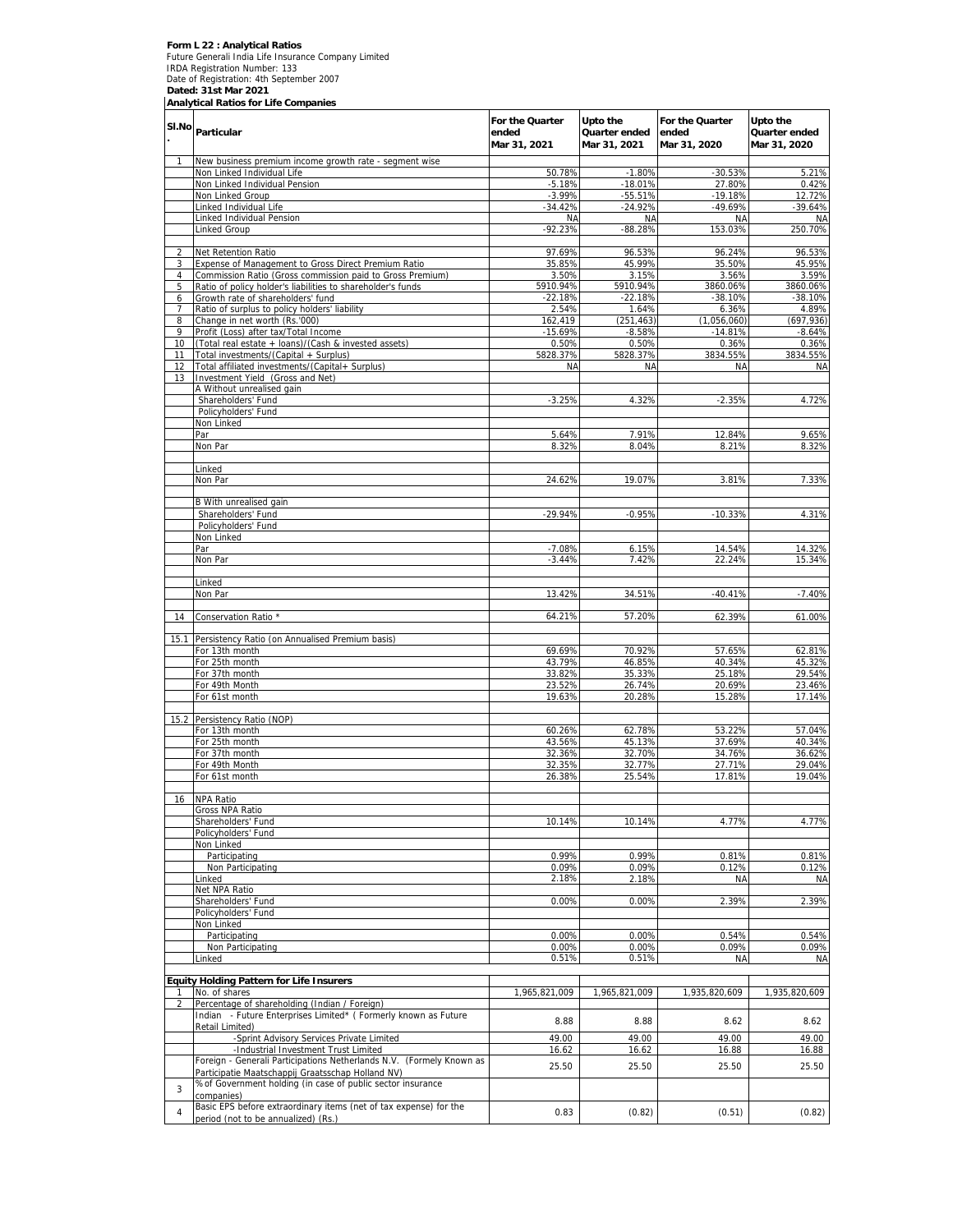### **Form L 22 : Analytical Ratios**

| Diluted EPS before extraordinary items (net of tax expense) for the     | 0.83 | (0.82) | (0.51) | (0.82) |
|-------------------------------------------------------------------------|------|--------|--------|--------|
| period (not to be annualized) (Rs.)                                     |      |        |        |        |
| Basic EPS after extraordinary items (net of tax expense) for the period | 0.83 | (0.82) | (0.51) | (0.82) |
| (not to be annualized) (Rs.)                                            |      |        |        |        |
| Diluted EPS after extraordinary items (net of tax expense) for the      | 0.83 | (0.82) | (0.51) | (0.82) |
| period (not to be annualized) (Rs.)                                     |      |        |        |        |
| Book value per share (Rs)                                               | 045  | 0 45   | በ 59   | N 59   |

6 Book value per share (Rs) 0.45 0.45 0.59 0.59 \*Note: The Conservation Ratio for Individual Business is 75.07% for the year ended March 2021 and 77.42% for the quarter ended March 2021 as against vear ended March 2021 and 11.57% for the quarter ended March 2021 as against 21.58% for the vear ended March 2020 and 22.19% for the quarter ended<br>\*the ratios must be calculated in accordance with instructions provided in 76.33% for the year ended March 2020 and 74.01% for the quarter ended March 2020. Similarly, for Group Business, the Conservation Ratio is 10.82% for the

# **For the quarter ending March 2021**

13th month : All policies incepted in the period <=31-03-2020 And >=01-01-2020 25th month : All policies incepted in the period <=31-03-2019 And >=01-01-2019 37th month: All policies incepted in the period <=31-03-2018 And >=01-01-2018 49th month : All policies incepted in the period <=31-03-2017 And >=01-01-2017

61st month : All policies incepted in the period <=31-03-2016 And >=01-01-2016

# **Up to the quarter ending March 2021**

13th month : All policies incepted in the period <=31-03-2020 And >=01-04-2019 25th month : All policies incepted in the period <=31-03-2019 And >=01-04-2018 37th month: All policies incepted in the period <=31-03-2018 And >=01-04-2017 49th month : All policies incepted in the period <=31-03-2017 And >=01-04-2016 61st month : All policies incepted in the period <=31-03-2016 And >=01-04-2015

The persistency figures for the current year have been calculated based on the data available as at 30th April 2021

### **For the quarter ending March 2020**

13th month : All policies incepted in the period <=31-03-2019 And >=01-01-2019 25th month : All policies incepted in the period <=31-03-2018 And >=01-01-2018 37th month: All policies incepted in the period <=31-03-2017 And >=01-01-2017 49th month : All policies incepted in the period <=31-03-2016 And >=01-01-2016 61st month : All policies incepted in the period <=31-03-2015 And >=01-01-2015 **Up to the quarter ending March 2020**

13th month : All policies incepted in the period <=31-03-2019 And >=01-04-2018 25th month : All policies incepted in the period <=31-03-2018 And >=01-04-2017 37th month: All policies incepted in the period <=31-03-2017 And >=01-04-2016 49th month : All policies incepted in the period <=31-03-2016 And >=01-04-2015 61st month : All policies incepted in the period  $\langle$  =31-03-2015 And  $\rangle$ =01-04-2014

The persistency figures for the current year have been calculated based on the data available as at 30th April 2020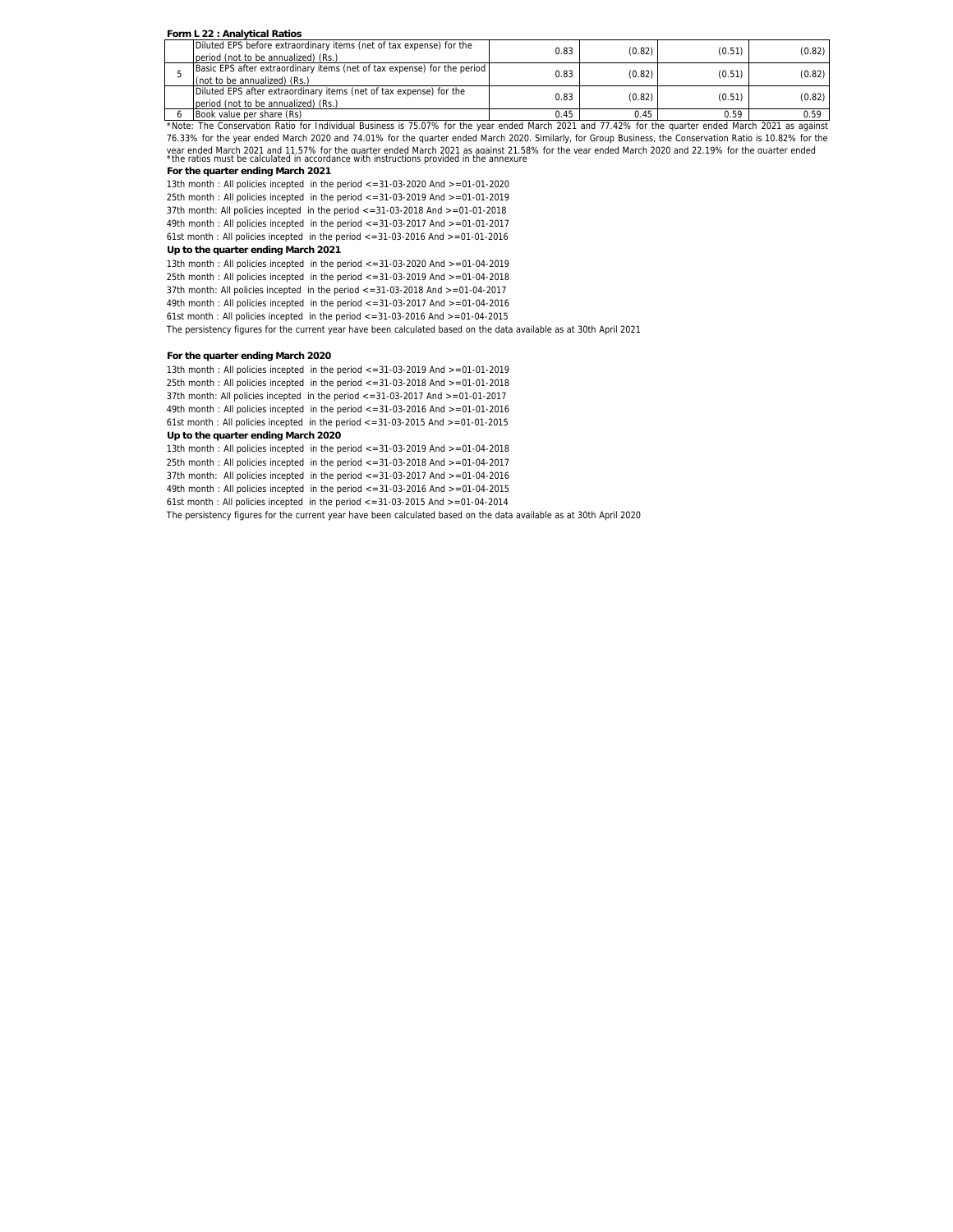# **FORM L-23- Receipts and Payments Account**

Future Generali India Life Insurance Company Limited IRDA Registration Number: 133 Date of Registration: 4th September 2007 **Dated: 31st Mar 2021**

|                                                                |                   | (₹ in 000)        |
|----------------------------------------------------------------|-------------------|-------------------|
| <b>Particulars</b>                                             | <b>Year ended</b> | <b>Year ended</b> |
|                                                                | March 31, 2021    | March 31, 2020    |
| <b>Cash Flow from Operating Activities</b>                     |                   |                   |
| <b>Premium Collection</b>                                      | 14,226,573        | 15,139,090        |
| (Including Goods and Service Tax)                              |                   |                   |
| Other Income                                                   | 23,263            | 14,912            |
| Reinsurance (payments) / receipts                              | 22,129            | 116,155           |
| <b>Operating Expenses</b>                                      | (4,958,212)       | (6,610,866)       |
| Commission and Brokerage paid                                  | (565, 839)        | (882, 419)        |
| Claims paid                                                    | (5,884,024)       | (5,486,267)       |
| Taxes paid (Goods and Service Tax)                             | (318, 403)        | (232, 977)        |
| Net Cash Inflow / (Outflow) from Operating activities          | 2,545,487         | 2,057,628         |
|                                                                |                   |                   |
| <b>Cash Flow from Investing Activities</b>                     |                   |                   |
| Cost of purchase of Investments                                | (356, 101, 218)   | (423, 161, 920)   |
| Proceeds from sale of Investments                              | 349,757,918       | 417,248,008       |
| Interest and Dividend received                                 | 2,778,198         | 2,461,752         |
| Purchase of Fixed Assets                                       | (339, 631)        | (295, 254)        |
| Proceeds from sale of Fixed Assets                             | 4,382             | 389               |
| Loan to Policy Holders                                         | (91,004)          | (42, 011)         |
| Net Cash Inflow / (Outflow) from Investing activities          | (3,991,355)       | (3, 789, 036)     |
|                                                                |                   |                   |
| <b>Cash Flow from Financing Activities</b>                     |                   |                   |
| Proceeds from issue of Share Capital (including Share Premium) | 1,300,000         | 930,000           |
| Proceeds from issue of Debentures                              | 300,000           |                   |
| Shares / Debenture issue expenses                              | 65                |                   |
| Proceeds from Share Application Money *                        |                   | 191,250           |
| Net Cash Inflow / (Outflow) from Financing activities          | 1,600,065         | 1,121,250         |
| Net increase / (decrease) in cash and cash equivalents         | 154,197           | $-610,158$        |
| Cash and cash equivalents at the beginning of the year         | 2,904,553         | 3,514,711         |
| Cash and cash equivalents at the end of the year               | 3,058,750         | 2,904,553         |
|                                                                |                   |                   |

| Components of Cash and cash equivalents at end of the year:           |                         |           |
|-----------------------------------------------------------------------|-------------------------|-----------|
| Cash (including cheques, drafts and stamps)                           | 394,151                 | 191,644   |
| Bank balances including Last Day Collection and Citi Bank Balance     | 773,473                 | 590,528   |
| Money Market instruments                                              | $\overline{1,891}, 126$ | 2,122,381 |
|                                                                       |                         |           |
| Total cash and cash equivalents                                       | 3,058,750               | 2,904,553 |
|                                                                       |                         |           |
| Reconciliation of cash & cash equivalents with cash & bank balance :  |                         |           |
| Cash & cash equivalents                                               | 3,058,750               | 2,904,553 |
| Last Day Collection and Citi Bank Balance as per Schedule 8E<br>Less: | 74,203                  | 102,681   |
| Money Market instruments<br>Less:                                     | 1,891,126               | 2,122,381 |
| Cash & Bank Balances as per Schedule 11                               | 1,093,421               | 679,491   |

\*Amount pertaining to the share application money which was subsequently refunded (Refer Note 26 of Schedule 16).

Note: The above Receipts and Payments Account has been prepared as prescribed by Insurance Regulatory and Development Authority (Preparation of financial statements and Auditor's Report of Insurance Companies) Regulations, 2002 under the "Direct Method" laid out in Accounting Standard - 3 on Cash Flow Statements issued by the Institute of Chartered Accountants of India.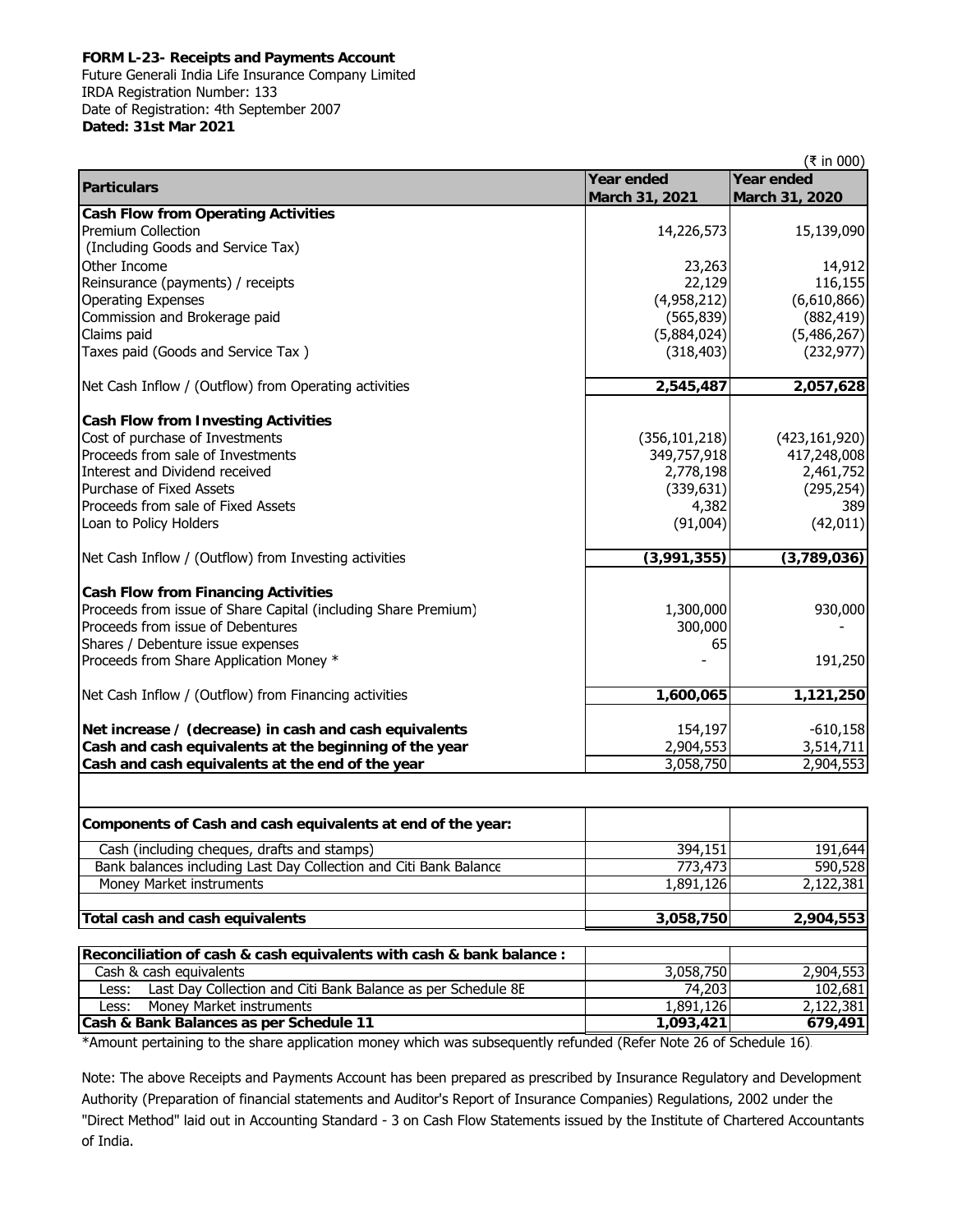**Form L 24 : Valuation of Net Liabilities** Future Generali India Life Insurance Company Limited IRDA Registration Number: 133 Date of Registration: 4th September 2007 **Dated: 31st Mar 2021**

# **Valuation of net liabilties**

|        |                        |                     | (Rs in Lakhs)                                              |
|--------|------------------------|---------------------|------------------------------------------------------------|
| SI.No. | <b>Particular</b>      | As at 31 March 2021 | As at 31 March 2020 for the<br>corresponding previous year |
|        | Linked                 |                     |                                                            |
| a      | Life                   | 67,753              | 57,150                                                     |
| b      | <b>General Annuity</b> |                     |                                                            |
| C      | Pension                | 1,225               | 964                                                        |
| d      | Health                 |                     |                                                            |
|        | Non-Linked             |                     |                                                            |
| a      | Life                   | 383,795             | 317,578                                                    |
| b      | <b>General Annuity</b> | 1,303               | 1,043                                                      |
| C      | Pension                | 38,444              | 39,726                                                     |
| d      | Health                 | 891                 | 955                                                        |
|        | <b>Total</b>           | 493,410             | 417,417                                                    |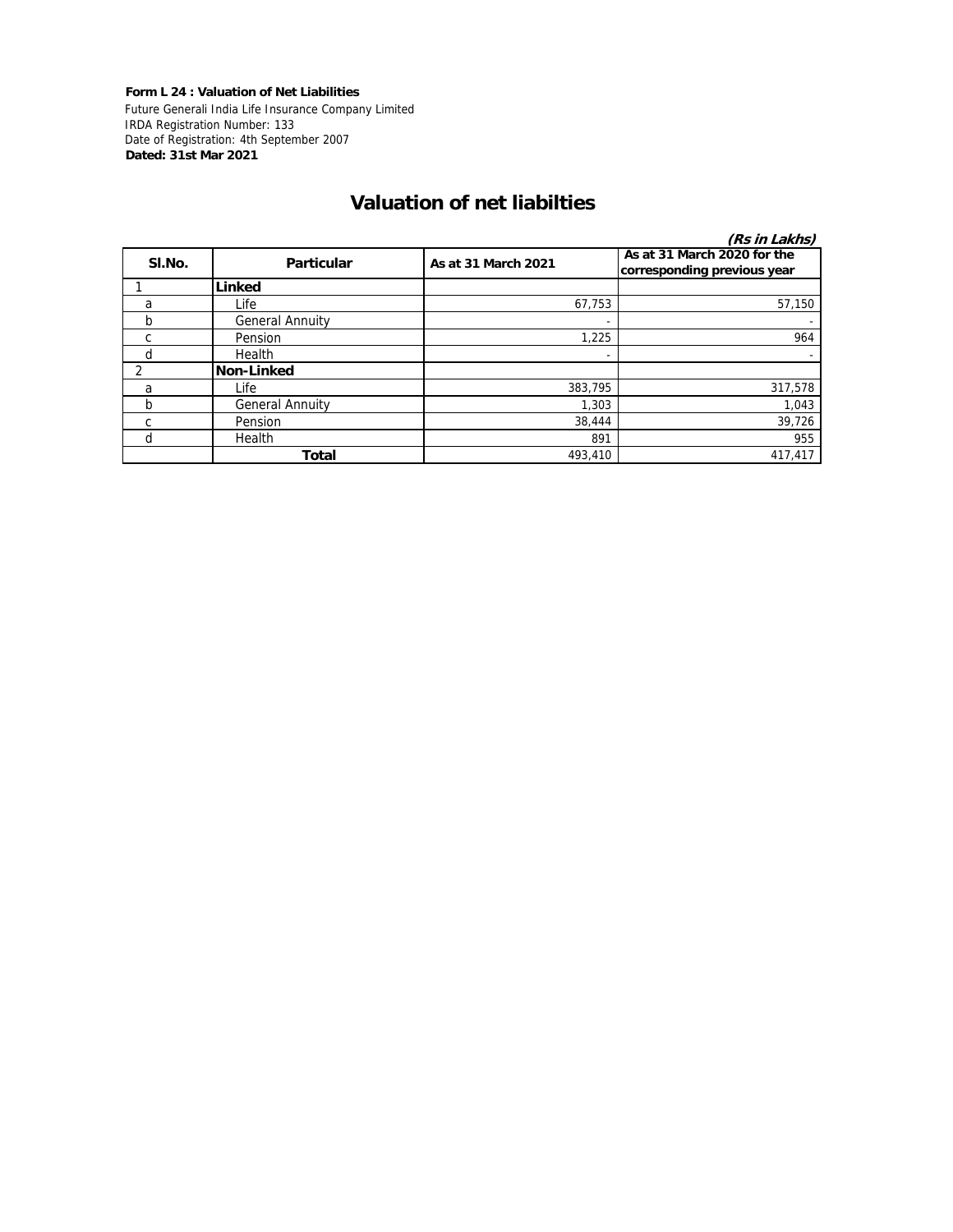# **FORM L-25- (i) : Geographical Distribution Channel - Individuals** Future Generali India Life Insurance Company Limited

IRDA Registration Number: 133 Date of Registration: 4th September 2007

| For the quarter ended 31st Mar 2021 | 't in Lakhs. |  |  |  |
|-------------------------------------|--------------|--|--|--|
|-------------------------------------|--------------|--|--|--|

|                 |                                      |                        |                       |                              | <b>Geographical Distribution of Total Business</b> |                        |                     |                       |                                  |                                       |                     |                              |                                  |  |
|-----------------|--------------------------------------|------------------------|-----------------------|------------------------------|----------------------------------------------------|------------------------|---------------------|-----------------------|----------------------------------|---------------------------------------|---------------------|------------------------------|----------------------------------|--|
|                 |                                      |                        | Rural<br>(Individual) |                              |                                                    |                        |                     | Urban<br>(Individual) |                                  | <b>Total Business</b><br>(Individual) |                     |                              |                                  |  |
| SI.No.          | <b>State / Union Territory</b>       | <b>No. of Policies</b> | <b>No. of Lives</b>   | <b>Premium (Rs</b><br>Lakhs) | <b>Sum Assured (Rs</b><br>Lakhs)                   | <b>No. of Policies</b> | <b>No. of Lives</b> | Premium (Rs<br>Lakhs) | <b>Sum Assured</b><br>(Rs Lakhs) | No. of<br><b>Policies</b>             | <b>No. of Lives</b> | <b>Premium (Rs</b><br>Lakhs) | <b>Sum Assured (Rs</b><br>Lakhs) |  |
| $\overline{1}$  | <b>Andhra Pradesh</b>                | 48                     | 45                    | 18                           | 212                                                | 210                    | 201                 | 124                   | 1,792                            | 258                                   | 246                 | 142                          | 2004                             |  |
| $\overline{2}$  | <b>Arunachal Pradesh</b>             |                        | $\sim$                |                              | $\omega$                                           | $\mathbf{r}$           |                     | $\sim$                | $\sim$                           |                                       |                     |                              | $\Omega$                         |  |
| $\overline{3}$  | Assam                                | 58                     | 54                    | 66                           | 651                                                | 256                    | 223                 | 501                   | 3,797                            | 314                                   | 277                 | 567                          | 4448                             |  |
| $\overline{4}$  | <b>Bihar</b>                         | 208                    | 202                   | 70                           | 946                                                | 180                    | 175                 | 87                    | 1,240                            | 388                                   | 377                 | 157                          | 2186                             |  |
| $5\phantom{.0}$ | Chattisgarh                          | $\overline{2}$         | $\overline{2}$        |                              | 35                                                 | 11                     | 11                  | 11                    | 90                               | 13                                    | 13                  | 13                           | 124                              |  |
| 6               | Goa                                  |                        |                       |                              |                                                    |                        |                     |                       |                                  |                                       |                     |                              | $\Omega$                         |  |
| $\overline{7}$  | Gujarat                              | 756                    | 744                   | 287                          | 2,465                                              | 1,433                  | 1,370               | 821                   | 7,800                            | 2189                                  | 2114                | 1107                         | 10265                            |  |
| 8               | Haryana                              | 102                    | 92                    | 46                           | 595                                                | 429                    | 383                 | 409                   | 4,395                            | 531                                   | 475                 | 455                          | 4990                             |  |
| 9               | <b>Himachal Pradesh</b>              | 48                     | 47                    | 27                           | 252                                                | 33                     | 31                  | 20                    | 140                              | 81                                    | 78                  | 47                           | 393                              |  |
| 10              | Jammu & Kashmir                      | $\overline{3}$         | $\overline{3}$        |                              | $\Omega$                                           | 14                     | 14                  | 6                     | 75                               | 17                                    | 17                  |                              | 83                               |  |
| 11              | <b>Jharkhand</b>                     | 38                     | 37                    | 28                           | 272                                                | 89                     | 85                  | 47                    | 629                              | 127                                   | 122                 | 76                           | 901                              |  |
| 12              | Karnataka                            | 72                     | 71                    | 25                           | 283                                                | 456                    | 417                 | 527                   | 5,244                            | 528                                   | 488                 | 552                          | 5527                             |  |
| 13              | Kerala                               | 72                     | 71                    | 62                           | 566                                                | 280                    | 261                 | 325                   | 3,075                            | 352                                   | 332                 | 387                          | 3641                             |  |
| 14              | <b>Madhya Pradesh</b>                | 576                    | 567                   | 200                          | 2,007                                              | 936                    | 881                 | 481                   | 4,652                            | 1512                                  | 1448                | 680                          | 6658                             |  |
| 15              | Maharashtra                          | 459                    | 449                   | 241                          | 2,165                                              | 3,180                  | 3,005               | 3,673                 | 31,233                           | 3639                                  | 3454                | 3914                         | 33398                            |  |
| 16              | <b>Manipur</b>                       | $\sim$                 | $\sim$                |                              | $\sim$                                             | ٠                      | in 1919.            | $\sim$                | $\sim$                           |                                       |                     |                              | $\Omega$                         |  |
| 17              | Meghalaya                            | $\sim$                 | $\sim$                | $\sim$                       | $\sim$                                             | ÷.                     | $\sim$              | $\sim$                | $\sim$                           |                                       |                     |                              | $\Omega$                         |  |
| 18              | <b>Mirzoram</b>                      | $\blacksquare$         | $\sim$                |                              | $\sim$                                             | $\sim$                 | ٠                   | $\sim$                | $\sim$                           |                                       |                     |                              | $\Omega$                         |  |
| 19              | Nagaland                             | 17                     | 15                    | 33                           | 366                                                | 66                     | 55                  | 143                   | 1,426                            | 83                                    | 70                  | 176                          | 1792                             |  |
| 20              | Orissa                               | 340                    | 331                   | 184                          | 2.130                                              | 522                    | 471                 | 512                   | 4.813                            | 862                                   | 802                 | 696                          | 6943                             |  |
| 21              | Punjab                               | 153                    | 143                   | 95                           | 790                                                | 482                    | 428                 | 293                   | 2,959                            | 635                                   | 571                 | 388                          | 3749                             |  |
| 22              | Rajasthan                            | 558                    | 552                   | 210                          | 2,027                                              | 569                    | 552                 | 287                   | 2,583                            | 1127                                  | 1104                | 496                          | 4609                             |  |
| 23              | Sikkim                               |                        |                       |                              | $\sim$                                             |                        |                     |                       | $\sim$                           |                                       |                     |                              | $\Omega$                         |  |
| 24              | <b>Tamil Nadu</b>                    | 111                    | 110                   | 81                           | 623                                                | 484                    | 452                 | 355                   | 3,116                            | 595                                   | 562                 | 435                          | 3739                             |  |
| 25              | <b>Telangana</b>                     | 46                     | 42                    | 30                           | 255                                                | 350                    | 321                 | 706                   | 4,938                            | 396                                   | 363                 | 736                          | 5193                             |  |
| 26              | <b>Tripura</b>                       |                        |                       |                              |                                                    |                        |                     |                       |                                  |                                       |                     |                              |                                  |  |
| 27              | <b>Uttar Pradesh</b>                 | 588                    | 561                   | 248                          | 2,945                                              | 1,253                  | 1,132               | 849                   | 9,089                            | 1841                                  | 1693                | 1097                         | 12034                            |  |
| 28              | <b>UttraKhand</b>                    | 34                     | 31                    | 29                           | 236                                                | 96                     | 92                  | 97                    | 877                              | 130                                   | 123                 | 126                          | 1112                             |  |
| 29              | <b>West Bengal</b>                   | 559                    | 498                   | 399                          | 3,489                                              | 1,567                  | 1,282               | 2,618                 | 21,736                           | 2126                                  | 1780                | 3016                         | 25225                            |  |
| 30              | <b>Andaman &amp; Nicobar Islands</b> |                        | $\mathcal{L}$         |                              | $\sim$                                             | $\mathcal{L}$          | $\sim$              | $\sim$                | $\sim$                           |                                       |                     |                              | $\Omega$                         |  |
| 31              | Chandigarh                           | 53                     | 54                    | 22                           | 254                                                | 164                    | 149                 | 160                   | 1,561                            | 217                                   | 203                 | 181                          | 1816                             |  |
| 32              | Dadra & Nagrahaveli                  | $\sim$                 | $\sim$                | $\sim$                       | $\sim$                                             | $\sim$                 | $\sim$              | $\sim$                | $\sim$                           |                                       |                     |                              | $\Omega$                         |  |
| 33              | Daman & Diu                          | $\sim$                 | $\sim$                |                              | $\sim$                                             | $\mathbf{r}$           | ٠                   | $\sim$                | $\sim$                           |                                       |                     |                              | $\Omega$                         |  |
| 34              | <b>Delhi</b>                         | 162                    | 148                   | 78                           | 658                                                | 1,429                  | 1,265               | 1.315                 | 14,130                           | 1591                                  | 1413                | 1394                         | 14788                            |  |
| 35              | Lakshadweep                          |                        | $\sim$                |                              |                                                    |                        |                     |                       |                                  |                                       |                     |                              | $\Omega$                         |  |
| 36              | <b>Puducherry</b>                    | $\sim$                 | $\sim$                | $\sim$                       | $\sim$                                             | $\sim$                 | $\sim$              | $\sim$                | $\sim$                           |                                       |                     |                              | $\Omega$                         |  |
|                 | <b>Company Total</b>                 | 5063                   | 4869                  | 2481                         | 24229                                              | 14489                  | 13256               | 14364                 | 131389                           | 19552                                 | 18125               | 16845                        | 155618                           |  |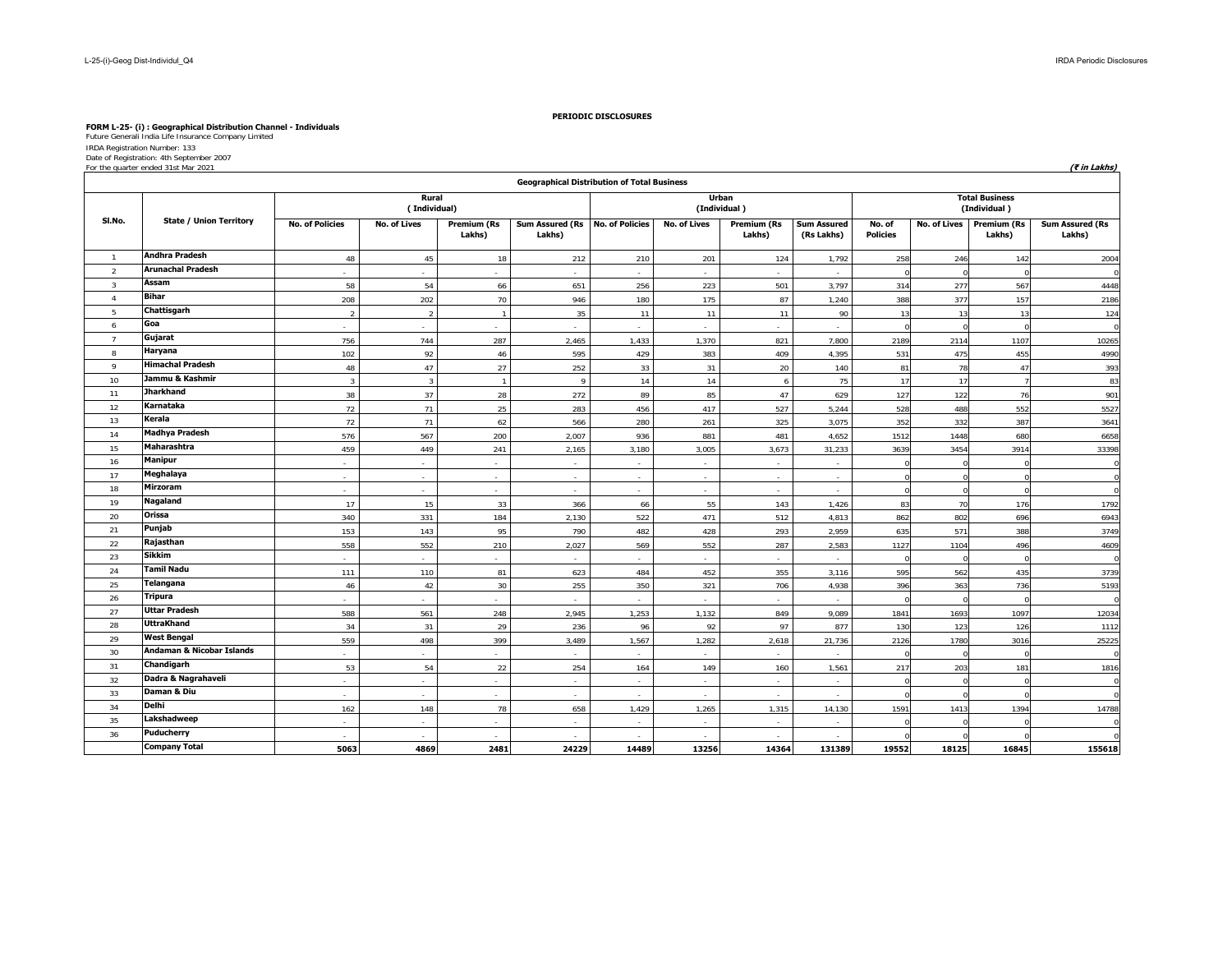# **FORM L-25- (i) : Geographical Distribution Channel - Individuals** Future Generali India Life Insurance Company Limited

IRDA Registration Number: 133 Date of Registration: 4th September 2007 Upto the quarter ended 31st Mar 2021 **(₹ in Lakhs)**

|                | <b>Geographical Distribution of Total Business</b><br>Urban |                              |               |                       |                                  |                        |        |                             |                                                    |                           |              |                                       |                                  |  |
|----------------|-------------------------------------------------------------|------------------------------|---------------|-----------------------|----------------------------------|------------------------|--------|-----------------------------|----------------------------------------------------|---------------------------|--------------|---------------------------------------|----------------------------------|--|
|                |                                                             |                              |               | Rural<br>(Individual) |                                  |                        |        | (Individual)                |                                                    |                           |              | <b>Total Business</b><br>(Individual) |                                  |  |
| SI.No.         | <b>State / Union Territory</b>                              | No. of Policies No. of Lives |               | Premium<br>(Rs Lakhs) | <b>Sum Assured (Rs</b><br>Lakhs) | <b>No. of Policies</b> |        | Lakhs)                      | No. of Lives Premium (Rs Sum Assured (Rs<br>Lakhs) | No. of<br><b>Policies</b> | No. of Lives | <b>Premium (Rs</b><br>Lakhs)          | <b>Sum Assured (Rs</b><br>Lakhs) |  |
| $\overline{1}$ | <b>Andhra Pradesh</b>                                       | 117                          | 106           | 41                    | 543                              | 493                    | 471    | 289                         | 4,322                                              | 610                       | 577          | 330                                   | 4865                             |  |
| $\overline{2}$ | <b>Arunachal Pradesh</b>                                    |                              | $\sim$        | $\sim$                | $\sim$                           | $\sim$                 | $\sim$ | $\sim$                      | $\sim$                                             |                           | $\Omega$     |                                       |                                  |  |
| 3              | Assam                                                       | 179                          | 175           | 135                   | 1,345                            | 808                    | 736    | 1,141                       | 11,116                                             | 987                       | 911          | 1276                                  | 12460                            |  |
| $\overline{4}$ | <b>Bihar</b>                                                | 574                          | 563           | 205                   | 2,765                            | 460                    | 451    | 201                         | 3,229                                              | 1034                      | 1014         | 405                                   | 5994                             |  |
| -5             | Chattisgarh                                                 | 9                            | $\mathsf Q$   | -5                    | 72                               | 37                     | 36     | 21                          | 232                                                | 46                        | 45           | 26                                    | 304                              |  |
| 6              | Goa                                                         | à.                           | $\sim$        |                       | $\sim$                           | ÷.                     | $\sim$ | $\sim$                      |                                                    | $\Omega$                  | $\Omega$     | $\Omega$                              |                                  |  |
| $\overline{7}$ | Gujarat                                                     | 1,538                        | 1,503         | 529                   | 5,232                            | 3,305                  | 3,157  | 1,615                       | 17,467                                             | 4843                      | 4660         | 2144                                  | 22698                            |  |
| 8              | Haryana                                                     | 301                          | 288           | 112                   | 1,732                            | 1,109                  | 1,020  | 835                         | 10,503                                             | 1410                      | 1308         | 947                                   | 12235                            |  |
| 9              | <b>Himachal Pradesh</b>                                     | 134                          | 129           | 64                    | 586                              | 114                    | 111    | 69                          | 780                                                | 248                       | 240          | 133                                   | 1366                             |  |
| 10             | Jammu & Kashmir                                             | 12                           | 12            | $\overline{4}$        | 39                               | 34                     | 34     | 11                          | 161                                                | 46                        | 46           | 15                                    | 199                              |  |
| 11             | <b>Jharkhand</b>                                            | 119                          | 118           | 64                    | 855                              | 268                    | 256    | 186                         | 2,382                                              | 387                       | 374          | 250                                   | 3238                             |  |
| 12             | Karnataka                                                   | 200                          | 200           | 65                    | 783                              | 1,231                  | 1,157  | 1,045                       | 11,511                                             | 1431                      | 1357         | 1109                                  | 12294                            |  |
| 13             | Kerala                                                      | 245                          | 237           | 164                   | 1,825                            | 1,037                  | 985    | 942                         | 9,844                                              | 1282                      | 1222         | 1107                                  | 11669                            |  |
| 14             | Madhya Pradesh                                              | 1,111                        | 1,091         | 337                   | 3,463                            | 2,091                  | 1,954  | 949                         | 10,083                                             | 3202                      | 3045         | 1286                                  | 13546                            |  |
| 15             | Maharashtra                                                 | 1,484                        | 1,464         | 588                   | 10,097                           | 11,384                 | 11,048 | 7,621                       | 114,650                                            | 12868                     | 12512        | 8209                                  | 124747                           |  |
| 16             | <b>Manipur</b>                                              | ÷,                           | $\mathcal{L}$ | ×                     | $\mathbf{r}$                     | $\sim$                 | $\sim$ | $\sim$                      | $\sim$                                             |                           |              |                                       |                                  |  |
| 17             | Meghalaya                                                   |                              |               |                       |                                  | ÷                      |        | $\sim$                      |                                                    |                           |              |                                       |                                  |  |
| 18             | Mirzoram                                                    | ÷.                           | $\sim$        | $\sim$                | $\sim$                           | ÷                      | ÷.     | $\mathcal{L}^{\mathcal{L}}$ | $\sim$                                             |                           |              | $\Omega$                              |                                  |  |
| 19             | Nagaland                                                    | 27                           | 25            | 40                    | 432                              | 117                    | 106    | 168                         | 1,685                                              | 144                       | 131          | 207                                   | 2117                             |  |
| 20             | Orissa                                                      | 1,012                        | 984           | 440                   | 5,742                            | 1,489                  | 1,363  | 1,215                       | 14,283                                             | 2501                      | 2347         | 1656                                  | 20024                            |  |
| 21             | Punjab                                                      | 446                          | 417           | 227                   | 2,039                            | 1,250                  | 1,112  | 682                         | 8,069                                              | 1696                      | 1529         | 908                                   | 10108                            |  |
| 22             | Rajasthan                                                   | 1,121                        | 1,106         | 349                   | 3,793                            | 1,187                  | 1,159  | 487                         | 5,419                                              | 2308                      | 2265         | 836                                   | 9212                             |  |
| 23             | Sikkim                                                      | $\sim$                       | $\sim$        | $\sim$                | $\mathbf{r}$                     | $\sim$                 | $\sim$ | $\sim$                      | $\sim$                                             | $\Omega$                  |              | $\Omega$                              |                                  |  |
| 24             | Tamil Nadu                                                  | 206                          | 204           | 102                   | 914                              | 1,248                  | 1,184  | 816                         | 7,915                                              | 1454                      | 1388         | 918                                   | 8829                             |  |
| 25             | Telangana                                                   | 104                          | 98            | 63                    | 759                              | 894                    | 819    | 1,107                       | 12,060                                             | 998                       | 917          | 1170                                  | 12819                            |  |
| 26             | Tripura                                                     | 14                           | 14            | $\overline{3}$        | 37                               | 20                     | 20     | -8                          | 53                                                 | 34                        | 34           | 12                                    | 90                               |  |
| 27             | <b>Uttar Pradesh</b>                                        | 1,551                        | 1,507         | 652                   | 8,398                            | 3,285                  | 3,069  | 1,996                       | 24,710                                             | 4836                      | 4576         | 2648                                  | 33108                            |  |
| 28             | UttraKhand                                                  | 167                          | 157           | 84                    | 754                              | 496                    | 462    | 302                         | 3,295                                              | 663                       | 619          | 387                                   | 4049                             |  |
| 29             | West Bengal                                                 | 1,374                        | 1,276         | 788                   | 7,261                            | 4,067                  | 3,493  | 5,277                       | 48,246                                             | 5441                      | 4769         | 6065                                  | 55507                            |  |
| 30             | Andaman & Nicobar Islands                                   | ÷,                           | $\sim$        | ÷.                    |                                  | ÷.                     | ÷.     | $\mathbf{r}$                |                                                    | $\Omega$                  | $\Omega$     | $\Omega$                              |                                  |  |
| 31             | Chandigarh                                                  | 123                          | 124           | 48                    | 568                              | 451                    | 419    | 350                         | 3,904                                              | 574                       | 543          | 398                                   | 4471                             |  |
| 32             | Dadra & Nagrahaveli                                         | $\sim$                       | $\sim$        | $\sim$                | $\sim$                           | ÷.                     | $\sim$ | $\sim$                      | $\sim$                                             | $\Omega$                  | $\Omega$     |                                       | 0                                |  |
| 33             | Daman & Diu                                                 | $\sim$                       | $\sim$        | $\sim$                | $\sim$                           | $\sim$                 | $\sim$ | $\sim$                      | in 1919.                                           |                           |              |                                       |                                  |  |
| 34             | Delhi                                                       | 317                          | 296           | 145                   | 1,709                            | 3,889                  | 3,533  | 3,005                       | 66,186                                             | 4206                      | 3829         | 3149                                  | 67895                            |  |
| 35             | Lakshadweep                                                 | $\sim$                       | $\sim$        | in 1999.              | $\sim$                           | $\sim$                 | $\sim$ | $\sim$                      | in 1919.                                           |                           |              |                                       |                                  |  |
| 36             | Puducherry                                                  |                              | $\sim$        |                       |                                  |                        |        | $\sim$                      |                                                    |                           |              |                                       |                                  |  |
|                | <b>Company Total</b>                                        | 12485                        | 12103         | 5254                  | 61741                            | 40764                  | 38155  | 30337                       | 392103                                             | 53249                     | 50258        | 35591                                 | 453845                           |  |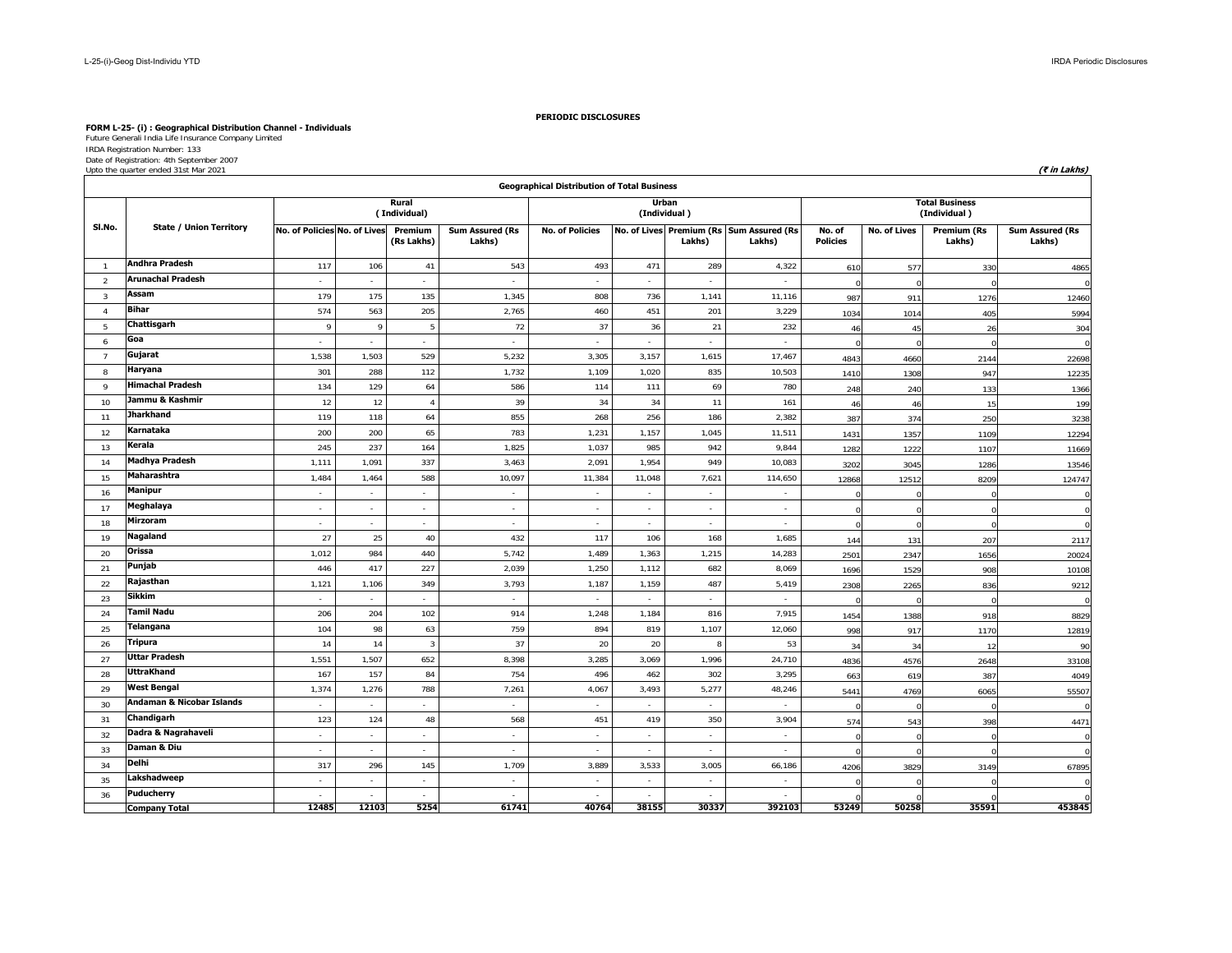FORM L-25- (ii) : Geographical Distribution Channel - GROUP<br>Future Cenerali India Life Insurance Company Limited<br>IRIDA Registration Number: 133<br>Dor the quarter ended 31st Mar 2021 (₹ *in Lakhs*)<br>For the quarter ended 31st

|                | Geographical Distribution of Total Business- GROUP |                        |              |                              |                                  |                           |              |                              |                                           |               |              |                                  |                                  |  |
|----------------|----------------------------------------------------|------------------------|--------------|------------------------------|----------------------------------|---------------------------|--------------|------------------------------|-------------------------------------------|---------------|--------------|----------------------------------|----------------------------------|--|
|                |                                                    |                        |              | Rural<br>(Group)             |                                  |                           |              | Urban<br>(Group)             |                                           |               |              | <b>Total Business</b><br>(Group) |                                  |  |
| SI.No.         | <b>State / Union Territory</b>                     | <b>No. of Policies</b> | No. of Lives | <b>Premium (Rs</b><br>Lakhs) | <b>Sum Assured (Rs</b><br>Lakhs) | No. of<br><b>Policies</b> | No. of Lives | <b>Premium (Rs</b><br>Lakhs) | Sum Assured (Rs No. of Policies<br>Lakhs) |               | No. of Lives | <b>Premium (Rs</b><br>Lakhs)     | <b>Sum Assured (Rs</b><br>Lakhs) |  |
| $\overline{1}$ | Andhra Pradesh                                     |                        |              |                              |                                  |                           |              |                              |                                           |               |              |                                  |                                  |  |
| $\overline{2}$ | <b>Arunachal Pradesh</b>                           |                        | ÷.           |                              | i.                               |                           |              |                              |                                           |               | ÷            |                                  |                                  |  |
| $\overline{3}$ | Assam                                              |                        |              |                              |                                  |                           |              |                              |                                           |               |              |                                  |                                  |  |
| $\overline{4}$ | Bihar                                              |                        |              |                              |                                  |                           |              |                              |                                           |               |              |                                  |                                  |  |
| 5              | Chattisgarh                                        |                        |              |                              |                                  |                           |              |                              |                                           |               |              |                                  |                                  |  |
| 6              | Goa                                                |                        |              |                              |                                  |                           |              |                              |                                           |               |              |                                  |                                  |  |
| $\overline{7}$ | Gujarat                                            |                        |              |                              |                                  |                           | 162          | 16                           | 1,121                                     |               | 162          | 16                               | 1,121                            |  |
| $^{\rm 8}$     | Haryana                                            |                        |              |                              |                                  |                           | 1,406        | 2,250                        | 75,761                                    |               | 1,406        | 2,250                            | 75,761                           |  |
| $\overline{9}$ | <b>Himachal Pradesh</b>                            |                        | ×.           | ÷                            | $\sim$                           |                           | ÷            | ÷.                           |                                           |               | ×            | ÷.                               | $\sim$                           |  |
| 10             | Jammu & Kashmir                                    |                        |              |                              |                                  |                           |              |                              |                                           |               |              |                                  |                                  |  |
| 11             | <b>Jharkhand</b>                                   |                        |              |                              |                                  |                           |              |                              |                                           |               |              |                                  |                                  |  |
| 12             | Karnataka                                          |                        |              | ÷.                           |                                  |                           | 2,003        | 135                          | 150,267                                   |               | 2,003        | 135                              | 150,267                          |  |
| 13             | Kerala                                             |                        |              |                              |                                  |                           |              |                              |                                           |               |              |                                  |                                  |  |
| 14             | <b>Madhya Pradesh</b>                              |                        |              |                              |                                  |                           |              |                              |                                           |               |              |                                  |                                  |  |
| 15             | Maharashtra                                        | ×.                     | ×.           | ×                            | $\epsilon$                       | $\overline{2}$            | 41,519       | 2,243                        | 105,224                                   | $\mathcal{D}$ | 41,519       | 2,243                            | 105,224                          |  |
| 16             | Manipur                                            |                        |              |                              |                                  |                           |              |                              |                                           |               |              |                                  |                                  |  |
| 17             | Meghalaya                                          |                        |              |                              |                                  |                           |              |                              |                                           |               |              |                                  |                                  |  |
| 18             | Mirzoram                                           |                        |              | ×.                           |                                  |                           |              |                              |                                           |               |              |                                  |                                  |  |
| 19             | <b>Nagaland</b>                                    |                        |              |                              |                                  |                           |              |                              |                                           |               |              |                                  |                                  |  |
| 20             | Orissa                                             |                        |              |                              |                                  |                           |              |                              |                                           |               |              |                                  |                                  |  |
| 21             | Punjab                                             |                        | $\sim$       | $\sim$                       | $\mathbf{r}$                     | $\sim$                    |              | $\mathbf{r}$                 | ÷.                                        | ÷             | $\sim$       | $\sim$                           | $\sim$                           |  |
| 22             | Rajasthan                                          |                        |              |                              |                                  |                           | 23,702       | 3,099                        | 221,458                                   |               | 23,702       | 3,099                            | 221,458                          |  |
| 23             | Sikkim                                             |                        |              |                              |                                  |                           |              |                              |                                           |               |              |                                  |                                  |  |
| 24             | <b>Tamil Nadu</b>                                  |                        |              |                              |                                  |                           | 290          | 23                           | 6,375                                     |               | 290          | 23                               | 6,375                            |  |
| 25             | <b>Telangana</b>                                   |                        |              |                              |                                  |                           | 767          | 114                          | 21,276                                    |               | 767          | 114                              | 21,276                           |  |
| 26             | Tripura                                            |                        |              |                              |                                  |                           |              |                              |                                           |               |              |                                  |                                  |  |
| 27             | <b>Uttar Pradesh</b>                               |                        |              | $\sim$                       |                                  |                           | 92           | $\overline{1}$               | 3,197                                     |               | 92           | $\overline{1}$                   | 3,197                            |  |
| 28             | <b>UttarKhand</b>                                  |                        |              |                              |                                  |                           |              |                              |                                           |               |              |                                  |                                  |  |
| 29             | <b>West Bengal</b>                                 |                        |              |                              |                                  |                           | 22           | r.                           | (41)                                      |               | 22           | $\mathcal{P}$                    | (41)                             |  |
| 30             | Andaman & Nicobar Islands                          |                        |              |                              |                                  |                           |              |                              |                                           |               |              |                                  |                                  |  |
| 31             | Chandigarh                                         |                        |              |                              |                                  |                           |              |                              |                                           |               |              |                                  |                                  |  |
| 32             | Dadra & Nagrahaveli                                |                        |              |                              |                                  |                           |              |                              |                                           |               |              |                                  |                                  |  |
| 33             | Daman & Diu                                        |                        |              |                              |                                  |                           |              |                              |                                           |               |              |                                  |                                  |  |
| 34             | Delhi                                              |                        | ٠            | ×.                           |                                  | $\overline{2}$            | 4,681        | 364                          | 28,955                                    | $\mathcal{D}$ | 4,681        | 364                              | 28,955                           |  |
| 35             | Lakshadweep                                        |                        |              |                              |                                  |                           |              |                              |                                           |               |              |                                  |                                  |  |
| 36             | <b>Puducherry</b>                                  |                        |              |                              |                                  |                           |              |                              |                                           |               |              |                                  |                                  |  |
|                | <b>Company Total</b>                               | $\Omega$               | ō            | ō                            | ᅁ                                | $\overline{ }$            | 74,644       | 8,247                        | 613,594                                   | 7             | 74,644       | 8,247                            | 613,594                          |  |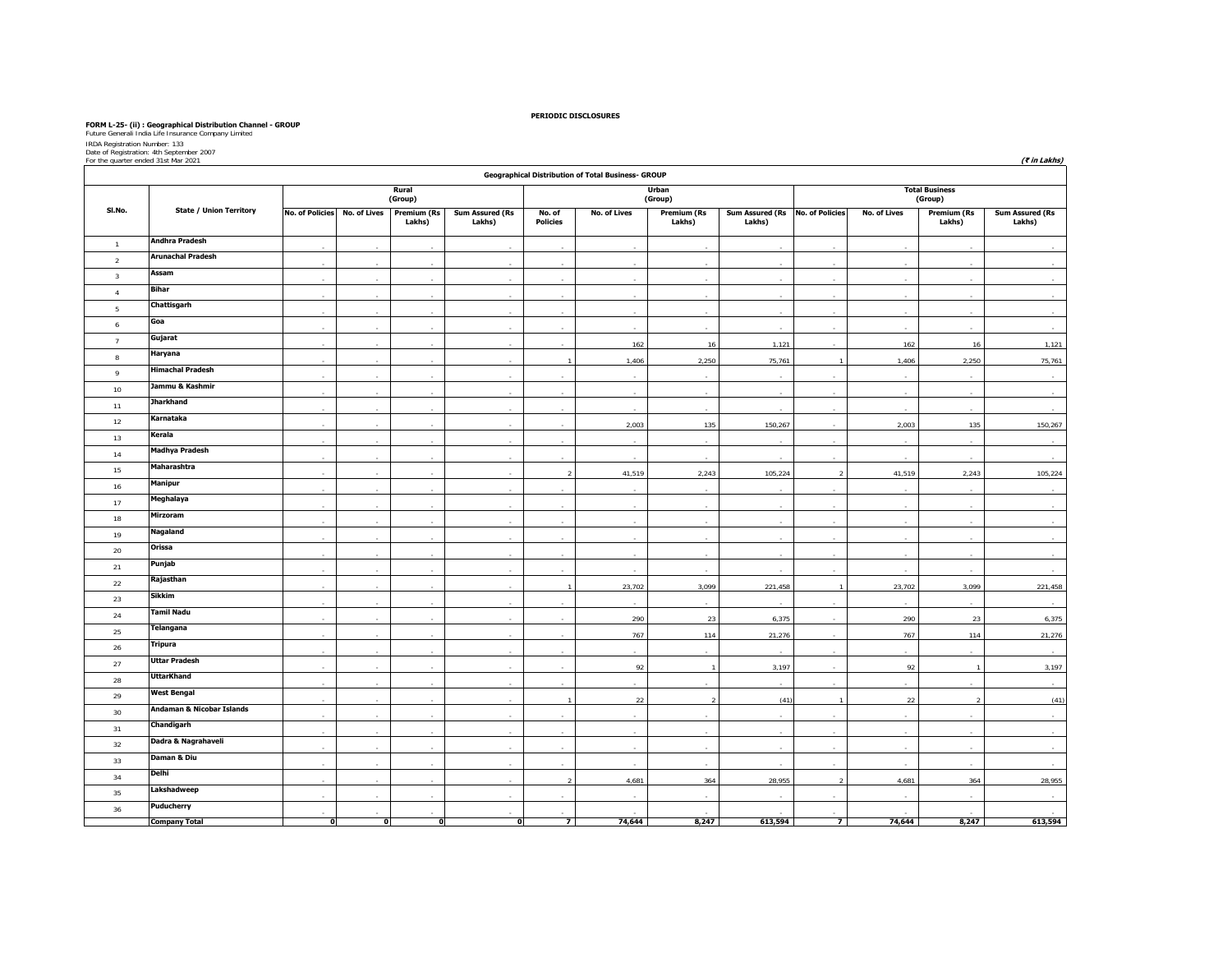# **FORM L-25- (ii) : Geographical Distribution Channel - GROUP** Future Generali India Life Insurance Company Limited

IRDA Registration Number: 133 Date of Registration: 4th September 2007 Upto the quarter ended 31st Mar 2021 **(₹ in Lakhs)**

|                         |                                      |                        |              |                              |                                  |                           | Geographical Distribution of Total Business- GROUP |                              |                                           |                             |                     |                                  |                                  |
|-------------------------|--------------------------------------|------------------------|--------------|------------------------------|----------------------------------|---------------------------|----------------------------------------------------|------------------------------|-------------------------------------------|-----------------------------|---------------------|----------------------------------|----------------------------------|
|                         |                                      |                        |              | Rural<br>(Group)             |                                  |                           |                                                    | <b>Urban</b><br>(Group)      |                                           |                             |                     | <b>Total Business</b><br>(Group) |                                  |
| SI.No.                  | <b>State / Union Territory</b>       | <b>No. of Policies</b> | No. of Lives | <b>Premium (Rs</b><br>Lakhs) | <b>Sum Assured (Rs</b><br>Lakhs) | No. of<br><b>Policies</b> | <b>No. of Lives</b>                                | <b>Premium (Rs</b><br>Lakhs) | Sum Assured (Rs No. of Policies<br>Lakhs) |                             | <b>No. of Lives</b> | <b>Premium (Rs</b><br>Lakhs)     | <b>Sum Assured (Rs</b><br>Lakhs) |
| $\mathbf{1}$            | <b>Andhra Pradesh</b>                | $\mathbf 0$            | $\mathbf 0$  | $\mathbf 0$                  | $\mathbf 0$                      | $\sim$                    | $\sim$                                             | $\sim$                       | $\sim$                                    | $\sim$                      | $\sim$              | $\sim$                           | $\sim$                           |
| 2                       | <b>Arunachal Pradesh</b>             | $\mathbf 0$            | $\mathbf 0$  | $\mathbf{0}$                 | $\mathbf 0$                      |                           | $\sim$                                             | $\overline{\phantom{a}}$     | $\overline{a}$                            | $\sim$                      | $\sim$              | $\sim$                           | $\sim$                           |
| $\overline{\mathbf{3}}$ | Assam                                | $\mathbf 0$            | $\mathbf 0$  | $\mathbf 0$                  | $\mathsf 0$                      |                           | $\sim$                                             | $\sim$                       |                                           | $\sim$                      | $\sim$              | $\sim$                           | $\sim$                           |
| $\overline{4}$          | <b>Bihar</b>                         | $\mathbb O$            | $\mathbb O$  | $\mathsf 0$                  | $\mathsf 0$                      |                           | $\sim$                                             |                              |                                           | $\sim$                      | $\sim$              | $\sim$                           | $\sim$                           |
| 5                       | Chattisgarh                          | $\mathbf 0$            | $\mathbf 0$  | $\mathbf 0$                  | $\mathsf 0$                      |                           |                                                    |                              |                                           | $\sim$                      | $\sim$              | $\sim$                           | $\sim$                           |
| 6                       | Goa                                  | $\mathbb O$            | $\mathbf 0$  | $\mathbf 0$                  | $\mathbf 0$                      |                           | $\sim$                                             | $\overline{a}$               |                                           | $\mathcal{L}_{\mathcal{A}}$ | $\sim$              | $\sim$                           | $\sim$                           |
| $\overline{7}$          | Gujarat                              | $\,0\,$                | $\mathbf 0$  | $\mathsf 0$                  | $\mathbf 0$                      | $\sim$                    | 586                                                | 58                           | 4,671                                     | $\sim$                      | 586                 | 58                               | 4,671                            |
| 8                       | Haryana                              | $\mathbf 0$            | $\mathbf 0$  | $\mathbf 0$                  | $\mathsf 0$                      | $\boldsymbol{\Lambda}$    | 5,539                                              | 2,458                        | 179,789                                   | $\overline{4}$              | 5,539               | 2,458                            | 179,789                          |
| 9                       | <b>Himachal Pradesh</b>              | $\,0\,$                | $\mathbb O$  | $\mathsf 0$                  | $\mathsf 0$                      |                           |                                                    | $\Omega$                     | 10                                        | $\sim$                      | -1                  | $\mathbf 0$                      | 10                               |
| 10                      | Jammu & Kashmir                      | $\mathbf 0$            | $\mathbf 0$  | $\mathbf 0$                  | $\mathsf 0$                      |                           | $\sim$                                             | $\mathcal{L}_{\mathcal{A}}$  |                                           | $\sim$                      | $\sim$              | $\sim$                           | $\sim$                           |
| 11                      | <b>Jharkhand</b>                     | $\,0\,$                | $\mathbb O$  | $\mathsf 0$                  | $\mathsf 0$                      |                           |                                                    |                              |                                           | $\overline{\phantom{a}}$    | $\sim$              | $\sim$                           | $\sim$                           |
| 12                      | Karnataka                            | $\mathbb O$            | $\mathbb O$  | $\mathsf 0$                  | $\mathsf 0$                      | $\overline{2}$            | 8,784                                              | 555                          | 535,049                                   | $\overline{2}$              | 8,784               | 555                              | 535,049                          |
| 13                      | Kerala                               | $\mathbb O$            | $\mathbb O$  | $\mathbf 0$                  | $\mathsf 0$                      |                           | $\sim$                                             | $\sim$                       |                                           | $\sim$                      | $\sim$              | $\sim$                           | $\sim$                           |
| 14                      | <b>Madhya Pradesh</b>                | $\,0\,$                | $\mathbf 0$  | $\mathbf 0$                  | $\mathsf 0$                      |                           | $\overline{a}$                                     |                              |                                           | $\sim$                      | $\sim$              | $\sim$                           | $\sim$                           |
| 15                      | Maharashtra                          | $\mathbb O$            | $\mathbb O$  | $\mathbf 0$                  | $\mathsf 0$                      | 15                        | 63,339                                             | 4,510                        | 1,035,929                                 | 15                          | 63,339              | 4,510                            | 1,035,929                        |
| 16                      | <b>Manipur</b>                       | $\,0\,$                | $\mathbf 0$  | $\mathbf 0$                  | $\mathsf 0$                      | $\sim$                    | $\sim$                                             | $\overline{a}$               |                                           | $\sim$                      | $\sim$              | $\sim$                           | $\sim$                           |
| 17                      | Meghalaya                            | $\mathsf 0$            | $\mathbf 0$  | $\mathsf 0$                  | $\mathsf 0$                      |                           | $\sim$                                             | $\sim$                       |                                           | $\sim$                      | $\sim$              | $\sim$                           | $\sim$                           |
| 18                      | Mirzoram                             | $\mathbf 0$            | $\mathbf 0$  | $\mathsf 0$                  | $\mathsf 0$                      |                           | $\sim$                                             |                              |                                           | $\sim$                      | $\sim$              | $\sim$                           | $\sim$                           |
| 19                      | Nagaland                             | $\mathbf 0$            | $\mathbf 0$  | $\mathsf 0$                  | $\mathsf 0$                      | $\sim$                    | $\sim$                                             | $\overline{a}$               | $\overline{a}$                            | $\sim$                      | $\sim$              | $\sim$                           | $\sim$                           |
| 20                      | Orissa                               | $\mathbf 0$            | $\mathbf 0$  | $\mathbf 0$                  | $\mathsf 0$                      | $\sim$                    | $\sim$                                             | $\sim$                       | $\sim$                                    | $\sim$                      | $\sim$              | $\sim$                           | $\sim$                           |
| 21                      | Punjab                               | $\,0\,$                | $\mathbf 0$  | $\mathbf 0$                  | $\mathsf 0$                      | $\overline{1}$            | 599                                                | $\overline{3}$               | 2,995                                     | $\overline{1}$              | 599                 | $\overline{3}$                   | 2,995                            |
| 22                      | Rajasthan                            | $\,0\,$                | $\mathbb O$  | $\mathsf 0$                  | $\mathsf 0$                      | $\overline{2}$            | 46,500                                             | 6,420                        | 413,968                                   | $\overline{2}$              | 46,500              | 6,420                            | 413,968                          |
| 23                      | <b>Sikkim</b>                        | $\mathbf 0$            | $\mathbf 0$  | $\mathbf 0$                  | $\mathsf 0$                      |                           |                                                    |                              |                                           | $\sim$                      | $\sim$              | $\sim$                           | $\sim$                           |
| 24                      | <b>Tamil Nadu</b>                    | $\mathbb O$            | $\mathbf 0$  | $\mathbf 0$                  | $\mathbf 0$                      | $\overline{1}$            | 1,560                                              | 39                           | 41,881                                    | $\overline{1}$              | 1,560               | 39                               | 41,881                           |
| 25                      | Telangana                            | $\,0\,$                | $\mathbf 0$  | $\mathsf 0$                  | $\mathbf 0$                      | $\overline{1}$            | 6,981                                              | 1,115                        | 313,713                                   | $\overline{1}$              | 6,981               | 1,115                            | 313,713                          |
| 26                      | <b>Tripura</b>                       | $\mathbf 0$            | $\mathbf 0$  | $\mathbf{0}$                 | $\mathbf 0$                      |                           | $\sim$                                             | $\sim$                       |                                           | $\sim$                      | $\sim$              | $\sim$                           | $\sim$                           |
| 27                      | <b>Uttar Pradesh</b>                 | $\,0\,$                | $\,0\,$      | $\mathbf 0$                  | $\mathsf 0$                      |                           | 706                                                | 6                            | 13,267                                    | $\sim$                      | 706                 | 6                                | 13,267                           |
| 28                      | <b>UttraKhand</b>                    | $\mathbf 0$            | $\mathbf 0$  | $\mathbf 0$                  | $\mathsf 0$                      |                           |                                                    |                              |                                           | $\sim$                      | $\sim$              | $\sim$                           | $\sim$                           |
| 29                      | <b>West Bengal</b>                   | $\mathbf 0$            | $\mathbb O$  | $\mathbf 0$                  | $\mathsf 0$                      | $\overline{1}$            | 11                                                 | $\overline{2}$               | (137)                                     | $\overline{1}$              | 11                  | $\overline{2}$                   | (137)                            |
| 30                      | <b>Andaman &amp; Nicobar Islands</b> | $\mathbf 0$            | $\mathbf 0$  | $\mathsf 0$                  | $\mathbf{0}$                     |                           |                                                    |                              |                                           | $\mathcal{L}_{\mathcal{A}}$ | $\sim$              | $\sim$                           | $\sim$                           |
| 31                      | Chandigarh                           | $\,0\,$                | $\,0\,$      | $\mathsf 0$                  | $\mathsf 0$                      | $\sim$                    | $\sim$                                             | $\sim$                       | $\sim$                                    | $\sim$                      | $\mathcal{L}$       | $\sim$                           | $\sim$                           |
| 32                      | Dadra & Nagrahaveli                  | $\mathbf 0$            | $\mathbf 0$  | $\mathsf 0$                  | $\mathsf 0$                      | $\sim$                    | ÷                                                  | $\overline{a}$               | $\overline{\phantom{a}}$                  | $\sim$                      | $\sim$              | $\sim$                           | $\sim$                           |
| 33                      | Daman & Diu                          | $\,0\,$                | $\,0\,$      | $\mathsf 0$                  | $\mathsf 0$                      | $\sim$                    | $\sim$                                             |                              |                                           | $\sim$                      | $\sim$              | $\sim$                           | $\sim$                           |
| 34                      | Delhi                                | $\mathbf 0$            | $\mathbf 0$  | $\mathbf 0$                  | $\mathsf 0$                      | 8                         | 9,832                                              | 1,529                        | 174,766                                   | 8                           | 9,832               | 1,529                            | 174,766                          |
| 35                      | Lakshadweep                          | $\mathbb O$            | $\mathbf 0$  | $\mathbf 0$                  | $\mathsf 0$                      |                           |                                                    |                              |                                           | $\mathcal{L}_{\mathcal{A}}$ | $\sim$              | $\sim$                           | $\sim$                           |
| 36                      | Puducherry                           | $\mathbf 0$            | $\mathbb O$  | $\mathsf 0$                  | $\mathsf 0$                      |                           |                                                    |                              |                                           |                             | $\sim$              | $\sim$                           | $\sim$                           |
|                         | <b>Company Total</b>                 | $\mathbf 0$            | $\mathbf 0$  | $\mathbf 0$                  | $\mathbf 0$                      | 35                        | 144,438                                            | 16,696                       | 2,715,902                                 | 35                          | 144,438             | 16,696                           | 2,715,902                        |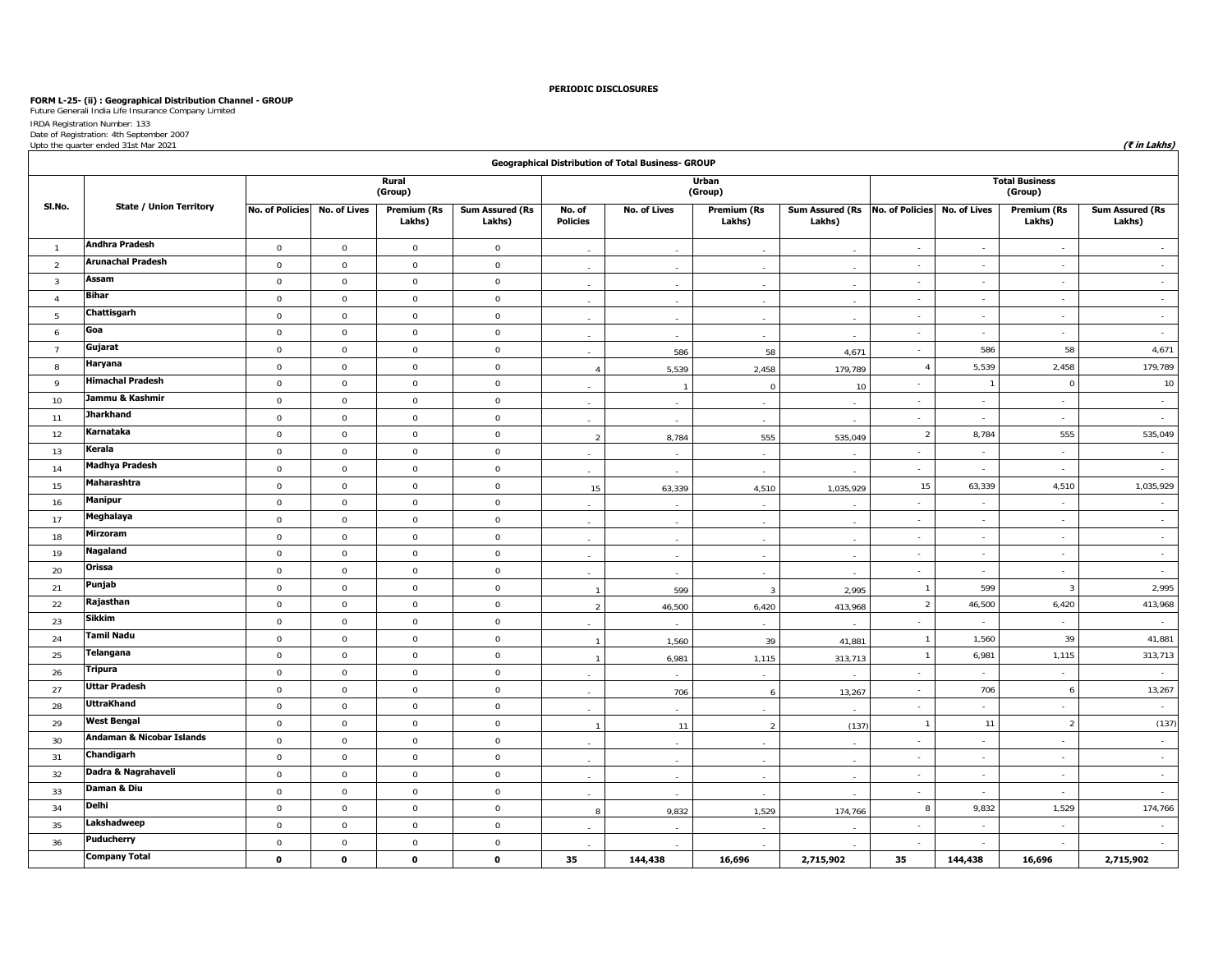# **FORM L 26 - 3A**(Read with Regulation 10)<br>Name of the Insurer : Future Generali India Life Insurance Company Limited<br>Registration Number : 133<br>Statement as on : 31st March 2021<br>Statement of Investment Assets (Life insurers)<br>(Business with

| No | <b>PARTICULARS</b>                        | <b>SCH</b> | Amount   |                                                 |
|----|-------------------------------------------|------------|----------|-------------------------------------------------|
|    | Investments (Sharehoders)                 | 8          | 187.47   | Reconciliation of Investment Assets             |
|    | Investments (Policyholders)               | <b>8A</b>  | 4.315.95 | Total Investment Assets (as per Balance Sheet)  |
|    | Investments (Linked Liabilities)          | 8B         | 680.95   | Balance Sheet Value of:                         |
|    | Loans                                     | o          | 26.41    | A.I ife Fund                                    |
|    | <b>Fixed Assets</b>                       | 10         | 79.30    | B. Pension & General Annuity and Group Business |
|    | <b>Current Assets</b>                     |            |          | C. Unit Linked Funds                            |
|    | a. Cash & Bank Balance                    | 11         | 109.34   |                                                 |
|    | b. Advances & Other Assets                | 12         | 240.78   |                                                 |
| 5  | Current Liabilities                       |            |          | Difference                                      |
|    | a. Current Liabilities                    | 13         | 244.91   |                                                 |
|    | b. Provisions                             | 14         | 19.84    |                                                 |
|    | c. Misc. Exp not Written Off              | 15         | 0.00     |                                                 |
|    | d. Debit Balance of P&L A/c               |            | 1.977.17 |                                                 |
|    | Application of Funds as per Balance Sheet | TOTAL (A)  | 3.398.27 |                                                 |

|                | <b>Less: Other Assets</b>        | <b>SCH</b> | Amount      |
|----------------|----------------------------------|------------|-------------|
|                | Loans (if any)                   | 9          | 26.41       |
| $\mathfrak{D}$ | Fixed Assets (if any)            | 10         | 79.30       |
| 3              | Cash & Bank Balance (if any)     | 11         | 109.34      |
|                | Advances & Other Assets (if any) | 12         | 240.78      |
| 5              | <b>Current Liabilities</b>       | 13         | 244.91      |
| 6              | Provisions                       | 14         | 19.84       |
|                | Misc. Exp not Written Off        | 15         | 0.00        |
| 8              | Investments held outside India   |            | 0.00        |
| o              | Debit Balance of P&L A/c         |            | 1.977.17    |
|                |                                  | TOTAL (B)  | $-1.786.10$ |
|                | <b>Investment Assets</b>         | $(A-B)$    | 5.184.37    |

# 1 Investments (Sharehoders) 8 187.47 19.00 Reconciliation of Investment Assets Investments (Policyholders) 8A 4,315.95 23.00 Total Investment Assets (as per Balance Sheet) **5,184.37** Investments (Linked Liabilities) 8B 680.95 Balance Sheet Value of : 9 26.41 A.Life Fund 3,615.91<br>B.Pension & General Annuity and Group Business 887.51 387.51 887.51<br>S.S. C. Unit Linked Funds 680.95 487.95 487.95 487.95 487.95 101 2. ׇ֚֚֬ **5,184.37**

**e 0.00** 

#### **Section II**

#### **NON-LINKED BUSINESS**

|              |     |                                                      |                      |       | SΗ              |            | PH             |                    |                                      |                          |                                      |                            |          |
|--------------|-----|------------------------------------------------------|----------------------|-------|-----------------|------------|----------------|--------------------|--------------------------------------|--------------------------|--------------------------------------|----------------------------|----------|
| A. LIFE FUND |     | % as per<br>Reg                                      | <b>Balance</b>       | FRSM* | UL-Non Unit Res | <b>PAR</b> | <b>NON PAR</b> | Book Value (SH+PH) | Actual %<br>$g = [(f) -$<br>$(a)$ ]% | <b>FVC Amount</b><br>(h) | <b>Total Fund</b><br>$l = a + f + h$ | <b>Market Value</b><br>(j) |          |
|              |     |                                                      | (a)                  | (b)   | (c)             | (d)        | (e)            | $F = (a+b+c+d+e)$  |                                      |                          |                                      |                            |          |
|              |     | Central Govt, Sec.                                   | Not less than<br>25% |       | 45.17           | 7.69       | 1,337.82       | 1,117.69           | 2,508.36                             | 69.33                    | $\sim$                               | 2,508.36                   | 2,603.59 |
|              |     | Central Govt. Sec, State Govt. Sec or Other Approved | Not less than        |       |                 |            |                |                    |                                      |                          |                                      |                            |          |
|              |     | Securities (incl 1) above                            | 50%                  |       | 56.74           | 10.00      | 1.375.96       | .262.21            | 2.704.91                             | 74.76                    |                                      | 2.704.91                   | 2,811.65 |
|              |     | <b>Investment subject to Exposure Norms</b>          |                      |       |                 |            |                |                    |                                      |                          |                                      |                            |          |
|              |     | Housing & Infrastructure                             |                      |       |                 |            |                |                    |                                      |                          |                                      |                            |          |
|              |     | Approved Investments                                 | Not less than<br>15% |       | 33.97           | 5.46       | 328.70         | 187.18             | 555.30                               | 15.35                    | 0.02                                 | 555.32                     | 596.07   |
|              |     | Other investments                                    |                      |       | 15.00           | 2.00       | 15.00          |                    | 32.00                                | 0.88                     | $\sim$                               | 32.00                      |          |
|              | b I | Approved Investments                                 | Not exceeding        |       | 67.95           | 1.56       | 95.45          | 139.72             | 304.67                               | 8.42                     | (1.12)                               | 303.55                     | 318.96   |
|              |     | Other investments                                    | 35%                  |       | 14.23           |            | 6.80           |                    | 21.03                                | 0.58                     | (0.91)                               | 20.12                      | 10.79    |
|              |     | <b>TOTAL LIFE FUNDI</b>                              | 100%                 |       | 187.88          | 19.02      | 1,821.91       | 1,589.11           | 3,617.92                             | 100.00                   |                                      | $(2.01)$ 3,615.91          | 3,737.47 |

| <b>BUSINESS</b> | <b>B.PENSION &amp; GENERAL ANNUITY AND GROUP</b>                                  | % as per Req      | <b>PAR</b><br>(a) | <b>NON PAR</b><br>(b) | <b>Book Value</b><br>$c = (a+b)$ | Actual %<br>(d) | <b>FVC Amount</b><br>(e) | <b>Total Fund</b><br>$f = (c + e)$ | <b>Market Value</b><br>(g) |
|-----------------|-----------------------------------------------------------------------------------|-------------------|-------------------|-----------------------|----------------------------------|-----------------|--------------------------|------------------------------------|----------------------------|
|                 | Central Govt, Sec.                                                                | Not less than 20% | 65.57             | 127.77                | 193.34                           | 21.78           |                          | 193.34                             | 205.07                     |
|                 | Central Govt. Sec, State Govt. Sec or Other Approved<br>Securities (incl 1) above | Not less than 40% | 135.58            | 271.81                | 407.39                           | 45.90           |                          | 407.39                             | 428.95                     |
|                 | Balance in Approved Investment                                                    | Not exceeding 60% | 168.90            | 311.22                | 480.12                           | 54.10           |                          | 480.12                             | 515.07                     |
|                 | TOTAL PENSION GENERAL ANNUITY FUND                                                | 100%              | 304.48            | 583.03                | 887.51                           | 100.00          |                          | 887.51                             | 944.02                     |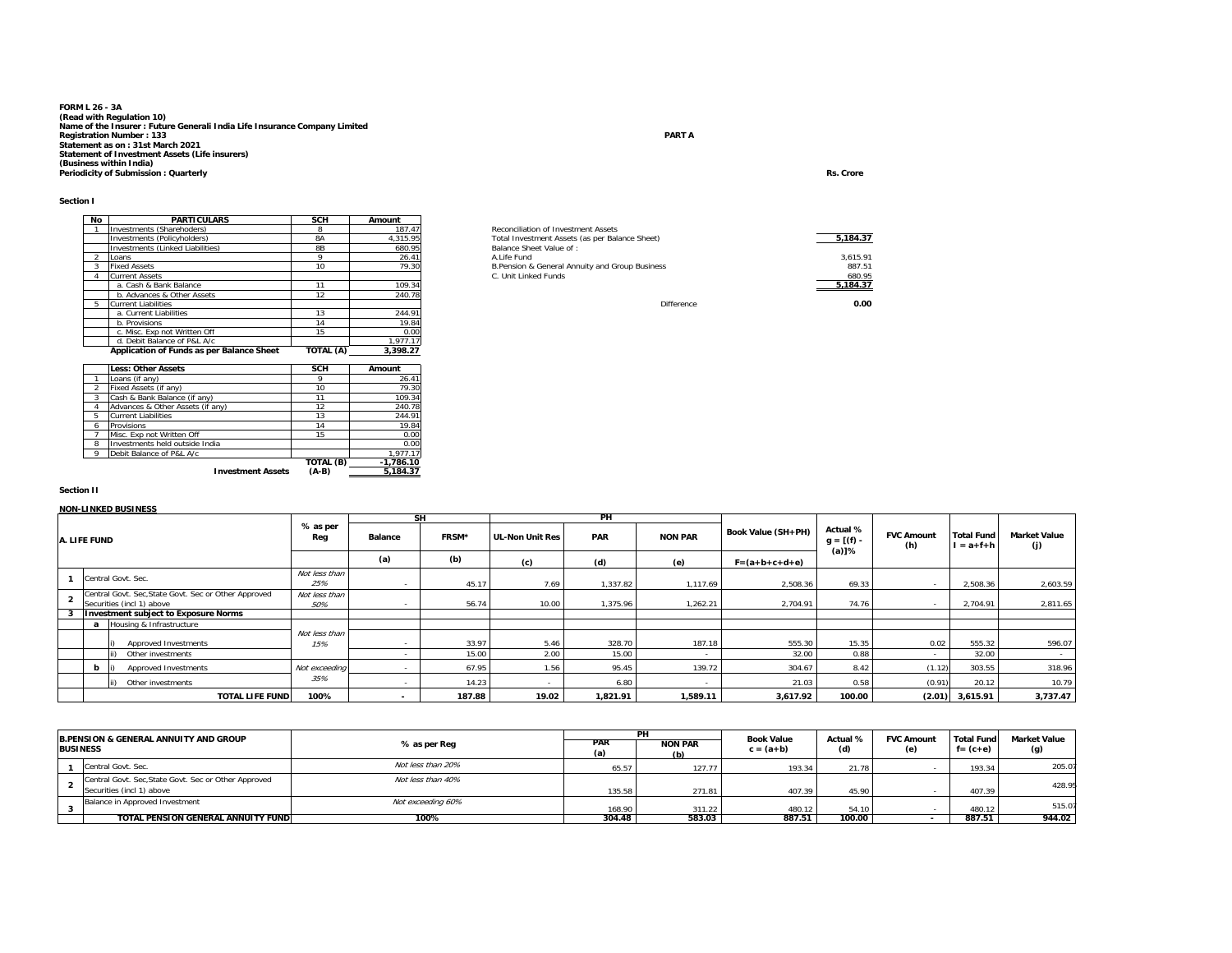#### **LINKED BUSINESS**

|                       |                                     |                   |            | PH                    | <b>Total Fund</b> | Actual % |  |
|-----------------------|-------------------------------------|-------------------|------------|-----------------------|-------------------|----------|--|
| <b>C.LINKED FUNDS</b> |                                     | % as per Req      | PAR<br>(a) | (b)<br><b>NON PAR</b> | $c =$<br>$(a+b)$  | (d)      |  |
|                       | Approved investment                 | Not less than 75% |            | 625.74                | 625.74            | 91.89    |  |
|                       | Other Investments                   | Not more than 25% |            | $- - -$<br>JJ.Z       | $55.2^{\circ}$    | 8.17     |  |
|                       | <b>TOTAL LINKED INSURANCE FUNDI</b> | 100%              |            | 680.95                | 680.95            | 100.00   |  |

**CERTIFICATION** Certified that the information given herein are correct and complete to the best of my knowledge and belief and nothing has been concealed or suppressed.

- 
- 
- 
- 
- Note: 1) (\*) FRMS refers to "Funds representing Solvency Margin"<br>2) Other Investments' are as permitted under Section 27A(2)of Insurance Act, 1938<br>3) Pattern of Investment is applicable to both Shareholders funds represent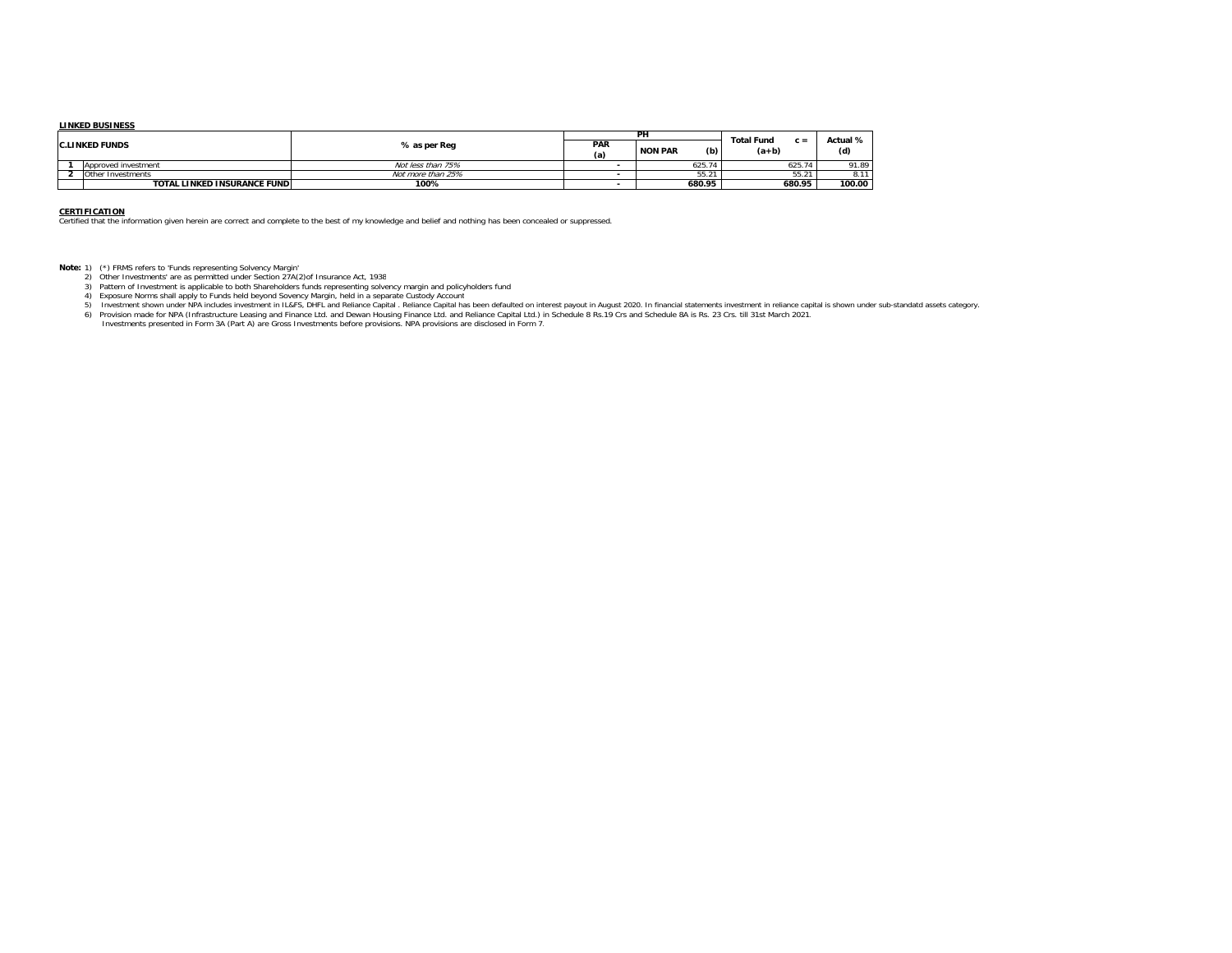**Link to Item 'C' of Form 3A (PART A)**

**Statement as on : 31st MAR 2021 Periodicity of Submission : Quarterly**

**Rs. Crore**

| <b>Particulars</b>                          | <b>Future Secure Fund</b><br><b>Future Income Fund</b> |        |                           |        | <b>Future Balance Fund</b> |        | <b>Future Maximise Fund</b> |        | <b>Future Pension Secure Fund</b> |        |
|---------------------------------------------|--------------------------------------------------------|--------|---------------------------|--------|----------------------------|--------|-----------------------------|--------|-----------------------------------|--------|
| Opening Balance (Market Value)              | 36.84                                                  |        | 134.60                    |        | 67.22                      |        | 93.42                       |        | 0.73                              |        |
| Add: Inflow during the Quarter              | 4.84                                                   |        | 13.83                     |        | 1.83                       |        | 8.42                        |        | 0.10                              |        |
| Increase / (Decrease) value of Inv [Net]    | $-0.02$                                                |        | $-2.85$                   |        | 2.30                       |        | 5.20                        |        | 0.00                              |        |
| Less: Outflow during the Quarter            | $-4.03$                                                |        | $-9.75$                   |        | $-3.28$                    |        | $-12.04$                    |        | $-0.03$                           |        |
| <b>Total Investible Funds (Mkt Value)</b>   | 37.64                                                  |        | 135.83                    |        | 68.07                      |        | 95.00                       |        | 0.81                              |        |
|                                             |                                                        |        |                           |        |                            |        |                             |        |                                   |        |
| <b>Investment of Unit Fund</b>              | <b>Future Secure Fund</b>                              |        | <b>Future Income Fund</b> |        | <b>Future Balance Fund</b> |        | <b>Future Maximise Fund</b> |        | <b>Future Pension Secure Fund</b> |        |
| Approved Investments (>=75%)                | Actual Inv.                                            | %      | Actual Inv.               | %      | Actual Inv.                | %      | Actual Inv.                 | %      | Actual Inv.                       | %      |
| Central Govt. Securities                    | 8.14                                                   | 21.62  | 8.64                      | 6.36   | 3.25                       | 4.78   | 0.00                        | 0.00   | 0.32                              | 39.16  |
| <b>State Govt. Securities</b>               | 15.74                                                  | 41.83  | 10.81                     | 7.96   | 0.11                       | 0.16   | 1.22                        | 1.29   | 0.22                              | 27.88  |
| <b>Other Approved Securities</b>            | 7.57                                                   | 20.12  | 6.39                      | 4.70   | 2.49                       | 3.65   | 1.24                        | 1.30   | 0.12                              | 15.37  |
| Corporate Bonds                             | 0.00                                                   | 0.00   | 19.03                     | 14.01  | 3.79                       | 5.57   | 4.97                        | 5.23   | 0.00                              | 0.00   |
| Infrastructure Bonds                        | 0.00                                                   | 0.00   | 77.25                     | 56.87  | 17.35                      | 25.48  | 8.12                        | 8.55   | 0.06                              | 7.14   |
| Eauity                                      | 0.00                                                   | 0.00   | 0.00                      | 0.00   | 28.63                      | 42.05  | 60.99                       | 64.19  | 0.00                              | 0.00   |
| Money Market Investments                    | 4.63                                                   | 12.31  | 3.28                      | 2.41   | 1.29                       | 1.89   | 0.00                        | 0.00   | 0.07                              | 8.87   |
| Mutual funds.                               | 0.00<br>0.00                                           |        | 0.00                      | 0.00   | 0.00                       | 0.00   | 0.00                        | 0.00   | 0.00                              | 0.00   |
| Deposits with Banks                         | 0.00                                                   | 0.00   | 0.00                      | 0.00   | 0.00                       | 0.00   | 0.00                        | 0.00   | 0.00                              | 0.00   |
| Sub Total (A)<br>36.08<br>95.88             |                                                        | 125.40 | 92.32                     | 56.90  | 83.59                      | 76.54  | 80.57                       | 0.79   | 98.42                             |        |
| <b>Current Assets:</b>                      |                                                        |        |                           |        |                            |        |                             |        |                                   |        |
| <b>Accrued Interest</b>                     | 0.48                                                   | 1.27   | 2.90                      | 2.14   | 0.51                       | 0.75   | 0.44                        | 0.47   | 0.01                              | 1.25   |
| Dividend Receivable                         | 0.00                                                   | 0.00   | 0.00                      | 0.00   | 0.01                       | 0.01   | 0.02                        | 0.02   | 0.00                              | 0.00   |
| <b>Bank Balance</b>                         | 0.00                                                   | 0.01   | 0.00                      | 0.00   | 0.01                       | 0.01   | 0.23                        | 0.24   | 0.00                              | 0.16   |
| Receivable for Sale of Investments          | 0.00                                                   | 0.00   | 0.00                      | 0.00   | 0.34                       | 0.50   | 0.69                        | 0.73   | 0.00                              | 0.00   |
| Other Current Assets (for investments)      | 1.07                                                   | 2.85   | 2.79                      | 2.05   | 0.68                       | 1.00   | 2.81                        | 2.96   | 0.00                              | 0.18   |
| <b>Less: Current Liabilities</b>            |                                                        |        |                           |        |                            |        |                             |        |                                   |        |
| Pavable for Investments                     | 0.00                                                   | 0.00   | 0.00                      | 0.00   | 0.12                       | 0.17   | 0.15                        | 0.16   | 0.00                              | 0.00   |
| Fund Mgmt Charges Payable                   | 0.00                                                   | 0.00   | 0.01                      | 0.00   | 0.00                       | 0.00   | 0.00                        | 0.00   | 0.00                              | 0.00   |
| Other Current Liabilities (for Investments) | 0.00                                                   | 0.00   | 0.02                      | 0.01   | 0.00                       | 0.00   | 0.50                        | 0.53   | 0.00                              | 0.00   |
| Sub Total (B)                               | 1.55                                                   | 4.12   | 5.67                      | 4.17   | 1.43                       | 2.10   | 3.53                        | 3.72   | 0.01                              | 1.58   |
| Other Investments (<=25%)                   |                                                        |        |                           |        |                            |        |                             |        |                                   |        |
| <b>Corporate Bonds</b>                      | 0.00                                                   | 0.00   | 4.76                      | 3.51   | 0.00                       | 0.00   | 0.79                        | 0.84   | 0.00                              | 0.00   |
| <b>Infrastructure Bonds</b>                 | 0.00                                                   | 0.00   | 0.00                      | 0.00   | 3.38                       | 4.96   | 0.00                        | 0.00   | 0.00                              | 0.00   |
| Equity                                      | 0.00                                                   | 0.00   | 0.00                      | 0.00   | 1.31                       | 1.93   | 2.60                        | 2.74   | 0.00                              | 0.00   |
| Mutual funds                                | 0.00                                                   | 0.00   | 0.00                      | 0.00   | 5.06                       | 7.43   | 11.53                       | 12.14  | 0.00                              | 0.00   |
| Others                                      | 0.00                                                   | 0.00   | 0.00                      | 0.00   | 0.00                       | 0.00   | 0.00                        | 0.00   | 0.00                              | 0.00   |
| Sub Total (C)                               | 0.00                                                   | 0.00   | 4.76                      | 3.51   | 9.75                       | 14.32  | 14.93                       | 15.72  | 0.00                              | 0.00   |
| Total $(A+B+C)$                             | 37.64                                                  | 100.00 | 135.83                    | 100.00 | 68.07                      | 100.00 | 95.00                       | 100.00 | 0.81                              | 100.00 |
| Funds Carried Forward (as per LB2)          |                                                        |        |                           |        |                            |        |                             |        |                                   |        |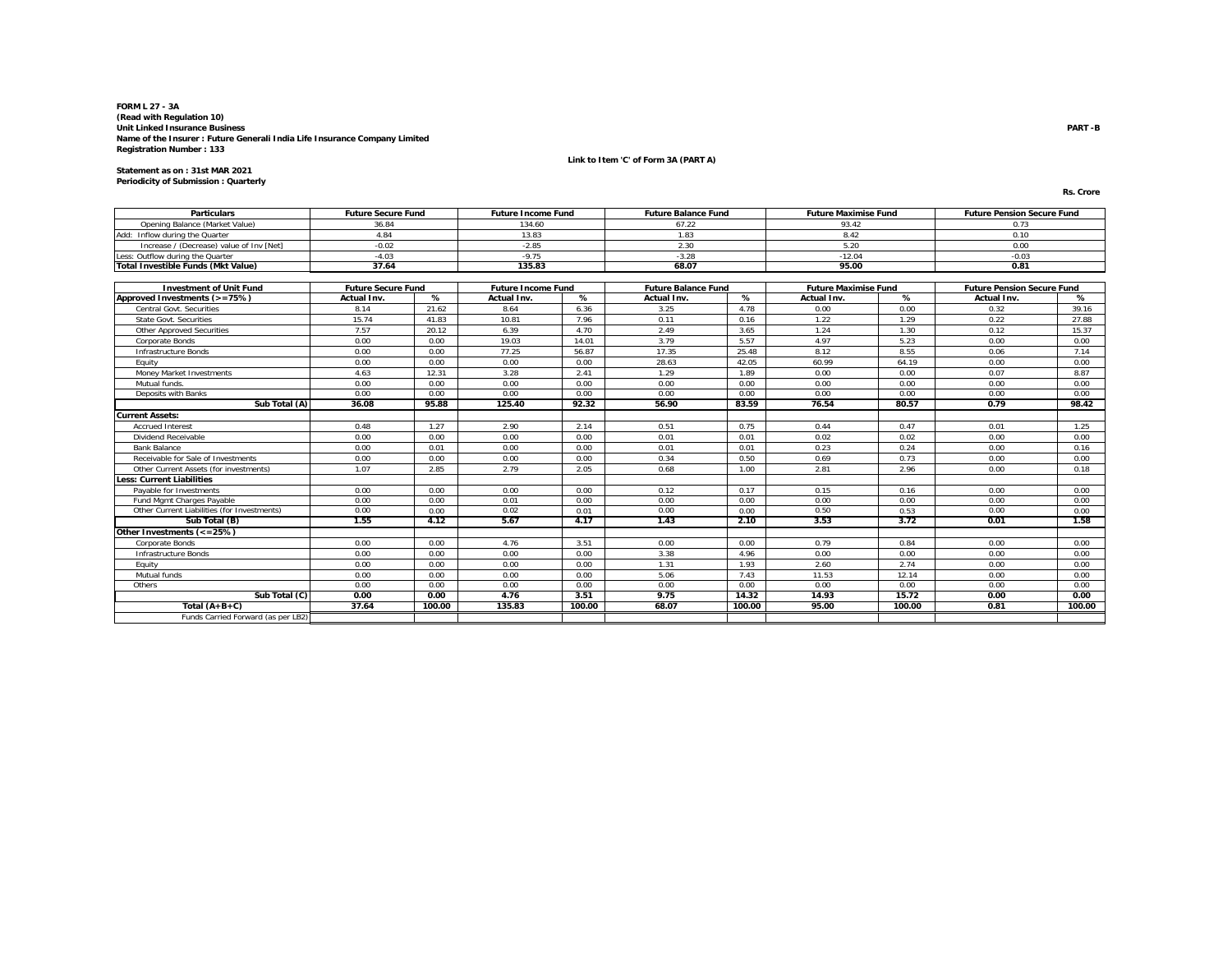**Link to Item 'C' of Form 3A (PART A)**

**Statement as on : 31st MAR 2021 Periodicity of Submission : Quarterly**

**Rs. Crore**

| <b>Particulars</b>                       | <b>Future Pension Balance Fund</b> | <b>Future Pension Growth Fund</b> | <b>Future Pension Active Fund</b> | <b>Future Group Balance Fund</b> | <b>Future Apex Fund</b> |
|------------------------------------------|------------------------------------|-----------------------------------|-----------------------------------|----------------------------------|-------------------------|
| Opening Balance (Market Value)           |                                    |                                   |                                   | 0.03                             | 53.85                   |
| Add: Inflow during the Quarter           | 0.01                               |                                   |                                   |                                  |                         |
| Increase / (Decrease) value of Inv [Net] | 0.01                               |                                   |                                   |                                  |                         |
| Less: Outflow during the Quarter         | 0.05                               |                                   |                                   | $-0.01$                          | $-9.8$                  |
| Total Investible Funds (Mkt Value)       | 1.46                               | z.zu                              | 1.14                              | 0.02                             | 55.65                   |

| <b>Investment of Unit Fund</b>              | <b>Future Pension Balance Fund</b> |         | <b>Future Pension Growth Fund</b> |        | <b>Future Pension Active Fund</b> |         | <b>Future Group Balance Fund</b> |        | <b>Future Apex Fund</b> |        |
|---------------------------------------------|------------------------------------|---------|-----------------------------------|--------|-----------------------------------|---------|----------------------------------|--------|-------------------------|--------|
| Approved Investments (>=75%)                | Actual Inv.                        | %       | Actual Inv.                       | %      | <b>Actual Inv.</b>                | %       | Actual Inv.                      | %      | <b>Actual Inv.</b>      | %      |
| Central Govt. Securities                    | 0.00                               | 0.00    | 0.00                              | 0.00   | 0.00                              | 0.00    | 0.01                             | 30.43  | 0.00                    | 0.00   |
| <b>State Govt. Securities</b>               | 0.39                               | 26.50   | 0.15                              | 7.01   | 0.00                              | 0.00    | 0.00                             | 6.91   | 0.00                    | 0.00   |
| <b>Other Approved Securities</b>            | 0.05                               | 3.68    | 0.16                              | 7.35   | 0.00                              | 0.00    | 0.00                             | 13.11  | 0.00                    | 0.00   |
| <b>Corporate Bonds</b>                      | 0.11                               | 7.24    | 0.11                              | 4.82   | 0.00                              | 0.00    | 0.00                             | 0.00   | 0.00                    | 0.00   |
| <b>Infrastructure Bonds</b>                 | 0.52                               | 35.49   | 0.32                              | 14.66  | 0.00                              | 0.00    | 0.00                             | 0.00   | 0.00                    | 0.00   |
| Equity                                      | 0.21                               | 14.60   | 1.20                              | 54.85  | 6.28                              | 81.20   | 0.01                             | 30.69  | 42.72                   | 76.77  |
| <b>Money Market Investments</b>             | 0.03                               | 2.16    | 0.00                              | 0.00   | 0.00                              | 0.00    | 0.00                             | 6.35   | 0.00                    | 0.00   |
| Mutual funds.                               | 0.00                               | 0.00    | 0.00                              | 0.00   | 0.00                              | 0.00    | 0.00                             | 0.00   | 0.00                    | 0.00   |
| Deposits with Banks                         | 0.00                               | 0.00    | 0.00                              | 0.00   | 0.00                              | 0.00    | 0.00                             | 0.00   | 0.00                    | 0.00   |
| Sub Total (A)                               | 1.31                               | 89.67   | 1.95                              | 88.69  | 6.28                              | 81.20   | 0.02                             | 87.48  | 42.72                   | 76.77  |
| <b>Current Assets:</b>                      |                                    |         |                                   |        |                                   |         |                                  |        |                         |        |
| <b>Accrued Interest</b>                     | 0.04                               | 2.54    | 0.02                              | 0.99   | 0.00                              | 0.00    | 0.00                             | 1.00   | 0.00                    | 0.00   |
| Dividend Receivable                         | 0.00                               | 0.00    | 0.00                              | 0.02   | 0.00                              | 0.02    | 0.00                             | 0.01   | 0.01                    | 0.02   |
| <b>Bank Balance</b>                         | 0.00                               | 0.06    | 0.00                              | 0.16   | 0.01                              | 0.08    | 0.00                             | 5.23   | 0.09                    | 0.17   |
| Receivable for Sale of Investments          | 0.00                               | 0.10    | 0.05                              | 2.07   | 0.16                              | 2.02    | 0.00                             | 0.89   | 0.60                    | 1.08   |
| Other Current Assets (for investments)      | 0.00                               | 0.00    | 0.00                              | 0.00   | 0.00                              | 0.00    | 0.00                             | 0.00   | 3.63                    | 6.52   |
| <b>Less: Current Liabilities</b>            |                                    |         |                                   |        |                                   |         |                                  |        |                         |        |
| Pavable for Investments                     | 0.00                               | 0.04    | 0.00                              | 0.00   | 0.00                              | 0.00    | 0.00                             | 0.00   | 0.00                    | 0.00   |
| <b>Fund Mamt Charges Pavable</b>            | 0.00                               | 0.00    | 0.00                              | 0.00   | 0.00                              | 0.00    | 0.00                             | 0.00   | 0.00                    | 0.00   |
| Other Current Liabilities (for Investments) | 0.05                               | 3.09    | 0.04                              | 1.94   | 0.17                              | 2.23    | 0.00                             | 0.00   | 0.45                    | 0.81   |
| Sub Total (B)                               | $-0.01$                            | $-0.43$ | 0.03                              | 1.28   | $-0.01$                           | $-0.11$ | 0.00                             | 7.13   | 3.88                    | 6.98   |
| Other Investments (<=25%)                   |                                    |         |                                   |        |                                   |         |                                  |        |                         |        |
| Corporate Bonds                             | 0.11                               | 7.76    | 0.00                              | 0.00   | 0.00                              | 0.00    | 0.00                             | 0.00   | 0.00                    | 0.00   |
| <b>Infrastructure Bonds</b>                 | 0.00                               | 0.00    | 0.00                              | 0.00   | 0.00                              | 0.00    | 0.00                             | 0.00   | 0.00                    | 0.00   |
| Equity                                      | 0.01                               | 0.75    | 0.08                              | 3.46   | 0.34                              | 4.39    | 0.00                             | 1.99   | 1.98                    | 3.56   |
| Mutual funds                                | 0.03                               | 2.25    | 0.14                              | 6.56   | 1.12                              | 14.52   | 0.00                             | 3.40   | 7.06                    | 12.69  |
| Others                                      | 0.00                               | 0.00    | 0.00                              | 0.00   | 0.00                              | 0.00    | 0.00                             | 0.00   | 0.00                    | 0.00   |
| Sub Total (C)                               | 0.16                               | 10.76   | 0.22                              | 10.03  | 1.46                              | 18.90   | 0.00                             | 5.39   | 9.04                    | 16.25  |
| Total $(A+B+C)$                             | 1.46                               | 100.00  | 2.20                              | 100.00 | 7.74                              | 100.00  | 0.02                             | 100.00 | 55.65                   | 100.00 |
| Funds Carried Forward (as per LB2)          |                                    |         |                                   |        |                                   |         |                                  |        |                         |        |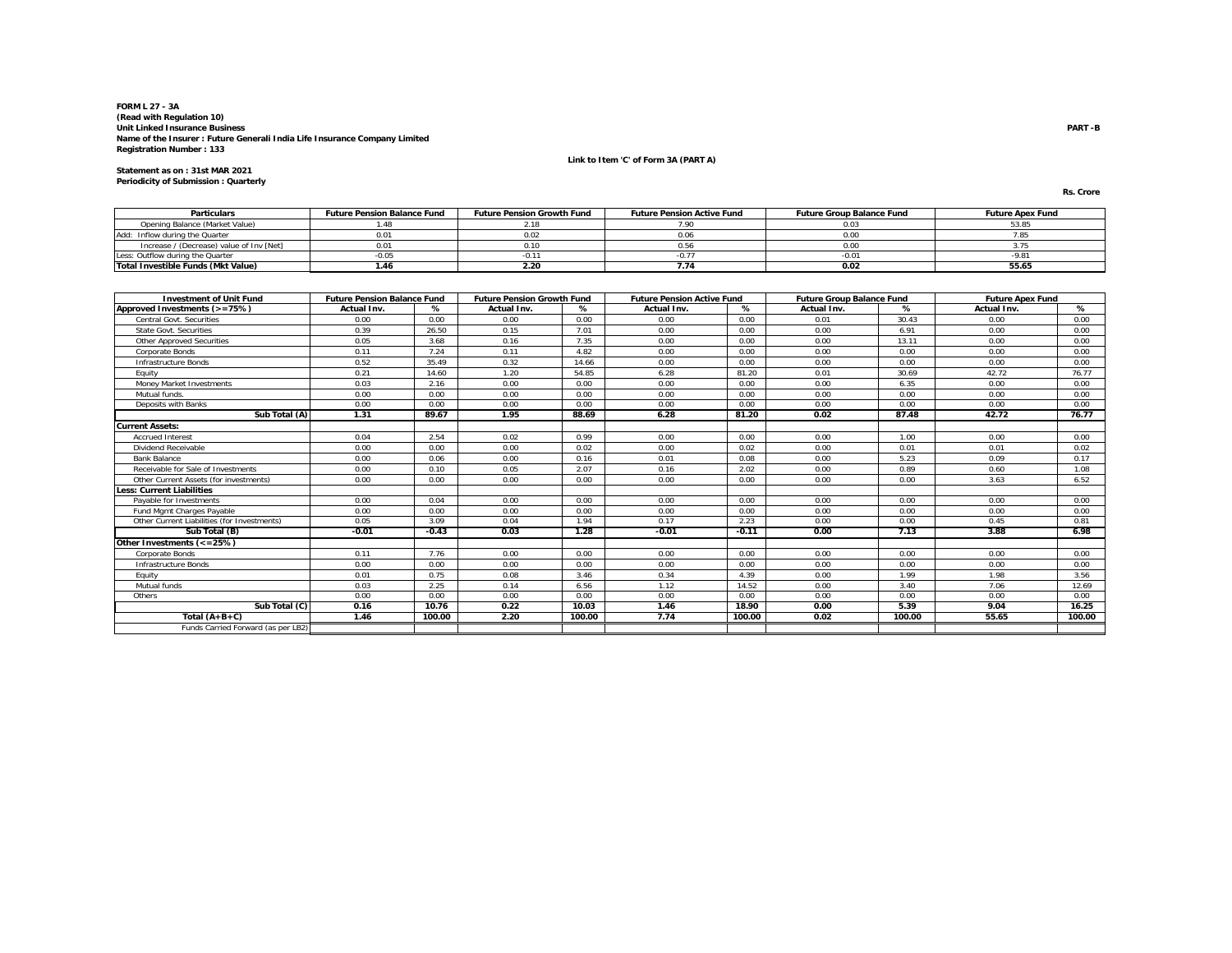**Link to Item 'C' of Form 3A (PART A)**

**Statement as on : 31st MAR 2021 Periodicity of Submission : Quarterly**

**Rs. Crore**

| <b>Particulars</b>                       | <b>Future Dynamic Growth Fund</b> | <b>Future NAV - Guarantee Fund</b> | <b>Future Opportunity Fund</b> | <b>Future Discontinuance Policy Fund</b> | <b>Future Midcap Fund</b> |
|------------------------------------------|-----------------------------------|------------------------------------|--------------------------------|------------------------------------------|---------------------------|
| Opening Balance (Market Value)           |                                   |                                    |                                |                                          | 14.41                     |
| Add: Inflow during the Quarter           |                                   | 0.00                               |                                | 15.33                                    |                           |
| Increase / (Decrease) value of Inv [Net] |                                   | 0.01                               |                                |                                          |                           |
| Less: Outflow during the Quarter         | 0.90                              |                                    |                                |                                          | -1.60                     |
| Total Investible Funds (Mkt Value)       | B.16                              | 0.08                               | 57.68                          | 142.11                                   | 21.93                     |

| <b>Investment of Unit Fund</b>              | <b>Future Dynamic Growth Fund</b> |        | <b>Future NAV - Guarantee Fund</b> |           | <b>Future Opportunity Fund</b> |        | <b>Future Discontinuance Policy Fund</b> |         | <b>Future Midcap Fund</b> |        |
|---------------------------------------------|-----------------------------------|--------|------------------------------------|-----------|--------------------------------|--------|------------------------------------------|---------|---------------------------|--------|
| Approved Investments (>=75%)                | Actual Inv.                       | %      | <b>Actual Inv.</b>                 | %         | Actual Inv.                    | %      | <b>Actual Inv.</b>                       | %       | Actual Inv.               | %      |
| Central Govt. Securities                    | 0.00                              | 0.00   | 0.00                               | 0.00      | 0.00                           | 0.00   | 75.30                                    | 52.98   | 0.00                      | 0.00   |
| <b>State Govt. Securities</b>               | 0.00                              | 0.00   | 0.00                               | 0.00      | 0.00                           | 0.00   | 41.95                                    | 29.52   | 0.00                      | 0.00   |
| <b>Other Approved Securities</b>            | 0.00                              | 0.00   | 0.00                               | 0.00      | 0.00                           | 0.00   | 0.00                                     | 0.00    | 0.00                      | 0.00   |
| <b>Corporate Bonds</b>                      | 0.00                              | 0.00   | 0.00                               | 0.00      | 0.00                           | 0.00   | 0.00                                     | 0.00    | 0.00                      | 0.00   |
| <b>Infrastructure Bonds</b>                 | 0.00                              | 0.00   | 0.00                               | 0.00      | 0.00                           | 0.00   | 0.00                                     | 0.00    | 0.00                      | 0.00   |
| Equity                                      | 6.54                              | 80.13  | 0.00                               | 0.00      | 47.07                          | 81.61  | 0.00                                     | 0.00    | 18.06                     | 82.36  |
| <b>Money Market Investments</b>             | 0.01                              | 0.12   | 0.71                               | 868.16    | 0.00                           | 0.00   | 29.13                                    | 20.50   | 0.00                      | 0.00   |
| Mutual funds.                               | 0.00                              | 0.00   | 0.00                               | 0.00      | 0.00                           | 0.00   | 0.00                                     | 0.00    | 0.00                      | 0.00   |
| Deposits with Banks                         | 0.00                              | 0.00   | 0.00                               | 0.00      | 0.00                           | 0.00   | 0.00                                     | 0.00    | 0.00                      | 0.00   |
| Sub Total (A)                               | 6.55                              | 80.24  | 0.71                               | 868.16    | 47.07                          | 81.61  | 146.38                                   | 103.00  | 18.06                     | 82.36  |
| <b>Current Assets:</b>                      |                                   |        |                                    |           |                                |        |                                          |         |                           |        |
| <b>Accrued Interest</b>                     | 0.00                              | 0.00   | 0.00                               | $-0.41$   | 0.00                           | 0.00   | 1.89                                     | 1.33    | 0.00                      | 0.00   |
| Dividend Receivable                         | 0.00                              | 0.02   | 0.00                               | 0.00      | 0.01                           | 0.02   | 0.00                                     | 0.00    | 0.01                      | 0.06   |
| <b>Bank Balance</b>                         | 0.00                              | 0.01   | 0.00                               | 1.47      | 0.01                           | 0.01   | 0.01                                     | 0.00    | 0.03                      | 0.12   |
| Receivable for Sale of Investments          | 0.07                              | 0.89   | 0.00                               | 0.00      | 0.66                           | 1.15   | 0.00                                     | 0.00    | 0.83                      | 3.79   |
| Other Current Assets (for investments)      | 0.00                              | 0.00   | 0.00                               | 0.00      | 0.00                           | 0.00   | 0.00                                     | 0.00    | 2.05                      | 9.34   |
| <b>Less: Current Liabilities</b>            |                                   |        |                                    |           |                                |        |                                          |         |                           |        |
| Pavable for Investments                     | 0.02                              | 0.19   | 0.00                               | 0.00      | 0.00                           | 0.00   | 0.00                                     | 0.00    | 0.00                      | 0.00   |
| Fund Mamt Charges Pavable                   | 0.00                              | 0.00   | 0.00                               | 0.06      | 0.00                           | 0.00   | 0.00                                     | 0.00    | 0.00                      | 0.00   |
| Other Current Liabilities (for Investments) | 0.02                              | 0.20   | 0.63                               | 769.17    | 0.42                           | 0.74   | 6.16                                     | 4.33    | 0.75                      | 3.44   |
| Sub Total (B)                               | 0.04                              | 0.53   | $-0.63$                            | $-768.16$ | 0.26                           | 0.44   | $-4.26$                                  | $-3.00$ | 2.17                      | 9.88   |
| Other Investments (<=25%)                   |                                   |        |                                    |           |                                |        |                                          |         |                           |        |
| Corporate Bonds                             | 0.00                              | 0.00   | 0.00                               | 0.00      | 0.00                           | 0.00   | 0.00                                     | 0.00    | 0.00                      | 0.00   |
| <b>Infrastructure Bonds</b>                 | 0.00                              | 0.00   | 0.00                               | 0.00      | 0.00                           | 0.00   | 0.00                                     | 0.00    | 0.00                      | 0.00   |
| Equity                                      | 0.41                              | 5.02   | 0.00                               | 0.00      | 2.13                           | 3.70   | 0.00                                     | 0.00    | 1.70                      | 7.77   |
| Mutual funds                                | 1.16                              | 14.21  | 0.00                               | 0.00      | 8.22                           | 14.25  | 0.00                                     | 0.00    | 0.00                      | 0.00   |
| Others                                      | 0.00                              | 0.00   | 0.00                               | 0.00      | 0.00                           | 0.00   | 0.00                                     | 0.00    | 0.00                      | 0.00   |
| Sub Total (C)                               | 1.57                              | 19.23  | 0.00                               | 0.00      | 10.35                          | 17.95  | 0.00                                     | 0.00    | 1.70                      | 7.77   |
| Total $(A+B+C)$                             | 8.16                              | 100.00 | 0.08                               | 100.00    | 57.68                          | 100.00 | 142.11                                   | 100.00  | 21.93                     | 100.00 |
| Funds Carried Forward (as per LB2)          |                                   |        |                                    |           |                                |        |                                          |         |                           |        |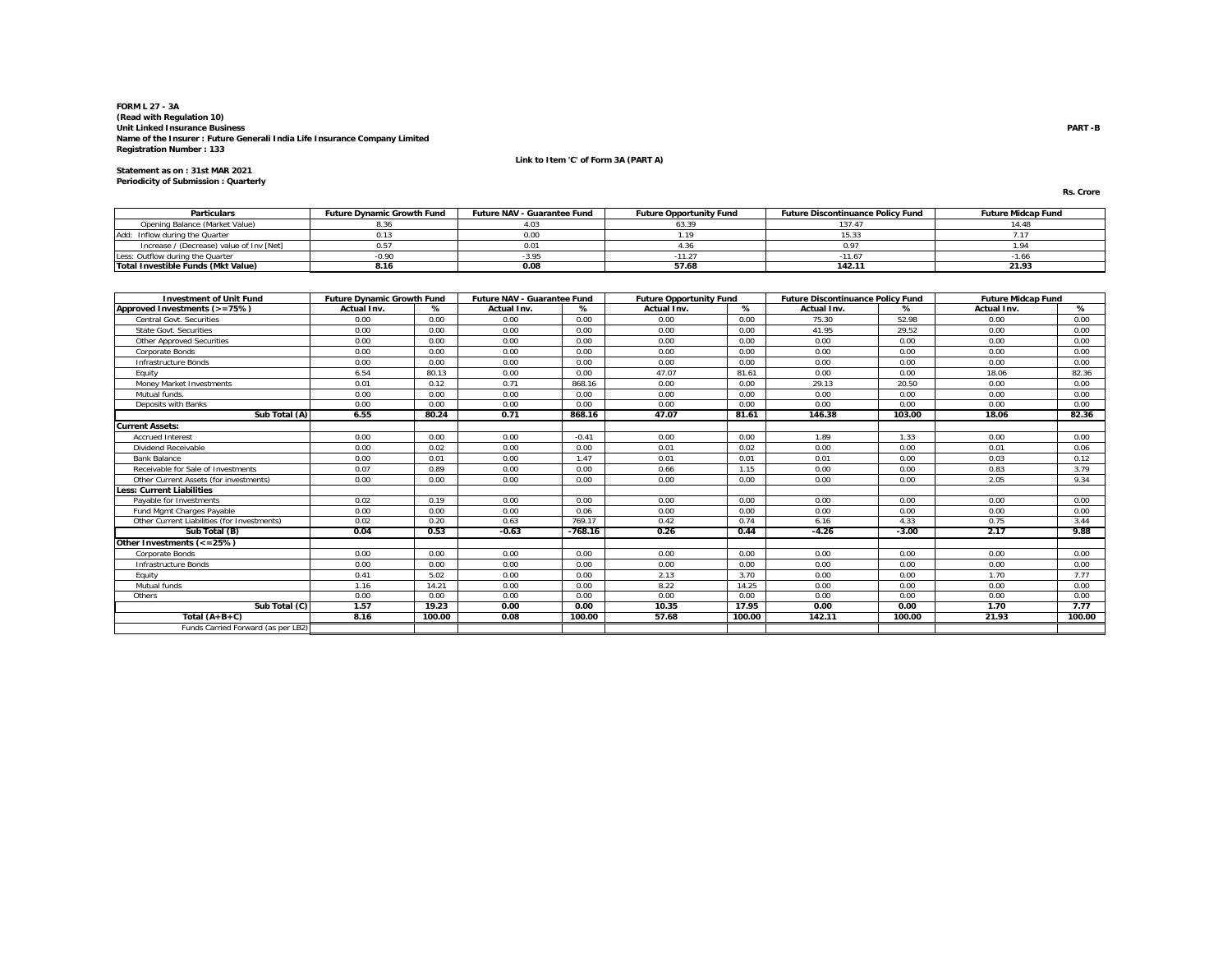**Statement as on : 31st MAR 2021Periodicity of Submission : Quarterly**

# **Link to Item 'C' of Form 3A (PART A)**

| Rs. Crore |  |
|-----------|--|
|           |  |

| <b>Particulars</b>                       | <b>Future Group Secure fund</b> | <b>Future Group Income fund</b> | <b>Future Group Growth fund</b> | Total    |
|------------------------------------------|---------------------------------|---------------------------------|---------------------------------|----------|
| Opening Balance (Market Value)           | 38.50                           |                                 | 0.55                            | 670.36   |
| Add: Inflow during the Quarter           |                                 | 0.01                            |                                 | 62.38    |
| Increase / (Decrease) value of Inv [Net] | 0.58                            | 0.00                            | 0.03                            |          |
| Less: Outflow during the Quarter         | 0.00                            | 0.00                            | 0.00                            | $-69.32$ |
| Total Investible Funds (Mkt Value)       | 40.33                           | 5.33                            | 0.90                            | 680.95   |

| <b>Investment of Unit Fund</b>              | <b>Future Group Secure fund</b> |        | <b>Future Group Income fund</b> |        | <b>Future Group Growth fund</b> |        | Total       |        |
|---------------------------------------------|---------------------------------|--------|---------------------------------|--------|---------------------------------|--------|-------------|--------|
| Approved Investments (>=75%)                | Actual Inv.                     | %      | Actual Inv.                     | %      | Actual Inv.                     | %      | Actual Inv. | %      |
| Central Govt. Securities                    | 3.68                            | 9.12   | 1.19                            | 22.31  | 0.00                            | 0.00   | 100.52      | 14.76  |
| <b>State Govt. Securities</b>               | 5.07                            | 12.57  | 0.88                            | 16.52  | 0.00                            | 0.00   | 76.55       | 11.24  |
| Other Approved Securities                   | 1.33                            | 3.29   | 0.26                            | 4.93   | 0.00                            | 0.00   | 19.62       | 2.88   |
| Corporate Bonds                             | 5.77                            | 14.31  | 0.75                            | 14.10  | 0.00                            | 0.00   | 34.52       | 5.07   |
| Infrastructure Bonds                        | 15.06                           | 37.34  | 2.04                            | 38.32  | 0.31                            | 34.37  | 121.04      | 17.77  |
| Equity                                      | 5.59                            | 13.86  | 0.00                            | 0.00   | 0.24                            | 27.00  | 217.55      | 31.95  |
| <b>Money Market Investments</b>             | 0.74                            | 1.85   | 0.06                            | 1.05   | 0.17                            | 19.22  | 40.13       | 5.89   |
| Mutual funds.                               | 0.00                            | 0.00   | 0.00                            | 0.00   | 0.00                            | 0.00   | 0.00        | 0.00   |
| Deposits with Banks                         | 0.00                            | 0.00   | 0.00                            | 0.00   | 0.00                            | 0.00   | 0.00        | 0.00   |
| Sub Total (A)                               | 37.24                           | 92.34  | 5.18                            | 97.23  | 0.73                            | 80.58  | 609.92      | 89.57  |
| <b>Current Assets:</b>                      |                                 |        |                                 |        |                                 |        |             |        |
| <b>Accrued Interest</b>                     | 0.85                            | 2.11   | 0.13                            | 2.53   | 0.02                            | 2.01   | 7.30        | 1.07   |
| Dividend Receivable                         | 0.00                            | 0.00   | 0.00                            | 0.00   | 0.00                            | 0.00   | 0.07        | 0.01   |
| <b>Bank Balance</b>                         | 0.00                            | 0.01   | 0.00                            | 0.02   | 0.00                            | 0.10   | 0.40        | 0.06   |
| Receivable for Sale of Investments          | 0.08                            | 0.20   | 0.00                            | 0.00   | 0.00                            | 0.00   | 3.49        | 0.51   |
| Other Current Assets (for investments)      | 1.08                            | 2.68   | 0.01                            | 0.24   | 0.00                            | 0.00   | 14.12       | 2.07   |
| <b>Less: Current Liabilities</b>            |                                 |        |                                 |        |                                 |        |             |        |
| Pavable for Investments                     | 0.02                            | 0.04   | 0.00                            | 0.00   | 0.01                            | 0.57   | 0.31        | 0.05   |
| Fund Mgmt Charges Payable                   | 0.00                            | 0.00   | 0.00                            | 0.00   | 0.00                            | 0.00   | 0.02        | 0.00   |
| Other Current Liabilities (for Investments) | 0.00                            | 0.01   | 0.00                            | 0.01   | 0.00                            | 0.00   | 9.22        | 1.35   |
| Sub Total (B)                               | 2.00                            | 4.95   | 0.15                            | 2.77   | 0.01                            | 1.54   | 15.81       | 2.32   |
| Other Investments (<=25%)                   |                                 |        |                                 |        |                                 |        |             |        |
| Corporate Bonds                             | 0.00                            | 0.00   | 0.00                            | 0.00   | 0.00                            | 0.00   | 5.67        | 0.83   |
| Infrastructure Bonds                        | 0.00                            | 0.00   | 0.00                            | 0.00   | 0.00                            | 0.00   | 3.38        | 0.50   |
| Equity                                      | 0.29                            | 0.72   | 0.00                            | 0.00   | 0.02                            | 2.43   | 10.89       | 1.60   |
| Mutual funds                                | 0.81                            | 2.00   | 0.00                            | 0.00   | 0.14                            | 15.45  | 35.28       | 5.18   |
| Others                                      | 0.00                            | 0.00   | 0.00                            | 0.00   | 0.00                            | 0.00   | 0.00        | 0.00   |
| Sub Total (C)                               | 1.10                            | 2.72   | 0.00                            | 0.00   | 0.16                            | 17.88  | 55.21       | 8.11   |
| Total $(A+B+C)$                             | 40.33                           | 100.00 | 5.33                            | 100.00 | 0.90                            | 100.00 | 680.95      | 100.00 |
| Funds Carried Forward (as per LB2)          |                                 |        |                                 |        |                                 |        | $\sim$      |        |

Note:

1. The aggregate of all the above Segregated Unit-Funds should reconcile with item C of FORM 3A (Part A), for both Par & Non Par Business

2. Details of item 12 of FORM LB 2 of IRDA (Acturial Report) Regulation, 2000 shall be reconciled with FORM 3A (Part B) 3. Other Investments' are as permitted under Sec 27A(2)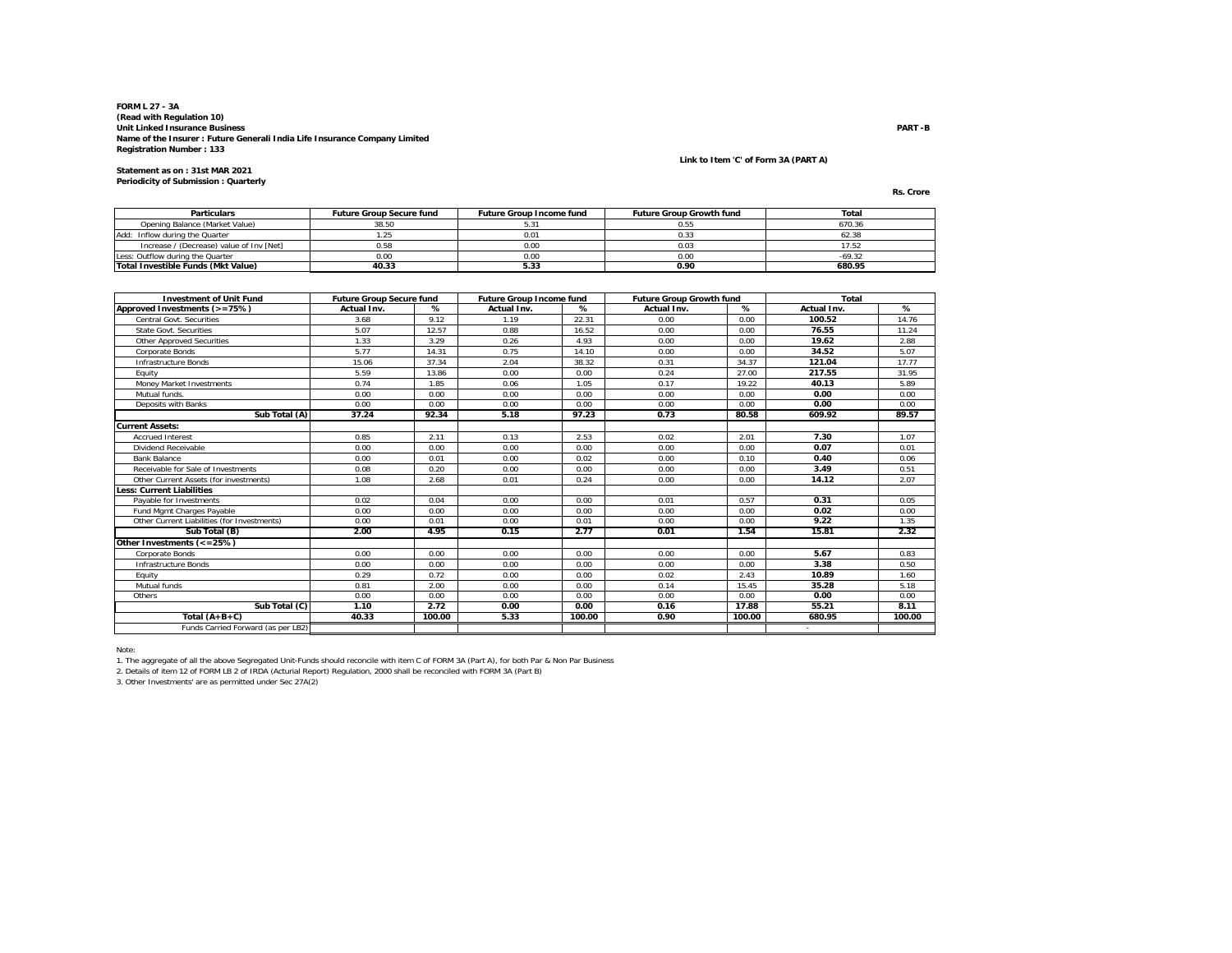#### **FORM L-28 - 3A (Read with Regulation 10) Name of the Insurer : Future Generali India Life Insurance Company Limited Registration Number : 133 Link to Form 3A (Part C) Statement as on : 31st March 2021 Periodicity of Submission : Quarterly Statement of NAV of Segregated Funds**

| Sr. No. | <b>Fund Name</b>                   | <b>SFIN</b>                | Date of Launch    | Par/Non<br>Par | AUM on the<br>above date | NAV as  | NAV as on<br>per LB2 above date | <b>Previous</b><br><b>Qtr NAV</b> | 2nd<br><b>Previous</b><br><b>Qtr NAV</b> | <b>3rd Previous</b><br><b>Qtr NAV</b> | <b>4th Previous</b><br><b>Qtr NAV</b> | Return/Yield | 3 Year<br>Rolling<br><b>CAGR</b> | <b>Higest NAV</b><br>since<br>inception |
|---------|------------------------------------|----------------------------|-------------------|----------------|--------------------------|---------|---------------------------------|-----------------------------------|------------------------------------------|---------------------------------------|---------------------------------------|--------------|----------------------------------|-----------------------------------------|
|         | <b>Future Secure Fund</b>          | ULIF001180708FUTUSECURE133 | 18-Aug-08 Non Par |                | 37.64                    | 27.4011 | 27.401                          | 27.4105                           | 26.7475                                  | 26.6465                               | 25.7832                               | 6.28%        | 6.99%                            | 27.4618                                 |
| 2       | Future Income Fund                 | ULIF002180708FUTUINCOME133 | 18-Aug-08 Non Par |                | 135.83                   | 29.3261 | 29.3261                         | 29.9335                           | 29.5086                                  | 29.9835                               | 28.8748                               | 1.56%        | 6.32%                            | 30.4263                                 |
| 3       | Future Balance Fund                | ULIF003180708FUTBALANCE133 | 18-Aug-08 Non Par |                | 68.07                    | 27.1519 | 27.1519                         | 26.2742                           | 22.6732                                  | 21.5773                               | 19.1960                               | 41.45%       | 9.90%                            | 27.6663                                 |
|         | Future Maximise Fund               | ULIF004180708FUMAXIMIZE133 | 18-Aug-08 Non Par |                | 95.00                    | 31.7315 | 31.7315                         | 30.0745                           | 24.5140                                  | 22.8427                               | 19.3001                               | 64.41%       | 11.62%                           | 32.7219                                 |
| -5      | Future Pension Secure Fund         | ULIF005171008FUPENSECUR133 | 10-Nov-08 Non Par |                | 0.81                     | 31.1369 | 31.1369                         | 31.2912                           | 30.2937                                  | 30.1346                               | 28.9914                               | 7.40%        | 8.33%                            | 31.4028                                 |
| 6       | <b>Future Pension Balance Fund</b> | ULIF006171008FUPENBALAN133 | 10-Nov-08 Non Par |                | 1.46                     | 35.4329 | 35.4329                         | 35.1327                           | 32.5296                                  | 31.6860                               | 29.3948                               | 20.54%       | 12.37%                           | 35.5093                                 |
|         | <b>Future Pension Growth Fund</b>  | ULIF007201008FUPENGROWT133 | 10-Nov-08 Non Par |                | 2.20                     | 42.0502 | 42.0502                         | 39.8839                           | 33.2660                                  | 31.2717                               | 26.5763                               | 58.22%       | 13.65%                           | 42.7165                                 |
| -8      | Future Pension Active Fund         | ULIF008201008FUPENACTIV133 | 10-Nov-08 Non Par |                | 7.74                     | 49.3042 | 49.3042                         | 45.2658                           | 35.0155                                  | 32.0718                               | 25.9437                               | 90.04%       | 15.12%                           | 50.8883                                 |
| 9       | Future Group Balance Fund          | ULGF003150210FUTGRBALAN133 | 15-Feb-10 Non Par |                | 0.02                     | 27.0512 | 27.0512                         | 26.4192                           | 23.6602                                  | 22.9467                               | 20.7372                               | 30.45%       | 11.66%                           | 27.3851                                 |
| 10      | Future Group Maximise Fund         | ULGF002300309FUTGRMAXIM133 | 10-Jun-09 Non Par |                | N.A.                     | N.A.    | N.A.                            | N.A.                              | N.A.                                     | N.A.                                  | N.A.                                  | N.A.         | N.A.                             | 21.9112                                 |
| 11      | <b>Future Apex Fund</b>            | ULIF010231209FUTUREAPEX133 | 23-Dec-10 Non Par |                | 55.65                    | 29.8592 | 29.8592                         | 27.8208                           | 21.6982                                  | 19.7295                               | 15.7413                               | 89.69%       | 14.70%                           | 31.1151                                 |
| 12      | Future Dynamic Growth Fund         | ULIF009121009FUTDYNAGTH133 | 9-Nov-09 Non Par  |                | 8.16                     | 27.0771 | 27.077                          | 25.3248                           | 19.8506                                  | 18.3392                               | 14.9103                               | 81.60%       | 13.13%                           | 28.2000                                 |
| 13      | Future NAV-Guarantee Fund          | ULIF011180510NAVGUARANT133 | 31-May-10 Non Par |                | 0.08                     | 17.0047 | 17.0047                         | 16.9714                           | 16.9430                                  | 16.9101                               | 16.8589                               | 0.86%        | 3.85%                            | 17.0047                                 |
| 14      | <b>Future Opportunity Fund</b>     | ULIF012090910FUTOPPORTU133 | 14-Sep-10 Non Par |                | 57.68                    | 23.4534 | 23.4534                         | 21.9308                           | 17.0598                                  | 15.6786                               | 12.7833                               | 83.47%       | 12.60%                           | 24.4288                                 |
| 15      | Future Discontinuance Policy Fund  | ULIF013011111FUTDISCONT133 | 1-Oct-11 Non Par  |                | 142.11                   | 18.4301 | 18.4301                         | 18.3007                           | 18.0820                                  | 17.9433                               | 17.7022                               | 4.11%        | 5.57%                            | 18.4301                                 |
| 16      | Future Midcap Fund                 | ULIF014010518FUTMIDCAP133  | 30-Nov-18 Non Par |                | 21.93                    | 16.7527 | 16.7527                         | 14.8508                           | 11.7562                                  | 10.4340                               | 7.8359                                | 113.79%      | N.A.                             | 17.4572                                 |
| 17      | Future Group Secure Fund           | ULGF007010118GRPSECFUND133 | 19-Dec-18 Non Par |                | 40.33                    | 14.3263 | 14.3263                         | 14.1131                           | 13.1464                                  | 12.8733                               | 11.8417                               | 20.98%       | N.A.                             | 14.3323                                 |
| 18      | Future Group Income Fund           | ULGF005010118GRPINCFUND133 | 31-Mar-19 Non Par |                | 5.33                     | 12.8361 | 12.8361                         | 12.8336                           | 12.4267                                  | 12.3538                               | 11.7441                               | 9.30%        | N.A.                             | 12.9195                                 |
| 19      | Future Group Growth Fund           | ULGF009010118GRPGTHFUND133 | 10-Dec-20 Non Par |                | 0.90                     | 10.7798 | 10.7798                         | 10.2788 N.A.                      |                                          | N.A.                                  | N.A.                                  | N.A.         | N.A.                             | 10.8899                                 |

#### **CERTIFICATION** $\overline{\mathsf{N}}$

Certified that the performance of all segregated funds have been placed and reviewed by the board. All information given herein are correct, complete and nothing has been concealed or suppressed, to the best of my knowledg

Note:

\* 1. NAV should reflect the publish NAV on the reporting date.

#### **Rs. Crore**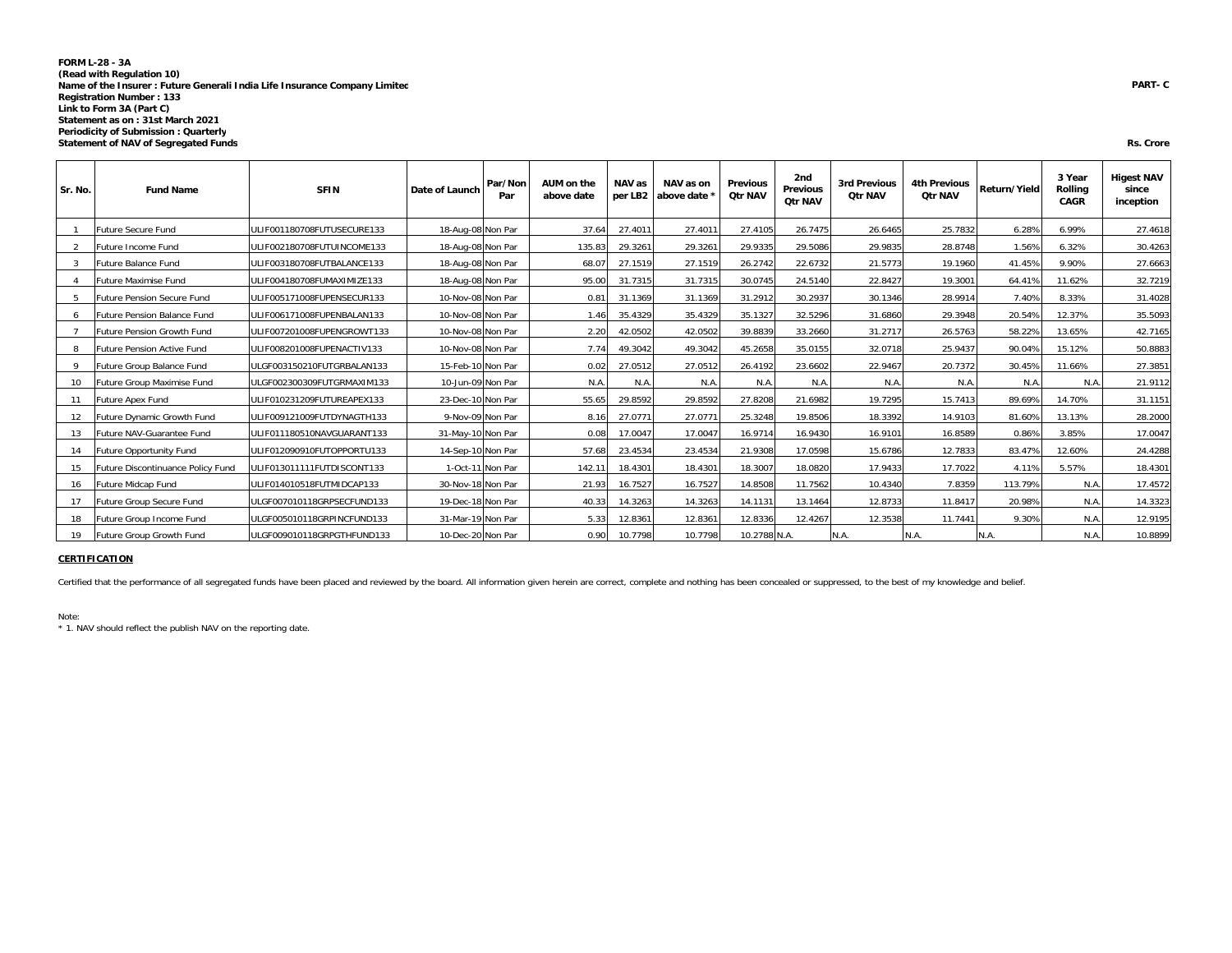| <b>PERIODIC DISCLOSURES</b>                           |                |                     |                |                |                                             |                   |                |                |
|-------------------------------------------------------|----------------|---------------------|----------------|----------------|---------------------------------------------|-------------------|----------------|----------------|
| FORM L-29 - Details regarding Debt securities         |                |                     |                |                |                                             |                   |                |                |
| Statement as on: 31st Mar 2021                        |                |                     |                |                |                                             |                   |                |                |
| Insurer: Future Generali India Life Insurance Co.Ltd. |                |                     |                |                |                                             |                   | Date:          | 3/31/2021      |
|                                                       |                |                     |                |                |                                             |                   |                | (Rs in Crore)  |
|                                                       |                |                     |                |                | Detail Regarding debt securities - Non ULIP |                   |                |                |
|                                                       |                | <b>Market Value</b> |                |                |                                             | <b>Book Value</b> |                |                |
|                                                       | As at 31st Mar | As % of total       | As at 31st Mar | As % of total  | As at 31st Mar                              | As % of total     | As at 31st Mar | As % of total  |
|                                                       | 2021           | for this class      | 2020           | for this class | 2021                                        | for this class    | 2020           | for this class |
| Break down by credit rating                           |                |                     |                |                |                                             |                   |                |                |
| AAA rated                                             | 1,317.15       | 28.28%              | 1,224.50       | 30.83%         | 1,232.07                                    | 27.50%            | 1,158.02       | 31.17%         |
| AA or better                                          | 92.03          | 1.98%               | 121.16         | 3.05%          | 86.07                                       | 1.92%             | 113.41         | 3.05%          |
| Rated below AA but above A                            | 5.67           | 0.12%               | 5.75           | 0.14%          | 5.00                                        | 0.11%             | 5.00           | 0.13%          |
| Rated below A but above B                             |                |                     |                |                |                                             |                   |                |                |
| B or lower than B or Equivalent                       | $\sim$         |                     | 3.75           | 0.09%          | 0.00%                                       | 0.00%             | 5.00           | 0.13%          |
| Rated below B                                         |                | 0.00%               | 31.50          | 0.01           | 42.00                                       | 0.94%             | 41.93          | 1.13%          |
| Any other (Soverign Rating)                           | 3,242.68       | 69.62%              | 2,584.73       | 65.08%         | 3,114.32                                    | 69.52%            | 2,391.90       | 64.38%         |
|                                                       | 4,657.54       | 100.00%             | 3,971.39       | 100.00%        | 4,479.46                                    | 100.00%           | 3,715.24       | 100.00%        |
| <b>BREAKDOWN BY RESIDUALMATURITY</b>                  |                |                     |                |                |                                             |                   |                |                |
| Up to 1 year                                          | 241.26         | 5.18%               | 230.56         | 5.81%          | 260.65                                      | 5.82%             | 230.30         | 6.20%          |
| More than 1 year and upto 3 years                     | 190.54         | 4.09%               | 243.71         | 6.14%          | 179.03                                      | 4.00%             | 241.65         | 6.50%          |
| More than 3 years and up to 7 years                   | 479.27         | 10.29%              | 495.03         | 12.46%         | 455.78                                      | 10.17%            | 465.57         | 12.53%         |
| More than 7 years and up to 10 years                  | 681.46         | 14.63%              | 672.51         | 16.93%         | 639.52                                      | 14.28%            | 632.63         | 17.03%         |
| More than 10 years and up to 15 years                 | 454.07         | 9.75%               | 371.39         | 9.35%          | 433.29                                      | 9.67%             | 345.06         | 9.29%          |
| More than 15 years and up to 20 years                 | 140.80         | 3.02%               | 142.19         | 3.58%          | 131.66                                      | 2.94%             | 134.45         | 3.62%          |
| Above 20 years                                        | 2,470.14       | 53.04%              | 1,816.01       | 45.73%         | 2.379.53                                    | 53.12%            | 1,665.59       | 44.83%         |
|                                                       | 4,657.54       | 100.00%             | 3,971.39       | 100.00%        | 4,479.46                                    | 100.00%           | 3,715.24       | 100.00%        |
| Breakdown by type of the issurer                      |                |                     |                |                |                                             |                   |                |                |
| a. Central Government                                 | 2.808.66       | 60.30%              | 2.232.80       | 56.22%         | 2,701.70                                    | 60.31%            | 2.059.75       | 55.44%         |
| b. State Government                                   | 434.02         | 9.32%               | 351.93         | 8.86%          | 412.62                                      | 9.21%             | 332.15         | 8.94%          |
| c. Corporate Securities                               | 1,414.86       | 30.38%              | 1,386.66       | 34.92%         | 1,365.14                                    | 30.48%            | 1,323.34       | 35.62%         |
|                                                       | 4,657.54       | 100.00%             | 3,971.39       | 100.00%        | 4,479.46                                    | 100.00%           | 3,715.24       | 100.00%        |

**Note**

1. In case of a debt instrument is rated by more than one agency, then the lowest rating will be taken for the purpose of classification.

2. The detail of ULIP and Non-ULIP will be given separately.

3. Market value of the securities will be in accordnace with the valuation method specified by the Authority under Accounting/ Investment regulations.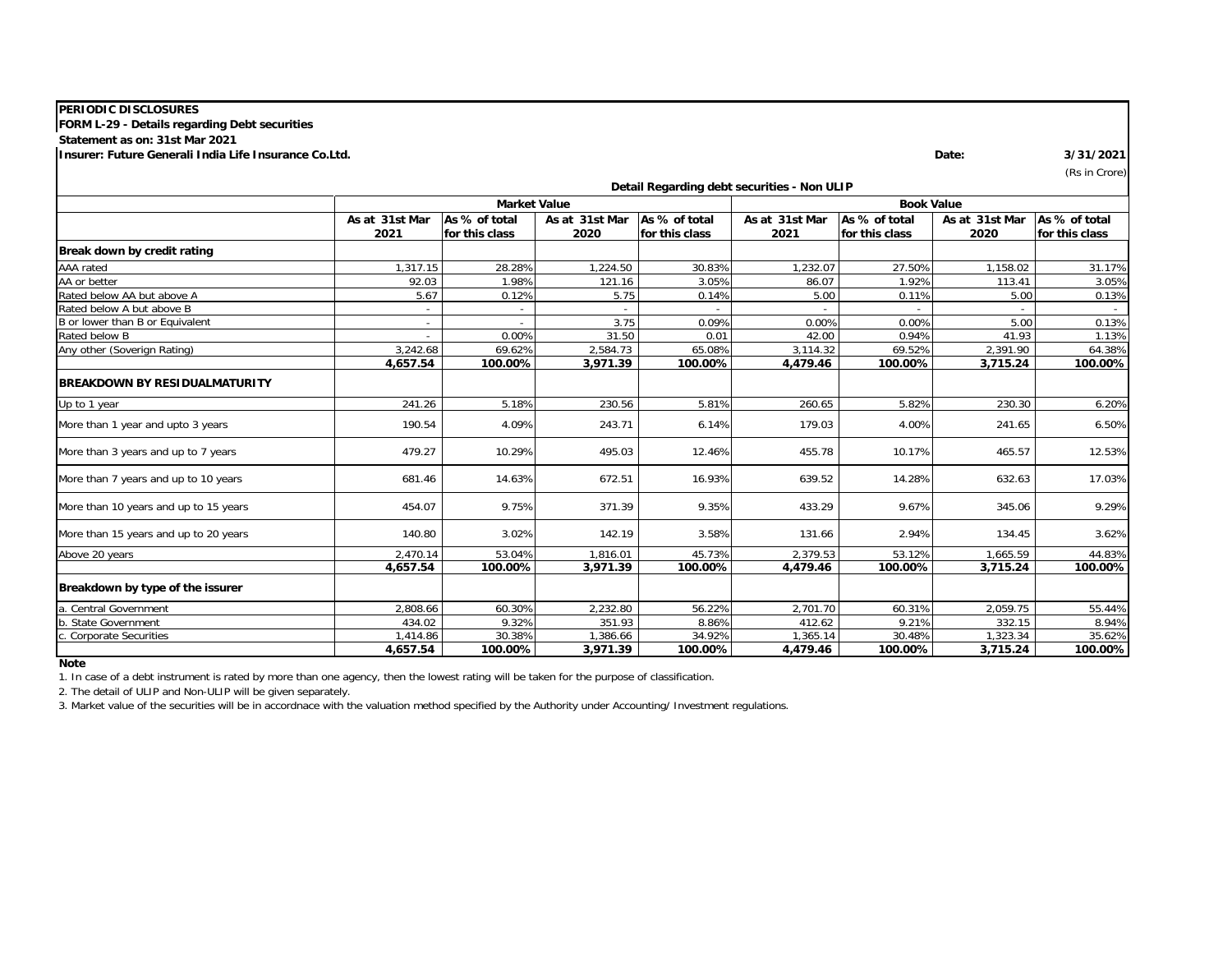# **FORM L-29 - Detail regarding Debt securities Statement as on: 31st Mar 2021 Insurer: Future Generali India Life Insurance Co.Ltd.PERIODIC DISCLOSURES**

**Date: 3/31/2021**

(Rs in Crore)

|                                       |                        |                                 |                        |                                 | Detail Regarding debt securities - ULIP |                                 |                        |                                 |
|---------------------------------------|------------------------|---------------------------------|------------------------|---------------------------------|-----------------------------------------|---------------------------------|------------------------|---------------------------------|
|                                       |                        | <b>Market Value</b>             |                        |                                 |                                         | <b>Book Value</b>               |                        |                                 |
|                                       | As at 31st Mar<br>2021 | As % of total<br>for this class | As at 31st Mar<br>2020 | As % of total<br>for this class | As at 31st Mar<br>2021                  | As % of total<br>for this class | As at 31st Mar<br>2020 | As % of total<br>for this class |
| Break down by credit rating           |                        |                                 |                        |                                 |                                         |                                 |                        |                                 |
| AAA rated                             | 169.49                 | 42.22%                          | 164.55                 | 45.35%                          | 169.49                                  | 42.22%                          | 164.55                 | 45.35%                          |
| AA or better                          | 26.20                  | 6.53%                           | 26.91                  | 7.42%                           | 26.20                                   | 6.53%                           | 26.91                  | 7.42%                           |
| Rated below AA but above A            | 5.67                   | 1.41%                           | 5.75                   | 0.02                            | 5.67                                    | 1.41%                           | 5.75                   | 1.58%                           |
| Rated below A but above B             |                        |                                 |                        |                                 |                                         |                                 |                        |                                 |
| Rated below B                         | 3.38                   | 0.84%                           | 10.88                  | 0.03                            | 3.38                                    | 0.84%                           | 10.88                  | 3.00%                           |
| Any other (Soverign Rating)           | 196.69                 | 49.00%                          | 154.76                 | 42.65%                          | 196.69                                  | 49.00%                          | 154.76                 | 42.65%                          |
|                                       | 401.42                 | 100.00%                         | 362.84                 | 100.00%                         | 401.42                                  | 100.00%                         | 362.84                 | 100.00%                         |
| BREAKDOWN BY RESIDUALMATURITY         |                        |                                 |                        |                                 |                                         |                                 |                        |                                 |
| Up to 1 year                          | 112.70                 | 28.08%                          | 110.67                 | 30.50%                          | 112.70                                  | 28.08%                          | 110.67                 | 30.50%                          |
| More than 1 year and upto 3 years     | 70.89                  | 17.66%                          | 37.69                  | 10.39%                          | 70.89                                   | 17.66%                          | 37.69                  | 10.39%                          |
| More than 3 years and up to 7 years   | 94.02                  | 23.42%                          | 40.89                  | 11.27%                          | 94.02                                   | 23.42%                          | 40.89                  | 11.27%                          |
| More than 7 years and up to 10 years  | 104.96                 | 26.15%                          | 157.59                 | 43.43%                          | 104.96                                  | 26.15%                          | 157.59                 | 43.43%                          |
| More than 10 years and up to 15 years | 18.84                  | 4.69%                           | 0.93                   | 0.26%                           | 18.84                                   | 4.69%                           | 0.93                   | 0.26%                           |
| More than 15 years and up to 20 years |                        |                                 |                        |                                 |                                         |                                 |                        |                                 |
| Above 20 years                        |                        | 0.00%                           | 15.07                  | 4.15%                           |                                         | 0.00%                           | 15.07                  | 4.15%                           |
|                                       | 401.42                 | 100.00%                         | 362.84                 | 100.00%                         | 401.42                                  | 100.00%                         | 362.84                 | 100.00%                         |
| Breakdown by type of the issurer      |                        |                                 |                        |                                 |                                         |                                 |                        |                                 |
| <b>Central Government</b>             | 100.52                 | 25.04%                          | 122.92                 | 33.88%                          | 100.52                                  | 25.04%                          | 122.92                 | 33.88%                          |
| <b>State Government</b>               | 96.17                  | 23.96%                          | 31.84                  | 8.77%                           | 96.17                                   | 23.96%                          | 31.84                  | 8.77%                           |
| <b>Corporate Securities</b>           | 204.73                 | 51.00%                          | 208.08                 | 57.35%                          | 204.73                                  | 51.00%                          | 208.08                 | 57.35%                          |
|                                       | 401.42                 | 100.00%                         | 362.84                 | 100.00%                         | 401.42                                  | 100.00%                         | 362.84                 | 100.00%                         |

**Note**

1. In case of a debt instrument is rated by more than one agency, then the lowest rating will be taken for the purpose of classification.

2. The detail of ULIP and Non-ULIP will be given separately.

3. Market value of the securities will be in accordnace with the valuation method specified by the Authority under Accounting/ Investment regulations.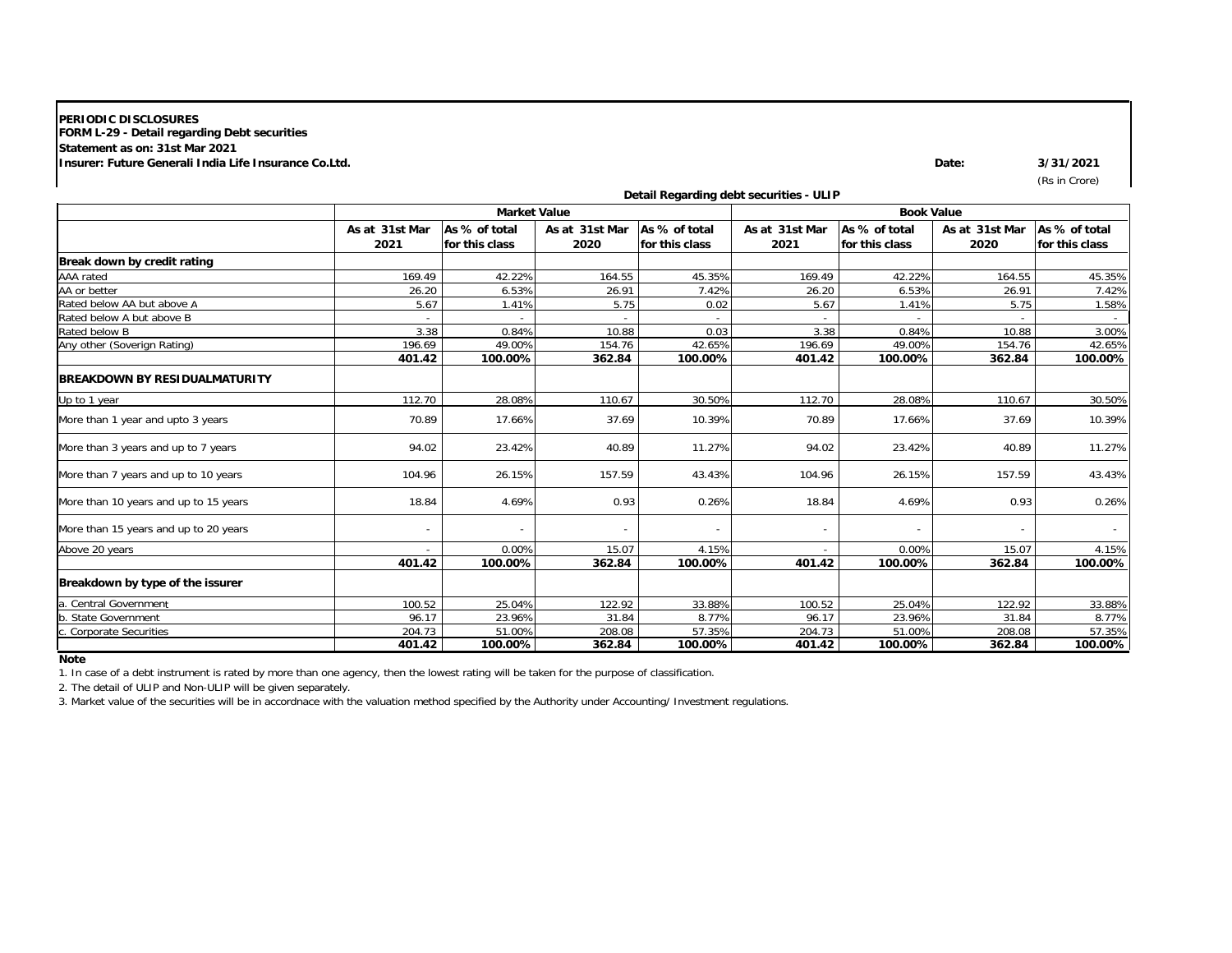# **Form L 30 : Related Party Transactions**

 Future Generali India Life Insurance Company LimitedIRDA Registration Number: 133 Date of Registration: 4th September 2007**Dated: 31st Mar 2021**

|                                          |                                 |                                          |                               |                          |                          | In lakhs        |
|------------------------------------------|---------------------------------|------------------------------------------|-------------------------------|--------------------------|--------------------------|-----------------|
|                                          |                                 | <b>Related Party Transactions</b>        |                               |                          |                          |                 |
|                                          |                                 |                                          | Consideration paid / received |                          |                          |                 |
|                                          | Nature of Relationship with the | Description of Transactions /            | For the Quarter Upto the      |                          | For the Quarter          | Upto the        |
| SI.No. Name of the Related Party         | Company                         | Categories                               | ended Mar 31,                 | Quarter ended            | ended Mar 31,            | Quarter ended   |
|                                          |                                 |                                          | 2021                          | Mar 31, 2021             | 2020                     | Mar 31, 2020    |
|                                          |                                 | Premium Income (Net of Goods and Service |                               |                          |                          |                 |
| <b>Future Enterprises Limited</b>        | Joint Venturer                  | Tax/ Service Tax)                        | 0.00                          | (0.09)                   | (2.60)                   | 25.14           |
|                                          |                                 | Share Capital Allotment                  | 765.03                        | 765.03                   | $\overline{\phantom{a}}$ | 2,371.62        |
|                                          |                                 | Premium Deposits Outstanding             | $\overline{\phantom{a}}$      | $\sim$                   | 4.71                     | 4.71            |
|                                          |                                 |                                          |                               |                          |                          |                 |
| Sprint Advisory Services Private Limited | Joint Venturer                  | Share Capital Allotment                  | 1,469.94                      | 1,469.94                 |                          | 4,556.81        |
|                                          |                                 |                                          |                               |                          |                          |                 |
| Foreign - Generali Participations        |                                 |                                          |                               |                          |                          |                 |
| Netherlands NV #                         | Joint Venturer                  | Share Capital Allotment                  | 765.07                        | 765.07                   |                          | 2,371.57        |
|                                          |                                 | Share Premium                            | 9.999.96                      | 9.999.96                 |                          | $\sim$          |
|                                          |                                 | Balance payable (Share application       |                               |                          |                          |                 |
|                                          |                                 | money subsequently refunded)             | $\overline{\phantom{0}}$      | $\overline{\phantom{a}}$ | 1,912.50                 | 1,912.50        |
|                                          |                                 |                                          |                               |                          |                          |                 |
| Key Managerial Persons                   |                                 | Premium Income (Net of Service tax)      | 2.86                          | 6.17                     | 2.86                     | 6.17            |
|                                          |                                 | Managerial Remuneration                  | 370.40                        | 756.22                   | 59.47                    | 601.70          |
|                                          |                                 | Reimbursement Paid                       |                               | 0.57                     | 1.25                     | 11.80           |
|                                          |                                 | Sale of vehicle                          | 4.12                          | 4.12                     | $\overline{\phantom{a}}$ | $\sim$ 10 $\pm$ |
|                                          |                                 |                                          |                               |                          |                          |                 |

Note: Previous year figures of Pemium Income of Future Enterprises Limited have been changed by taking into consideration policy with subsidiary as Future Enterprises Limited only

# formerly known as Participatie Maatschappij Graafsschap Holland NV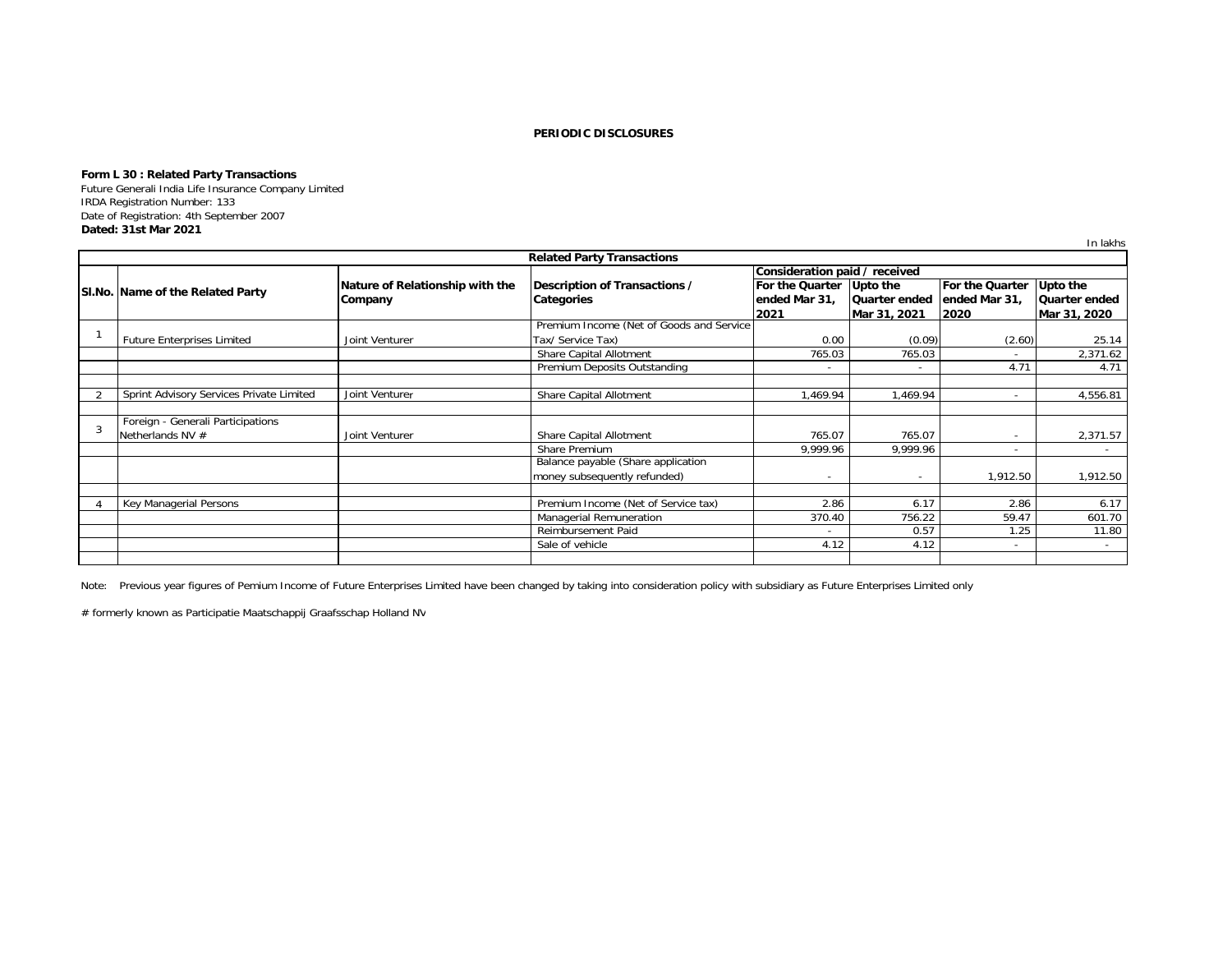# **FORM L - 31 : Board of Directors & Key Persons**

Date of Registration: 04 September 2007 Dated: 31 March 2021 Future Generali India Life Insurance Company Limited IRDA Registration Number: 133

| Sr. No.        | <b>Name of person</b>    | <b>Role/designation</b>                                                                                       | Details of change in the period |
|----------------|--------------------------|---------------------------------------------------------------------------------------------------------------|---------------------------------|
|                | G. N. Bajpai             | Chairman                                                                                                      | ----                            |
| $\overline{2}$ | Kishore Biyani           | <b>Director</b>                                                                                               | ----                            |
| $\mathfrak{Z}$ | Krishan Kant Rathi       | Director                                                                                                      | ----                            |
| 4              | Sanjay Jain              | Director                                                                                                      |                                 |
| 5              | <b>Bidhubhusan Samal</b> | Director                                                                                                      | ----                            |
| 6              | Roberto Leonardi         | <b>Director</b>                                                                                               | ----                            |
| $\overline{ }$ | Jennifer Sparks          | <b>Director</b>                                                                                               | $- - - -$                       |
| 8              | Bhavna Doshi             | Independent Director                                                                                          | ----                            |
| 9              | Devi Singh               | Independent Director                                                                                          | ----                            |
| 10             | Abhinandan K. Jain       | Independent Director                                                                                          | ----                            |
| 11             | Munish Sharda            | Managing Director and Chief Executive Officer                                                                 | ----                            |
| 12             | Miranjit Mukherjee       | <b>Chief Financial Officer</b>                                                                                | ----                            |
| 13             | <b>Bikash Choudhary</b>  | Appointed Actuary and Chief Risk Officer                                                                      | ----                            |
| 14             | Niraj Kumar              | Chief Investment Officer                                                                                      |                                 |
| 15             | C. L. Baradhwaj          | Executive Vice President - Legal & Compliance and Company Secretary                                           | ----                            |
| 16             | Dinesh Arora             | Executive Vice President & Head, Internal Audit                                                               | $- - - -$                       |
| 17             | Rakesh Wadhwa            | <b>Chief Marketing Officer</b>                                                                                | Resigned w.e.f 27 February 2021 |
| 18             | Ashish Tiwari            | <b>Chief Marketing Officer</b>                                                                                | Appointed w.e.f 01 March 2021   |
| 19             | Subhasish Acharya        | <b>Chief Distribution Officer</b>                                                                             | ----                            |
| 20             | Byju Joseph              | Chief Technology Officer                                                                                      | $- - - -$                       |
| 21             | Ruchira Bhardwaja        | Chief Human Resources Officer                                                                                 | Resigned w.e.f 27 February 2021 |
| 22             | Shwetha Ram              | Head, Human Resources                                                                                         | Appointed w.e.f 01 March 2021   |
| 23             | Rahul Rasal              | <b>Chief Operating Officer</b>                                                                                |                                 |
|                |                          | Key Pesons as defined in IRDA guidelines for the Corporate Governance for Insurers in India dated 18 May 2016 |                                 |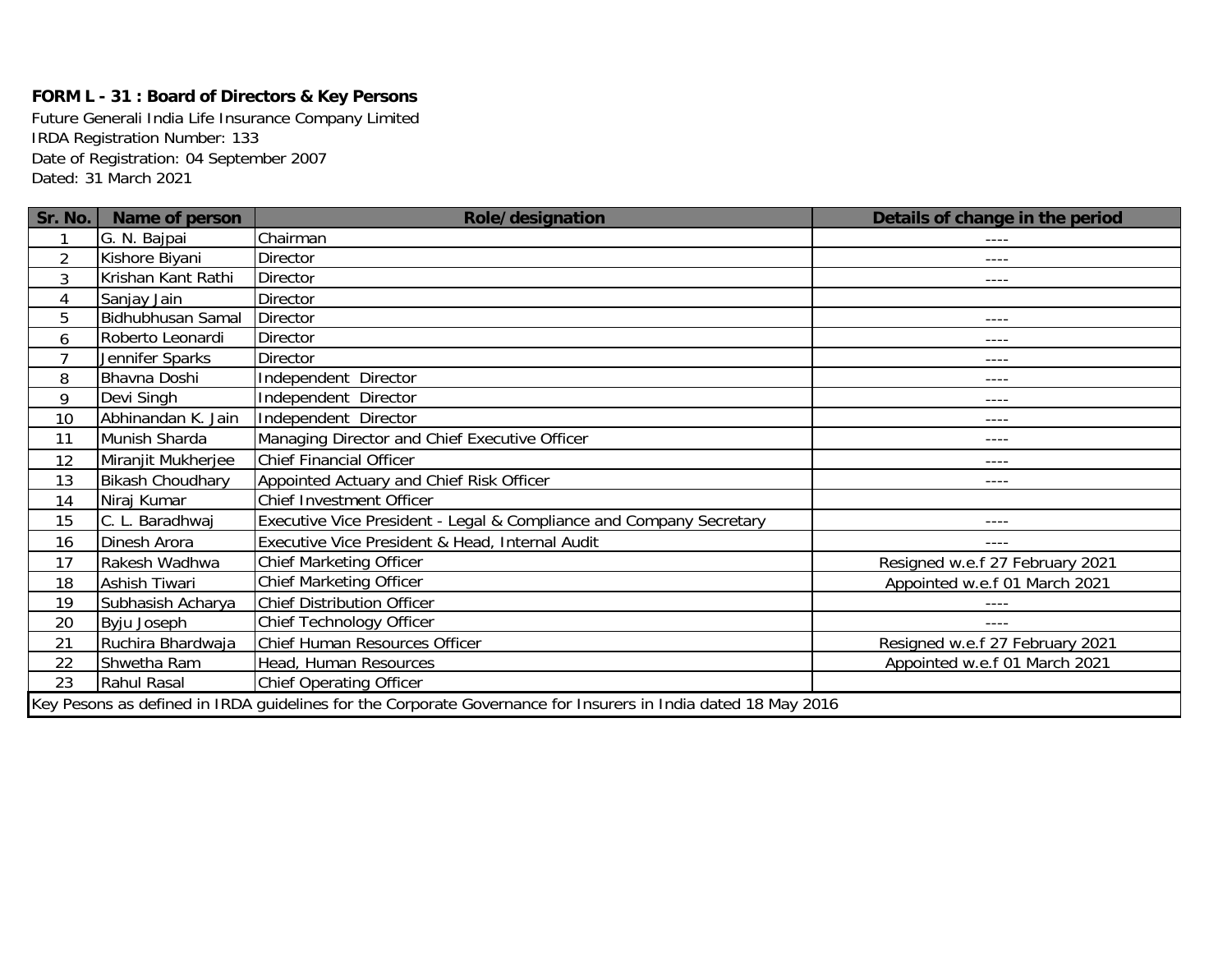# Form L-32 - Solvency Margin - Form KT-3

See Regulation 4))<br>Insurance Regulatory and Development Authority of India (Actuarial Report and Abstract for Life Insurance Business) Regulations, 2016

# **Available Solvency Margin and Solvency Ratio**

31st March 2021

|                 | Name of the Insurer:<br><b>Classification:</b> | Future Generali India Life Insurance Company Limited<br><b>Business Within India</b> | Date of Registration:<br><b>Registration Number:</b> | September 04, 2007 Form Code: | 133 Classification Code:      | $[KT3]$ $[BWI]$<br>[BWI] |
|-----------------|------------------------------------------------|--------------------------------------------------------------------------------------|------------------------------------------------------|-------------------------------|-------------------------------|--------------------------|
| Item<br>No      |                                                | <b>Description</b>                                                                   |                                                      | Note No                       | Adjusted Value (Rs. In Lakhs) |                          |
| (1)             |                                                | (2)                                                                                  |                                                      | (3)                           | (4)                           |                          |
|                 |                                                |                                                                                      |                                                      |                               |                               |                          |
| $\overline{01}$ | Available Assets in Policyholders' Fund        |                                                                                      |                                                      |                               |                               | 520,050                  |
|                 | Deduct:                                        |                                                                                      |                                                      |                               |                               |                          |
| 02              | <b>Mathematical Reserves</b>                   |                                                                                      |                                                      | $\sim$                        |                               | 493,410                  |
| 03              | Other Liablilities                             |                                                                                      |                                                      | 3                             |                               |                          |
| 04              |                                                | Excess in Policyholders' Funds (01) - (02) - (03)                                    |                                                      |                               |                               | 26,639                   |
| 05              | Available Assets in Shareholders' Fund         |                                                                                      |                                                      |                               |                               | 11,792                   |
|                 | Deduct:                                        |                                                                                      |                                                      |                               |                               |                          |
| 06              | Other Liablilities in Shareholders' Fund       |                                                                                      |                                                      | 3                             |                               |                          |
| 07              | Excess in Shareholders' Funds (05) - (06)      |                                                                                      |                                                      |                               |                               | 11,792                   |
| 08              | Total ASM $(04) + (07)$                        |                                                                                      |                                                      |                               |                               | 38,432                   |
| 09              | <b>Total RSM</b>                               |                                                                                      |                                                      |                               |                               | 18,955                   |
| 10              | Solvency Ratio (ASM/RSM)                       |                                                                                      |                                                      |                               |                               | 2.03                     |

### **Certification**

I, the Appointed Actuary, certify that the above statements have been prepared in accordance with the section 64VA of the Insurance Act, 1938, and the amounts mentioned therein are true and fair to the best of my knowledge.

Place: Mumbai Date: 19th May, 2021

Place: Mumbai Date: 19th May, 2021

Name and Signature of CEO

Name and Signature of Appointed Actuary Bikash Choudhary Munish Sharda and the control of the control of the control of the control of the control of the control of the control of the control of the control of the control of the control of the control of the con

#### **Notes**

- 01 Item No 01 shall be the amount of the Total Admissible Assets for Solvency as mentioned in Form IRDAI Assets AA under Policyholders' A/C
- 02 Item No 02 shall be the amount of Mathematical Reserves as mentioned in Form H
- 03 04 Item No 03 and 06 shall be the amount of other liabilities as mentioned in the Balance Sheet<br>Item No 05 shall be the amount of the Total Admissible Assets for Solvency as mentioned in Form IRDAI Assets AA under Shareholder
-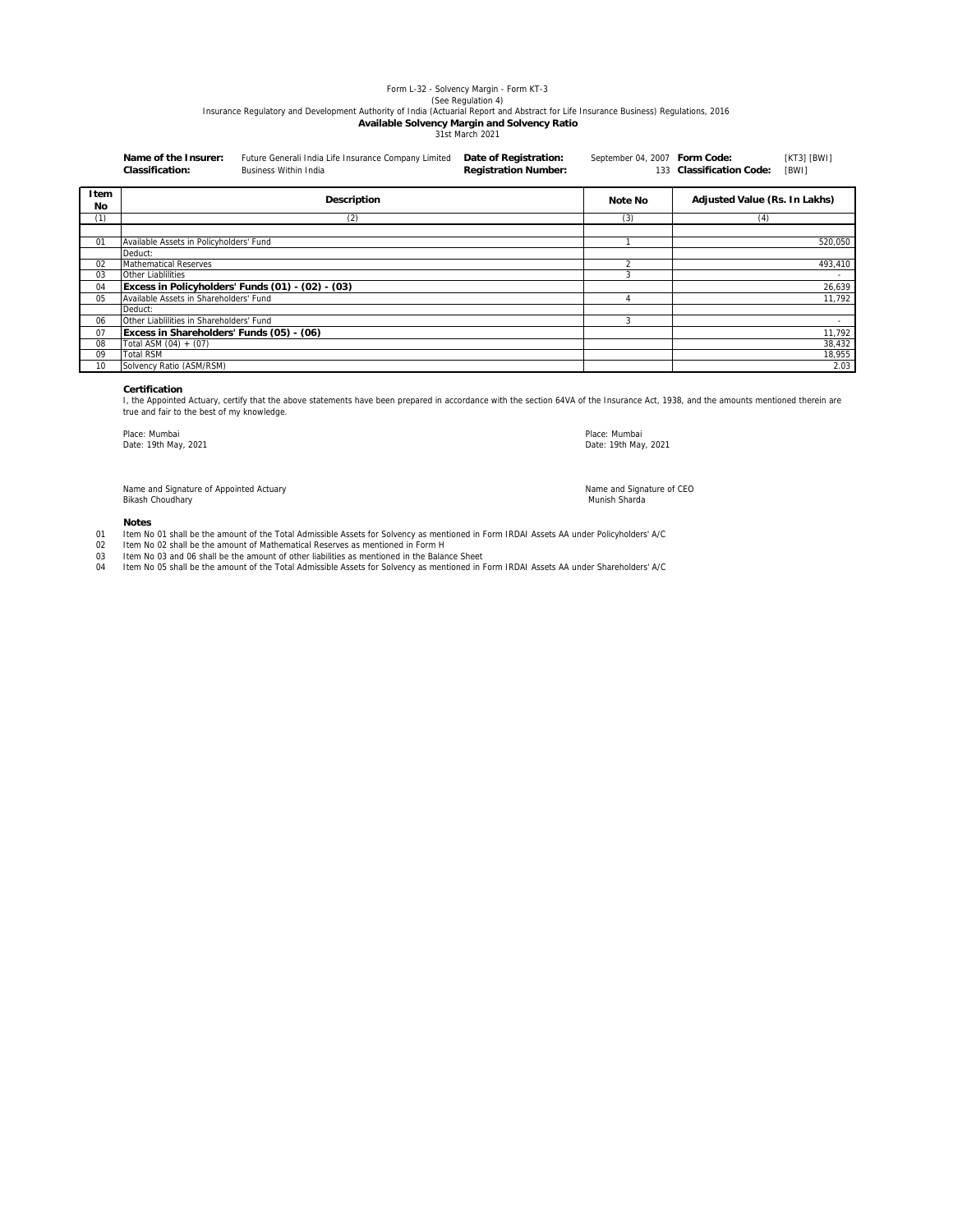#### **L - 33 - Form 7 (Read with Regulation 10) Name of the Insurer : Future Generali India Life Insurance Company Limited Registration Number : 133 Statement as on : 31st Mar 2021Periodicity Of Submission : Quarterly**

#### **Details of Non Performance Assets - Quarterly Rs. Crore**

**Name of the Fund : Life Fund**

|         |                                               |                  | <b>Bonds / Debentures</b>            |                          | Loans                                |                  | <b>Other Debt instruments</b>                         |          | <b>All Other Assets</b>              |                  | Total                                |
|---------|-----------------------------------------------|------------------|--------------------------------------|--------------------------|--------------------------------------|------------------|-------------------------------------------------------|----------|--------------------------------------|------------------|--------------------------------------|
| Sr. No. | Particulars                                   | YTD (as on date) | Previous FY (as on<br>31 March 2020) | YTD (as on date)         | Previous FY (as on<br>31 March 2020) | YTD (as on date) | Previous FY (as on YTD (as on date)<br>31 March 2020) |          | Previous FY (as on<br>31 March 2020) | YTD (as on date) | Previous FY (as on<br>31 March 2020) |
|         | Investments Assets (As per Form 5)            | 740.12           | 674.90                               |                          |                                      | 165.97           | 157.01                                                | 2.711.83 | 2,134.92                             | 3.617.92         | 2,966.83                             |
|         | 2 Gross NPA                                   | 42.00            | 31.96                                |                          |                                      |                  |                                                       |          |                                      | 42.00            | 31.96                                |
|         | 3 % of Gross NPA on Investment Assets (2/1)   | 5.67%            | 4.73%                                |                          |                                      |                  |                                                       |          |                                      | 1.16%            | 1.08%                                |
|         | 4 Provision made on NPA                       | 42.00            | 13.00                                |                          |                                      |                  |                                                       |          |                                      | 42.00            | 13.00                                |
|         | 5 Provision as a % of NPA (4/2)               | 100.00%          | 40.68%                               | $\overline{\phantom{a}}$ |                                      |                  |                                                       |          |                                      | 100.00%          | 40.68%                               |
|         | 6 Provision on Standard Assets                |                  | 2.50                                 |                          |                                      |                  |                                                       |          |                                      |                  | 2.50                                 |
|         | Net Investment Assets (1-4)                   | 698.12           | 661.90                               |                          |                                      | 165.97           | 157.01                                                | 2.711.83 | 2.134.92                             | 3.575.92         | 2,953.83                             |
|         | 8 Net NPA                                     | 0.00             | 18.96                                | $\overline{\phantom{a}}$ |                                      |                  |                                                       |          |                                      |                  | 18.96                                |
|         | 9 % of Net NPA to Net Investment Assets (8/7) | 0.00%            | 2.86%                                |                          |                                      |                  |                                                       |          |                                      | 0.00%            | 0.64%                                |
|         | 10 Write off made during the period           |                  |                                      | $\overline{\phantom{a}}$ |                                      |                  |                                                       |          |                                      |                  |                                      |

#### **Note: Other Debt Instr include CP, CD, CBLO, Repo, FD.** -

#### **CERTIFICATION:**

Scribted that the information given herein are correct and complete to the best of my knowledge. Also certified that the various investments made and covered in the return are within the exhaustive categories provided in I

Note:A. Category of Investment (COI) shall be as per INV/GLN/001/2003-04

B. Form 7A shall be submitted in respect of each fund C. Classification shall be as per F&A Circulars-169-Jan 07 Dt. 24-01-07

**Note:**

- 1 The above statement, in the case of 'Life' insurers shall be prepared 'fundwise' viz. Life Fund, Pension & General Annuity and Group Business & ULIP Fund<br>2 Investments Assets should reconcile with figures shown in Schedu
- 
- 4 Provision made on the 'Standard Assets' shall be as per Circular : 32/2/F&A/Circular/169/Jan/2006-07 as amended form time to time<br>5 Net Investment Assets is net of 'Provisions'<br>6 Net NPA is gross NPAs less provision
- 
- 
- 7 Write off as approved by Board 8 The company has made 100% Provision made on NPA in IL&FS, DHFL and Reliance Capital Limited

**L - 33 - Form 7 (Read with Regulation 10) Name of the Insurer : Future Generali India Life Insurance Company Limited Registration Number : 133 Statement as on : 31st Mar 2021 Periodicity Of Submission : Quarterly**

#### **Details of Non Performance Assets - Quarterly Rs. Crore**

**Name of the Fund : Pension & General Annuity and Group Business**

|         |                                               |                          | <b>Bonds / Debentures</b>            |                          | Loans                                |                  | <b>Other Debt instruments</b>        |                          | <b>All Other Assets</b>              | Total                    |                                      |
|---------|-----------------------------------------------|--------------------------|--------------------------------------|--------------------------|--------------------------------------|------------------|--------------------------------------|--------------------------|--------------------------------------|--------------------------|--------------------------------------|
| Sr. No. | Particulars                                   | YTD (as on date)         | Previous FY (as on<br>31 March 2020) | YTD (as on date)         | Previous FY (as on<br>31 March 2020) | YTD (as on date) | Previous FY (as on<br>31 March 2020) | YTD (as on date)         | Previous FY (as on<br>31 March 2020) | YTD (as on date)         | Previous FY (as on<br>31 March 2020) |
|         | Investments Assets (As per Form 5)            | 459.84                   | 465.64                               |                          |                                      | 20.28            | 26.78                                | 407.39                   | 357.67                               | 887.51                   | 850.09                               |
|         | 2 Gross NPA                                   |                          |                                      |                          |                                      |                  |                                      |                          |                                      |                          |                                      |
|         | 3 % of Gross NPA on Investment Assets (2/1)   |                          |                                      |                          |                                      |                  |                                      |                          |                                      |                          |                                      |
|         | 4 Provision made on NPA                       |                          |                                      |                          |                                      |                  |                                      | $\overline{\phantom{a}}$ | ٠                                    | $\sim$                   |                                      |
|         | 5 Provision as a % of NPA (4/2)               | $\overline{\phantom{a}}$ | . .                                  | $\overline{a}$           | <b>CONTRACTOR</b>                    |                  | $\sim$                               | $\sim$                   | $\overline{\phantom{a}}$             | $\overline{\phantom{a}}$ |                                      |
|         | 6 Provision on Standard Assets                |                          |                                      | $\overline{\phantom{a}}$ |                                      |                  | . .                                  | $\sim$                   |                                      |                          |                                      |
|         | 7 Net Investment Assets (1-4)                 | 459.84                   | 465.64                               |                          |                                      | 20.28            | 26.78                                | 407.39                   | 357.67                               | 887.51                   | 850.09                               |
|         | 8 Net NPA                                     |                          |                                      |                          |                                      |                  |                                      |                          |                                      |                          |                                      |
|         | 9 % of Net NPA to Net Investment Assets (8/7) |                          |                                      | $\overline{a}$           |                                      |                  |                                      |                          |                                      |                          |                                      |
|         | 10 Write off made during the period           | $\sim$                   | .                                    | $\overline{a}$           | $\sim$                               |                  | .                                    | $\sim$                   | $\overline{\phantom{a}}$             | $\overline{\phantom{a}}$ | $\overline{\phantom{a}}$             |

**Note: Other Debt Instr include CP, CD, CBLO, Repo., FD** -

#### **CERTIFICATION:**

Certified that the information given herein are correct and complete to the best of my knowledge. Also certified that the various investments made and covered in the return are within the exhaustive categories provided in

Note:

A. Category of Investment (COI) shall be as per INV/GLN/001/2003-04 B. Form 7A shall be submitted in respect of each fund C. Classification shall be as per F&A Circulars-169-Jan 07 Dt. 24-01-07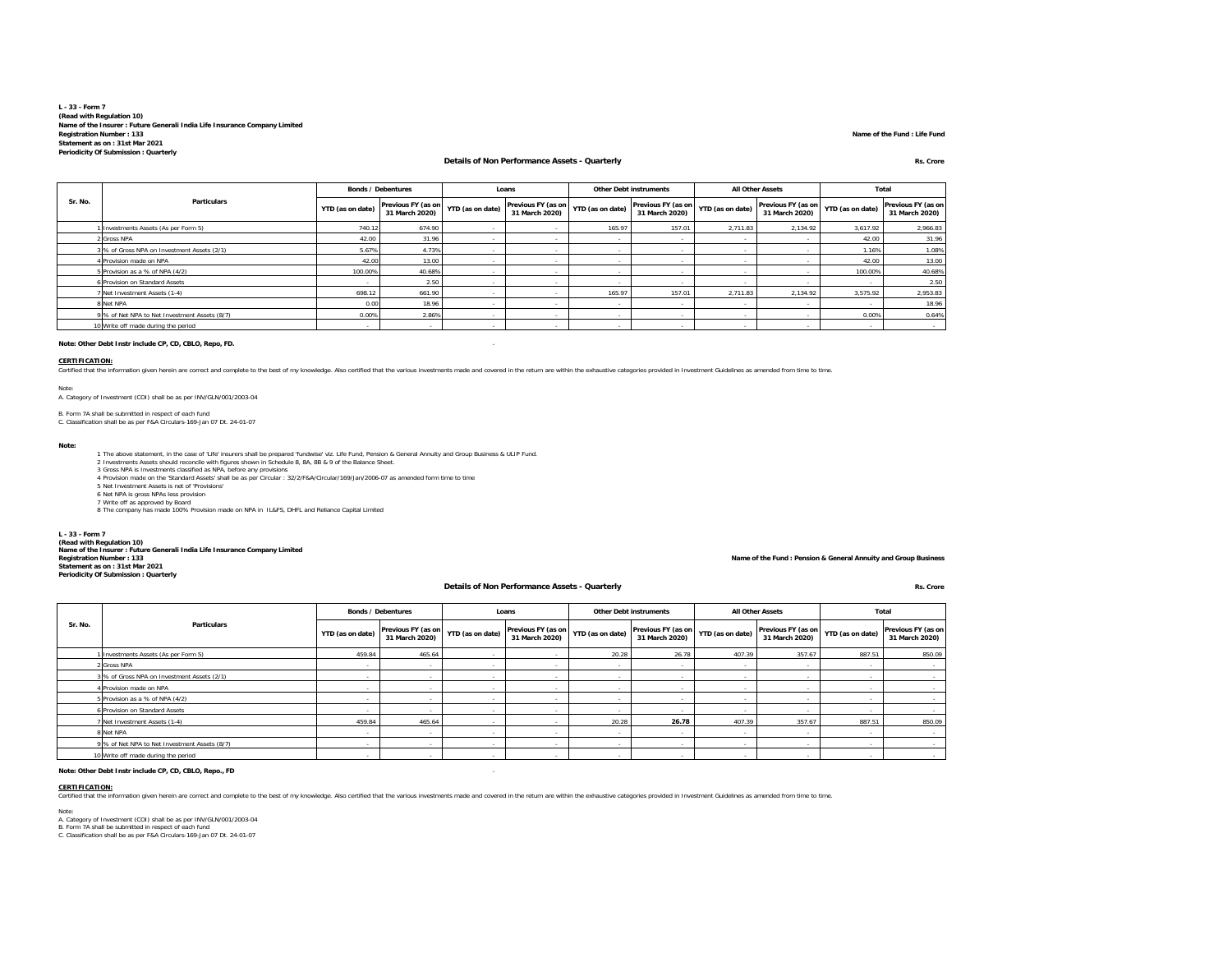# **L - 33 - Form 7**(Read with Regulation 10)<br>Name of the Insurer : Future Generali India Life Insurance Company Limited<br>Registration Number : 133<br>Statement as on : 31st Mar 2021<br>Periodicity Of Submission : Quarterly

### **Details of Non Performance Assets - Quarterly Rs. Crore**

#### **Name of the Fund : Linked Fund**

|         |                                               |                          | <b>Bonds / Debentures</b>            |                          | Loans                                |                  | <b>Other Debt instruments</b>        |                          | <b>All Other Assets</b>                                    |        | Total                                |
|---------|-----------------------------------------------|--------------------------|--------------------------------------|--------------------------|--------------------------------------|------------------|--------------------------------------|--------------------------|------------------------------------------------------------|--------|--------------------------------------|
| Sr. No. | <b>Particulars</b>                            | YTD (as on date)         | Previous FY (as on<br>31 March 2020) | YTD (as on date)         | Previous FY (as on<br>31 March 2020) | YTD (as on date) | Previous FY (as on<br>31 March 2020) | YTD (as on date)         | Previous FY (as on   YTD (as on date)  "<br>31 March 2020) |        | Previous FY (as on<br>31 March 2020) |
|         | Investments Assets (As per Form 5)            | 164.60                   | 179.14                               |                          |                                      | 40.13            | 28.94                                | 476.22                   | 362.06                                                     | 680.95 | 570.15                               |
|         | 2 Gross NPA                                   | 14.50                    | 10.00                                | $\overline{\phantom{a}}$ |                                      |                  |                                      | $\overline{\phantom{a}}$ |                                                            | 14.50  | 10.00                                |
|         | 3 % of Gross NPA on Investment Assets (2/1)   | 8.81%                    | 5.58%                                | $\overline{\phantom{a}}$ |                                      |                  |                                      |                          |                                                            | 2.13%  | 1.75%                                |
|         | 4 Provision made on NPA                       |                          | $\overline{\phantom{a}}$             | $\overline{\phantom{a}}$ |                                      |                  |                                      |                          |                                                            |        |                                      |
|         | 5 Provision as a % of NPA (4/2)               | 0.00%                    | 0.00%                                | $\overline{\phantom{a}}$ |                                      |                  |                                      | $\sim$                   | . .                                                        | $\sim$ |                                      |
|         | 6 Provision on Standard Assets                |                          |                                      |                          |                                      |                  |                                      |                          |                                                            |        |                                      |
|         | 7 Net Investment Assets (1-4)                 | 164.60                   | 179.14                               |                          |                                      | 40.13            | 28.94                                | 476.22                   | 362.06                                                     | 680.95 | 570.15                               |
|         | 8 Net NPA                                     | 3.38                     | 7.50                                 | $\overline{\phantom{a}}$ | $\overline{\phantom{a}}$             | ۰.               | $\sim$                               | $\overline{\phantom{a}}$ |                                                            | 3.38   | 7.50                                 |
|         | 9 % of Net NPA to Net Investment Assets (8/7) | 2.05%                    | 4.19%                                | $\overline{\phantom{a}}$ |                                      |                  |                                      |                          |                                                            | 0.50%  | 1.32%                                |
|         | 10 Write off made during the period           | $\overline{\phantom{a}}$ |                                      |                          |                                      |                  |                                      |                          |                                                            | $\sim$ |                                      |

**Note: Other Debt Instr include CP, CD, CBLO, Repo., FD**

CERTIFICATION:<br>Certified that the information given herein are correct and complete to the best of my knowledge. Also certified that the various investments made and covered in the return are within the exhaustive categori

Note: A. Category of Investment (COI) shall be as per INV/GLN/001/2003-04 B. Form 7A shall be submitted in respect of each fund

C. Classification shall be as per F&A Circulars-169-Jan 07 Dt. 24-01-07

**Note:**

1 The above statement, in the case of 'Life' insurers shall be prepared "fundwise' viz. Life Fund, Pension & General Annuity and Group Business & ULIP Fund<br>2 Investments Assets should reconcile with figures shown in Schedu

6 Net NPA is gross NPAs less provision

7 Write off as approved by Board<br>8 Investment shown under NPA includes investment in IL&FS and Reliance Capital.<br>8.1 For IL&FS we have taken haircut of 100% in valuation in O4 For FY 2020-21. The company is in the process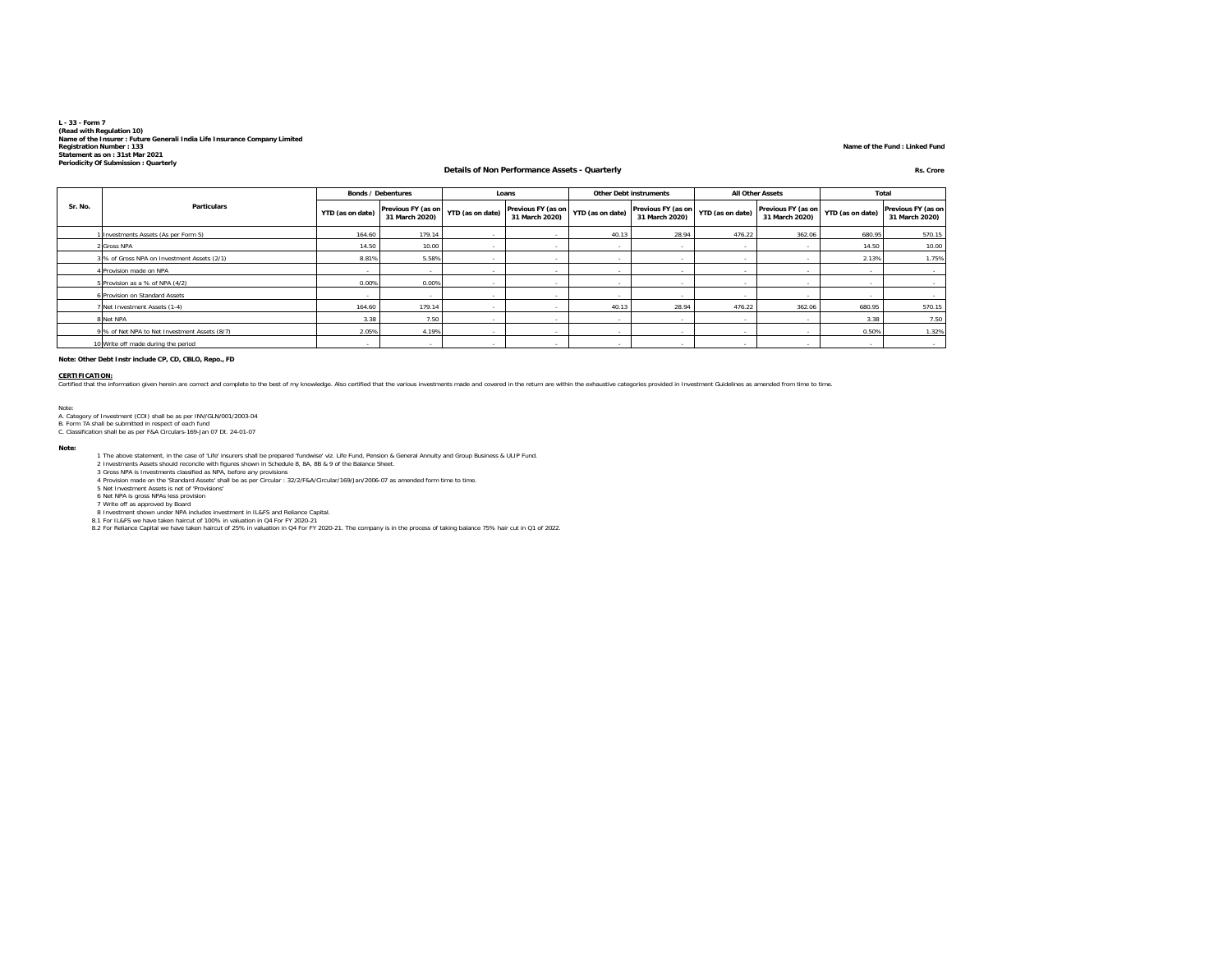FORM L-34-YIELD ON INVESTMENTS-1<br>Registration Number : T33<br>Statement of Investment And Income On Investment Company Limited<br>Statement as on : 31st Mar 2021<br>Statement as on : 31st Mar 2021<br>Periodicity Of Submission : Quarte

|                 |                                                                                                                     |                            |                   |                     | <b>Current Quarter</b>               |                 |                             |                   |                     | Year to Date (current year) |                 |                              |                   |                     | Year to Date (Mar 20) |                 |                             |
|-----------------|---------------------------------------------------------------------------------------------------------------------|----------------------------|-------------------|---------------------|--------------------------------------|-----------------|-----------------------------|-------------------|---------------------|-----------------------------|-----------------|------------------------------|-------------------|---------------------|-----------------------|-----------------|-----------------------------|
|                 |                                                                                                                     | Category                   | Investment (Rs.)  |                     |                                      |                 |                             | Investment (Rs.)  |                     | Income on                   |                 |                              |                   | Investment (Rs.)    | Income on             |                 |                             |
| Sr. No.         | <b>Category Of Investment</b>                                                                                       | Code                       | <b>Book Value</b> | <b>Market Value</b> | Income on<br><b>Investment (Rs.)</b> | Gross Yield (%) | <b>Net Yield</b><br>$(%)^2$ | <b>Book Value</b> | <b>Market Value</b> | Investment                  | Gross Yield (%) | <b>Net Yield</b><br>$(\%)^2$ | <b>Book Value</b> | <b>Market Value</b> | Investment            | Gross Yield (%) | <b>Net Yield</b><br>$(%)^2$ |
|                 |                                                                                                                     |                            |                   |                     |                                      |                 |                             |                   |                     | (Rs.)                       |                 |                              |                   |                     | (Rs.)                 |                 |                             |
| A               | <b>CENTRAL GOVERNMENT SECURITIES:</b>                                                                               |                            |                   |                     |                                      |                 |                             |                   |                     |                             |                 |                              |                   |                     |                       |                 |                             |
| A1              | Central Govt. Securities, Central Govt. Guaranteed Bonds                                                            | CGSB                       | 2.357.32          | 2.603.59            | 47.11                                | 8.10%           | 8.10%                       | 2.092.88          | 2.603.59            | 192.29                      | 9.19%           | 9.19%                        | 1.508.73          | 2.039.25            | 150.93                | 13.28%          | 13.28%                      |
| A2              | <b>Special Deposits</b>                                                                                             | <b>CSPD</b>                |                   |                     |                                      |                 |                             |                   |                     |                             |                 |                              |                   |                     |                       |                 |                             |
| A3              | Deposits under section 7 of Insurance Act 1938                                                                      | CDSS                       |                   |                     |                                      |                 |                             |                   |                     |                             |                 |                              |                   |                     |                       |                 |                             |
| A4              | <b>Treasury Bills</b>                                                                                               | CTRB                       |                   |                     |                                      |                 |                             |                   |                     |                             | 0.00%           | 0.00%                        | 6.53              |                     | 0.06                  | 5.72%           | 5.72%                       |
| в               | <b>GOVERNEMNT SECURITIES / OTHER APPROVED SECURITIES :</b>                                                          |                            |                   |                     |                                      |                 |                             |                   |                     |                             |                 |                              |                   |                     |                       |                 |                             |
| <b>B1</b>       | Central Government Guaranteed Loans / Special / Non-SLR Bonds                                                       | CGSL                       |                   |                     |                                      |                 |                             |                   |                     |                             |                 |                              |                   |                     |                       |                 |                             |
| <b>B2</b>       | State Govt. Bonds                                                                                                   | SGGB                       | 198.45            | 209.09              | 4.00                                 | 8.18%           | 8.18%                       | 166.06            | 209.09              | 14.00                       | 8.43%           | 8.43%                        | 196.76            | 166.06              | 19.04                 | 12.84%          | 12.84%                      |
| <b>B3</b>       | State Government Guaranteed Loans                                                                                   | SGGL                       |                   |                     |                                      |                 |                             |                   |                     |                             |                 |                              |                   |                     |                       |                 |                             |
| <b>B4</b>       | Other Approved Securities (excluding Infrastructure / Social Sector Investments)                                    | SGOA                       | 0.99              | 1.04                | 0.02                                 | 7.79%           | 7.79%                       | 0.98              | 1.04                | 0.08                        | 7.82%           | 7.82%                        | 0.98              | 1.04                | 0.08                  | 10.39%          | 10.39%                      |
| <b>B5</b>       | <b>Guaranteed Equity</b>                                                                                            | SGGE                       |                   |                     |                                      |                 |                             |                   |                     |                             |                 |                              |                   |                     |                       |                 |                             |
| $\mathbf{c}$    | (a) HOUSING & LOANS TO STATE GOVT. FOR HOUSING AND FIRE FIGHTING.                                                   |                            |                   |                     |                                      |                 |                             |                   |                     |                             |                 |                              |                   |                     |                       |                 |                             |
|                 | <b>EQUIPMENT</b>                                                                                                    |                            |                   |                     |                                      |                 |                             |                   |                     |                             |                 |                              |                   |                     |                       |                 |                             |
| C1              | Loans to State Government for Housing                                                                               | HLSH<br>HLSF               |                   |                     |                                      |                 |                             |                   |                     |                             |                 |                              |                   |                     |                       |                 |                             |
| C2              | Loans to State Governement for Fire Fighting Equipments<br>Term Loan - HUDCO / NHB / Institutions accredited by NHB | <b>HTLH</b>                |                   |                     |                                      |                 |                             |                   |                     |                             |                 |                              |                   |                     |                       |                 |                             |
| C3              |                                                                                                                     |                            |                   |                     |                                      |                 |                             |                   |                     |                             |                 |                              |                   |                     |                       |                 |                             |
| C4              | Commercial Papers - NHB / Institutions accredited by NHB                                                            | <b>HTLN</b><br><b>HMBS</b> |                   |                     |                                      |                 |                             |                   |                     |                             | 0.00%           | 0.00%                        | 2.17              |                     | 0.01                  | 15.00%          | 15.00%                      |
| C5              | Housing - Securitised Assets ( Approved Investment)                                                                 |                            |                   |                     |                                      |                 |                             |                   |                     |                             |                 |                              |                   |                     |                       |                 |                             |
| C6              | Bonds / Debentures / CPs / Loans - Promotor Group                                                                   | HDPG                       |                   |                     |                                      |                 |                             |                   |                     |                             |                 |                              |                   |                     |                       |                 |                             |
| C7              | Long Term Bank Bonds Approved Investment - Affordable Housing                                                       | HLBH                       |                   |                     |                                      |                 |                             |                   |                     |                             |                 |                              |                   |                     |                       |                 |                             |
|                 | <b>TAXABLE BONDS OF</b>                                                                                             | HTHD                       |                   |                     |                                      |                 |                             |                   |                     |                             |                 |                              |                   |                     |                       |                 |                             |
| C8<br>C9        | Bonds / Debentures issued by HUDCO<br>Bonds / Debentures issued by NHB / Institutions accredited by NHB             | <b>HTDN</b>                | 64.04             | 64.03               | 2.07                                 | 13.10%          | 13.10%                      | 73.74             | 64.03               | 7.69                        | 10.43%          | 10.43%                       | 59.86             | 78.14               | 4.61                  | 10.21%          |                             |
|                 | onds / Debentures issued by Authority constituted under any Housing / Building                                      |                            |                   |                     |                                      |                 |                             |                   |                     |                             |                 |                              |                   |                     |                       |                 | 10.21%                      |
| C10             | Scheme approved by Central / State / any Authority or Body constituted by Central /                                 | <b>HTDA</b>                |                   |                     |                                      |                 |                             |                   |                     |                             |                 |                              |                   |                     |                       |                 |                             |
|                 | $H0$ Ast<br><b>TAX FREE BONDS</b>                                                                                   |                            |                   |                     |                                      |                 |                             |                   |                     |                             |                 |                              |                   |                     |                       |                 |                             |
| C11             | Bonds / Debentures issued by HUDCO                                                                                  | <b>HFHD</b>                |                   |                     |                                      |                 |                             |                   |                     |                             |                 |                              |                   |                     |                       |                 |                             |
| C12             | Bonds / Debentures issued by NHB / Institutions accredited by NHB                                                   | HFDN                       |                   |                     |                                      |                 |                             |                   |                     |                             |                 |                              |                   |                     |                       |                 |                             |
|                 | Bonds / Debentures issued by Authority constituted under any Housing / Building                                     |                            |                   |                     |                                      |                 |                             |                   |                     |                             |                 |                              |                   |                     |                       |                 |                             |
| C13             | Scheme approved by Central / State / any Authority or Body constituted by Central /<br><b>State Art</b>             | HFDA                       |                   |                     |                                      |                 |                             |                   |                     |                             |                 |                              |                   |                     |                       |                 |                             |
|                 | (b) OTHER INVESTMENTS                                                                                               |                            |                   |                     |                                      |                 |                             |                   |                     |                             |                 |                              |                   |                     |                       |                 |                             |
| C14             | Debentures / Bonds / CPs / Loans                                                                                    | HODS                       |                   |                     |                                      |                 |                             |                   |                     |                             |                 |                              |                   |                     |                       |                 |                             |
|                 | C15 Housing - Securitised Assets                                                                                    | <b>HOMB</b>                |                   |                     |                                      |                 |                             |                   |                     |                             |                 |                              |                   |                     |                       |                 |                             |
| C16             | Debentures / Bonds / CPs / Loans - (Promoter Group)                                                                 | HOPG                       |                   |                     |                                      |                 |                             |                   |                     |                             |                 |                              |                   |                     |                       |                 |                             |
| C17             | Long Term Bank Bonds Other Investment- Affordable Housing                                                           | HOLB                       |                   |                     |                                      |                 |                             |                   |                     |                             |                 |                              |                   |                     |                       |                 |                             |
| C18             | Reclassified Approved Investments - Debt (Point 6 under Note for Regulation 4 to 9)                                 | HORD                       | 5.00              |                     | 0.00                                 |                 |                             | 5.00              |                     | 0.00                        | 0.00%           | 0.00%                        | 5.00              | 3.75                | 0.35                  | 0.09            | 0.09                        |
|                 | (c) INFRASTRUCTURE / SOCIAL SECTOR INVESTMENTS :                                                                    |                            |                   |                     |                                      |                 |                             |                   |                     |                             |                 |                              |                   |                     |                       |                 |                             |
| C19             | Infrastructure/ Social Sector - Other Approved Securities                                                           | <b>ISAS</b>                |                   |                     |                                      |                 |                             |                   |                     |                             |                 |                              |                   |                     |                       |                 |                             |
| C20             | Infrastructure - PSU - Equity shares - Quoted                                                                       | <b>ITPE</b>                | 0.36              | 0.31                | $-0.05$                              | $-57.74%$       | $-57.74%$                   | 1.10              | 0.31                | 0.83                        | $-75.40%$       | $-75.40%$                    | 3.37              | 2.09                | 0.53                  | 21.03%          | 21.03%                      |
| C21             | Infrastructure - Corporate Securities - Equity shares-Quoted                                                        | <b>ITCE</b>                | 0.59              | 0.55                | 0.00                                 | 0.00%           | 0.00%                       | 0.99              | 0.55                | $-0.34$                     | $-33.97%$       | $-33.97%$                    | 2.10              | 2.25                | 0.06                  | 3.87%           | 3.87%                       |
| C22             | Infrastructure - Equity and Equity Related Instruments (Promoter Group)                                             | <b>IEPG</b>                |                   |                     |                                      |                 |                             |                   |                     |                             |                 |                              |                   |                     |                       |                 |                             |
| C23             | Infrastructure - Securitised Assets ( Approved)                                                                     | IESA                       |                   |                     |                                      |                 |                             |                   |                     |                             |                 |                              |                   |                     |                       |                 |                             |
| C24             | Infrastructure - Debenture / Bonds / CPs / Loans - Promoter Group                                                   | <b>IDPG</b>                |                   |                     |                                      |                 |                             |                   |                     |                             |                 |                              |                   |                     |                       |                 |                             |
| C25             | Infrastructure - Infrastructure Development Fund (IDF)                                                              | <b>IDDF</b>                |                   |                     |                                      | 0.00%           | 0.00%                       | 2.06              |                     | 0.09                        | 34.80%          | 34.80%                       | 6.74              | 3.56                | 0.57                  | 11.14%          | 11.14%                      |
| C <sub>26</sub> | Onshore Rupee Bonds issued by ADB and IFC (Infrastructure- approved)                                                | IORB                       |                   |                     |                                      |                 |                             |                   |                     |                             |                 |                              |                   |                     |                       |                 |                             |
| C27             | Long Term Bank Bonds ApprovedInvestment- Infrastructure                                                             | <b>ILBI</b>                |                   |                     |                                      |                 |                             |                   |                     |                             |                 |                              |                   |                     |                       |                 |                             |
|                 | <b>TAXABLE BONDS</b>                                                                                                |                            |                   |                     |                                      |                 |                             |                   |                     |                             |                 |                              |                   |                     |                       |                 |                             |
| C28             | Infrastructure - PSU - Debentures / Bonds                                                                           | <b>IPTD</b>                | 385.42            | 448.84              | 8.48                                 | 8.92%           | 8.92%                       | 377.08            | 448.84              | 33.14                       | 8.79%           | 8.79%                        | 294.67            | 373.71              | 25.33                 | 11.41%          | 11.41%                      |
| C29             | Infrastructure - PSU - CPs                                                                                          | IPCP                       |                   |                     |                                      |                 |                             |                   |                     |                             |                 |                              |                   |                     |                       |                 |                             |
| C30             | Infrastructure - Other Corporate Securities - Debentures/ Bonds                                                     | ICTD                       | 87.69             | 82.33               | 2.22                                 | 10.27%          | 10.27%                      | 91.08             | 82.33               | 8.49                        | 9.32%           | 9.32%                        | 103.77            | 84.70               | 9.78                  | 12.51%          | 12.51%                      |
| C31             | Infrastructure - Other Corporate Securities - CPs                                                                   | ICCP                       |                   |                     |                                      |                 |                             |                   |                     |                             |                 |                              |                   |                     |                       |                 |                             |
| C32             | Infrastructure - Term Loans (with Charge)                                                                           | <b>ILWC</b>                |                   |                     |                                      |                 |                             |                   |                     |                             |                 |                              |                   |                     |                       |                 |                             |
|                 | <b>TAX FREE BONDS</b>                                                                                               |                            |                   |                     |                                      |                 |                             |                   |                     |                             |                 |                              |                   |                     |                       |                 |                             |
| C33             | Infrastructure - PSU - Debentures / Bonds                                                                           | <b>IPFD</b>                |                   |                     |                                      |                 |                             |                   |                     |                             |                 |                              |                   |                     |                       |                 |                             |
| C34             | Infrastructure - Other Corporate Securities - Debentures/ Bonds                                                     | ICFD                       |                   |                     |                                      |                 |                             |                   |                     |                             |                 |                              |                   |                     |                       |                 |                             |
|                 | (d) OTHER INVESTMENTS                                                                                               |                            |                   |                     |                                      |                 |                             |                   |                     |                             |                 |                              |                   |                     |                       |                 |                             |
| C35             | Infrastructure - Equity (including unlisted)                                                                        | IOEQ                       |                   |                     |                                      |                 |                             |                   |                     |                             |                 |                              |                   |                     |                       |                 |                             |
| C36             | Infrastructure - Debentures / Bonds / CPs / Loans                                                                   | IODS                       |                   |                     |                                      |                 |                             |                   |                     |                             |                 |                              |                   |                     |                       |                 |                             |
| C37<br>C38      | Infrastructure - Securitised Assets<br>Infrastructure - Equity (Promoter Group)                                     | <b>IOSA</b><br><b>IOPE</b> |                   |                     |                                      |                 |                             |                   |                     |                             |                 |                              |                   |                     |                       |                 |                             |
| C39             | Infrastructure - Debentures / Bonds / CPs / Loans - (Promoter Group)                                                | <b>IOPD</b>                | $\sim$            |                     |                                      |                 |                             |                   |                     |                             |                 | $\sim$                       |                   |                     |                       |                 |                             |
| C40             | Onshore Rupee Bonds issued by ADB and IFC (Infrastructure- others)                                                  | <b>IOOB</b>                |                   |                     |                                      |                 |                             |                   |                     |                             |                 |                              |                   |                     |                       |                 |                             |
| C41             | Long Term Bank Bonds Other Investment- Infrastructure                                                               | <b>IOLB</b>                |                   |                     |                                      |                 |                             |                   |                     |                             |                 |                              |                   |                     |                       |                 |                             |
| C42             | Reclassified Approved Investments - Debt (Point 6 under Note for Regulation 4 to 9)                                 | <b>IORD</b>                | 26.94             |                     | 0.04                                 | 0.60%           | 0.60%                       | 26.95             |                     | 0.04                        | 0.16%           | 0.16%                        | 26.95             | 20.25               | 0.00                  | 0.02%           | 0.02%                       |
| C43             | Reclassified Approved Investments - Equity (Point 6 under Note for Requlation 4 to 9)                               | <b>IORE</b>                |                   |                     |                                      |                 |                             |                   |                     |                             |                 |                              |                   |                     |                       |                 |                             |

 **Rs. In Crore**Rs. In Crore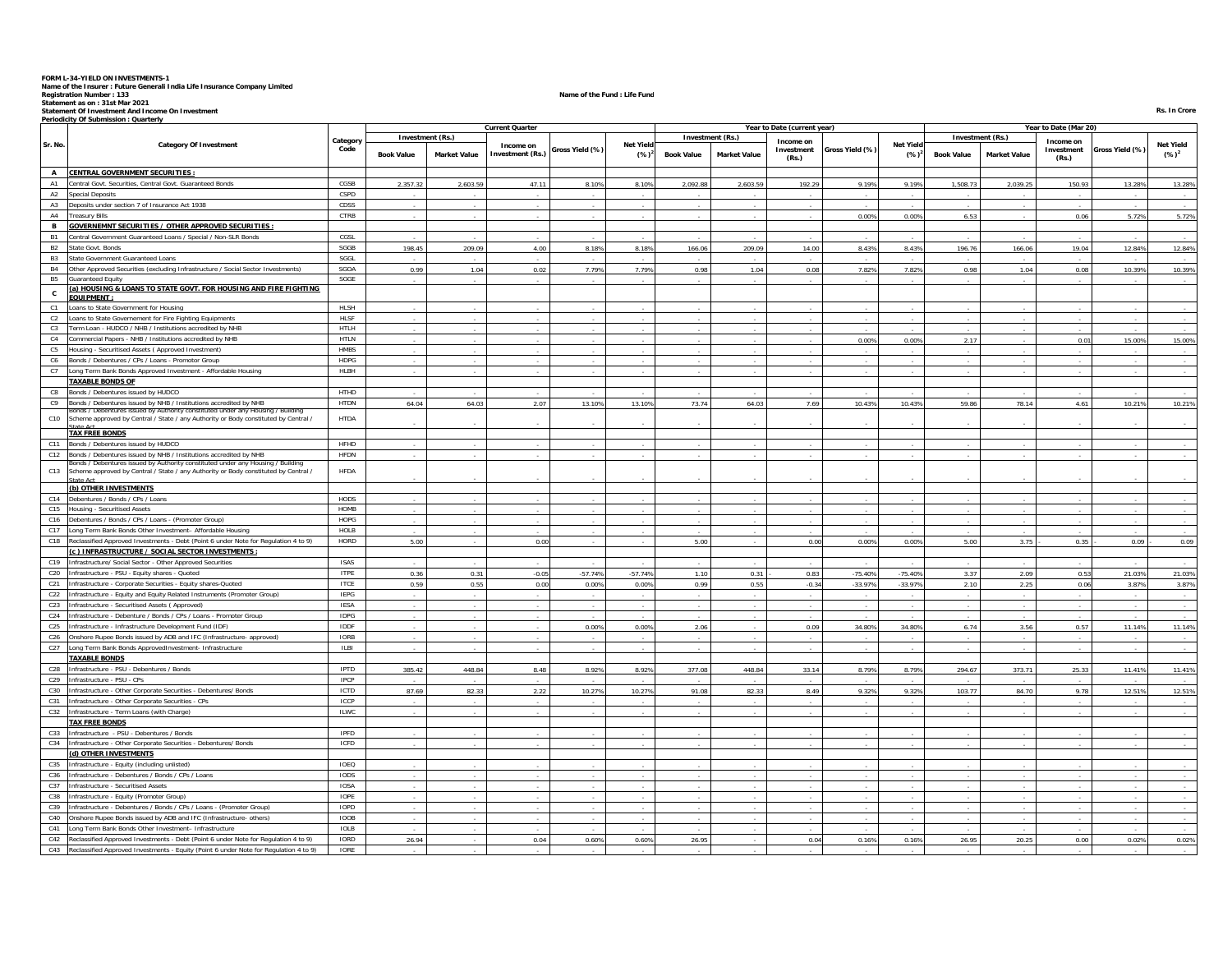| APPROVED INVESTMENT SUBJECT TO EXPOSURE NORMS<br>D                                                                              |             |        |                |                |         |         |                          |                |         |                          |           |                          |        |                          |                          |        |
|---------------------------------------------------------------------------------------------------------------------------------|-------------|--------|----------------|----------------|---------|---------|--------------------------|----------------|---------|--------------------------|-----------|--------------------------|--------|--------------------------|--------------------------|--------|
| PSU - Equity shares - Quoted<br>D <sub>1</sub>                                                                                  | EAEQ        | 0.91   | 0.87           | 0.10           | 43.56%  | 43.56%  | 1.72                     | 0.87           | $-0.66$ | $-38.32%$                | $-38.329$ | 4.14                     | 4.06   | 0.58                     | 18.69%                   | 18.69% |
| Corporate Securities - Equity shares (Ordinary) - Quoted<br>D <sub>2</sub>                                                      | EACE        | 1.18   | 0.95           | 0.40           | 136.65% | 136.65% | 19.72                    | 0.95           | 5.74    | 29.09%                   | 29.09%    | 76.90                    | 59.44  | 4.50                     | 7.77%                    | 7.77%  |
| Equity Shares - Companies incorporated outside India (invested prior to IRDA<br>D <sub>3</sub><br>Requlations)                  | EFES        |        |                |                |         |         |                          |                |         |                          | $\sim$    |                          |        |                          |                          | $\sim$ |
| Equity Shares (incl. Equity related Instruments) - Promoter Group<br>D <sub>4</sub>                                             | EEPG        | 0.13   | 0.09           | $\sim$         |         |         | 0.16                     | 0.09           |         |                          | $\sim$    | 0.69                     | 0.15   |                          |                          | $\sim$ |
| Corporate Securities - Bonds - (Taxable)<br>D <sub>5</sub>                                                                      | EPBT        | $\sim$ | $\sim$         | $\sim$         |         | $\sim$  |                          | ۰.             | $\sim$  | 0.00%                    | 0.00%     | 8.95                     |        | 0.36                     | 11.40%                   | 11.40% |
| Corporate Securities - Bonds - (Tax Free)<br>D <sub>6</sub>                                                                     | EPBF        | $\sim$ | <b>Section</b> | <b>Section</b> |         | $\sim$  | $\overline{\phantom{a}}$ | $\sim$         |         | $\sim$                   | $\sim$    | $\overline{\phantom{a}}$ |        |                          |                          | $\sim$ |
| Corporate Securities - Preference Shares<br>D7                                                                                  | EPNQ        | $\sim$ | <b>Section</b> | <b>Section</b> | $\sim$  | $\sim$  | $\sim$                   | <b>Section</b> | $\sim$  | $\overline{\phantom{a}}$ | $\sim$    | $\sim$                   | $\sim$ | $\sim$                   | $\overline{\phantom{a}}$ | $\sim$ |
| Corporate Securities - Investment in Subsidiaries<br>D8                                                                         | ECIS        |        | $\sim$         |                |         |         |                          |                |         |                          |           |                          |        |                          |                          |        |
| D9<br>Corporate Securities - Debentures                                                                                         | ECOS        | 137.50 | 149.00         | 3.21           | 9.45%   | 9.45%   | 125.94                   | 149.00         | 11.07   | 8.79%                    | 8.799     | 104.88                   | 126.42 | 9.62                     | 12.18%                   | 12.18% |
| D <sub>10</sub><br>Corporate Securities - Debentures / Bonds / CPs / Lonas - Promoter Group                                     | EDPG        | $\sim$ | <b>Section</b> | $\sim$         |         |         |                          | $\sim$         |         | $\overline{\phantom{a}}$ | $\sim$    | $\overline{\phantom{a}}$ |        |                          |                          | $\sim$ |
| D11<br>Municipal Bonds - Rated                                                                                                  | EMUN        | $\sim$ | <b>Section</b> | $\sim$         |         |         |                          | <b>Section</b> |         |                          | $\sim$    | $\sim$                   |        |                          |                          | $\sim$ |
| D <sub>12</sub><br>Investment properties - Immovable                                                                            | EINP        | $\sim$ | $\sim$         | $\sim$         |         |         |                          | <b>1999</b>    |         |                          | $\sim$    | $\sim$                   |        |                          |                          | $\sim$ |
| D13<br>Loans - Policy Loans                                                                                                     | ELPL        | $\sim$ | $\sim$         | $\sim$         |         |         |                          | $\sim$         |         |                          | $\sim$    |                          |        |                          |                          |        |
| Loans - Secured Loans - Mortgage of Property in India (Term Loan)<br>D14                                                        | <b>ELMI</b> | $\sim$ | <b>A</b>       | $\sim$         |         |         |                          | <b>A</b>       |         |                          | $\sim$    |                          |        |                          |                          | $\sim$ |
| D15<br>Loans - Secured Loans - Mortgage of Property outside India (Term Loan)                                                   | <b>ELMO</b> | $\sim$ | $\sim$         | $\sim$         | $\sim$  | $\sim$  | $\sim$                   | $\sim$         | $\sim$  | $\overline{\phantom{a}}$ | $\sim$    | $\sim$                   | $\sim$ | $\sim$                   | $\sim$                   | $\sim$ |
| Deposits - Deposit with Scheduled Banks, FIs (incl. Bank Balance awaiting Investment),<br>D16<br>CIL. RBI                       | ECDB        | 2.40   | 21.06          | 0.02           | 4.07%   | 4.07%   | 1.35                     | 21.06          | 0.07    | 5.25%                    | 5.25%     | 3.24                     | 1.00   | 0.19                     | 7.66%                    | 7.66%  |
| Deposits - CDs with Scheduled Banks<br>D17                                                                                      | EDCD        |        | $\sim$         | $\sim$         |         |         |                          | $\sim$         |         |                          | $\sim$    |                          |        |                          |                          | $\sim$ |
| D18<br>Deposits - Repo / Reverse Repo - Govt Securities                                                                         | <b>ECMR</b> | 92.05  | 144.91         | 0.71           | 3.14%   | 3.14%   | 112.03                   | 144.91         | 3.37    | 3.01%                    | 3.01%     | 134.64                   | 156.01 | 6.72                     | 6.62%                    | 6.62%  |
| D <sub>19</sub><br>Deposits - Repo / Reverse Repo - Corporate Securities                                                        | ECCR        | $\sim$ | $\sim$         | $\sim$         |         | $\sim$  | $\overline{\phantom{a}}$ | $\sim$         | $\sim$  | $\overline{\phantom{a}}$ | $\sim$    | $\overline{\phantom{a}}$ | ۰.     | $\overline{\phantom{a}}$ | $\overline{\phantom{a}}$ | $\sim$ |
| Deposit with Primary Dealers duly recognised by Reserve Bank of India<br>D <sub>20</sub>                                        | EDPD        | $\sim$ | $\sim$         | $\sim$         | $\sim$  | $\sim$  | $\sim$                   | $\sim$         | $\sim$  | $\overline{a}$           | $\sim$    | $\sim$                   |        |                          |                          | $\sim$ |
| D <sub>21</sub><br>CCIL - CBLO                                                                                                  | ECBO        | $\sim$ | <b>A</b> 1979  | $\sim$         | $\sim$  | $\sim$  | $\sim$                   | $\sim$         | $\sim$  | $\sim$                   | $\sim$    | $\sim$                   | $\sim$ |                          | 0.00%                    | 0.00%  |
| Commercial Papers issued by a Company or All India Financial Institutions<br>D <sub>22</sub>                                    | ECCP        | $\sim$ | <b>Section</b> | $\sim$         | $\sim$  | $\sim$  | $\overline{\phantom{a}}$ | <b>Section</b> | $\sim$  | 0.00%                    | 0.00%     | 1.99                     | ۰.     | 0.03                     | 8.04%                    | 8.04%  |
| D <sub>23</sub><br><b>Application Money</b>                                                                                     | ECAM        | 9.96   | $\sim$         | $\sim$         |         |         | 7.43                     | $\sim$         |         |                          | $\sim$    | 2.59                     |        |                          |                          | $\sim$ |
| D <sub>24</sub><br>Perpetual Debt Instruments of Tier I & II Capital issued by PSU Banks                                        | <b>EUPD</b> | $\sim$ | $\sim$         | $\sim$         | $\sim$  | $\sim$  | $\overline{\phantom{a}}$ | $\sim$         | $\sim$  | $\overline{\phantom{a}}$ | $\sim$    | $\sim$                   | $\sim$ | $\sim$                   | $\sim$                   | $\sim$ |
| D <sub>25</sub><br>Perpetual Debt Instruments of Tier I & II Capital issued by Non-PSU Banks                                    | EPPD        |        | $\sim$         |                |         |         |                          |                |         | 0.00%                    | 0.00%     | 5.00                     |        | 0.05                     | 10.30%                   | 10.30% |
| Perpetual Non-Cum. P.Shares & Redeemable Cumulative P.Shares of Tier 1 & 2 Capital<br>D <sub>26</sub><br>issued by PSU Banks    | <b>EUPS</b> |        |                |                |         |         |                          |                |         |                          |           |                          |        |                          |                          |        |
| Perpetual Non-Cum. P.Shares & Redeemable Cumulative P.Shares of Tier 1 & 2 Capital<br>D <sub>27</sub><br>ssued by Non-PSU Banks | EPPS        | $\sim$ | $\sim$         |                |         |         |                          | $\sim$         |         |                          |           |                          |        |                          |                          |        |
| D <sub>28</sub><br>Foreign Debt Securities (invested prior to IRDA Regulations)                                                 | <b>EFDS</b> | $\sim$ | $\sim$         | $\sim$         | $\sim$  | $\sim$  | $\sim$                   | $\sim$         | $\sim$  | $\overline{\phantom{a}}$ | $\sim$    | $\sim$                   | ۰.     |                          |                          | $\sim$ |
| Mutual Funds - Gilt / G Sec / Liquid Schemes<br>D <sub>29</sub>                                                                 | EGMF        | $\sim$ | $\sim$         | <b>Service</b> | $\sim$  | $\sim$  | $\sim$                   |                | $\sim$  | $\sim$                   | $\sim$    | $\sim$                   | $\sim$ |                          | 0.00%                    | 0.00%  |
| Mutual Funds - (under Insurer's Promoter Group)<br>D30                                                                          | <b>EMPG</b> | $\sim$ | $\sim$         | $\sim$         |         |         |                          | 14             |         | $\overline{\phantom{a}}$ | $\sim$    | $\overline{\phantom{a}}$ |        |                          |                          | $\sim$ |
| D31<br>Net Current Assets (Only in respect of ULIP Fund Business)                                                               | <b>ENCA</b> | $\sim$ | $\sim$         | $\sim$         | $\sim$  | $\sim$  | $\overline{\phantom{a}}$ | $\sim$         | $\sim$  | $\overline{\phantom{a}}$ | $\sim$    | $\sim$                   | ۰.     | $\sim$                   | $\sim$                   | $\sim$ |
| D32<br>Mutual Funds - (ETF)                                                                                                     | <b>EETF</b> | 0.38   | $\sim$         | 0.00           | 50.45%  | 50.45%  | 0.93                     | $\sim$         | $-0.27$ | $-38.23%$                | $-38.239$ | 0.42                     | 2.21   | 0.00                     | 0.02                     | 0.02   |
| Passively Managed Equity ETF (Promoter Group)<br>D33                                                                            | EETP        | $\sim$ | $\sim$         |                |         |         |                          |                |         |                          | $\sim$    |                          |        |                          |                          | $\sim$ |
| D34<br>Onshore Rupee Bonds issued by ADB and IFC                                                                                | EORB        | $\sim$ | $\sim$         | $\sim$         | $\sim$  | $\sim$  | $\sim$                   |                | $\sim$  | $\overline{\phantom{a}}$ | $\sim$    | $\sim$                   | $\sim$ |                          |                          | $\sim$ |
| Debt Capital Instruments (DCI-Basel III)<br>D35                                                                                 | <b>EDCI</b> | $\sim$ | $\sim$         | $\sim$         | $\sim$  | $\sim$  | $\overline{\phantom{a}}$ | <b>Section</b> | $\sim$  | $\overline{\phantom{a}}$ | $\sim$    | $\sim$                   | $\sim$ |                          |                          | $\sim$ |
| Redeemable Non-cumulative Preference Shares (RNCPS- Basel III)<br>D36                                                           | ERNP        | $\sim$ | $\sim$         | $\sim$         |         |         |                          | <b>A</b>       |         |                          | $\sim$    |                          |        |                          |                          |        |
| D37<br>Redeemable Cumulative Preference Shares (RCPS- Basel III)                                                                | ERCP        | $\sim$ | <b>A</b>       | $\sim$         | $\sim$  |         | $\overline{\phantom{a}}$ | <b>A</b>       | $\sim$  | $\overline{\phantom{a}}$ | $\sim$    | $\sim$                   |        |                          |                          |        |
| D38<br>Additional Tier 1 (Basel III Compliant) Perpetual Bonds - [PSU Banks]                                                    | EAPS        | $\sim$ | $\sim$         | $\sim$         |         |         |                          | $\sim$         |         |                          | ٠.        | $\overline{\phantom{a}}$ |        |                          |                          |        |
| D39<br>Additional Tier 1 (Basel III Compliant) Perpetual Bonds - [Private Banks]                                                | EAPB        | $\sim$ | <b>Section</b> | <b>Service</b> | $\sim$  | $\sim$  |                          |                | $\sim$  | $\overline{\phantom{a}}$ | $\sim$    | $\sim$                   | $\sim$ |                          |                          |        |
| D40<br>Units of Real Estate Investment Trust (REITs)                                                                            | ERIT        | $\sim$ | $\sim$         | $\sim$         | $\sim$  |         |                          | $\sim$         | $\sim$  | $\overline{\phantom{a}}$ | $\sim$    | $\sim$                   |        |                          |                          |        |
| D41<br>Units of Infrastructure Investment Trust                                                                                 | EIIT        |        |                |                |         |         |                          |                |         |                          |           |                          |        |                          |                          |        |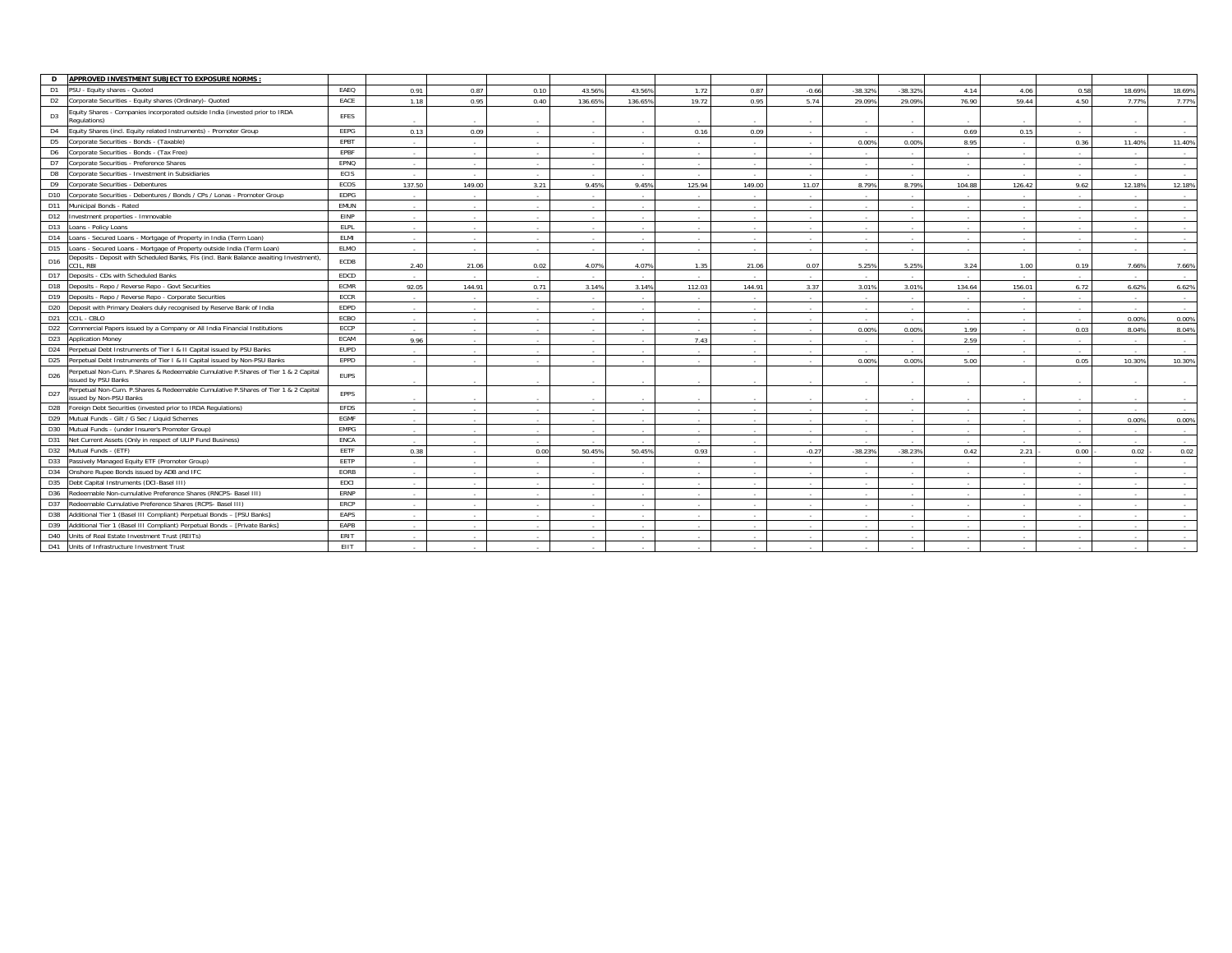|                | <b>OTHER INVESTMENTS</b>                                                                  |      |          |                 |                  |             |            |          |                  |             |                          |            |                          |                            |         |                          |                |
|----------------|-------------------------------------------------------------------------------------------|------|----------|-----------------|------------------|-------------|------------|----------|------------------|-------------|--------------------------|------------|--------------------------|----------------------------|---------|--------------------------|----------------|
| E1             | Bonds - PSU - Taxable                                                                     | OBPT | $\sim$   | $\sim$          | $\sim$           | $\sim$      | $\sim$     | $\sim$   | $\sim$           | н.          | $\sim$                   | $\sim$     | $\sim$                   | $\sim$                     | $\sim$  | $\sim$                   | $\sim$         |
| E <sub>2</sub> | Bonds - PSU - Tax Free                                                                    | OBPF | $\sim$   | $\sim$          | $\sim$ 100 $\mu$ | $\sim$      | $\sim$     | $\sim$   | <b>Section</b>   | $\sim$      | $\sim$                   | $\sim$     | $\sim$                   | $\sim$                     | $\sim$  | $\overline{\phantom{a}}$ | <b>Service</b> |
| E <sub>3</sub> | Equity Shares (incl Co-op Societies)                                                      | OESH | 0.38     | <b>Section</b>  | $-0.21$          | $-632.52%$  | $-632.52%$ | 1.52     | $\sim$ 100 $\mu$ | $-3.33$     | $-259.74%$               | $-259.749$ | 8.24                     | 4.29                       | $-0.63$ | $-10.19%$                | $-10.19%$      |
| E4             | Equity Shares (PSUs & Unlisted)                                                           | OEPU | 0.67     | $\sim$          | 0.22             | 312.68%     | 312.68%    | 1.02     | $\sim$           | $-0.28$     | $-32.10%$                | $-32.10%$  | 3.05                     | 1.94                       | 0.09    | 3.82%                    | 3.82%          |
|                | Equity Shares (incl. Equity related Instruments) - Promoter Group                         | OEPG | 0.18     | 0.12            | <b>Service</b>   |             | $\sim$     | 0.21     | 0.12             | $\sim$      | 0.00%                    | 0.00%      | 1.24                     | 0.18                       | 0.00    | 0.19%                    | 0.19%          |
| E6             | Debentures                                                                                | OLDB | 5.00     | 5.67            | 0.13             | 10.58%      | 10.58%     | 5.00     | 5.67             | 0.54        | 10.88%                   | 10.88%     | 5.00                     | 5.75                       | 0.55    | 14.49%                   | 14.49%         |
| E7             | Debentures / Bonds / CPs / Loans etc. - Promoter Group                                    | ODPG | $\sim$   | $\sim$          | <b>Section</b>   |             | $\sim$     | $\sim$   | <b>Section</b>   | $\sim$      | $\sim$                   | $\sim$     | $\sim$                   |                            | $\sim$  |                          | $\sim$         |
| E8             | Municipal Bonds                                                                           | OMUN | $\sim$   | $\sim$          | <b>Section</b>   | $\sim$      | $\sim$     | $\sim$   | <b>Section</b>   | <b>1999</b> | $\sim$                   | $\sim$     | $\sim$                   | <b>Contract</b>            | $\sim$  | $\sim$                   | <b>Service</b> |
| E9             | <b>Commercial Papers</b>                                                                  | OACP | $\sim$   | $\sim$          | $\sim$           | $\sim$      | $\sim$     | $\sim$   | $\sim$           | $\sim$      | $\sim$                   | $\sim$     | $\sim$                   | $\sim 10^{-1}$             | $\sim$  | $\sim$                   | $\sim$         |
| E10            | Preference Shares                                                                         | OPSH | $\sim$   | $\sim$          | $\sim$           |             | $\sim$     | $\sim$   | $\sim$           | <b>1999</b> | $\sim$                   | - 1        | $\overline{\phantom{a}}$ | $\sim$                     | $\sim$  |                          | $\sim$         |
| E11            | SEBI approved Alternate Investment Fund (Category I)                                      | OAFA | $\sim$   | $\sim$          | <b>Section</b>   |             | $\sim$     | $\sim$   | <b>Section</b>   | $\sim$      | $\sim$                   | $\sim$     | $\sim$                   | $\sim$                     | $\sim$  |                          | $\sim$         |
| E12            | SEBI approved Alternate Investment Fund (Category II)                                     | OAFB | $\sim$   | $\sim$          | <b>Section</b>   |             | $\sim$     | $\sim$   | <b>Section</b>   | $\sim$      | $\sim$                   | $\sim$     | $\sim$                   | <b>Contract</b>            | $\sim$  |                          | $\sim$         |
|                | E13 Short term Loans (Unsecured Deposits)                                                 | OSLU | $\sim$   | <b>Contract</b> | $\sim$           |             | $\sim$     | $\sim$   | $\sim$           | $\sim$      | $\sim$                   | $\sim$     | $\overline{\phantom{a}}$ | <b><i><u>Parts</u></i></b> |         |                          | $\sim$         |
| E14            | Term Loans (without Charge)                                                               | OTLW | $\sim$   | $\sim$          | $\sim$           | <b>1999</b> | $\sim$     | $\sim$   | $\sim$           | н.          | $\sim$                   | $\sim$     | $\sim$                   | $\sim$                     | $\sim$  | $\overline{\phantom{a}}$ | $\sim$         |
| E15            | Mutual Funds - Debt / Income / Serial Plans / Liquid Secemes                              | OMGS | $\sim$   | <b>Section</b>  | <b>Service</b>   |             |            | $\sim$   | <b>Service</b>   | $\sim$      | $\sim$                   | $\sim$     | $\sim$                   | <b>Contract</b>            | $\sim$  |                          | <b>Service</b> |
| E16            | Mutual Funds - (under Insurer's Promoter Group)                                           | OMPG | $\sim$   | $\sim$          | <b>Section</b>   |             | $\sim$     | $\sim$   | <b>Section</b>   | $\sim$      | $\overline{\phantom{a}}$ | $\sim$     | $\sim$                   | <b>Contract</b>            | $\sim$  |                          | $\sim$         |
| E17            | Securitised Assets (underlying assets Housing Loan / Infrastructure assets)               | OPSA | $\sim$   | $\sim$          | $\sim$           | <b>1999</b> | $\sim$     | $\sim$   | $\sim$           | $\sim$      | $\sim$                   | $\sim$     | $\overline{\phantom{a}}$ | $\sim$                     | $\sim$  | $\sim$                   | $\sim$         |
| E18            | Investment properties - Immovable                                                         | OIPI | $\sim$   | $\sim$          | <b>Section</b>   | - 1         | $\sim$     | $\sim$   | $\sim$           | н.          | $\sim$                   | $\sim$     | $\sim$                   | <b>Service</b>             | $\sim$  | $\sim$                   | $\sim$         |
| E19            | Passively Managed Equity ETF (Non Promoter Group)                                         | OETF | 0.38     | $\sim$          | <b>Section</b>   |             |            | 0.51     | <b>Section</b>   |             |                          |            |                          |                            |         |                          | $\sim$         |
|                | E20 Passively Managed Equity ETF (Promoter Group)                                         | OETP | $\sim$   | $\sim$          | <b>Section</b>   |             |            | $\sim$   | <b>Section</b>   | - 1         | $\sim$                   | $\sim$     | $\sim$                   | <b><i><u>Parts</u></i></b> | $\sim$  |                          | $\sim$         |
| E21            | Onshore Rupee Bonds issued by ADB and IFC                                                 | OORB | $\sim$   | $\sim$          | <b>Section</b>   | $\sim$      | $\sim$     | $\sim$   | $\sim$           | <b>1999</b> | $\sim$                   | $\sim$     | $\sim$                   | $\sim$                     | $\sim$  | $\sim$                   | <b>Service</b> |
| E22            | Debt Capital Instruments (DCI-Basel III)                                                  | ODCI | $\sim$   | $\sim$          | $\sim$           | <b>1999</b> | $\sim$     | $\sim$   | $\sim$           | $\sim$      | $\sim$                   | $\sim$     | $\overline{\phantom{a}}$ | $\sim$                     | $\sim$  | $\sim$                   | $\sim$         |
|                | E23 Redeemable Non-cumulative Preference Shares (RNCPS - Basel III)                       | ORNP | $\sim$   | $\sim$          | <b>Section</b>   |             | $\sim$     | $\sim$   | <b>Section</b>   | $\sim$      | $\sim$                   | $\sim$     | $\sim$                   |                            | $\sim$  |                          | $\sim$         |
| E24            | Redeemable Cumulative Preference Shares (RCPS - Basel III)                                | ORCP | $\sim$   | $\sim$          | <b>Section</b>   | $\sim$      | $\sim$     | $\sim$   | <b>Section</b>   | $\sim$      | $\sim$                   | $\sim$     | $\sim$                   | <b>Contract</b>            | $\sim$  | $\overline{\phantom{a}}$ | $\sim$         |
|                | E25 Reclassified Approved Investments - Debt (Point 6 under Note for Regulation 4 to 9)   | ORAD | 9.99     | 8.75            | 0.01             | 0.20%       | 0.20%      | 9.98     | 8.75             | 0.02        | 0.20%                    | 0.20%      | 9.97                     | 7.50                       | 0.47    | 6.30%                    | 6.30%          |
|                | E26 Reclassified Approved Investments - Equity (Point 6 under Note for Requlation 4 to 9) | ORAE | $\sim$   | $\sim$          | <b>Section</b>   |             | $\sim$     | $\sim$   | $\sim$           | $\sim$      | $\sim$                   | - 1        | $\sim$                   | $\sim$                     | $\sim$  |                          | $\sim$         |
| E27            | Additional Tier 1 (Basel III Compliant) Perpetual Bonds - [PSU Banks]                     | OAPS | $\sim$   | <b>Section</b>  | <b>Service</b>   |             |            |          | <b>Service</b>   | $\sim$      | $\sim$                   | $\sim$     | $\sim$                   |                            | $\sim$  |                          | <b>Service</b> |
| E28            | Additional Tier 1 (Basel III Compliant) Perpetual Bonds - [Private Banks]                 | OAPB | 5.00     | 5.00            | 0.13             | 10.30%      | 10.30%     | 5.00     | 5.00             | 0.51        | 10.29%                   | 10.29%     | 5.00                     | 3.75                       | 0.47    | 0.14                     | 0.14           |
| E29            | Units of Real Estate Investment Trust (REITs)                                             | ORIT | $\sim$   | <b>Section</b>  | <b>Service</b>   |             |            | $\sim$   | <b>Service</b>   | $\sim$      |                          |            | $\sim$                   |                            |         |                          | $\sim$         |
| E30            | Units of Infrastructure Investment Trust                                                  | OIIT | $\sim$   | ۰.              | <b>Section</b>   |             |            |          | $\sim$           |             |                          |            |                          |                            | $\sim$  |                          | $\sim$         |
|                | <b>TOTAL</b>                                                                              |      | 3.392.91 | 3.746.22        | 68.60            |             |            | 3.130.45 | 3.746.22         | 271.44      |                          |            | 2.593.56                 | 3.147.47                   | 233.65  |                          |                |

**FORM L-34-YIELD ON INVESTMENTS-1**

**Name of the Insurer : Future Generali India Life Insurance Company Limited**

**Registration Number : 133 Name of the Fund : Pension & Genaral Annuity and Group Business**

**Statement as on : 31st Mar 2021**

#### **Statement Of Investment And Income On Investment Periodicity Of Submission : Quarterly**

|                |                                                                                      | Category    |                   |                          | <b>Current Quarter</b>   |                 |                  |                          |                         | Year to Date (current year) |                          |                  |                   |                     | Year to Date (Mar 20)   |                 |                  |
|----------------|--------------------------------------------------------------------------------------|-------------|-------------------|--------------------------|--------------------------|-----------------|------------------|--------------------------|-------------------------|-----------------------------|--------------------------|------------------|-------------------|---------------------|-------------------------|-----------------|------------------|
| No.            | <b>Category Of Investment</b>                                                        | Code        |                   | <b>Investment (Rs.)</b>  | Income on                | Gross Yield (%) | <b>Net Yield</b> |                          | <b>Investment (Rs.)</b> | Income on<br>Investment     | Gross Yield (%)          | <b>Net Yield</b> |                   | Investment (Rs.)    | Income on<br>Investment | Gross Yield (%) | <b>Net Yield</b> |
|                |                                                                                      |             | <b>Book Value</b> | <b>Market Value</b>      | <b>Investment (Rs.)</b>  |                 | $(\%)^2$         | <b>Book Value</b>        | <b>Market Value</b>     | (Ps)                        |                          | $(\%)$           | <b>Book Value</b> | <b>Market Value</b> | (Rs.)                   |                 | $(\%)^2$         |
|                | <b>CENTRAL GOVERNMENT SECURITIES:</b>                                                |             |                   |                          |                          |                 |                  |                          |                         |                             |                          |                  |                   |                     |                         |                 |                  |
|                | Central Govt. Securities, Central Govt. Guaranteed Bonds                             | CGSB        | 185.12            | 205.07                   | 3.41                     | 7.48%           | 7.48%            | 183.86                   | 205.07                  | 14.46                       | 7.87%                    | 7.87%            | 166.67            | 193.55              | 13.93                   | 11.09%          | 11.09%           |
| A2             | Special Deposits                                                                     | CSPD        | $\sim$            |                          | <b>Contract Contract</b> |                 | . .              | $\sim$                   | <b>Contract</b>         |                             | $\sim$                   | $\sim$           |                   |                     |                         |                 | $\sim$           |
| A3             | Deposits under section 7 of Insurance Act 1938                                       | CDSS        | $\sim$            |                          |                          |                 |                  |                          |                         |                             |                          | $\sim$           |                   |                     |                         |                 | $\sim$           |
| A4             | <b>Treasury Bills</b>                                                                | CTRB        | $\sim$            |                          |                          |                 |                  | $\sim$                   |                         |                             | 0.00%                    | 0.00%            | 12.26             |                     | 0.19                    | 5.79%           | 5.79%            |
| в              | <b>GOVERNEMNT SECURITIES / OTHER APPROVED SECURITIES:</b>                            |             | $\sim$            | <b>Contract Contract</b> | . .                      |                 |                  | $\sim$                   | <b>Contract</b>         |                             | $\sim$                   | $\sim$           |                   |                     |                         |                 | $\sim$           |
|                | Central Government Guaranteed Loans / Special / Non-SLR Bonds                        | CGSL        | $\sim$            |                          |                          |                 |                  | $\sim$                   | <b>Contract</b>         |                             | $\sim$                   | $\sim$           |                   |                     |                         |                 | $\sim$           |
| <b>B2</b>      | State Govt. Bonds                                                                    | SGGB        | 207.95            | 222.84                   | 3.92                     | 7.65%           | 7.65%            | 178.37                   | 222.84                  | 14.36                       | 8.05%                    | 8.05%            | 153.53            | 183.80              | 12.72                   | 11.00%          | 11.00%           |
| B <sub>3</sub> | State Government Guaranteed Loans                                                    | SGGL        | $\sim$            | <b>Service</b>           | <b>Contract</b>          |                 |                  | $\sim$                   | <b>Service</b>          |                             | $\sim$                   | - 11             |                   |                     | <b>CONTRACTOR</b>       | $\sim$          | $\sim$           |
| <b>B4</b>      | Other Approved Securities (excluding Infrastructure / Social Sector Investments)     | SGOA        | 0.99              | 1.04                     | 0.02                     | 7.79%           | 7.79%            | 0.98                     | 1.04                    | 0.08                        | 7.82%                    | 7.82%            | 0.98              | 1.04                | 0.08                    | 10.39%          | 10.39%           |
| <b>B5</b>      | <b>Guaranteed Equity</b>                                                             | SGGE        | $\sim$            |                          |                          |                 |                  | $\sim$                   | . .                     |                             | $\sim$                   | - 11             |                   |                     |                         |                 | $\sim$           |
|                | (a) HOUSING & LOANS TO STATE GOVT. FOR HOUSING AND FIRE FIGHTING<br><b>EQUIPMENT</b> |             | $\sim$            |                          |                          |                 |                  | $\sim$                   |                         |                             |                          | $\sim$           |                   |                     |                         |                 |                  |
|                | Loans to State Government for Housing                                                | <b>HLSH</b> | $\sim$            |                          |                          |                 |                  | $\sim$                   | <b>Contract</b>         |                             | $\sim$                   | - 11             |                   |                     |                         |                 |                  |
| C <sub>2</sub> | Loans to State Governement for Fire Fighting Equipments                              | HLSF        | $\sim$            | . .                      |                          | $\sim$          |                  | $\overline{\phantom{a}}$ | <b>A</b>                |                             | $\overline{\phantom{a}}$ | $\sim$           |                   |                     |                         |                 | $\sim$           |
| C3             | Term Loan - HUDCO / NHB / Institutions accredited by NHB                             | <b>HTLH</b> | $\sim$            |                          | <b>Contract</b>          |                 |                  | $\overline{\phantom{a}}$ | <b>Contract</b>         |                             | $\sim$                   | - 11             |                   |                     |                         |                 | $\sim$           |
| C <sub>4</sub> | Commercial Papers - NHB / Institutions accredited by NHB                             | <b>HTLN</b> | $\sim$            |                          |                          |                 |                  | $\sim$                   | <b>Contract</b>         |                             | $\sim$                   | - 11             |                   |                     |                         |                 |                  |
| C5             | Housing - Securitised Assets (Approved Investment)                                   | <b>HMBS</b> | - 11              |                          |                          |                 |                  |                          |                         |                             |                          |                  |                   |                     |                         |                 |                  |
| C6             | Bonds / Debentures / CPs / Loans - Promotor Group                                    | <b>HDPG</b> | $\sim$            |                          |                          |                 |                  |                          |                         |                             |                          | - -              |                   |                     |                         |                 | $\sim$           |
|                | Long Term Bank Bonds Approved Investment - Affordable Housing                        | <b>HLBH</b> | $\sim$            |                          |                          |                 |                  |                          |                         |                             |                          |                  |                   |                     |                         |                 |                  |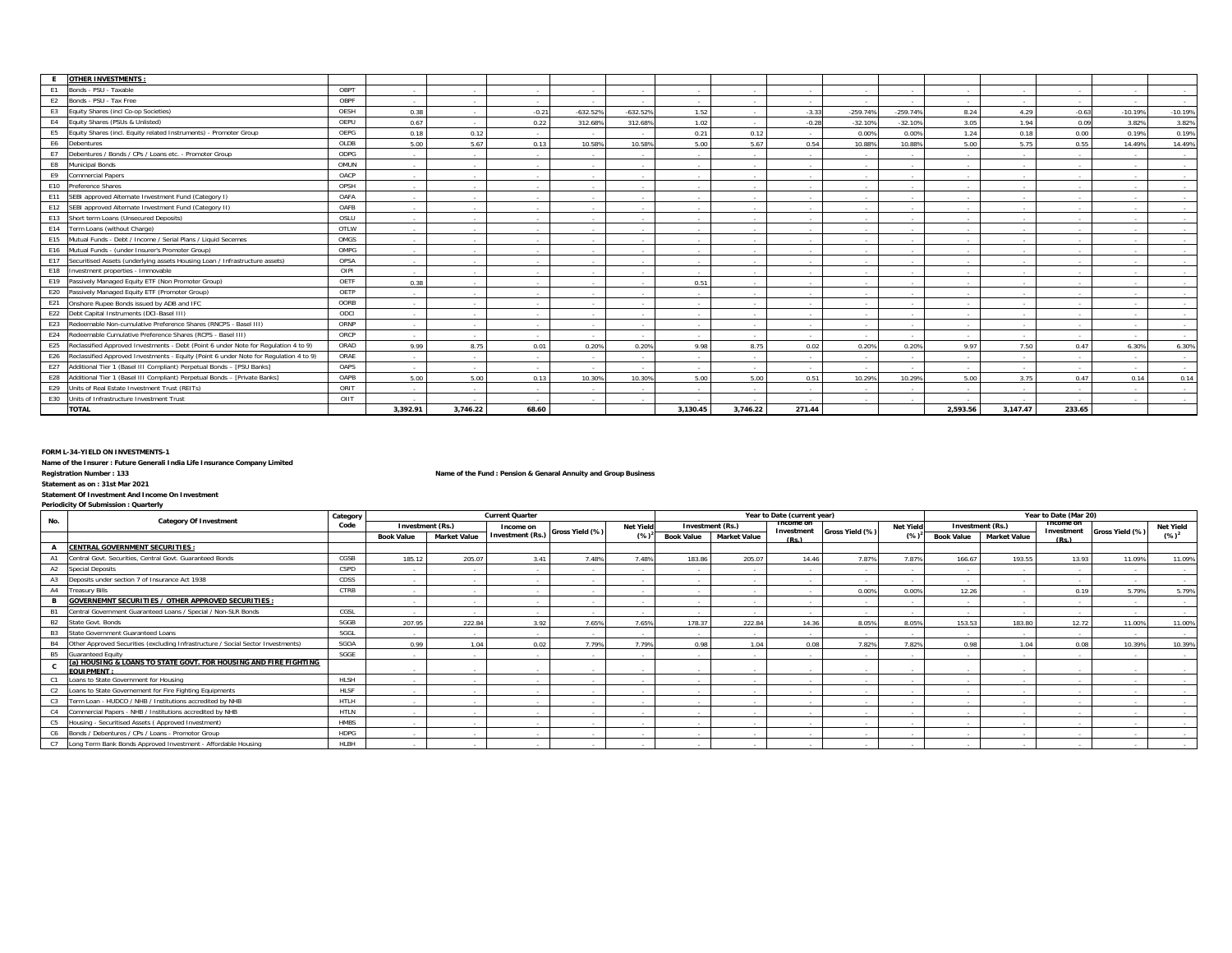|                 | <b>TAXABLE BONDS OF</b>                                                                           |             |                          |        |        |       |       |        |        |       |                          |                          |        |        |        |        |                          |
|-----------------|---------------------------------------------------------------------------------------------------|-------------|--------------------------|--------|--------|-------|-------|--------|--------|-------|--------------------------|--------------------------|--------|--------|--------|--------|--------------------------|
| C8              | Bonds / Debentures issued by HUDCO                                                                | HTHD        |                          |        |        |       |       |        |        |       |                          |                          |        |        |        |        |                          |
| C9              | Bonds / Debentures issued by NHB / Institutions accredited by NHB                                 | <b>HTDN</b> | 112.42                   | 133.43 | 2.26   | 8.15% | 8.15% | 106.59 | 133.43 | 9.19  | 8.63%                    | 8.63%                    | 86.13  | 127.65 | 6.96   | 10.73% | 10.73%                   |
| C10             | Bonds / Debentures issued by Authority constituted under any Housing / Building                   | <b>HTDA</b> |                          |        |        |       |       |        |        |       |                          |                          |        |        |        |        |                          |
|                 | Scheme approved by Central / State / any Authority or Body constituted by Central /               |             |                          |        |        |       |       |        |        |       |                          |                          |        |        |        |        |                          |
|                 | <b>TAX FREE BONDS</b>                                                                             |             |                          |        |        |       |       |        |        |       |                          |                          |        |        |        |        |                          |
| C11             | Bonds / Debentures issued by HUDCO                                                                | HFHD        |                          |        |        |       |       |        |        |       |                          |                          |        |        |        |        |                          |
| C12             | Bonds / Debentures issued by NHB / Institutions accredited by NHB                                 | HFDN        | $\sim$                   |        |        |       |       |        |        |       |                          | $\overline{\phantom{a}}$ | $\sim$ |        |        |        | $\sim$                   |
|                 | Ronds / Debentures issued by Authority constituted under any Housing / Building                   |             |                          |        |        |       |       |        |        |       |                          |                          |        |        |        |        |                          |
| C13             | Scheme approved by Central / State / any Authority or Body constituted by Central /<br>State Act  | HFDA        |                          |        |        |       |       |        |        |       |                          |                          |        |        |        |        |                          |
|                 | (b) OTHER INVESTMENTS                                                                             |             | $\sim$                   |        |        |       |       |        |        |       |                          |                          |        |        |        |        |                          |
| C14             | Debentures / Bonds / CPs / Loans                                                                  | HODS        |                          |        |        |       |       |        |        |       |                          |                          |        |        |        |        |                          |
|                 |                                                                                                   |             | ×                        |        |        |       |       |        |        |       |                          |                          |        |        |        |        |                          |
| C15             | Housing - Securitised Assets                                                                      | HOMB        |                          |        |        |       |       |        |        |       |                          |                          |        |        |        |        |                          |
|                 | C16 Debentures / Bonds / CPs / Loans - (Promoter Group)                                           | HOPG        |                          |        |        |       |       |        |        |       |                          |                          |        |        |        |        |                          |
| C17             | Long Term Bank Bonds Other Investment- Affordable Housing                                         | HOLB        | $\sim$                   |        |        |       |       |        |        |       |                          |                          |        |        |        |        | $\sim$                   |
| C18             | Reclassified Approved Investments - Debt (Point 6 under Note for Regulation 4 to 9)               | HORD        |                          |        |        |       |       |        |        |       |                          |                          |        |        |        |        | $\sim$                   |
|                 | (c ) INFRASTRUCTURE / SOCIAL SECTOR INVESTMENTS :                                                 |             |                          |        |        |       |       |        |        |       |                          |                          |        |        |        |        | $\sim$                   |
| C19             | Infrastructure/ Social Sector - Other Approved Securities                                         | ISAS        |                          |        |        |       |       |        |        |       |                          |                          |        |        |        |        |                          |
| C20             | Infrastructure - PSU - Equity shares - Quoted                                                     | <b>ITPE</b> |                          |        |        |       |       |        |        |       |                          |                          |        |        |        |        |                          |
| C <sub>21</sub> | Infrastructure - Corporate Securities - Equity shares-Quoted                                      | <b>ITCE</b> |                          |        |        |       |       |        |        |       |                          |                          |        |        |        |        |                          |
| C22             | Infrastructure - Equity and Equity Related Instruments (Promoter Group)                           | <b>IEPG</b> |                          |        |        |       |       |        |        |       |                          | $\overline{\phantom{a}}$ |        |        |        |        | $\sim$                   |
| C <sub>23</sub> | Infrastructure - Securitised Assets (Approved)                                                    | <b>IESA</b> |                          |        |        |       |       |        |        |       |                          |                          |        |        |        |        | $\sim$                   |
| C <sub>24</sub> | Infrastructure - Debenture / Bonds / CPs / Loans - Promoter Group                                 | <b>IDPG</b> |                          |        |        |       |       |        |        |       |                          |                          |        |        |        |        |                          |
|                 |                                                                                                   | IDDF        |                          |        |        |       |       |        |        |       |                          |                          | 2.63   |        |        | 9.05%  |                          |
| C <sub>25</sub> | Infrastructure - Infrastructure Development Fund (IDF)                                            | <b>IORB</b> | $\sim$                   |        |        | 0.00% | 0.00% |        |        |       | 0.00%                    | 0.00%                    |        |        | 0.18   |        | 9.05%                    |
| C <sub>26</sub> | Onshore Rupee Bonds issued by ADB and IFC (Infrastructure- approved)                              |             |                          |        |        |       |       |        |        |       |                          |                          |        |        |        |        |                          |
| C27             | Long Term Bank Bonds ApprovedInvestment- Infrastructure                                           | ILBI        |                          |        |        | 0.00% | 0.00% | 5.00   |        | 0.06  | $-6.41%$                 | $-6.41%$                 | 5.00   | 5.26   | 0.43   | 11.29% | 11.29%                   |
|                 | <b>TAXABLE BONDS</b>                                                                              |             |                          |        |        |       |       |        |        |       |                          |                          |        |        |        |        |                          |
| C <sub>28</sub> | Infrastructure - PSU - Debentures / Bonds                                                         | <b>IPTD</b> | 98.31                    | 108.99 | 1.93   | 7.95% | 7.95% | 94.62  | 108.99 | 7.71  | 8.15%                    | 8.15%                    | 52.30  | 92.04  | 4.93   | 12.51% | 12.51%                   |
| C29             | Infrastructure - PSU - CPs                                                                        | IPCP        |                          |        |        |       |       |        |        |       |                          |                          |        |        |        |        |                          |
| C30             | Infrastructure - Other Corporate Securities - Debentures/ Bonds                                   | ICTD        | 36.44                    | 38.34  | 0.80   | 8.959 | 8.95% | 36.51  | 38.34  | 3.25  | 8.89%                    | 8.89%                    | 73.61  | 38.65  | 6.05   | 10.92% | 10.92%                   |
| C31             | Infrastructure - Other Corporate Securities - CPs                                                 | ICCP        |                          |        |        |       |       |        |        |       |                          |                          |        |        |        |        |                          |
| C32             | Infrastructure - Term Loans (with Charge)                                                         | <b>ILWC</b> |                          |        |        |       |       |        |        |       |                          |                          |        |        |        |        |                          |
|                 | <b>TAX FREE BONDS</b>                                                                             |             | $\sim$                   | $\sim$ |        |       |       |        | $\sim$ | ÷     |                          | $\sim$                   | $\sim$ |        |        |        | $\sim$                   |
| C33             | Infrastructure - PSU - Debentures / Bonds                                                         | IPFD        |                          |        |        |       |       |        |        |       |                          |                          |        |        |        |        |                          |
| C34             | Infrastructure - Other Corporate Securities - Debentures/ Bonds                                   | ICFD        |                          |        |        |       |       |        |        |       |                          |                          |        |        |        |        |                          |
|                 | (d) OTHER INVESTMENTS                                                                             |             |                          |        |        |       |       |        |        |       |                          |                          |        |        |        |        | $\sim$                   |
| C35             |                                                                                                   | IOEQ        |                          |        |        |       |       |        |        |       |                          |                          |        |        |        |        |                          |
|                 | Infrastructure - Equity (including unlisted)                                                      |             |                          |        |        |       |       |        |        |       |                          |                          |        |        |        |        | $\sim$                   |
| C36             | Infrastructure - Debentures / Bonds / CPs / Loans<br>Infrastructure - Securitised Assets          | <b>IODS</b> |                          |        |        |       |       |        |        |       |                          |                          |        |        |        |        |                          |
| C37             |                                                                                                   | <b>IOSA</b> |                          |        |        |       |       |        |        |       |                          |                          |        |        |        |        |                          |
| C38             | Infrastructure - Equity (Promoter Group)                                                          | IOPE        | $\sim$                   |        |        |       |       |        |        |       |                          |                          |        |        |        |        | $\sim$                   |
| C39             | Infrastructure - Debentures / Bonds / CPs / Loans - (Promoter Group)                              | <b>IOPD</b> |                          |        |        |       |       |        |        |       |                          |                          |        |        |        |        | $\sim$                   |
| C40             | Onshore Rupee Bonds issued by ADB and IFC (Infrastructure- others)                                | IOOB        |                          |        |        |       |       |        |        |       |                          |                          |        |        |        |        | $\sim$                   |
| C41             | Long Term Bank Bonds Other Investment- Infrastructure                                             | <b>IOLB</b> |                          |        |        |       |       |        |        |       |                          |                          |        |        |        |        |                          |
| C42             | Reclassified Approved Investments - Debt (Point 6 under Note for Regulation 4 to 9)               | IORD        |                          |        |        |       |       |        |        |       |                          |                          |        |        |        | 0.00%  | 0.00%                    |
| C43             | Reclassified Approved Investments - Equity (Point 6 under Note for Regulation 4 to 9)             | IORE        |                          |        |        |       |       |        |        |       |                          |                          |        |        |        |        |                          |
| D               | APPROVED INVESTMENT SUBJECT TO EXPOSURE NORMS:                                                    |             | $\overline{\phantom{a}}$ |        |        |       |       |        |        |       |                          | $\sim$                   |        |        |        |        | $\sim$                   |
| D <sub>1</sub>  | PSU - Equity shares - Quoted                                                                      | EAEQ        | $\sim$                   |        |        |       |       |        |        |       |                          |                          |        |        |        |        | $\sim$                   |
| D <sub>2</sub>  | Corporate Securities - Equity shares (Ordinary)- Quoted                                           | EACE        |                          |        |        |       |       |        |        |       |                          |                          |        |        |        |        |                          |
|                 | Equity Shares - Companies incorporated outside India (invested prior to IRDA                      |             |                          |        |        |       |       |        |        |       |                          |                          |        |        |        |        |                          |
| D <sub>3</sub>  | egulations)                                                                                       | EFES        |                          |        |        |       |       |        |        |       |                          |                          |        |        |        |        |                          |
| D <sub>4</sub>  | Equity Shares (incl. Equity related Instruments) - Promoter Group                                 | EEPG        |                          |        |        |       |       |        |        |       |                          |                          |        |        |        |        |                          |
| D <sub>5</sub>  | Corporate Securities - Bonds - (Taxable)                                                          | EPBT        | 2.50                     | 2.72   | 0.06   | 9.70% | 9.70% | 2.50   | 2.72   | 0.24  | 9.70%                    | 9.70%                    | 2.90   | 2.73   | 0.29   | 13.14% | 13.14%                   |
| D6              | Corporate Securities - Bonds - (Tax Free)                                                         | EPBF        |                          |        |        |       |       |        |        |       |                          |                          |        |        |        |        | $\sim$                   |
| D7              | Corporate Securities - Preference Shares                                                          | EPNQ        |                          |        |        |       |       |        |        |       |                          |                          |        |        |        |        | $\sim$                   |
| D <sub>8</sub>  | Corporate Securities - Investment in Subsidiaries                                                 | ECIS        |                          |        |        |       |       |        |        |       |                          |                          |        |        |        |        |                          |
| D9              | Corporate Securities - Debentures                                                                 | ECOS        | 192.80                   | 211.31 | 4.11   | 8.65% | 8.65% | 196.94 | 211.31 | 17.39 | 8.83%                    | 8.83%                    | 186.30 | 230.02 | 17.00  | 12.11% | 12.11%                   |
| D10             | Corporate Securities - Debentures / Bonds / CPs / Lonas - Promoter Group                          | EDPG        |                          |        |        |       |       |        |        |       |                          |                          |        |        |        |        |                          |
| D11             | Municipal Bonds - Rated                                                                           | EMUN        |                          |        |        |       |       |        |        |       |                          |                          |        |        |        |        |                          |
| D12             | Investment properties - Immovable                                                                 | EINP        |                          |        |        |       |       |        |        |       |                          |                          |        |        |        |        |                          |
| D13             |                                                                                                   | <b>ELPL</b> |                          |        |        |       |       |        |        |       |                          |                          |        |        |        |        | $\overline{\phantom{a}}$ |
|                 | Loans - Policy Loans                                                                              |             |                          |        |        |       |       |        |        |       |                          |                          |        |        |        |        | $\sim$                   |
| D14             | Loans - Secured Loans - Mortgage of Property in India (Term Loan)                                 | ELMI        | $\sim$                   |        |        |       |       |        | $\sim$ |       |                          | ٠.                       | $\sim$ |        |        |        | $\sim$                   |
| D15             | Loans - Secured Loans - Mortgage of Property outside India (Term Loan)                            | ELMO        |                          |        |        |       |       |        |        |       |                          |                          |        |        |        |        |                          |
| D16             | eposits - Deposit with Scheduled Banks, FIs (incl. Bank Balance awaiting Investment),<br>COL, RBI | ECDB        |                          |        |        |       |       |        |        |       |                          |                          |        |        |        |        |                          |
|                 | Deposits - CDs with Scheduled Banks                                                               |             |                          |        |        |       |       |        |        |       |                          |                          |        |        |        |        |                          |
| D17             |                                                                                                   | EDCD        |                          |        |        |       |       |        |        |       |                          |                          |        |        |        |        |                          |
| D18             | Deposits - Repo / Reverse Repo - Govt Securities                                                  | ECMR        | 14.40                    | 20.28  | 0.11   | 3.16% | 3.16% | 26.86  | 20.28  | 0.80  | 3.00%                    | 3.00%                    | 39.83  | 26.78  | 2.03   | 6.77%  | 6.77%                    |
|                 | D19 Deposits - Repo / Reverse Repo - Corporate Securities                                         | ECCR        |                          |        |        |       |       |        |        |       |                          |                          |        |        |        |        |                          |
|                 | D20 Deposit with Primary Dealers duly recognised by Reserve Bank of India                         | EDPD        |                          |        |        |       |       |        |        |       |                          |                          |        |        |        |        |                          |
| D <sub>21</sub> | CCIL - CBLO                                                                                       | ECBO        | $\overline{\phantom{a}}$ |        |        |       |       |        |        |       |                          |                          |        |        |        | 0.00%  | 0.00%                    |
| D <sub>22</sub> | Commercial Papers issued by a Company or All India Financial Institutions                         | ECCP        | $\overline{\phantom{a}}$ | $\sim$ | $\sim$ |       |       | $\sim$ | $\sim$ |       | $\overline{\phantom{a}}$ | $\sim$                   |        |        |        |        | $\sim$                   |
|                 | D23 Application Money                                                                             | ECAM        |                          |        |        |       |       |        |        |       |                          |                          |        |        |        |        | $\sim$                   |
| D <sub>24</sub> | Perpetual Debt Instruments of Tier I & II Capital issued by PSU Banks                             | EUPD        |                          |        |        |       |       |        |        |       |                          |                          |        |        |        |        |                          |
|                 | D25 Perpetual Debt Instruments of Tier I & II Capital issued by Non-PSU Banks                     | EPPD        | $\sim$                   | $\sim$ | $\sim$ | ٠.    |       | $\sim$ | $\sim$ | ÷     | $\sim$                   | $\sim$                   | $\sim$ | $\sim$ | $\sim$ |        | $\sim$                   |
|                 | Perpetual Non-Cum. P.Shares & Redeemable Cumulative P.Shares of Tier 1 & 2 Capital                | <b>EUPS</b> |                          |        |        |       |       |        |        |       |                          |                          |        |        |        |        |                          |
| D <sub>26</sub> | issued by PSU Banks                                                                               |             |                          |        |        |       |       |        |        |       |                          |                          |        |        |        |        |                          |
| D <sub>27</sub> | Perpetual Non-Cum. P.Shares & Redeemable Cumulative P.Shares of Tier 1 & 2 Capital                | EPPS        |                          |        |        |       |       |        |        |       |                          |                          |        |        |        |        |                          |
|                 | ssued by Non-PSU Banks                                                                            |             |                          |        |        |       |       |        |        |       |                          |                          |        |        |        |        |                          |
|                 | D28 Foreign Debt Securities (invested prior to IRDA Regulations)                                  | EFDS        |                          |        |        |       |       |        |        |       |                          |                          |        |        |        |        |                          |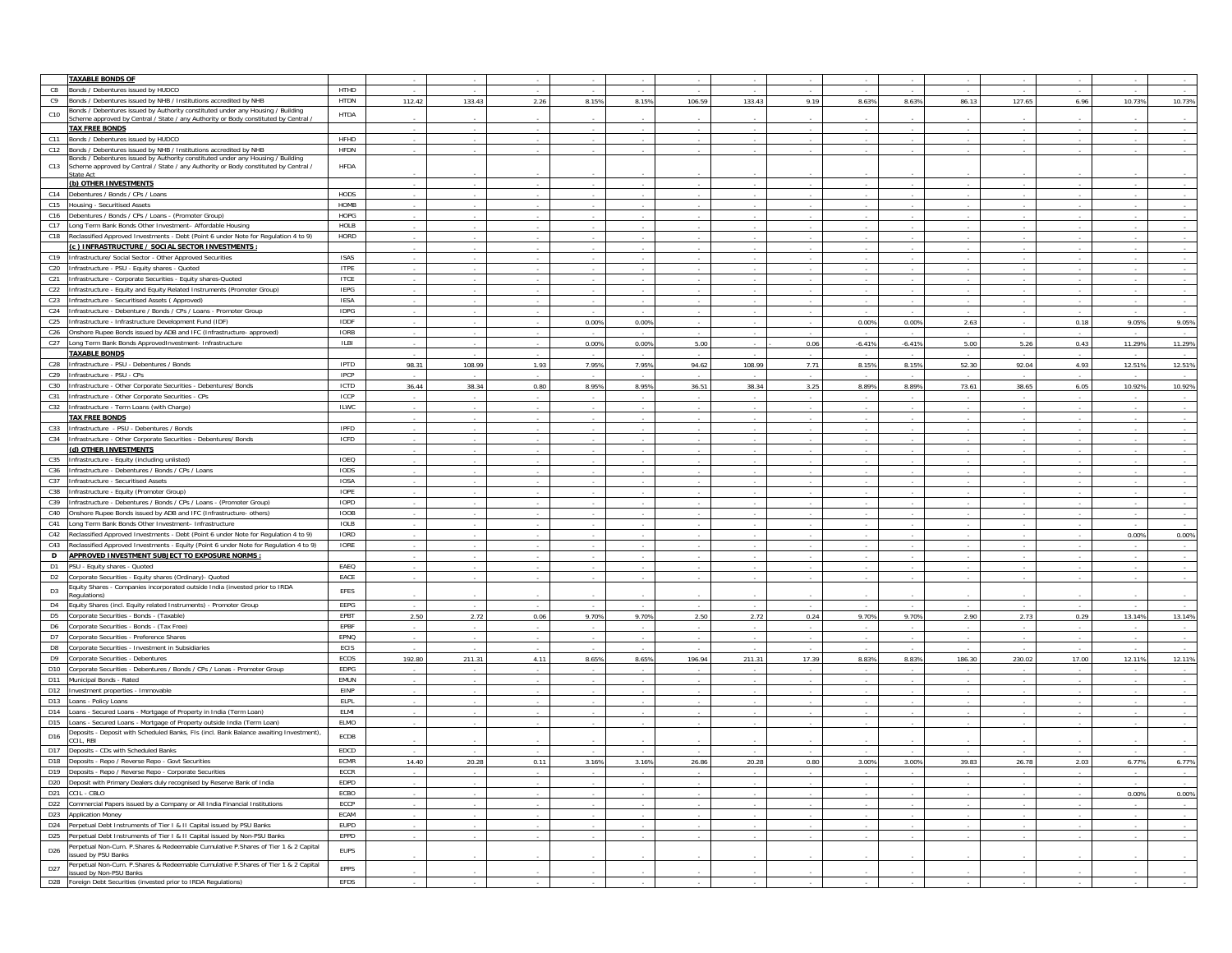| D <sub>29</sub><br>Mutual Funds - Gilt / G Sec / Liquid Schemes                              | EGMF        |                          |                |        |        |        |                          |             |        |                          |        |                          |             |          | 0.00% | 0.00%                    |
|----------------------------------------------------------------------------------------------|-------------|--------------------------|----------------|--------|--------|--------|--------------------------|-------------|--------|--------------------------|--------|--------------------------|-------------|----------|-------|--------------------------|
| D30<br>Mutual Funds - (under Insurer's Promoter Group)                                       | <b>EMPG</b> | ×                        | ۰.             | $\sim$ |        |        |                          | ۰.          |        |                          | $\sim$ |                          |             |          |       | $\overline{\phantom{a}}$ |
| D31<br>Net Current Assets (Only in respect of ULIP Fund Business)                            | ENCA        | $\overline{\phantom{a}}$ | <b>1999</b>    | ۰.     |        |        |                          | <b>1999</b> | $\sim$ |                          |        | $\sim$                   |             |          |       | $\sim$                   |
| D32<br>Mutual Funds - (ETF)                                                                  | EETF        | ٠.                       |                |        |        |        |                          |             |        |                          | $\sim$ |                          |             |          |       | $\sim$                   |
| D33<br>Passively Managed Equity ETF (Promoter Group)                                         | EETP        | $\overline{\phantom{a}}$ | <b>1999</b>    | ۰.     |        |        |                          | <b>1999</b> |        |                          |        | $\sim$                   |             |          |       | $\sim$                   |
| D34<br>Onshore Rupee Bonds issued by ADB and IFC                                             | EORB        | $\sim$                   | $\sim$         | $\sim$ | $\sim$ |        | $\sim$                   | $\sim$      | $\sim$ |                          | $\sim$ | $\overline{a}$           |             |          |       | $\sim$                   |
| D35<br>Debt Capital Instruments (DCI-Basel III)                                              | EDCI        | $\sim$                   | ۰.             | ۰.     |        |        |                          | <b>1999</b> |        |                          |        | $\sim$                   |             |          |       | $\sim$                   |
| Redeemable Non-cumulative Preference Shares (RNCPS- Basel III)<br>D36                        | ERNP        | $\sim$                   | $\sim$         | ۰.     |        |        |                          | <b>1999</b> |        |                          | $\sim$ | $\sim$                   |             |          |       | $\sim$                   |
| D37<br>Redeemable Cumulative Preference Shares (RCPS- Basel III)                             | ERCP        | $\sim$                   | $\sim$         | $\sim$ | $\sim$ |        | $\sim$                   | $\sim$      | ÷      |                          | $\sim$ | $\sim$                   |             |          |       | $\sim$                   |
| D38<br>Additional Tier 1 (Basel III Compliant) Perpetual Bonds - [PSU Banks]                 | EAPS        | ٠.                       | $\sim$         | $\sim$ | $\sim$ |        | $\sim$                   | $\sim$      | $\sim$ | $\overline{\phantom{a}}$ | $\sim$ | $\overline{a}$           | <b>1999</b> |          |       | $\sim$                   |
| D39<br>Additional Tier 1 (Basel III Compliant) Perpetual Bonds - [Private Banks]             | EAPB        | $\sim$                   | $\sim$         | $\sim$ |        |        |                          | $\sim$      | $\sim$ |                          | $\sim$ | $\sim$                   |             |          |       | $\sim$                   |
| D40<br>Units of Real Estate Investment Trust (REITs)                                         | ERIT        | $\sim$                   | $\sim$         | $\sim$ |        |        |                          | <b>1999</b> |        |                          | $\sim$ | $\sim$                   |             |          |       | $\sim$                   |
| D41<br>Units of Infrastructure Investment Trust                                              | EIIT        | ٠.                       | $\sim$         | $\sim$ |        |        | $\overline{\phantom{a}}$ | $\sim$      | $\sim$ |                          | ×      | $\sim$                   |             |          |       | $\sim$                   |
| <b>OTHER INVESTMENTS:</b><br>E                                                               |             | $\sim$                   | <b>1999</b>    | $\sim$ | $\sim$ |        |                          | $\sim$      | $\sim$ |                          | $\sim$ | $\sim$                   |             |          |       | $\sim$                   |
| E1<br>Bonds - PSU - Taxable                                                                  | OBPT        | ٠.                       | $\sim$         | $\sim$ |        |        |                          | $\sim$      | ÷      |                          | $\sim$ | $\sim$                   |             |          |       | $\overline{\phantom{a}}$ |
| Bonds - PSU - Tax Free<br>E2                                                                 | OBPF        | ÷                        |                |        |        |        |                          | ۰.          |        |                          |        |                          |             |          |       |                          |
| E <sub>3</sub><br>Equity Shares (incl Co-op Societies)                                       | OESH        | $\sim$                   | $\sim$         | $\sim$ |        |        |                          | $\sim$      | $\sim$ |                          | $\sim$ | $\overline{a}$           |             |          |       | $\sim$                   |
| E4<br>Equity Shares (PSUs & Unlisted)                                                        | OEPU        | $\sim$                   | $\sim$         | $\sim$ |        |        |                          | $\sim$      |        |                          | $\sim$ | $\sim$                   |             |          |       | $\sim$                   |
| Equity Shares (incl. Equity related Instruments) - Promoter Group<br>E5                      | OEPG        | ٠.                       | $\sim$         | ۰.     |        |        |                          | ۰.          |        |                          | $\sim$ | $\overline{\phantom{a}}$ |             |          |       | $\sim$                   |
| E6<br>Debentures                                                                             | OLDB        | $\overline{\phantom{a}}$ | $\sim$         | ۰.     |        |        |                          | $\sim$      | $\sim$ |                          | $\sim$ | $\sim$                   |             |          |       |                          |
| E7<br>Debentures / Bonds / CPs / Loans etc. - Promoter Group                                 | ODPG        | $\sim$                   | <b>1999</b>    | $\sim$ | $\sim$ |        |                          | <b>1999</b> | $\sim$ |                          | $\sim$ | $\sim$                   |             |          |       | $\sim$                   |
| Municipal Bonds<br>E8                                                                        | OMUN        | ٠.                       | $\sim$         | $\sim$ |        |        |                          | $\sim$      |        |                          | $\sim$ | $\overline{\phantom{a}}$ |             |          |       | $\sim$                   |
| E9<br>Commercial Papers                                                                      | OACP        | $\sim$                   | $\sim$         | $\sim$ | $\sim$ | $\sim$ | $\sim$                   | $\sim$      | $\sim$ | $\sim$                   | $\sim$ | $\sim$                   | $\sim$      | $\sim$   |       | $\sim$                   |
| E10<br>Preference Shares                                                                     | OPSH        | $\overline{\phantom{a}}$ | <b>1999</b>    | $\sim$ |        |        | $\overline{\phantom{a}}$ | <b>1999</b> | $\sim$ |                          | $\sim$ | $\sim$                   |             |          |       | $\sim$                   |
| SEBI approved Alternate Investment Fund (Category I)<br>E11                                  | OAFA        | ٠.                       | $\sim$         | $\sim$ |        |        |                          | $\sim$      |        |                          |        |                          |             |          |       |                          |
| E12<br>SEBI approved Alternate Investment Fund (Category II)                                 | OAFB        | $\sim$                   | $\sim$         | $\sim$ | $\sim$ |        | $\sim$                   | $\sim$      | ÷      | $\overline{\phantom{a}}$ | $\sim$ | $\sim$                   | <b>1999</b> |          |       | $\sim$                   |
| E13<br>Short term Loans (Unsecured Deposits)                                                 | OSLU        | ٠.                       | $\sim$         | $\sim$ |        |        |                          | $\sim$      | $\sim$ |                          | н.     | $\sim$                   |             |          |       | $\overline{\phantom{a}}$ |
| E14<br>Term Loans (without Charge)                                                           | OTLW        | $\sim$                   |                | $\sim$ |        |        |                          |             |        |                          | $\sim$ | $\sim$                   |             |          |       |                          |
| E15<br>Mutual Funds - Debt / Income / Serial Plans / Liquid Secemes                          | OMGS        |                          |                |        |        |        |                          |             |        |                          |        |                          |             |          |       |                          |
| E16<br>Mutual Funds - (under Insurer's Promoter Group)                                       | OMPG        | ٠.                       | <b>1999</b>    | $\sim$ |        |        |                          | <b>1999</b> |        |                          | ÷      | $\sim$                   |             |          |       |                          |
| E17<br>Securitised Assets (underlying assets Housing Loan / Infrastructure assets)           | OPSA        | $\sim$                   | $\sim$         | $\sim$ | $\sim$ | $\sim$ | $\sim$                   | $\sim$      | $\sim$ | $\overline{\phantom{a}}$ | $\sim$ | $\sim$                   |             |          |       | $\sim$                   |
| E18<br>Investment properties - Immovable                                                     | OIPI        |                          |                |        |        |        |                          |             |        |                          |        |                          |             |          |       |                          |
| E19<br>Passively Managed Equity ETF (Non Promoter Group)                                     | OETF        | $\overline{\phantom{a}}$ |                | ۰.     |        |        |                          |             |        |                          | $\sim$ | $\sim$                   |             |          |       | $\sim$                   |
| E20<br>Passively Managed Equity ETF (Promoter Group)                                         | OETP        | ٠.                       | $\sim$         | $\sim$ |        |        |                          | $\sim$      | $\sim$ |                          | $\sim$ | $\sim$                   |             |          |       | $\sim$                   |
| E21<br>Onshore Rupee Bonds issued by ADB and IFC                                             | OORB        | ٠.                       | $\sim$         | $\sim$ | $\sim$ |        | $\overline{\phantom{a}}$ | $\sim$      | $\sim$ |                          | $\sim$ | $\sim$                   |             |          |       | $\sim$                   |
| E22<br>Debt Capital Instruments (DCI-Basel III)                                              | ODCI        | $\sim$                   | $\sim$         | $\sim$ | $\sim$ |        |                          | $\sim$      | $\sim$ |                          | $\sim$ | $\sim$                   |             |          |       | $\sim$                   |
| E23<br>Redeemable Non-cumulative Preference Shares (RNCPS - Basel III)                       | ORNP        | $\sim$                   | <b>1999</b>    | $\sim$ | $\sim$ |        | $\sim$                   | $\sim$      | $\sim$ | $\sim$                   | $\sim$ | $\sim$                   | - 14        | <b>A</b> |       | $\sim$                   |
| E24<br>Redeemable Cumulative Preference Shares (RCPS - Basel III)                            | ORCP        | ٠                        |                |        |        |        |                          | $\sim$      |        |                          |        |                          |             |          |       | $\sim$                   |
| E25<br>Reclassified Approved Investments - Debt (Point 6 under Note for Regulation 4 to 9)   | ORAD        | $\sim$                   | <b>Service</b> | 0.00   | 0.00%  | 0.00%  |                          | <b>1999</b> | 0.00   | 0.00%                    | 0.00%  | 0.92                     |             | 0.05     | 0.29  | 0.29                     |
| E26<br>Reclassified Approved Investments - Equity (Point 6 under Note for Regulation 4 to 9) | ORAE        | $\sim$                   | $\sim$         | $\sim$ | $\sim$ |        | $\sim$                   | $\sim$      | ÷      | $\overline{\phantom{a}}$ | $\sim$ | $\sim$                   | $\sim$      |          |       | $\sim$                   |
| Additional Tier 1 (Basel III Compliant) Perpetual Bonds - [PSU Banks]<br>E27                 | OAPS        | ٠.                       | $\sim$         |        |        |        |                          | ۰.          |        |                          |        |                          |             |          |       | $\sim$                   |
| E28<br>Additional Tier 1 (Basel III Compliant) Perpetual Bonds - [Private Banks]             | OAPB        | $\sim$                   | $\sim$         | $\sim$ |        |        | $\sim$                   | $\sim$      | $\sim$ |                          | $\sim$ | $\sim$                   |             |          |       | $\sim$                   |
| E29<br>Units of Real Estate Investment Trust (REITs)                                         | ORIT        | ٠.                       | $\sim$         | $\sim$ |        |        |                          | $\sim$      | $\sim$ |                          |        | $\sim$                   |             |          |       |                          |
| E30<br>Units of Infrastructure Investment Trust                                              | OIIT        |                          | ۰.             |        |        |        |                          | ۰.          |        |                          |        |                          |             |          |       |                          |
| <b>TOTAL</b>                                                                                 |             | 850.93                   | 944.02         | 16.63  |        |        | 832.24                   | 944.02      | 67.43  |                          |        | 783.05                   | 901.50      | 64.74    |       |                          |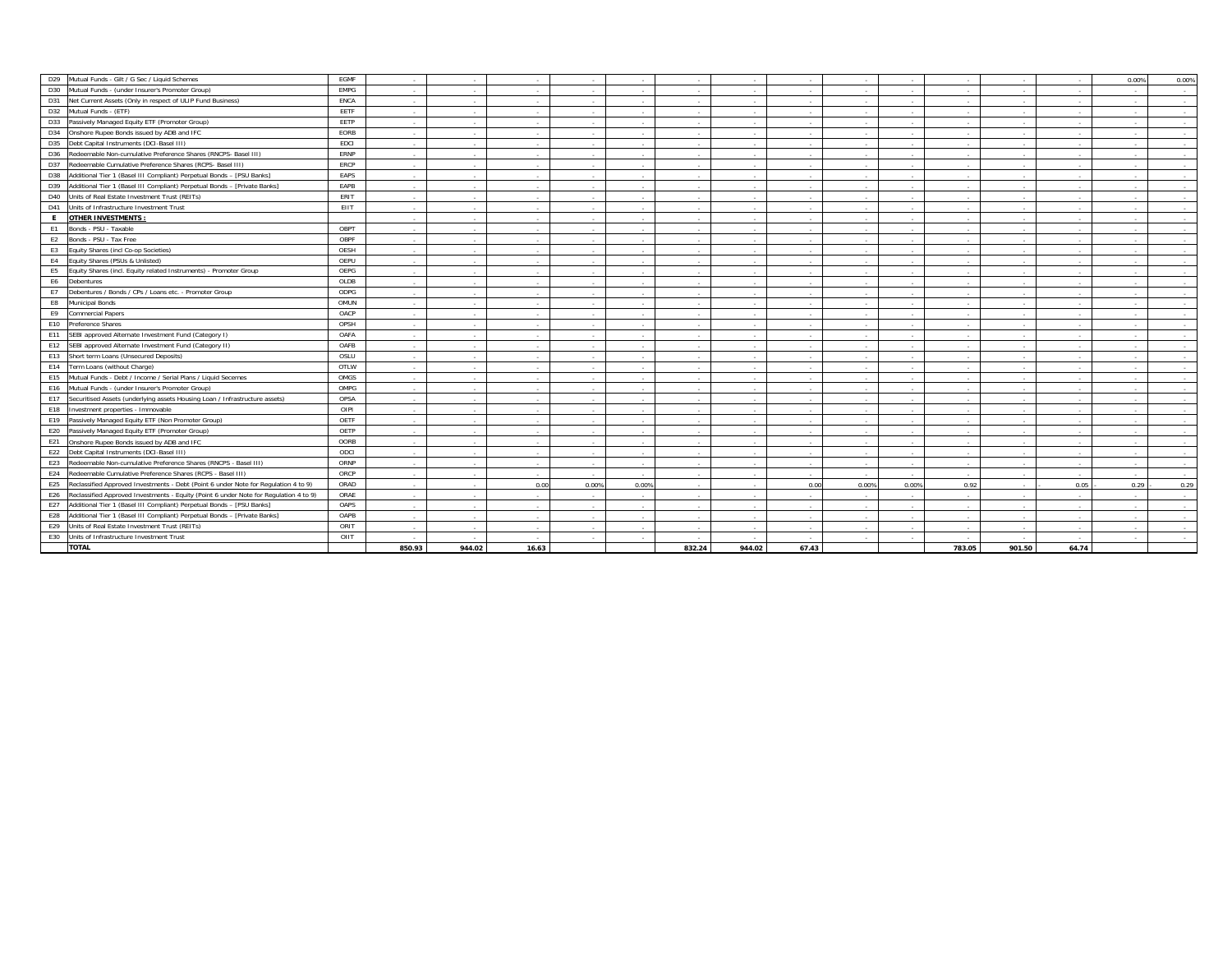#### **FORM L-34-YIELD ON INVESTMENTS-1**

**Name of the Insurer : Future Generali India Life Insurance Company Limited Registration Number : 133 Name of the Fund : Linked Fund**

**Statement as on : 31st Mar 2021 Statement Of Investment And Income On Investment**

### **Periodicity Of Submission : Quarterly**

 **Rs. In Crore**Rs. In Crore

| No             | <b>Category of Investments</b>                                                                                                                                                        | Category    |                   |                     | <b>Current Quarter</b>  |                               |        |                   |                     | Year to Date               |                          |                  |                          |                     | Year to Date (Mar 20) |                               |                          |
|----------------|---------------------------------------------------------------------------------------------------------------------------------------------------------------------------------------|-------------|-------------------|---------------------|-------------------------|-------------------------------|--------|-------------------|---------------------|----------------------------|--------------------------|------------------|--------------------------|---------------------|-----------------------|-------------------------------|--------------------------|
|                |                                                                                                                                                                                       | Code        |                   | Investment (Rs.)    | Income on               | Gross Yield (%) Net Yield (%) |        |                   | Investment (Rs.)    | <b>Income or</b>           | Gross Yield (%)          | <b>Net Yield</b> |                          | Investment (Rs.)    | Income or             | Gross Yield (%) Net Yield (%) |                          |
|                |                                                                                                                                                                                       |             | <b>Book Value</b> | <b>Market Value</b> | <b>Investment (Rs.)</b> |                               |        | <b>Book Value</b> | <b>Market Value</b> | Investment<br>$(P_S)$      |                          | (% )             | <b>Book Value</b>        | <b>Market Value</b> | Investment<br>(Ps)    |                               |                          |
|                | <b>CENTRAL GOVERNMENT SECURITIES:</b>                                                                                                                                                 |             |                   |                     |                         |                               |        |                   |                     |                            |                          |                  |                          |                     |                       |                               |                          |
|                | Central Govt. Securities, Central Govt. Guaranteed Bonds                                                                                                                              | CGSB        | 79.29             | 73.96               | 0.24                    | 1.30%                         | 1.30%  | 79.29             | 65.00               | 3.76                       | 5.78%                    | 5.78%            | 61.96                    | 39.63               | 4.54                  | 15.21%                        | 15.21%                   |
| A2             | <b>Special Deposits</b>                                                                                                                                                               | CSPD        | $\sim$            | .                   | <b>A</b>                |                               |        |                   | <b>Section</b>      |                            |                          | $\sim$           |                          |                     |                       |                               | $\overline{\phantom{a}}$ |
|                | Deposits under section 7 of Insurance Act 1938                                                                                                                                        | CDSS        | $\sim$            | <b>A</b>            | <b>Service</b>          |                               |        | $\sim$            | <b>Section</b>      | $\sim$                     | $\sim$                   | $\sim$           | $\overline{\phantom{a}}$ |                     |                       |                               | $\sim$                   |
| A4             | <b>Treasury Bills</b>                                                                                                                                                                 | CTRB        | 20.78             | 33.19               | 0.29                    | 3.52%                         | 3.52%  | 20.78             | 43.11               | 1.94                       | 4.50%                    | 4.50%            | 58.48                    | 51.83               | 3.17                  | 8.11%                         | 8.11%                    |
|                | <b>GOVERNEMNT SECURITIES / OTHER APPROVED SECURITIES:</b>                                                                                                                             |             | . .               | .                   | <b>COL</b>              |                               |        |                   | $\sim$              |                            |                          | - 1              |                          |                     |                       |                               | $\sim$                   |
|                | Central Government Guaranteed Loans / Special / Non-SLR Bonds                                                                                                                         | CGSL        | $\sim$            | $\sim$              | <b>Section</b>          |                               |        | $\sim$            | <b>Section</b>      |                            | $\overline{\phantom{a}}$ | $\sim$           |                          |                     |                       |                               | $\sim$                   |
| <b>B2</b>      | State Govt, Bonds                                                                                                                                                                     | SGGB        | 76.79             | 68.68               | 0.44                    | 2.60%                         | 2.60%  | 76.79             | 54.80               | 4.60                       | 8.39%                    | 8.399            | 31.35                    | 36.65               | 3.31                  | 11.97%                        | 11.97%                   |
| B <sub>3</sub> | State Government Guaranteed Loans                                                                                                                                                     | SGGL        | . .               | .                   |                         |                               |        |                   |                     |                            |                          |                  |                          |                     |                       |                               | $\sim$                   |
| <b>B4</b>      | Other Approved Securities (excluding Infrastructure / Social Sector Investments)                                                                                                      | SGOA        | 19.64             | 19.79               | 0.25                    | 0.05                          | 0.05   | 19.64             | 18.79               | 0.97                       | 0.07                     | 0.07             |                          |                     |                       |                               | $\overline{\phantom{a}}$ |
| <b>B5</b>      | <b>Guaranteed Equity</b>                                                                                                                                                              | SGGE        | $\sim$            | $\sim$              | <b>Service</b>          |                               |        | $\sim$            | $\sim$              |                            | $\overline{\phantom{a}}$ | $\sim$           | $\overline{\phantom{a}}$ |                     |                       |                               | $\sim$                   |
|                | (a) HOUSING & LOANS TO STATE GOVT. FOR HOUSING AND FIRE FIGHTING<br><b>EQUIPMENT:</b>                                                                                                 |             | $\sim$            |                     | $\sim$                  |                               |        | $\sim$            | <b>.</b>            |                            | $\sim$                   | $\sim$           |                          |                     |                       |                               | $\overline{\phantom{a}}$ |
| C1             | Loans to State Government for Housing                                                                                                                                                 | HLSH        | $\sim$            | - 30                | <b>Service</b>          |                               |        | $\sim$            | <b>Service</b>      |                            | $\sim$                   | $\sim$           | $\overline{\phantom{a}}$ | . .                 | $\sim$                | $\sim$                        | $\sim$                   |
| C <sub>2</sub> | Loans to State Governement for Fire Fighting Equipments                                                                                                                               | <b>HLSF</b> | $\sim$            | ۰.                  | <b>Section</b>          |                               |        | $\sim$            | <b>Section</b>      |                            | $\overline{\phantom{a}}$ | $\sim$           |                          |                     |                       |                               | $\sim$                   |
| C3             | Term Loan - HUDCO / NHB / Institutions accredited by NHB                                                                                                                              | <b>HTLH</b> | $\sim$            | $\sim$              | <b>Section</b>          | $\sim$                        | $\sim$ | $\sim$            | <b>Section</b>      | <b><i><u>Parts</u></i></b> | $\overline{\phantom{a}}$ | $\sim$           | $\overline{\phantom{a}}$ |                     | $\sim$                |                               | $\sim$                   |
| C <sub>4</sub> | Commercial Papers - NHB / Institutions accredited by NHB                                                                                                                              | <b>HTLN</b> | 9.50              | 9.86                | 0.13                    | 0.05                          | 0.05   | 9.50              | 9.70                | 0.44                       | 5.41%                    | 5.41%            | $\overline{\phantom{a}}$ | 2.76                | 0.01                  | 15.00%                        | 15.00%                   |
| C5             | Housing - Securitised Assets (Approved Investment)                                                                                                                                    | <b>HMBS</b> | $\sim$            | .                   | <b>A</b>                |                               |        |                   | <b>Service</b>      |                            | $\sim$                   | $\sim$           |                          |                     |                       |                               | $\sim$                   |
|                | C6 Bonds / Debentures / CPs / Loans - Promotor Group                                                                                                                                  | <b>HDPG</b> | $\sim$            | $\sim$              | $\sim$                  |                               |        | $\sim$            | $\sim$              |                            | $\overline{\phantom{a}}$ | $\sim$           |                          |                     |                       |                               | $\overline{\phantom{a}}$ |
| C7             | Long Term Bank Bonds Approved Investment - Affordable Housing                                                                                                                         | HLBH        | $\sim$            | <b>.</b>            | <b>Section</b>          |                               | $\sim$ | $\sim$            | <b>Section</b>      | <b><i><u>Parts</u></i></b> | $\overline{\phantom{a}}$ | $\sim$           | ٠.                       | . .                 | $\sim$                |                               | $\sim$                   |
|                | <b>TAXABLE BONDS OF</b>                                                                                                                                                               |             | $\sim$            | $\sim$              | <b>Service</b>          |                               |        | $\sim$            | $\sim$              | <b><i><u>Parts</u></i></b> | $\sim$                   | $\sim$           |                          | . .                 | $\sim$                | $\sim$                        | $\sim$                   |
| C8             | Bonds / Debentures issued by HUDCO                                                                                                                                                    | HTHD        | $\sim$            | $\sim$              | <b>Service</b>          |                               |        |                   | <b>Service</b>      |                            |                          | $\sim$           |                          |                     |                       |                               | $\overline{\phantom{a}}$ |
| C9             | Bonds / Debentures issued by NHB / Institutions accredited by NHB                                                                                                                     | <b>HTDN</b> | 37.73             | 38.22               | 0.28                    | 2.98%                         | 2.98%  | 37.73             | 35.95               | 3.21                       | 8.94%                    | 8.94%            | 37.38                    | 31.65               | 3.94                  | 16.54%                        | 16.54%                   |
|                | Bonas / Debentures issued by Authority constituted under any Housing / Building<br>C10 Scheme approved by Central / State / any Authority or Body constituted by Central /            | <b>HTDA</b> |                   | ۰.                  | $\sim$                  |                               |        | $\sim$            | $\sim$              |                            | $\sim$                   | $\sim$           |                          |                     |                       |                               |                          |
|                | <b>TAX FREE BONDS</b>                                                                                                                                                                 |             | $\sim$            | .                   | $\sim$                  |                               | $\sim$ | $\sim$            | <b>Service</b>      | <b><i><u>Parts</u></i></b> | $\overline{\phantom{a}}$ | $\sim$           | $\sim$                   |                     | $\sim$                |                               | $\sim$                   |
| C11            | Bonds / Debentures issued by HUDCO                                                                                                                                                    | <b>HFHD</b> | $\sim$            | $\sim$              | $\sim$                  |                               |        | $\sim$            | $\sim$              |                            |                          | $\sim$           |                          |                     |                       |                               | $\sim$                   |
|                | C12 Bonds / Debentures issued by NHB / Institutions accredited by NHB                                                                                                                 | <b>HFDN</b> | $\sim$            | $\sim$              | $\sim$                  |                               |        | $\sim$            | $\sim$              |                            |                          | $\sim$           |                          |                     |                       |                               |                          |
|                | Bonds / Debentures issued by Authority constituted under any Housing / Building<br>C13 Scheme approved by Central / State / any Authority or Body constituted by Central /<br>th Atat | <b>HFDA</b> |                   |                     |                         |                               |        |                   |                     |                            |                          |                  |                          |                     |                       |                               |                          |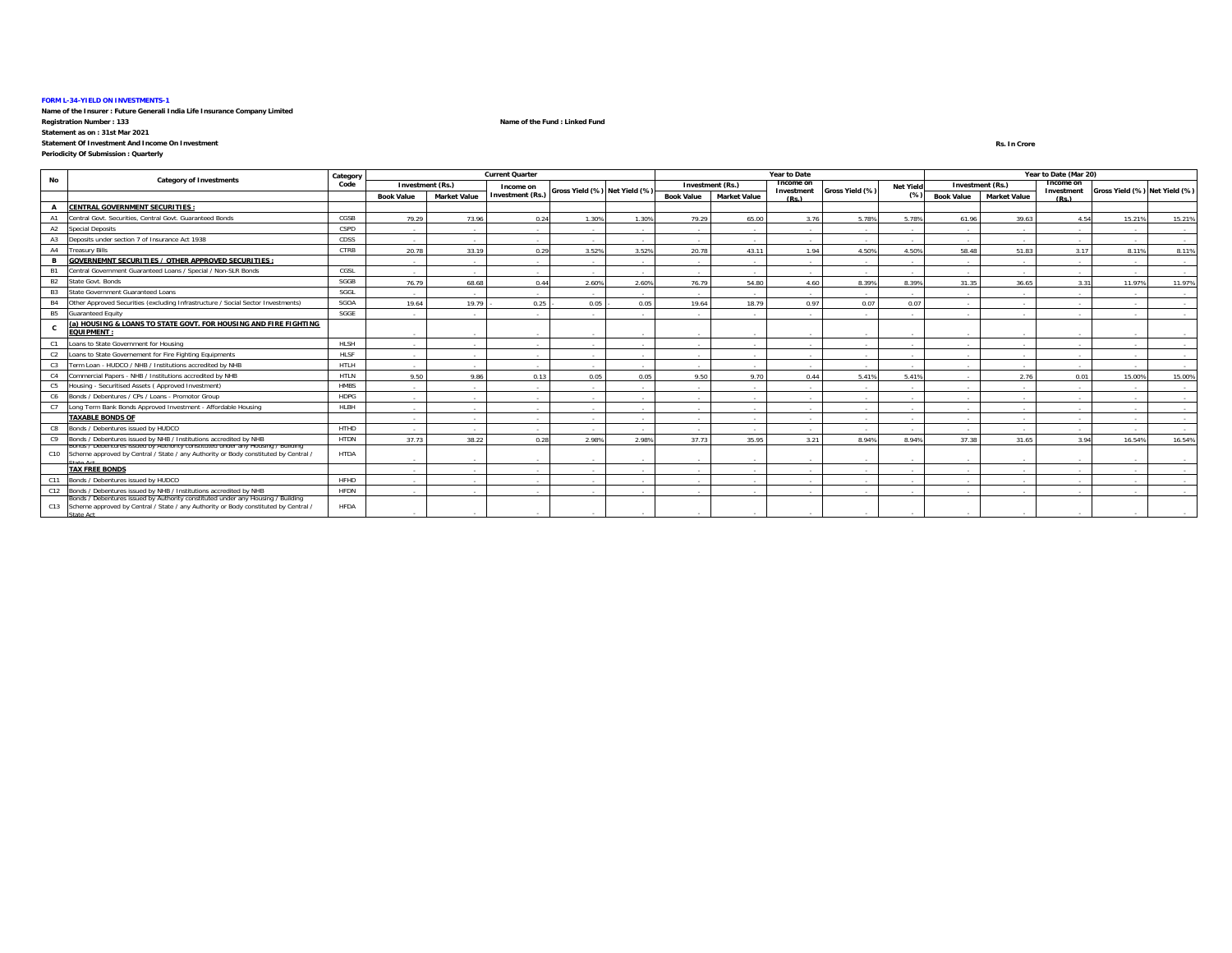| (b) OTHER INVESTMENTS                                                                                                                         |              |                          |        |         |            |            |        |        |                          |                          |                          |                |        |         |           |                          |
|-----------------------------------------------------------------------------------------------------------------------------------------------|--------------|--------------------------|--------|---------|------------|------------|--------|--------|--------------------------|--------------------------|--------------------------|----------------|--------|---------|-----------|--------------------------|
|                                                                                                                                               |              |                          |        |         |            |            |        |        |                          |                          |                          |                |        |         |           |                          |
| C14<br>Debentures / Bonds / CPs / Loans                                                                                                       | HODS         | $\overline{\phantom{a}}$ |        |         |            |            |        |        |                          |                          |                          |                |        |         |           |                          |
| C15<br>Housing - Securitised Assets                                                                                                           | HOMB         |                          |        |         |            |            |        |        |                          |                          |                          |                |        |         |           |                          |
| C16<br>Debentures / Bonds / CPs / Loans - (Promoter Group)                                                                                    | HOPG         |                          |        |         |            |            |        |        |                          |                          |                          |                |        |         |           |                          |
| C17<br>Long Term Bank Bonds Other Investment- Affordable Housing                                                                              | HOLB         | $\overline{\phantom{a}}$ |        |         |            |            |        |        |                          |                          | $\sim$                   |                |        |         |           | $\sim$                   |
| C18<br>Reclassified Approved Investments - Debt (Point 6 under Note for Regulation 4 to 9)                                                    | HORD         | $\sim$                   | $\sim$ | $\sim$  |            |            |        | $\sim$ |                          |                          | $\sim$                   | $\sim$         |        |         |           | $\sim$                   |
| c ) INFRASTRUCTURE / SOCIAL SECTOR INVESTMENTS :                                                                                              |              |                          |        |         |            |            |        |        |                          |                          |                          |                |        |         |           |                          |
| C19<br>Infrastructure/ Social Sector - Other Approved Securities                                                                              | ISAS         |                          |        |         |            |            |        |        |                          |                          |                          |                |        |         |           |                          |
| C20<br>Infrastructure - PSU - Equity shares - Quoted                                                                                          | <b>ITPE</b>  | 5.91                     | 5.64   | 0.81    | 58.29%     | 58.29%     | 5.91   | 5.48   | 3.30                     | 60.15%                   | 60.15%                   | 8.58           | 7.63   | $-3.51$ | $-61.04%$ | $-61.04%$                |
| C21<br>nfrastructure - Corporate Securities - Equity shares-Quoted                                                                            | <b>ITCE</b>  | 20.92                    | 21.15  | 1.03    | 19.66%     | 19.66%     | 20.92  | 15.90  | 5.49                     | 34.51%                   | 34.51%                   | 8.95           | 5.21   | $-2.43$ | $-61.88%$ | $-61.88%$                |
| C22<br>nfrastructure - Equity and Equity Related Instruments (Promoter Group)                                                                 | <b>IEPG</b>  |                          |        |         |            |            |        |        |                          |                          |                          |                |        |         |           |                          |
| C <sub>23</sub><br>nfrastructure - Securitised Assets (Approved)                                                                              | <b>IESA</b>  |                          |        |         |            |            |        |        |                          |                          |                          |                |        |         |           |                          |
| C <sub>24</sub><br>Infrastructure - Debenture / Bonds / CPs / Loans - Promoter Group                                                          | <b>IDPG</b>  |                          |        |         |            |            |        |        |                          |                          |                          |                |        |         |           | $\sim$                   |
|                                                                                                                                               |              |                          |        |         |            |            |        |        |                          |                          | $\sim$                   |                |        |         |           | $\sim$                   |
| C <sub>25</sub><br>Infrastructure - Infrastructure Development Fund (IDF)                                                                     | <b>IDDF</b>  |                          |        |         |            |            |        |        |                          |                          |                          | $\sim$         |        | 0.00    | 0.00%     | 0.00%                    |
| C <sub>26</sub><br>Onshore Rupee Bonds issued by ADB and IFC (Infrastructure-approved)                                                        | <b>IORB</b>  | $\overline{\phantom{a}}$ |        |         |            |            |        |        |                          |                          |                          |                |        |         |           |                          |
| C27<br>Long Term Bank Bonds ApprovedInvestment- Infrastructure                                                                                | <b>ILBI</b>  | $\overline{\phantom{a}}$ |        |         |            |            |        |        |                          |                          |                          |                |        |         |           | $\sim$                   |
| <b>FAXABLE BONDS</b>                                                                                                                          |              |                          |        |         |            |            |        |        |                          |                          |                          |                |        |         |           |                          |
| C <sub>28</sub><br>Infrastructure - PSU - Debentures / Bonds                                                                                  | IPTD         | 42.62                    | 40.47  | 0.40    | 4.01%      | 4.01%      | 42.62  | 40.65  | 3.94                     | 9.68%                    | 9.68%                    | 38.93          | 43.36  | 6.87    | 21.02%    | 21.02%                   |
| C29<br>nfrastructure - PSU - CPs                                                                                                              | IPCP         |                          |        |         |            |            |        |        |                          |                          |                          |                |        |         |           | $\overline{\phantom{a}}$ |
| C30<br>nfrastructure - Other Corporate Securities - Debentures/ Bonds                                                                         | ICTD         | 33.63                    | 37.45  | 0.08    | 0.88%      | 0.88%      | 33.63  | 37.97  | 3.47                     | 9.14%                    | 9.14%                    | 30.92          | 50.53  | 6.25    | 16.42%    | 16.42%                   |
| C31<br>nfrastructure - Other Corporate Securities - CPs                                                                                       | ICCP         |                          |        |         | 0.00%      | 0.00%      |        |        |                          | 0.00%                    | 0.00%                    |                | 8.95   | 0.50    | 8.58%     | 8.58%                    |
| C32<br>Infrastructure - Term Loans (with Charge)                                                                                              | <b>ILWC</b>  | $\sim$                   |        |         |            |            |        |        |                          |                          |                          |                |        |         |           |                          |
| <b>TAX FREE BONDS</b>                                                                                                                         |              |                          |        |         |            |            |        |        |                          |                          |                          |                |        |         |           |                          |
|                                                                                                                                               |              | $\overline{\phantom{a}}$ |        |         | $\sim$     |            |        |        | $\overline{\phantom{a}}$ |                          | $\overline{\phantom{a}}$ | $\sim$         |        |         |           | $\sim$                   |
| C33<br>Infrastructure - PSU - Debentures / Bonds                                                                                              | IPFD         | ٠.                       |        |         |            |            |        |        |                          |                          | $\sim$                   | $\sim$         |        |         |           | $\sim$                   |
| C34<br>Infrastructure - Other Corporate Securities - Debentures/ Bonds                                                                        | ICFD         |                          |        |         |            |            |        |        |                          |                          |                          |                |        |         |           |                          |
| (d) OTHER INVESTMENTS                                                                                                                         |              |                          |        |         |            |            |        |        |                          |                          |                          |                |        |         |           |                          |
| C35<br>nfrastructure - Equity (including unlisted)                                                                                            | IOEQ         | $\overline{\phantom{a}}$ |        |         |            |            |        |        |                          |                          |                          |                |        |         |           | $\overline{\phantom{a}}$ |
| C36<br>nfrastructure - Debentures / Bonds / CPs / Loans                                                                                       | <b>IODS</b>  |                          |        |         |            |            |        |        |                          |                          |                          |                |        |         |           |                          |
| C37<br>Infrastructure - Securitised Assets                                                                                                    | IOSA         |                          |        |         |            |            |        |        |                          |                          |                          |                |        |         |           |                          |
| C38<br>Infrastructure - Equity (Promoter Group)                                                                                               | <b>IOPE</b>  | $\sim$                   | $\sim$ |         | $\sim$     |            |        | $\sim$ |                          |                          | $\sim$                   | $\sim$         |        |         |           | $\sim$                   |
| C39<br>Infrastructure - Debentures / Bonds / CPs / Loans - (Promoter Group)                                                                   | <b>IOPD</b>  | $\sim$                   | $\sim$ | $\sim$  | $\sim$     |            |        |        |                          |                          | $\sim$                   | $\sim$         |        |         |           | $\sim$                   |
| C40<br>Onshore Rupee Bonds issued by ADB and IFC (Infrastructure- others)                                                                     | <b>IOOB</b>  |                          |        |         |            |            |        |        |                          |                          |                          |                |        |         |           |                          |
| C41<br>ong Term Bank Bonds Other Investment- Infrastructure                                                                                   | <b>IOLB</b>  |                          |        |         |            |            |        |        |                          |                          |                          |                |        |         |           |                          |
| C42                                                                                                                                           | IORD         |                          |        |         |            |            |        |        |                          |                          |                          |                |        |         |           |                          |
| Reclassified Approved Investments - Debt (Point 6 under Note for Regulation 4 to 9)                                                           |              | 9.32                     | 1.30   | 2.85    | 8.87       | 8.87       | 9.32   | 4.54   | 7.50                     | 1.65                     | 1.65                     | 9.32           | 7.50   | 0.00    | 0.00%     | 0.00%                    |
| C43<br>eclassified Approved Investments - Equity (Point 6 under Note for Regulation 4 to 9)                                                   | IORE         |                          |        |         |            |            |        |        |                          |                          |                          | $\overline{a}$ |        |         |           | $\sim$                   |
| APPROVED INVESTMENT SUBJECT TO EXPOSURE NORMS :<br>D                                                                                          |              |                          |        |         |            |            |        |        |                          |                          |                          |                |        |         |           |                          |
| D <sub>1</sub><br>PSU - Equity shares - Quoted                                                                                                | EAEQ         | 12.87                    | 13.30  | 3.32    | 101.19%    | 101.19%    | 12.87  | 13.90  | 8.47                     | 60.90%                   | 60.90%                   | 17.02          | 12.42  | $-5.23$ | $-55.82%$ | $-55.82%$                |
| D <sub>2</sub><br>orporate Securities - Equity shares (Ordinary) - Quoted                                                                     | EACE         | 140.64                   | 179.92 | 11.48   | 25.88%     | 25.88%     | 140.64 | 174.70 | 118.38                   | 67.76%                   | 67.76%                   | 156.20         | 187.67 | 43.74   | $-30.94%$ | $-30.94%$                |
| quity Shares - Companies incorporated outside India (invested prior to IRDA<br>D <sub>3</sub>                                                 | EFES         |                          |        |         |            |            |        |        |                          |                          |                          |                |        |         |           |                          |
| equlations)                                                                                                                                   |              |                          |        |         |            |            |        |        |                          |                          |                          |                |        |         |           |                          |
| D <sub>4</sub><br>quity Shares (incl. Equity related Instruments) - Promoter Group                                                            | EEPG         | 0.23                     | 0.03   | $-0.01$ | $-173.12%$ | $-173.12%$ | 0.23   | 0.04   | $-0.01$                  | $-35.81%$                | $-35.81%$                | 0.23           | 0.17   | 0.14    | 3.32      | 3.32                     |
| D <sub>5</sub><br>orporate Securities - Bonds - (Taxable)                                                                                     | EPBT         | 0.11                     | 0.10   | 0.00    | 3.33%      | 3.33%      | 0.11   | 0.11   | 0.01                     | 7.66%                    | 7.66%                    | 0.10           | 0.11   | 0.01    | 13.41%    | 13.41%                   |
| D <sub>6</sub><br>orporate Securities - Bonds - (Tax Free)                                                                                    | EPBF         |                          |        |         |            |            |        |        |                          |                          |                          |                |        |         |           | $\overline{\phantom{a}}$ |
| D7<br>Corporate Securities - Preference Shares                                                                                                | EPNQ         |                          |        |         |            |            |        |        |                          |                          |                          |                |        |         |           | $\sim$                   |
| D8<br>Corporate Securities - Investment in Subsidiaries                                                                                       | ECIS         |                          |        |         |            |            |        |        |                          |                          |                          |                |        |         |           |                          |
| D9<br>orporate Securities - Debentures                                                                                                        | ECOS         | 31.65                    | 36.52  | $-0.13$ | $-1.47%$   | $-1.47%$   | 31.65  | 39.69  | 3.71                     | 9.36%                    | 9.36%                    | 42.91          | 33.48  | 5.21    | 20.67%    | 20.67%                   |
| Corporate Securities - Debentures / Bonds / CPs / Lonas - Promoter Group<br>D10                                                               | EDPG         |                          |        |         |            |            |        |        |                          |                          |                          |                |        |         |           |                          |
| D11<br>Municipal Bonds - Rated                                                                                                                | EMUN         | $\sim$                   |        |         |            |            |        |        |                          |                          |                          |                |        |         |           | $\sim$                   |
| D12<br>westment properties - Immovable                                                                                                        | EINP         |                          |        |         |            |            |        |        |                          |                          |                          |                |        |         |           |                          |
|                                                                                                                                               |              |                          |        |         |            |            |        |        |                          |                          |                          |                |        |         |           |                          |
| D13<br>oans - Policy Loans                                                                                                                    | <b>ELPL</b>  |                          |        |         |            |            |        |        |                          |                          |                          |                |        |         |           | $\cdot$                  |
| D14<br>Loans - Secured Loans - Mortgage of Property in India (Term Loan)                                                                      | ELMI         | $\overline{\phantom{a}}$ | $\sim$ |         | $\sim$     |            |        | $\sim$ |                          |                          | $\sim$                   | $\sim$         |        |         |           | $\sim$                   |
| D15<br>oans - Secured Loans - Mortgage of Property outside India (Term Loan)                                                                  | ELMO         |                          |        |         |            |            |        |        |                          |                          |                          |                |        |         |           | $\sim$                   |
| Deposits - Deposit with Scheduled Banks, FIs (incl. Bank Balance awaiting Investment),<br>D16<br>CIL. RBL                                     | ECDB         |                          |        |         |            |            |        |        |                          |                          |                          |                |        | 0.00    | 0.00%     | 0.00%                    |
| D17<br>Deposits - CDs with Scheduled Banks                                                                                                    | EDCD         |                          |        |         | 0.00%      | 0.00%      |        |        | 0.00                     | 0.00%                    | 0.00%                    |                | 4.63   | 0.33    | 0.10      | 0.10                     |
| D18<br>Deposits - Repo / Reverse Repo - Govt Securities                                                                                       | ECMR         |                          |        | 0.16    | 3.13%      |            |        | 31.82  |                          |                          |                          |                |        |         |           |                          |
|                                                                                                                                               |              | 20.45                    | 20.54  |         |            | 3.13%      | 20.45  |        | 0.96                     | 3.02%                    | 3.02%                    | 24.02          | 26.22  | 1.29    | 6.52%     | 6.52%                    |
| D19<br>Oeposits - Repo / Reverse Repo - Corporate Securities                                                                                  | ECCR         |                          |        |         |            |            |        |        |                          |                          |                          |                |        |         |           | $\sim$                   |
| D <sub>20</sub><br>Deposit with Primary Dealers duly recognised by Reserve Bank of India                                                      | EDPD         | $\overline{\phantom{a}}$ | $\sim$ | $\sim$  | $\sim$     |            | $\sim$ | $\sim$ | $\sim$                   | $\overline{\phantom{a}}$ | $\overline{\phantom{a}}$ | $\sim$         |        |         |           | $\sim$                   |
| D21<br>CCIL - CBLO                                                                                                                            | ECBO         |                          |        |         |            |            |        |        |                          |                          |                          |                |        |         | 0.00%     | 0.00%                    |
| D22<br>ommercial Papers issued by a Company or All India Financial Institutions                                                               | ECCP         | 9.65                     | 9.71   | 0.10    | 4.01%      | 4.01%      | 9.65   | 7.68   | 0.18                     | 4.84%                    | 4.84%                    | 4.69           | 4.95   | 0.39    | 10.33%    | 10.33%                   |
| D <sub>23</sub><br>Application Money                                                                                                          | ECAM         |                          |        |         |            |            |        | 0.89   |                          |                          |                          |                | 0.48   | 0.00    | 0.00%     | 0.00%                    |
| D <sub>24</sub><br>Perpetual Debt Instruments of Tier I & II Capital issued by PSU Banks                                                      | EUPD         |                          |        |         |            |            |        |        |                          |                          |                          |                |        | 0.00    |           | $\sim$                   |
| erpetual Debt Instruments of Tier I & II Capital issued by Non-PSU Banks<br>D <sub>25</sub>                                                   | EPPD         |                          |        |         |            |            |        |        |                          |                          |                          |                |        |         |           |                          |
| erpetual Non-Cum. P.Shares & Redeemable Cumulative P.Shares of Tier 1 & 2 Capital                                                             |              |                          |        |         |            |            |        |        |                          |                          |                          |                |        |         |           |                          |
| D <sub>26</sub><br>ssued by PSU Banks                                                                                                         | <b>EUPS</b>  |                          |        |         |            |            |        |        |                          |                          |                          |                |        |         |           |                          |
| erpetual Non-Cum. P.Shares & Redeemable Cumulative P.Shares of Tier 1 & 2 Capital<br>D <sub>27</sub>                                          | EPPS         |                          |        |         |            |            |        |        |                          |                          |                          |                |        |         |           |                          |
| ied by Non-PSU Banks                                                                                                                          |              |                          |        |         |            |            |        |        |                          |                          |                          |                |        |         |           |                          |
| Foreign Debt Securities (invested prior to IRDA Regulations)<br>D <sub>28</sub>                                                               | EFDS         |                          |        |         |            |            |        |        |                          |                          |                          |                |        |         |           |                          |
| Mutual Funds - Gilt / G Sec / Liquid Schemes<br>D <sub>29</sub>                                                                               | EGMF         | $\overline{\phantom{a}}$ | $\sim$ |         |            |            |        |        |                          |                          |                          |                |        |         |           |                          |
|                                                                                                                                               |              |                          |        |         |            |            |        |        |                          |                          |                          |                |        |         | $\sim$    |                          |
| D30<br>Mutual Funds - (under Insurer's Promoter Group)                                                                                        | <b>EMPG</b>  | $\sim$                   | $\sim$ | $\sim$  | $\sim$     |            | $\sim$ | $\sim$ | $\overline{\phantom{a}}$ | $\sim$                   | $\sim$                   | $\sim$         |        |         |           |                          |
| D31                                                                                                                                           | ENCA         |                          |        | $\sim$  | $\sim$     |            |        |        | $\sim$                   | $\overline{\phantom{a}}$ | $\sim$                   |                |        |         |           |                          |
| Net Current Assets (Only in respect of ULIP Fund Business)<br>D32                                                                             |              | 15.81                    | 15.81  |         |            |            | 15.81  | 15.81  |                          |                          |                          | 15.07          | 15.07  |         |           |                          |
| Mutual Funds - (ETF)                                                                                                                          | EETF         |                          |        |         |            |            |        |        |                          |                          |                          |                |        |         |           |                          |
| D33<br>Passively Managed Equity ETF (Promoter Group)                                                                                          | EETP         | $\sim$                   | $\sim$ |         |            |            |        |        |                          |                          | $\sim$                   | $\sim$         |        |         |           |                          |
| Onshore Rupee Bonds issued by ADB and IFC<br>D34                                                                                              | EORB         | $\overline{\phantom{a}}$ | $\sim$ |         |            |            |        |        |                          |                          | $\overline{\phantom{a}}$ |                |        |         |           |                          |
| D35<br>Debt Capital Instruments (DCI-Basel III)                                                                                               | EDCI         | $\sim$                   |        |         |            |            |        |        |                          |                          |                          |                |        |         |           |                          |
| Redeemable Non-cumulative Preference Shares (RNCPS- Basel III)<br>D36                                                                         | ERNP         |                          |        |         |            |            |        |        |                          |                          |                          |                |        |         |           |                          |
| Redeemable Cumulative Preference Shares (RCPS- Basel III)<br>D37<br>D38 Additional Tier 1 (Basel III Compliant) Perpetual Bonds - [PSU Banks] | ERCP<br>EAPS | $\sim$                   | $\sim$ | $\sim$  | $\sim$     |            | $\sim$ | $\sim$ | $\sim$                   |                          | $\sim$                   | $\sim$         |        |         | $\sim$    | $\sim$                   |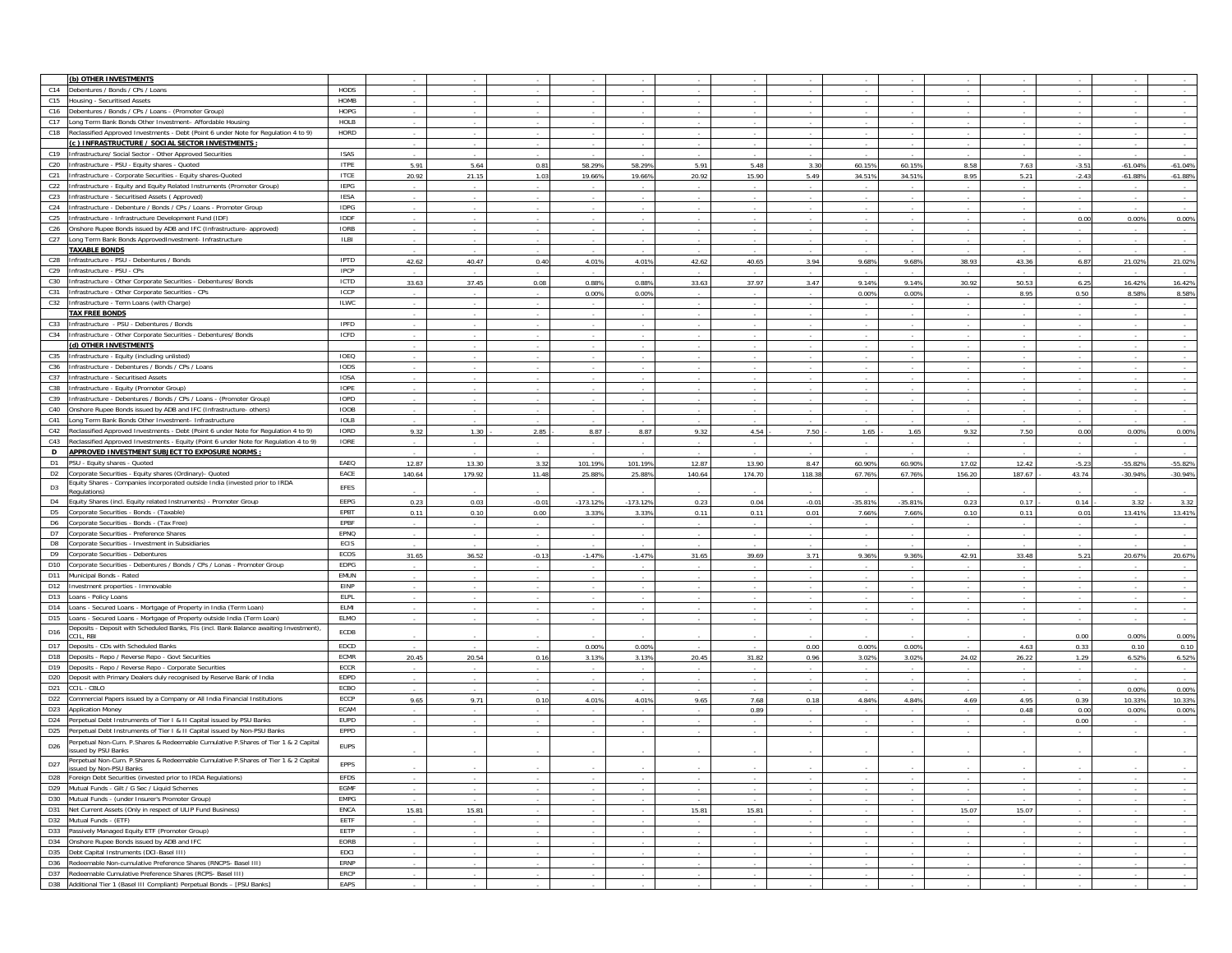| Additional Tier 1 (Basel III Compliant) Perpetual Bonds - [Private Banks]<br>D39             | EAPB | $\sim$ |                | <b>Contract</b>  |            |            | $\sim$                   | <b>Contract</b>  |         |                          |           |        |             |          |            |            |
|----------------------------------------------------------------------------------------------|------|--------|----------------|------------------|------------|------------|--------------------------|------------------|---------|--------------------------|-----------|--------|-------------|----------|------------|------------|
| Units of Real Estate Investment Trust (REITs)<br>D40                                         | ERIT | $\sim$ | $\sim$         | $\sim$           |            | $\sim$     | $\sim$                   | $\sim$           | ۰.      | $\sim$                   | $\sim$    | $\sim$ | .           | . .      |            | $\sim$     |
| D41<br>Units of Infrastructure Investment Trust                                              | EIIT | $\sim$ | $\sim$         | $\sim$ 100 $\mu$ | $\sim$     | $\sim$     | $\sim$                   | $\sim$ 100 $\mu$ | $\sim$  | $\sim$                   | $\sim$    | $\sim$ | $\sim$      | $\sim$   | $\sim$     | $\sim$     |
| <b>OTHER INVESTMENTS:</b><br>E.                                                              |      | $\sim$ | $\sim$         | $\sim$           | $\sim$     | $\sim$     | $\sim$                   | <b>Service</b>   | $\sim$  | $\sim$                   | $\sim$    | $\sim$ | .           | $\sim$   | $\sim$     | $\sim$     |
| Bonds - PSU - Taxable<br>E1                                                                  | OBPT | $\sim$ | $\sim$         | $\sim$           | $\sim$     | $\sim$     | $\sim$                   | $\sim$           | $\sim$  | $\sim$                   | $\sim$    | $\sim$ | $\sim$      | $\sim$   | $\sim$     | $\sim$     |
| Bonds - PSU - Tax Free<br>E2                                                                 | OBPF | $\sim$ | $\sim$         | $\sim$           | $\sim$     | $\sim$     | $\sim$                   | $\sim$           | $\sim$  | $\sim$                   | $\sim$    | $\sim$ | $\sim$      | $\sim$   | $\sim$     | $\sim$     |
| Equity Shares (incl Co-op Societies)<br>E <sub>3</sub>                                       | OESH | 6.65   | 7.41           | 0.87             | 47.79%     | 47.79%     | 6.65                     | 7.74             | 6.20    | 80.06%                   | 80.06%    | 8.92   | 11.06       | $-4.43$  | $-53.18%$  | $-53.18%$  |
| Equity Shares (PSUs & Unlisted)<br>E4                                                        | OEPU | 2.87   | 1.83           | 0.64             | 142.099    | 142.09%    | 2.87                     | 1.23             | 0.68    | 62.04%                   | 62.04%    | 3.05   | 4.61        | $-1.78$  | $-51.23%$  | $-51.23%$  |
| Equity Shares (incl. Equity related Instruments) - Promoter Group<br>E5                      | OEPG | 4.18   | 0.79           | $-0.34$          | $-175.489$ | $-175.48%$ | 4.18                     | 0.94             | $-0.29$ | $-31.21%$                | $-31.21%$ | 4.21   | 3.76        | $-3.94$  | $-138.79%$ | $-138.79%$ |
| E6<br>Debentures                                                                             | OLDB | 5.01   | 5.74           | 0.05             | $-3.209$   | $-3.20%$   | 5.01                     | 5.82             | 0.47    | 8.04%                    | 8.04%     | 5.01   | 5.52        | 0.92     | 22.05%     | 22.05%     |
| Debentures / Bonds / CPs / Loans etc. - Promoter Group<br>E7                                 | ODPG | $\sim$ | $\sim$         | $\sim$ 100 $\mu$ |            | $\sim$     | $\sim$                   | $\sim$           |         |                          | $\sim$    | $\sim$ |             | $\sim$   |            | $\sim$     |
| <b>Municipal Bonds</b><br>E8                                                                 | OMUN | $\sim$ | $\sim$         | $\sim$           |            |            |                          | $\sim$           |         |                          | $\sim$    | $\sim$ |             |          |            | $\sim$     |
| E9<br>Commercial Papers                                                                      | OACP | $\sim$ | $\sim$         | $\sim$           |            | - 11       | $\sim$                   | $\sim$           |         | $\sim$                   | $\sim$    | $\sim$ | . .         | . .      |            | $\sim$     |
| E10<br>Preference Shares                                                                     | OPSH | $\sim$ | $\sim$         | $\sim$           |            |            | $\sim$                   | $\sim$           |         |                          | $\sim$    |        |             |          |            | $\sim$     |
| E11<br>SEBI approved Alternate Investment Fund (Category I)                                  | OAFA | $\sim$ | $\sim$         | $\sim$           |            |            | $\sim$                   | $\sim$           |         | $\sim$                   | $\sim$    | $\sim$ | $\sim$      | $\sim$   |            | $\sim$     |
| E12<br>SEBI approved Alternate Investment Fund (Category II)                                 | OAFB | $\sim$ | $\sim$         | $\sim$           |            |            | $\sim$                   | $\sim$           |         | $\overline{\phantom{a}}$ | $\sim$    | $\sim$ | $\sim$      |          |            | $\sim$     |
| E13<br>Short term Loans (Unsecured Deposits)                                                 | OSLU | $\sim$ | $\sim$         | $\sim$           |            |            | $\sim$                   | $\sim$           | ۰.      | $\sim$                   | $\sim$    | $\sim$ | .           |          |            | $\sim$     |
| E14<br>Term Loans (without Charge)                                                           | OTLW | $\sim$ | $\sim$         | $\sim$           | $\sim$     | $\sim$     | $\sim$                   | $\sim$           | $\sim$  | $\overline{\phantom{a}}$ | $\sim$    | $\sim$ | $\sim$      |          | $\sim$     | $\sim$     |
| Mutual Funds - Debt / Income / Serial Plans / Liquid Secemes<br>E15                          | OMGS | $\sim$ | $\sim$         | $\sim$           | $\sim$     | $\sim$     | $\sim$                   | $\sim$           | $\sim$  | $\overline{\phantom{a}}$ | $\sim$    | $\sim$ | $\sim$      |          | $\sim$     | $\sim$     |
| Mutual Funds - (under Insurer's Promoter Group)<br>E16                                       | OMPG | $\sim$ | $\sim$         | $\sim$           | $\sim$     |            | $\sim$                   | $\sim$           | $\sim$  | $\sim$                   | $\sim$    | $\sim$ | $\sim$      | $\sim$   |            | $\sim$     |
| E17<br>Securitised Assets (underlying assets Housing Loan / Infrastructure assets)           | OPSA | $\sim$ | $\sim$         | $\sim$           | $\sim$     | $\sim$     | $\sim$                   | $\sim$           | $\sim$  | $\sim$                   | $\sim$    | $\sim$ |             | $\sim$   | $\sim$     | $\sim$     |
| E18<br>Investment properties - Immovable                                                     | OIPI | $\sim$ | $\sim$         | $\sim$           |            | $\sim$     | $\sim$                   | $\sim$           | $\sim$  |                          | $\sim$    | $\sim$ | $\sim$      | $\sim$   |            | $\sim$     |
| E19<br>Passively Managed Equity ETF (Non Promoter Group)                                     | OETF | 29.04  | 35.93          | 2.75             | 31.069     | 31.06%     | 29.04                    | 28.63            | 16.03   | 55.98%                   | 55.98%    | 29.35  | 25.17       | $-14.33$ | $-75.53%$  | $-75.53%$  |
| E20<br>Passively Managed Equity ETF (Promoter Group)                                         | OETP | $\sim$ | <b>College</b> | $\sim$           |            |            | $\sim$                   |                  |         |                          | $\sim$    | $\sim$ |             |          |            | $\sim$     |
| E21<br>Onshore Rupee Bonds issued by ADB and IFC                                             | OORB | $\sim$ | $\sim$         | $\sim$           |            |            | $\sim$                   | $\sim$ 100 $\mu$ | $\sim$  |                          | $\sim$    | $\sim$ | $\sim$      |          |            | $\sim$     |
| Debt Capital Instruments (DCI-Basel III)<br>E22                                              | ODCI | $\sim$ | $\sim$         | $\sim$           |            |            | $\overline{\phantom{a}}$ | $\sim$           |         |                          | $\sim$    | $\sim$ |             |          |            | $\sim$     |
| Redeemable Non-cumulative Preference Shares (RNCPS - Basel III)<br>E23                       | ORNP | $\sim$ | $\sim$         | $\sim$ 100 $\mu$ |            | - 11       | $\sim$                   | $\sim$ 100 $\mu$ | $\sim$  | $\sim$                   | $\sim$    | $\sim$ | . .         | $\sim$   |            | $\sim$     |
| E24<br>Redeemable Cumulative Preference Shares (RCPS - Basel III)                            | ORCP | $\sim$ |                | $\sim$           |            |            |                          | <b>Contract</b>  |         |                          |           |        |             |          |            | $\sim$     |
| Reclassified Approved Investments - Debt (Point 6 under Note for Regulation 4 to 9)<br>E25   | ORAD | 4.62   | 3.38           | 0.00             | 0.00%      | 0.00%      | 4.62                     | 3.38             | $-0.31$ | $-9.09%$                 | $-9.09%$  | 4.62   | 4.03        | 0.85     | 0.28       | 0.28       |
| E26<br>Reclassified Approved Investments - Equity (Point 6 under Note for Requlation 4 to 9) | ORAE | $\sim$ | $\sim$         | $\sim$           |            | $\sim$     | $\sim$                   | $\sim$           | $\sim$  | $\sim$                   | - 11      | $\sim$ | $\sim$      |          |            | $\sim$     |
| Additional Tier 1 (Basel III Compliant) Perpetual Bonds - [PSU Banks]<br>E27                 | OAPS | $\sim$ | $\sim$         | $\sim$           | $\sim$     | $\sim$     | $\sim$                   | $\sim$           | $\sim$  | $\sim$                   | $\sim$    | $\sim$ | $\sim$      | $\sim$   | $\sim$     | $\sim$     |
| E28<br>Additional Tier 1 (Basel III Compliant) Perpetual Bonds - [Private Banks]             | OAPB | $\sim$ | $\sim$         | <b>Service</b>   | $\sim$     | $\sim$     | $\sim$                   | <b>Service</b>   | $\sim$  | $\sim$                   | $\sim$    | $\sim$ | $\sim$      | $\sim$   | $\sim$     | $\sim$     |
| E29<br>Units of Real Estate Investment Trust (REITs)                                         | ORIT | $\sim$ | <b>College</b> | $\sim$           | $\sim$     | $\sim$     | $\sim$                   |                  | $\sim$  | $\sim$                   | - 11      | $\sim$ | .           | $\sim$   |            | $\sim$     |
| E30<br>Units of Infrastructure Investment Trust                                              | OIIT | $\sim$ | $\sim$         | $\sim$           | $\sim$     | $\sim$     | $\sim$                   |                  | ۰.      | $\sim$                   | - 11      | $\sim$ | <b>1999</b> | . .      |            | $\sim$     |
| <b>TOTAL</b>                                                                                 |      | 639.91 | 680.73         | 19.38            |            |            | 639.91                   | 664.29           | 178.10  |                          |           | 601.28 | 625.05      | 43.64    |            |            |
| <b>CERTIFICATION:</b>                                                                        |      |        |                |                  |            |            |                          |                  |         |                          |           |        |             |          |            |            |

Certified that the information given herein are correct, complet and nothing has been concealed or suppressed, to the best of my knowledge and belief.

Note : Category of Investment (COI) shall be as per Guidelines, as amended from time to time

1 Based on daily simple average of investments

2 Yield netted for Tax

3 In the previous year column, the figure of the corresponding Year to date of the previous financial year shall be shown

4 FORM-1 shall be prepared in respect of each fund. In case of ULIP Form 1 shall be prepared at Segregated Fund (SFIN) level and also at consolidated level

5 Future Unclaimed Fund is not included in Linked Fund as the same is considered under Schedule 12.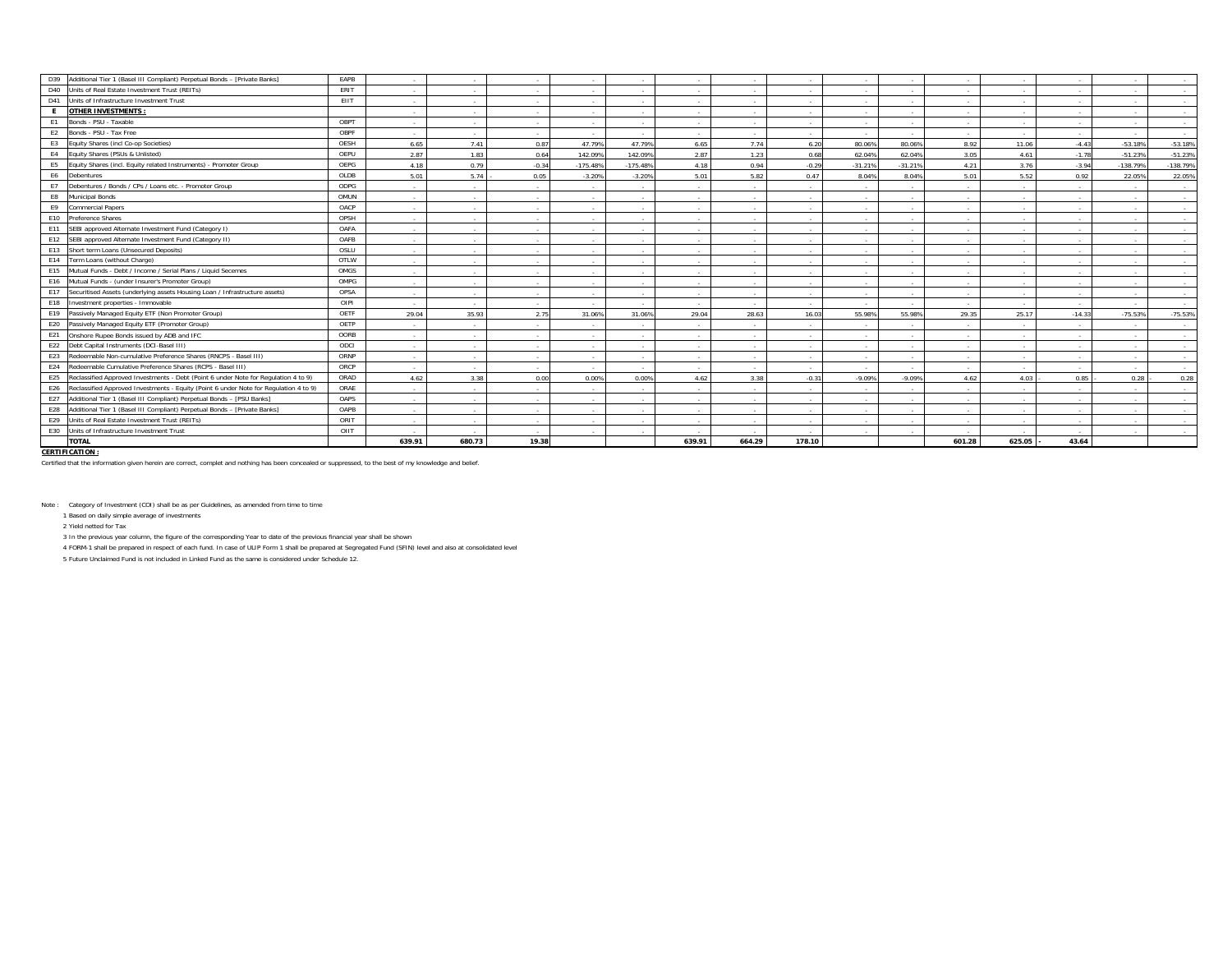#### **FORM - 2 PART - A(Read with Regulation 10) Name of the Insurer : Future Generali India Life Insurance Company Limited Registration Number : 133 Name of the Fund : Life Fund Statement as on : 31st MAR 2021 Statement of Down Graded InvestmentsRs. In Crore**

**Periodicity Of Submission : Quarterly**

|     | Ferrouterty Of Submission. Quarterly                           |             |        |                     |                  |                   |                  |                           |                                               |
|-----|----------------------------------------------------------------|-------------|--------|---------------------|------------------|-------------------|------------------|---------------------------|-----------------------------------------------|
| No. | Name of the Security                                           | COI         | Amount | Date of<br>Purchase | Rating<br>Agency | Original<br>Grade | Current<br>Grade | Date of last<br>Downgrade | Remarks                                       |
|     |                                                                |             |        |                     |                  |                   |                  |                           |                                               |
| А.  | <b>DURING THE QUARTER 1</b>                                    |             |        |                     |                  |                   |                  |                           |                                               |
|     |                                                                |             |        |                     |                  |                   |                  |                           |                                               |
|     | <b>NIL</b>                                                     |             | 0.00   |                     |                  |                   |                  |                           |                                               |
|     |                                                                |             |        |                     |                  |                   |                  |                           |                                               |
|     |                                                                |             |        |                     |                  |                   |                  |                           |                                               |
| В.  | <b>AS ON DATE 2</b>                                            |             |        |                     |                  |                   |                  |                           |                                               |
|     | 10.30% IL & FS Financial Services Ltd 2021                     | <b>IORD</b> | 5.00   | 11-JAN-2012         | CARE             | AAA               | D                | 18-SEP-2018               | N.A                                           |
|     | 9.30% Infrastructure Leasing and Finance Services Limited 2038 | <b>IORD</b> | 5.00   | 24-JAN-2013         | <b>ICRA</b>      | $AA +$            | D                | 18-SEP-2018               | N.A                                           |
|     | 9.35% IL N FS 2035                                             | <b>IORD</b> | 5.00   | 31-DEC-2014         | CARE             | AAA               | D.               | 18-SEP-2018               | N.A                                           |
|     | 9.68%ILNFS2021                                                 | <b>IORD</b> | 5.00   | 29-JUL-2011         | <b>FITCH</b>     | AAA               | D                | 19-SEP-2018               | N.A                                           |
|     | 9.50% Dewan Housing Finance Corporation Limited 2025           | <b>HORD</b> | 5.00   | 31-JUL-2015         | <b>BRICKWORK</b> | AAA               | D                | 06-JUN-2019               | N.A                                           |
|     | 10.75% Reliance Capital Limited 2021                           | ORAD        | 5.00   | 30-JAN-2012         | CARE             | $AA +$            | D                | 23-SEP-2019               | N.A                                           |
|     | 10.75% Reliance Capital 2021                                   | ORAD        | 5.00   | 30-SEP-2011         | CARE             | $AA +$            | D                | 23-SEP-2019               | N.A                                           |
|     | 8.75% Indiabulls Housing Finance Ltd                           | <b>HTDN</b> | 3.00   | 26-Apr-2018         | CARE             | AAA               | AA               | 17-FEB-2020               | N.A                                           |
|     |                                                                |             |        |                     |                  |                   |                  |                           | Interscheme from Group Fund to Life Fund on   |
|     | 9.90% ILFS 2025 - Non Ulip                                     | <b>IORD</b> | 7.00   | 10-DEC-2018         | CARE             | $AA+$             | D                | 18-SEP-2018               | account of downgrade (Refer note 5).          |
|     |                                                                |             |        |                     |                  |                   |                  |                           |                                               |
| 10  | 10.30% Yes Bank Lower Tier II Bond                             | OAPB        | 5.00   | 29-JUL-2011         | CARE             | AA                | <b>BBB</b>       | 09-MAR-2020               | The security downgraded to "B" on 09-MAR-     |
|     |                                                                |             |        |                     |                  |                   |                  |                           | 2020 and it subsequnetly upgraded to "BBB" as |
|     |                                                                |             |        |                     |                  |                   |                  |                           | on 10-11-2020. Hence, the date of last        |
|     |                                                                |             |        |                     |                  |                   |                  |                           | downgrade mentioned as 09-MAR-2020.           |
|     |                                                                |             |        |                     |                  |                   |                  |                           |                                               |

**CERTIFICATION:** Certified that the information given herein are correct, complete and nothing has been concealed or suppressed, to the best of my knowledge and belief.

Note :

- 
- 1 Provide details of Down Graded Investments during the Quarter.<br>2 Investments currently upgraded, listed as Down Graded during earlier Quarter shall be deleted from the Cumulative listing.<br>3 FORM-2 shall be prepared in re
- 
- 4 Category of Investmet (COI) shall be as per Guidelines issued by the Authority 5 9.90% Infrastructure Leasing and Finance Services Limited 2025 was purchased at AA+ rating in PGA Funds.

#### **FORM - 2PART - A**

# **(Read with Regulation 10)**

# **Name of the Insurer : Future Generali India Life Insurance Company Limited**

#### **Name of the Fund : Pension & Genaral Annuity and Group Business**

**Statement as on : 31st MAR 2021 Statement of Down Graded InvestmentsPeriodicity Of Submission : Quarterly**

|    | No. Name of the Security                      | <b>COI</b>  | Amount | Date of     | Rating       | Original | Current      | Date of last | Remarks   |
|----|-----------------------------------------------|-------------|--------|-------------|--------------|----------|--------------|--------------|-----------|
|    |                                               |             |        |             |              |          |              |              |           |
|    | DURING THE QUARTER 1                          |             |        |             |              |          |              |              |           |
|    | <b>NIL</b>                                    |             | 0.00   |             |              |          |              |              | <b>NA</b> |
|    |                                               |             |        |             |              |          |              |              |           |
| В. | AS ON DATE 2                                  |             |        |             |              |          |              |              |           |
|    |                                               |             |        |             |              |          |              |              |           |
|    | 8.75% Indiabulls Housing Finance Ltd          | <b>HTDN</b> | 11.82  | 19-JUL-2017 | CARE         | AAA      | AA           | 17-FEB-2020  | N.A       |
|    | 8.85% Indiabulls Housing Finance Limited 2026 | <b>HTDN</b> | 6.15   | 05-SEP-2017 | CARE         | AAA      | AA           | 17-FEB-2020  | N.A       |
|    | 7.40% IREDA 2030                              | <b>IPTD</b> | 14.50  | 04-MAR-2020 | <b>FITCH</b> | AAA(IND) | $AA + (IND)$ | 01-SEP-2020  | <b>NA</b> |

#### **CERTIFICATION:**

Certified that the information given herein are correct, complete and nothing has been concealed or suppressed, to the best of my knowledge and belief.

Note :

- 1 Provide details of Down Graded Investments during the Quarter.
- 2 Investments currently upgraded, listed as Down Graded during earlier Quarter shall be deleted from the Cumulative listing.

3 FORM-2 shall be prepared in respect of each fund. In case of ULIP FORM 2 shall be prepared at Segregated Fund (SFIN) level and also at consolidated level.

4 Category of Investmet (COI) shall be as per Guidelines issued by the Authority

PART - A

#### **Rs. In Crore**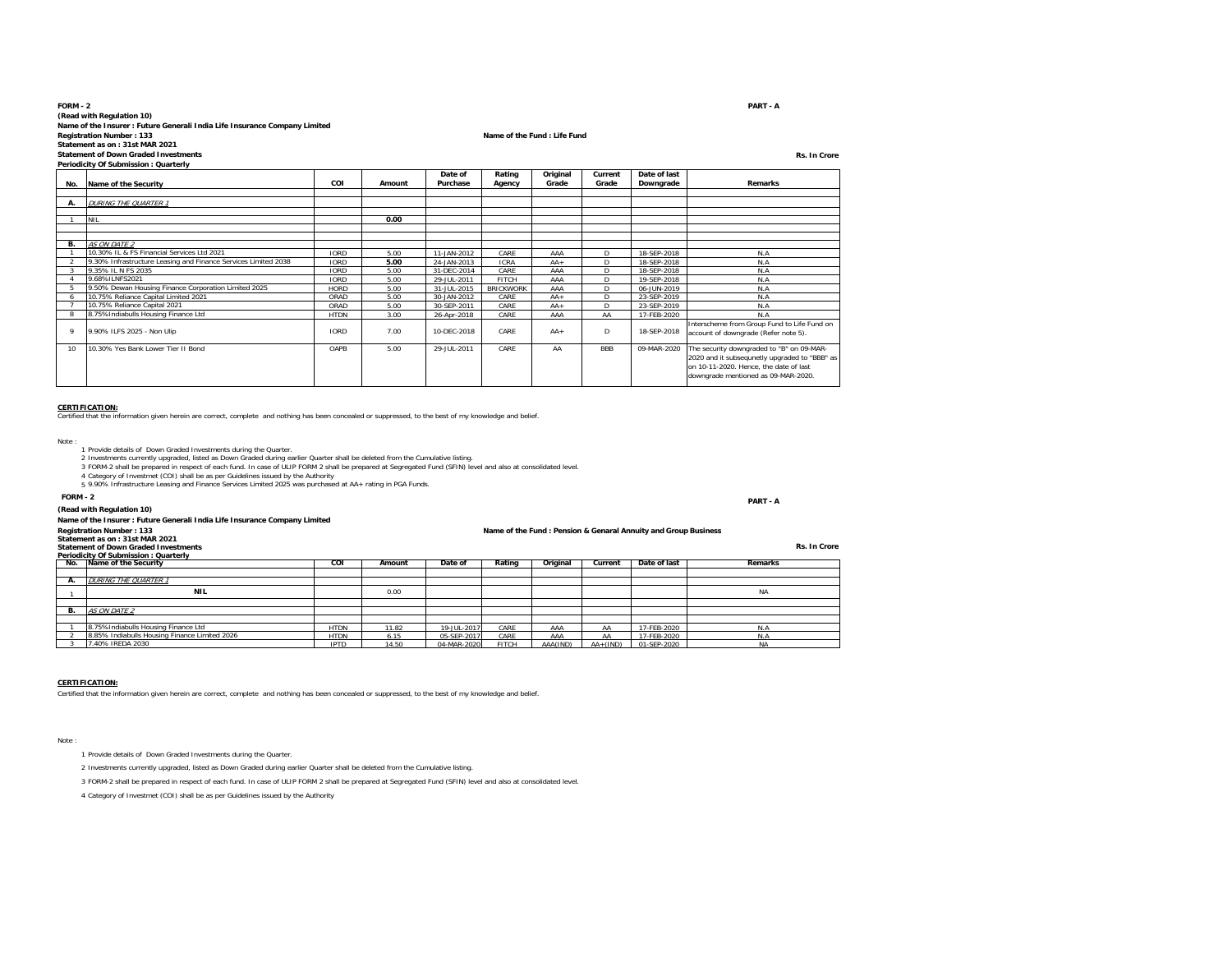#### **FORM - 2**

**(Read with Regulation 10)**

**Name of the Insurer : Future Generali India Life Insurance Company Limited**

**Statement as on : 31st MAR 2021**

**Statement of Down Graded Investments**

**Registration Number : 133 Name of the Fund : Linked Fund**

**Rs. In Crore**

**Periodicity Of Submission : Quarterly<br>No. Name of the Security No. Name of the Security COI Amount Date of Rating Original Current Date of last Remarks A.** DURING THE QUARTER 1 $\overline{1}$  **NILL** 0.00 **B.ON DATE** 0.75% Reliance Capital 2021 1 10.75% Reliance Capital 2021 ORAD 3.38 24-AUG-2011 CARE AA+ D 23-SEP-2019 NA 2 8.75%Indiabulls Housing Finance Ltd<br>2 8.75%Indiabulls Housing Finance Limited 2026 - HTDN 5.30 06-MAR-2018 CARE AAAA AA 17-FEB-2020 NA NA 18<br>2 8.85% Indiabulls Housing Finance Limited 2026 - HTDN 5.39 0.1.4.UC-2017 CARE 8.85% Indiabulls Housing Finance Limited 2026

#### **CERTIFICATION:**

Certified that the information given herein are correct, complete and nothing has been concealed or suppressed, to the best of my knowledge and belief.

Note :

1 Provide details of Down Graded Investments during the Quarter.

2 Investments currently upgraded, listed as Down Graded during earlier Quarter shall be deleted from the Cumulative listing.

3 FORM-2 shall be prepared in respect of each fund. In case of ULIP FORM 2 shall be prepared at Segregated Fund (SFIN) level and also at consolidated level.

4 Category of Investmet (COI) shall be as per Guidelines issued by the Authority

#### extended to the contract of the contract of the contract of the contract of the contract of the contract of the contract of the contract of the contract of the contract of the contract of the contract of the contract of th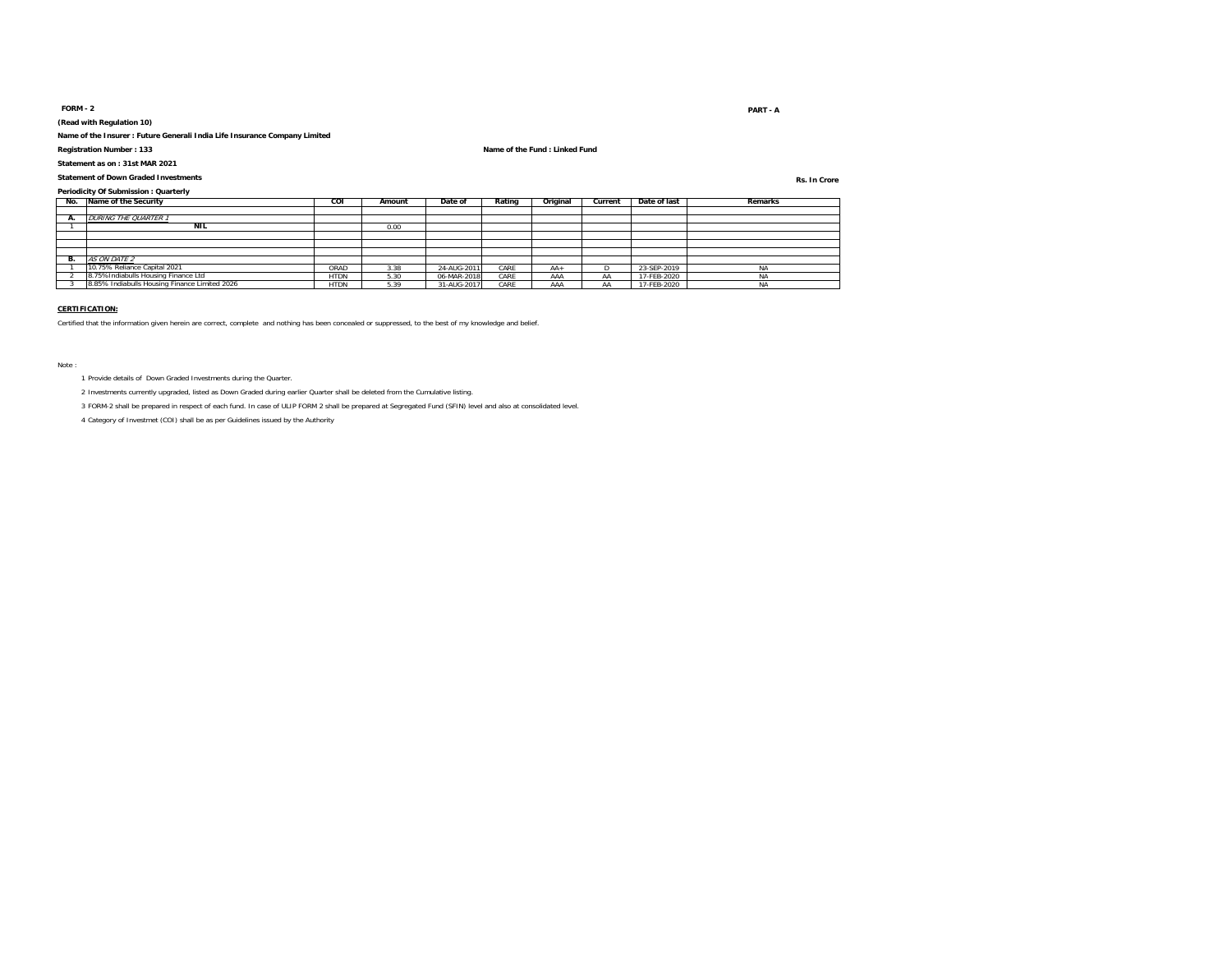| Insurer:       | Future Generali India Life Insurance Company Limited<br>IRDA Registration Number: 133<br>Date of Registration: 4th September 2007<br>Dated: 31st Mar 2021 |                          |                          |                         |                                        |                                  |                                   |                      |                                        |                |                           |                              |                                        |                                  |                           |                                  | (₹ in Lakhs)                           |
|----------------|-----------------------------------------------------------------------------------------------------------------------------------------------------------|--------------------------|--------------------------|-------------------------|----------------------------------------|----------------------------------|-----------------------------------|----------------------|----------------------------------------|----------------|---------------------------|------------------------------|----------------------------------------|----------------------------------|---------------------------|----------------------------------|----------------------------------------|
|                |                                                                                                                                                           |                          |                          | <b>Current Quarter</b>  |                                        |                                  | <b>Same Quarter Previous year</b> |                      |                                        |                |                           | Up to the period             |                                        |                                  |                           | Same period of the previous year |                                        |
|                | <b>Particulars</b>                                                                                                                                        | Premium                  | <b>No. of Policies</b>   | <b>No. of Lives</b>     | Sum Insured,<br>Wherever<br>applicable | Premium                          | No. of<br><b>Policies</b>         | No. of<br>Lives      | Sum Insured.<br>Wherever<br>applicable | Premium        | No. of<br><b>Policies</b> | No. of Lives                 | Sum Insured.<br>Wherever<br>applicable | Premium                          | No. of<br><b>Policies</b> | <b>No. of Lives</b>              | Sum Insured,<br>Wherever<br>applicable |
| SI. No<br>1    | <b>First year Premum</b>                                                                                                                                  |                          |                          |                         |                                        |                                  |                                   |                      |                                        |                |                           |                              |                                        |                                  |                           |                                  |                                        |
|                | i Individual Single Premium- (ISP)                                                                                                                        |                          |                          |                         |                                        |                                  |                                   |                      |                                        |                |                           |                              |                                        |                                  |                           |                                  |                                        |
|                | From 0-10000                                                                                                                                              | $\sim$                   | $\sim$                   | $\sim$                  | $\sim$                                 | $\sim$                           | $\sim$                            | $\sim$               | $\sim$                                 | $\sim$         | $\sim$                    | $\sim$                       | $\sim$                                 | $\Omega$                         | -8                        | $\overline{7}$                   | 80                                     |
|                | From 10,000-25,000                                                                                                                                        |                          |                          | $\sim$                  | $\sim$                                 |                                  |                                   |                      |                                        | $\sim$         | $\overline{\phantom{a}}$  |                              | $\sim$                                 | $\mathbf{1}$                     | - 6                       | $6\overline{6}$                  | 100                                    |
|                | From 25001-50,000                                                                                                                                         | $\overline{\phantom{a}}$ | $\overline{\phantom{a}}$ | $\sim$                  | $\sim$                                 | $\overline{2}$                   | $\overline{4}$                    | $\overline{1}$       | 13                                     | $\sim$         | $\sim$                    | ٠                            | $\sim$                                 | 18                               | 36                        | 15                               | 53                                     |
|                | From 50,001- 75,000                                                                                                                                       | $\sim$                   |                          | $\sim$                  |                                        | $\overline{1}$                   | $\mathbf{1}$                      | $\overline{1}$       | $\mathbf{1}$                           | (1)            | (1)                       | (1)                          | (1)                                    | $^{\circ}$                       | 12                        | -5                               | 16                                     |
|                | From 75,000-100,000<br>From 1,00,001 -1,25,000                                                                                                            | 14<br>$\overline{2}$     | 12<br>J,                 | 6                       | 15<br>$\overline{\mathbf{r}}$          | 6<br>$\overline{1}$              | 6<br>$\overline{1}$               | $\overline{1}$       | 20<br>$\overline{1}$                   | 22<br>$5 -$    | 20<br>$\Lambda$           | $\mathbf{a}$<br>$\mathbf{1}$ | 25                                     | 42                               | 44                        | 16<br>$\overline{2}$             | 110<br>6                               |
|                | Above Rs. 1.25.000                                                                                                                                        | 57                       | 13                       | - 5                     | 71                                     | 30 <sup>2</sup>                  | 7                                 | $\overline{4}$       | 45                                     | 103            | 26                        | 13                           | 6<br>129                               | 247                              | 71                        | 34                               | 471                                    |
|                |                                                                                                                                                           |                          |                          |                         |                                        |                                  |                                   |                      |                                        |                |                           |                              |                                        |                                  |                           |                                  |                                        |
|                | ii Individual Single Premium (ISPA) - Annuity                                                                                                             |                          |                          |                         |                                        |                                  |                                   |                      |                                        |                |                           |                              |                                        |                                  |                           |                                  |                                        |
|                | From 0-50000                                                                                                                                              | $\mathbf{1}$             |                          | 3 <sup>1</sup>          | $\Omega$                               | 6                                | 16                                | 16                   | $\mathbf{0}$                           | $\mathbf{3}$   |                           |                              | $\circ$                                | 10                               | 25                        | 24                               |                                        |
|                | From 50,001-100,000                                                                                                                                       | 13                       | 19                       | 17 <sup>1</sup>         | $\mathbf{1}$                           | 13                               | 17                                | 15                   | 1                                      | 23             | 33                        | 31                           | $\mathbf{1}$                           | 30                               | 39                        | 36                               | $\mathcal{L}$                          |
|                | From 1,00,001-150,000<br>From 150.001-2.00.000                                                                                                            | 13<br>18                 | 11<br>10                 | 11<br>$\overline{9}$    | $\mathbf{1}$<br>$\overline{1}$         | 14<br>23                         | 11<br>14                          | 11<br>13             | 1 <sup>1</sup>                         | 33             | 26<br>22                  | 26                           | 2 <sub>1</sub>                         | 28<br>61                         | 22<br>37                  | 22                               | $\mathcal{L}$<br>$\overline{4}$        |
|                | From 2,00,,001-250,000                                                                                                                                    | 7                        |                          | $\overline{\mathbf{3}}$ | $\Omega$                               | 13                               | 6                                 | 6                    | $\overline{2}$<br>$\mathbf{1}$         | 38<br>20       | -9                        | 20<br>9                      | $\overline{3}$<br>$\mathbf{1}$         | 26                               | 12                        | 35<br>11                         | $\overline{2}$                         |
|                | From 2,50,001 -3,00,000                                                                                                                                   | $\sim$                   |                          |                         |                                        | - 5                              | $\overline{2}$                    | $\mathfrak{D}$       | $\mathbf 0$                            | 11             | $\sqrt{4}$                |                              | $\mathbf{1}$                           | -5                               |                           | $\overline{2}$                   | $\overline{0}$                         |
|                | Above Rs. 3,00,000                                                                                                                                        | 36                       |                          | 6                       |                                        | 10                               | $\overline{2}$                    | $\overline{2}$       |                                        | 98             | 17                        | 17                           | 6                                      | 44                               |                           | 6                                | 3                                      |
|                |                                                                                                                                                           |                          |                          |                         |                                        |                                  |                                   |                      |                                        |                |                           |                              |                                        |                                  |                           |                                  |                                        |
|                | iii Group Single Premium (GSP)                                                                                                                            |                          |                          |                         |                                        |                                  |                                   |                      |                                        |                |                           |                              |                                        |                                  |                           |                                  |                                        |
|                | From 0-10000<br>From 10.000-25.000                                                                                                                        | $\sim$                   | $\sim$<br>$\sim$         | $\sim$<br>$\sim$        | $\sim$<br>$\mathbf{r}$                 | $\overline{0}$<br>$\overline{0}$ | $\sim$                            | $\overline{1}$<br>36 | $\mathbf{3}$<br>76                     | $\overline{0}$ | $\sim$                    | 12                           | 17<br>$\sim$                           | $\overline{0}$<br>$\overline{0}$ |                           | 6<br>36                          | 28<br>76                               |
|                | From 25001-50,000                                                                                                                                         |                          | $\sim$                   | $\sim$                  | $\sim$                                 | $\overline{1}$                   | $\sim$                            |                      | 25                                     | $\mathbf{1}$   | $\sim$                    | 14                           | 169                                    |                                  | $\sim$                    | 53                               | 219                                    |
|                | From 50,001-75,000                                                                                                                                        |                          | $\sim$                   | $\sim$                  |                                        |                                  | $\sim$                            |                      |                                        | 2              | $\cdot$                   | 27                           | 90                                     | $\blacksquare$                   |                           |                                  | 48                                     |
|                | From 75.000-100.000                                                                                                                                       | $\circ$                  | $\sim$                   | <sup>2</sup>            | 23                                     | 2,480                            | $\sim$                            | 23,768               | 218,034                                | $\mathbf{1}$   | $\sim$                    | 16                           | 39                                     | 2,481                            | $\overline{\phantom{0}}$  | 23,879                           | 218,181                                |
|                | From 1,00,001 -1,25,000                                                                                                                                   |                          | $\sim$                   | $\sim$                  | $\sim$                                 | $\overline{1}$                   | $\sim$                            | 5                    | 54                                     | $\overline{1}$ | $\sim$                    | $\sim$                       | 116                                    | $\overline{1}$                   | $\sim$                    | - 5                              | 54                                     |
|                | Above Rs. 1,25,000                                                                                                                                        | 4.097                    | $\sim$                   | 26,184                  | 259,763                                | $\sim$                           | $\sim$                            | $\sim$               | $\sim$                                 | 7,859          | -5                        | 51.920                       | 487.475                                | 5,280                            | $\overline{2}$            | 46,407                           | 458,135                                |
|                |                                                                                                                                                           |                          |                          |                         |                                        |                                  |                                   |                      |                                        |                |                           |                              |                                        |                                  |                           |                                  |                                        |
|                | v Individual non Single Premium- INSP<br>From 0-10000                                                                                                     | 139                      | 732                      | 695                     | 7,804                                  | 345                              | 2,126                             | 2,064                | 30,231                                 | 823            | 6,568                     | 6,474                        | 68,166                                 | 1,539                            | 7,411                     | 7,146                            | 93,089                                 |
|                | From 10,000-25,000                                                                                                                                        | 1,275                    | 5,744                    | 5,537                   | 15,332                                 | 1,231                            | 5,839                             | 5,662                | 44,413                                 | 3,409          | 15,906                    | 15,356                       | 67,923                                 | 4,521                            | 21,526                    | 20,857                           | 167,252                                |
|                | From 25001-50,000                                                                                                                                         | 2,665                    | 6,847                    | 6,460                   | 27,449                                 | 2,264                            | 6,218                             | 6,105                | 53,263                                 | 6,361          | 17,102                    | 16,160                       | 87,805                                 | 7,673                            | 21,108                    | 19,901                           | 183,422                                |
|                | From 50.001-75.000                                                                                                                                        | 973                      | 1.585                    | 1.431                   | 10.581                                 | 931                              | 1.591                             | 1.461                | 16.491                                 | 2.719          | 4.517                     | 4,206                        | 34.348                                 | 3.576                            | 6,059                     | 5.577                            | 64.541                                 |
|                | From 75,000-100,000                                                                                                                                       | 2,010                    | 2,042                    | 1,815                   | 18,444                                 | 1,097                            | 1,148                             | 1,010                | 15,121                                 | 3,763          | 3,831                     | 3,476                        | 39,688                                 | 3,391                            | 3,546                     | 3,201                            | 51,702                                 |
|                | From 1,00,001 -1,25,000                                                                                                                                   | 428                      | 377                      | 338                     | 4,304                                  | 512                              | 473                               | 427                  | 5,634                                  | 1,209          | 1,089                     | 1,004                        | 12,431                                 | 1,759                            | 1,630                     | 1,470                            | 22,263                                 |
|                | Above Rs. 1,25,000                                                                                                                                        | 9.194                    | 2.146                    | 1.789                   | 71.609                                 | 5.731                            | 1,278                             | 1,031                | 55,005                                 | 16.953         | 4.069                     | 3.448                        | 143,311                                | 14,200                           | 3.667                     | 3.076                            | 142,924                                |
|                |                                                                                                                                                           |                          |                          |                         |                                        |                                  |                                   |                      |                                        |                |                           |                              |                                        |                                  |                           |                                  |                                        |
|                | vii Group Non Single Premium (GNSP)                                                                                                                       |                          |                          |                         |                                        |                                  |                                   |                      |                                        |                |                           |                              |                                        |                                  |                           |                                  |                                        |
|                | From 0-10000                                                                                                                                              | $\overline{2}$           |                          | 576                     | 12.542                                 | $\overline{2}$                   |                                   | 6.306                | 9.877                                  | 9              | $\sim$                    | 2,545                        | 47.230                                 |                                  |                           | 38.061                           | 43.338                                 |
|                | From 10,000-25,000                                                                                                                                        | $\overline{\mathbf{3}}$  |                          | 565                     | 11,604                                 | -5                               |                                   | 1,056                | 22,029                                 | 18             |                           | 3,023                        | 62,221                                 | 19                               |                           | 4,366                            | 79,384                                 |
|                | From 25001-50,000                                                                                                                                         | $\overline{4}$           |                          | 439                     | 18,463                                 | 6                                | $\overline{2}$                    | 774                  | 19,279                                 | 23             |                           | 2,345                        | 78,119                                 | 32                               |                           | 4,744                            | 123,771                                |
|                | From 50,001- 75,000<br>From 75,000-100,000                                                                                                                | ø,<br>د                  | $\sim$                   | 706<br>375              | 40,799<br>3,080                        | 12<br>10                         |                                   | 995<br>1.645         | 21,683<br>32,378                       | 31<br>28       | $\sim$                    | 3,731<br>2,112               | 116,159<br>99.783                      | 36<br>24                         | $\overline{1}$            | 4,296<br>4,322                   | 97,497<br>79,119                       |
|                | From 1.00.001 -1.25.000                                                                                                                                   | $\overline{4}$           |                          | 258                     | 6.676                                  | $\circ$                          | $\mathbf{1}$                      | 1.074                | 29.452                                 | 16             |                           | 736                          | 23.288                                 | 30                               |                           | 3.507                            | 89.171                                 |
|                | Above Rs. 1,25,000                                                                                                                                        | 4,127                    |                          | 45,539                  | 260,643                                | 7.832                            | 13                                | 64,880               | 680,386                                | 8,706          | 26                        | 77,957                       | 1,801,195                              | 31,651                           | 40                        | 438.680                          | 4,238,046                              |
|                |                                                                                                                                                           |                          |                          |                         |                                        |                                  |                                   |                      |                                        |                |                           |                              |                                        |                                  |                           |                                  |                                        |
|                |                                                                                                                                                           |                          |                          |                         |                                        |                                  |                                   |                      |                                        |                |                           |                              |                                        |                                  |                           |                                  |                                        |
| $\overline{2}$ | <b>Renewal Premium</b>                                                                                                                                    |                          |                          |                         |                                        |                                  |                                   |                      |                                        |                |                           |                              |                                        |                                  |                           |                                  |                                        |
|                | i Individual<br>From 0-10000                                                                                                                              | (2,061)                  | (5.090)                  | (5, 146)                | 183.442                                | 2.463                            | 15.645                            | 15.645               | 131.805                                | 3.376          | 48.995                    | 49.020                       | 618.339                                | 7.762                            | 70.035                    | 70.035                           | 489.305                                |
|                | From 10.000-25.000                                                                                                                                        | 5.495                    | 35.627                   | 35.602                  | 122.187                                | 5.247                            | 24.526                            | 24.526               | 97.659                                 | 14.043         | 87.592                    | 87.657                       | 397.687                                | 13.775                           | 75,770                    | 75.770                           | 293.056                                |
|                | From 25001-50,000                                                                                                                                         | 7,011                    | 18,450                   | 18,418                  | 99,471                                 | 5,761                            | 11,678                            | 11,678               | 96,970                                 | 16,265         | 45,596                    | 45,622                       | 337,338                                | 13,375                           | 32,510                    | 32,510                           | 253,444                                |
|                | From 50,001- 75,000                                                                                                                                       | 2,535                    | 4,886                    | 4,871                   | 36,507                                 | 1,964                            | 2,415                             | 2,415                | 30,192                                 | 6,135          | 11,236                    | 11,241                       | 117,962                                | 4,241                            | 6,255                     | 6,255                            | 78,212                                 |
|                | From 75,000-100,000                                                                                                                                       | 3,372                    | 3,186                    | 3,176                   | 33.628                                 | 2,753                            | 2,040                             | 2,040                | 38,155                                 | 7,083          | 7,561                     | 7,563                        | 112,842                                | 5,685                            | 5,209                     | 5,209                            | 94,164                                 |
|                | From 1,00,001 -1,25,000                                                                                                                                   | 1,270                    | 1.398                    | 1.396                   | 15,213                                 | 938                              | 583                               | 583                  | 9.716                                  | 2.977          | 3.097                     | 3.097                        | 47.869                                 | 1.936                            | 1.488                     | 1.488                            | 31,574                                 |
|                | Above Rs. 1,25,000                                                                                                                                        | 14.546                   | 3.153                    | 3.143                   | 114.012                                | 10.314                           | 1.554                             | 1,554                | 92,090                                 | 25,850         | 6,852                     | 6,854                        | 310,749                                | 17.440                           | 3.746                     | 3.746                            | 210,606                                |
|                | iii Group                                                                                                                                                 |                          |                          |                         |                                        |                                  |                                   |                      |                                        |                |                           |                              |                                        |                                  |                           |                                  |                                        |
|                | From 0-10000                                                                                                                                              | (1)                      | 56                       | 166,764                 | (8, 827)                               | (1)                              | 20                                | 75,446               | (7, 346)                               | (7)            | 137                       | 350,790                      | (30, 518)                              | (6)                              | 128                       | 404,000                          | (22, 991)                              |
|                | From 10,000-25,000                                                                                                                                        | (2)                      | 3 <sup>1</sup>           | (211)                   | (12, 287)                              | (2)                              |                                   | (353)                | (3, 495)                               | (12)           | $\mathbf{a}$              | (2, 400)                     | (58, 715)                              | (9)                              | -5                        | (2,981)                          | (46, 204)                              |
|                | From 25001-50,000                                                                                                                                         | (4)                      | $\sim$                   | (184)                   | (11, 142)                              | (1)                              | -5                                | (48)                 | (11, 862)                              | (17)           | 12                        | (2,656)                      | (48, 233)                              | (10)                             | 13                        | (1,530)                          | (47, 577)                              |
|                | From 50.001-75.000                                                                                                                                        | (5)                      | $\mathbf{3}$             | (318)                   | (22.060)                               | (8)                              | $\overline{2}$                    | (930)                | (41.585)                               | (9)            | -6                        | (1, 136)                     | (53.586)                               | (12)                             |                           | (581)                            | (66.333)                               |
|                | From 75,000-100,000                                                                                                                                       | (1)                      | $\mathcal{P}$            | (340)                   | (24, 799)                              | (5)                              | $\overline{2}$                    | (583)                | (15, 418)                              | (6)            | 6                         | (2,058)                      | (52, 768)                              | (8)                              | -9                        | (1, 814)                         | (85, 975)                              |
|                | From 1,00,001 -1,25,000                                                                                                                                   | (1)                      | $\mathbf{1}$             | (201)                   | (5, 87)                                | (1)                              |                                   | (718)                | (7, 379)                               | (8)            | $\overline{h}$            | (1,023)                      | (51, 180)                              | (6)                              |                           | (1, 742)                         | (40, 030)                              |
|                | Above Rs. 1,25,000                                                                                                                                        | 1,220                    | 27                       | 33,765                  | 1,983,890                              | 2,568                            | 66                                | 63,068               | 4,312,312                              | 4,262          | 134                       | 146,116                      | 6,204,780                              | 7,110                            | 187                       | 232,278                          | 10,115,862                             |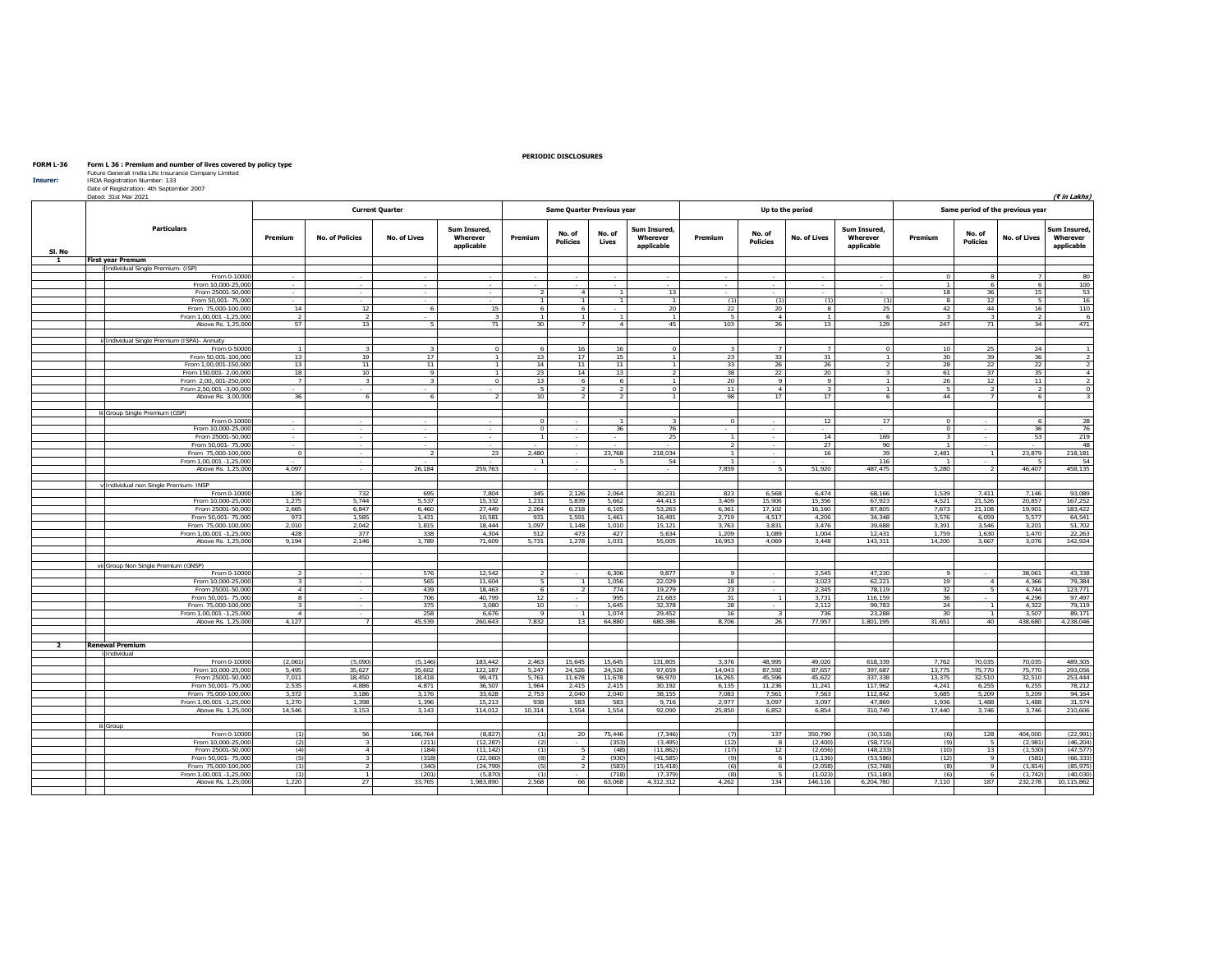# FORM L-37-BUSINESS ACQUISITION THROUGH DFFERENT CHANNELS (GROUP)<br>Future Generali India Life Insurance Company Limited<br>IRDA Registration Number: 133<br>Dated: 31st Mar 2021<br>Dated: 31st Mar 2021

| paceal stocking come |                          |                                    |                         |          |            |                                                         |          |                                          |                      |          |                                    |                                  | (₹ in Lakhs) |
|----------------------|--------------------------|------------------------------------|-------------------------|----------|------------|---------------------------------------------------------|----------|------------------------------------------|----------------------|----------|------------------------------------|----------------------------------|--------------|
|                      |                          |                                    |                         |          |            | Business Acquisition through different channels (Group) |          |                                          |                      |          |                                    |                                  |              |
|                      |                          |                                    | <b>Current Quarter</b>  |          |            | Same Quarter Previous year                              |          |                                          | Up to the period     |          |                                    | Same period of the previous year |              |
| SI.No.               | Channels                 | No. of Policies/<br>No. of Schemes | No. of Lives<br>Covered | Premium  | of Schemes | No. of Policies/ No. No. of Lives Covered               | Premium  | No. of Policies/No. of<br><b>Schemes</b> | No. of Lives Covered | Premium  | No. of Policies/<br>No. of Schemes | No. of Lives Covered             | Premium      |
|                      | Individual agents        | $\Omega$                           | 180                     | 2,071    | $^{\circ}$ | 836                                                     |          |                                          | 807                  | 2,304    |                                    | 2,951                            | 90           |
|                      | Corporate Agents-Banks   | $\Omega$                           | 25,512                  | 3,996    | $\Omega$   | 23,165                                                  | 2,394    |                                          | 50,468               | 7,631    |                                    | 67,027                           | 7,291        |
| 3                    | Corporate Agents -Others |                                    | 203                     | 72       |            | 1,348                                                   | 11       |                                          | 315                  | 111      |                                    | 1,522                            | 25           |
| 4                    | <b>Brokers</b>           |                                    | 5,382                   | 249      |            | 16,893                                                  | 319      | $\Omega$                                 | 40,720               | 1,177    | 26                                 | 58,994                           | 1.373        |
| 5                    | Micro Agents             | $\Omega$                           |                         | $\Omega$ | $\Omega$   | $\Omega$                                                | $\Omega$ | $\Omega$                                 | $\Omega$             | $\Omega$ | $\Omega$                           | $\mathbf{0}$                     |              |
| 6                    | <b>Direct Business</b>   |                                    | 43,367                  | 1,858    | R          | 58,298                                                  | 7,629    | 20                                       | 52,128               | 5,474    | 23                                 | 437,868                          | 30,788       |
|                      | Total(A)                 |                                    | 74,644                  | 8,247    | 17         | 100,540                                                 | 10,357   | 35                                       | 144,438              | 16,696   | 54                                 | 568,362                          | 39,567       |
|                      | Referral (B)             |                                    |                         |          |            |                                                         |          |                                          |                      |          |                                    |                                  |              |
|                      | Grand Total (A+B)        |                                    | 74,644                  | 8.247    | 17         | 100,540                                                 | 10,357   | 35                                       | 144,438              | 16,696   | 54                                 | 568,362                          | 39,567       |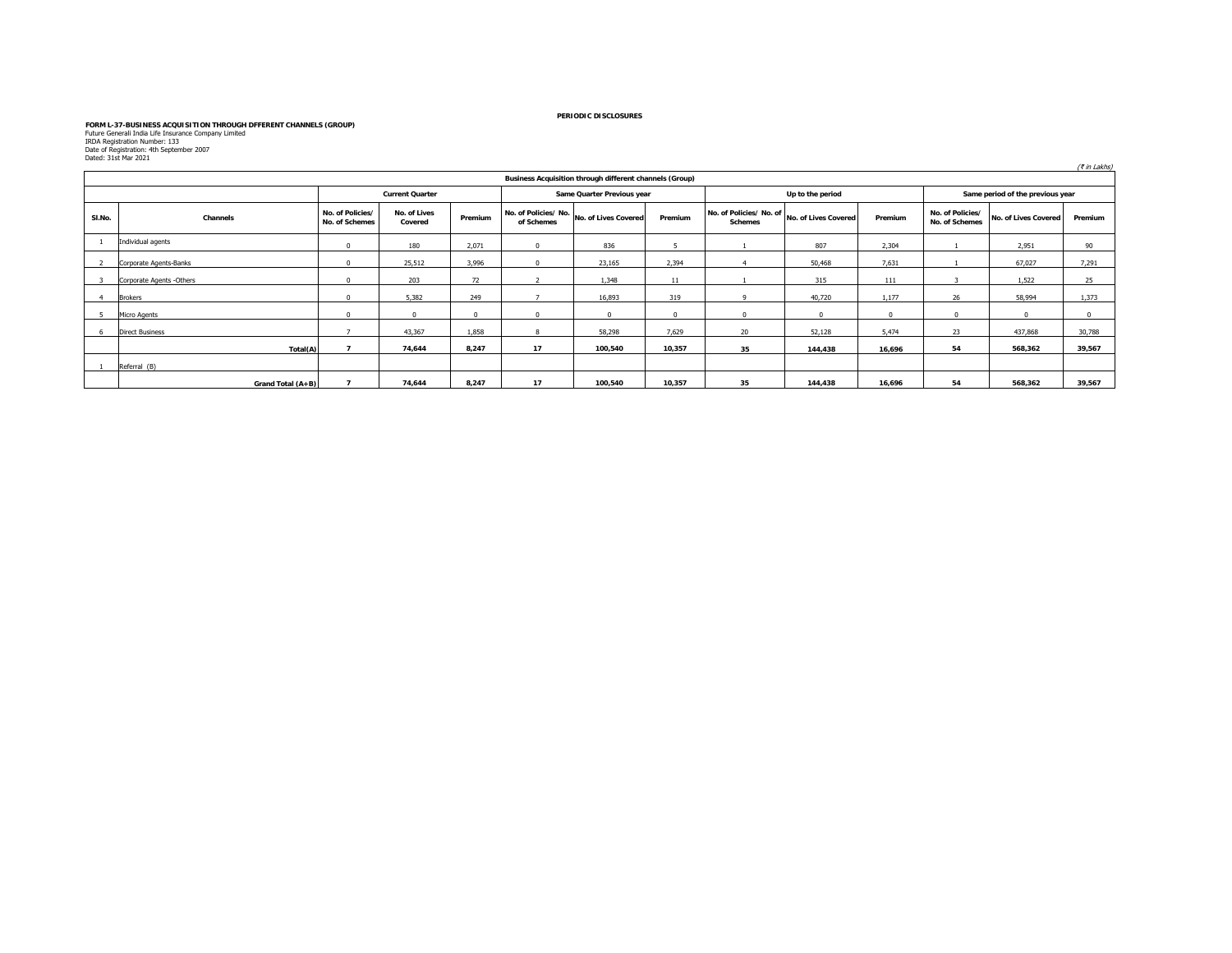# **FORM L-38 Business Acquisition through different channels (Individuals)**

Future Generali India Life Insurance Company Limited

IRDA Registration Number: 133

Date of Registration: 4th September 2007

Dated: 31st Mar 2021 $\left( \bar{\star}\text{ in } \text{Lakhs}\right)$ 

|         |                           |                          |                          | Business Acquisition through different channels (Individuals) |                          |                          |                          |                                  |                          |
|---------|---------------------------|--------------------------|--------------------------|---------------------------------------------------------------|--------------------------|--------------------------|--------------------------|----------------------------------|--------------------------|
|         |                           |                          | <b>Current Quarter</b>   | Same quarter Previous Year                                    |                          | Up to the period         |                          | Same period of the previous year |                          |
|         |                           | <b>No. of Policies</b>   | Premium                  | No. of Policies                                               | <b>Premium</b>           | <b>No. of Policies</b>   | Premium                  | No. of Policies                  | Premium                  |
| Sr. No. | Channels                  |                          |                          |                                                               |                          |                          |                          |                                  |                          |
|         | Individual agents         | 1,192                    | 1,361                    | 1,453                                                         | 1,727                    | 3,718                    | 3,206                    | 6,181                            | 5,063                    |
|         | Corporate Agents-Banks    | 6,108                    | 3,072                    | 7,314                                                         | 2,976                    | 13,407                   | 5,448                    | 22,245                           | 8,141                    |
|         | Corporate Agents - Others | 910                      | 756.77                   | 965                                                           | 808                      | 2,274                    | 1,524                    | 6,245                            | 3,404                    |
| 4       | <b>Brokers</b>            | 390                      | 502                      | 267                                                           | 168                      | 611                      | 942                      | 681                              | 491                      |
| 5       | Micro Agents              | $\overline{\phantom{a}}$ | $\overline{\phantom{a}}$ | $\overline{\phantom{a}}$                                      |                          | $\overline{\phantom{a}}$ | $\overline{\phantom{a}}$ | $\overline{\phantom{a}}$         | $\overline{\phantom{a}}$ |
| 6       | Direct Business           | 10,952                   | 11,153                   | 8,599                                                         | 6,526                    | 33,239                   | 24,463                   | 29,757                           | 20,054                   |
|         | Web Aggregators           | $\blacksquare$           |                          | 162                                                           | 29                       |                          | 10                       | 162                              | 29                       |
|         | Total (A)                 | 19,552                   | 16,845                   | 18,760                                                        | 12,235                   | 53,249                   | 35,591                   | 65,271                           | 37,183                   |
|         | Referral (B)              | $\overline{\phantom{a}}$ | $\overline{\phantom{a}}$ | $\overline{\phantom{a}}$                                      | $\overline{\phantom{a}}$ | $\overline{\phantom{a}}$ | $\overline{\phantom{a}}$ | $\overline{\phantom{a}}$         | $\overline{\phantom{0}}$ |
|         | Grand Total $(A+B)$       | 19,552                   | 16,845                   | 18,760                                                        | 12,235                   | 53,249                   | 35,591                   | 65,271                           | 37,183                   |

Note:

1. Premium means amount of premium received from business acquired by the source

2. No of Policies stand for no. of policies sold

3. Business sourced by IMF channel shown under Corporate Agents -Others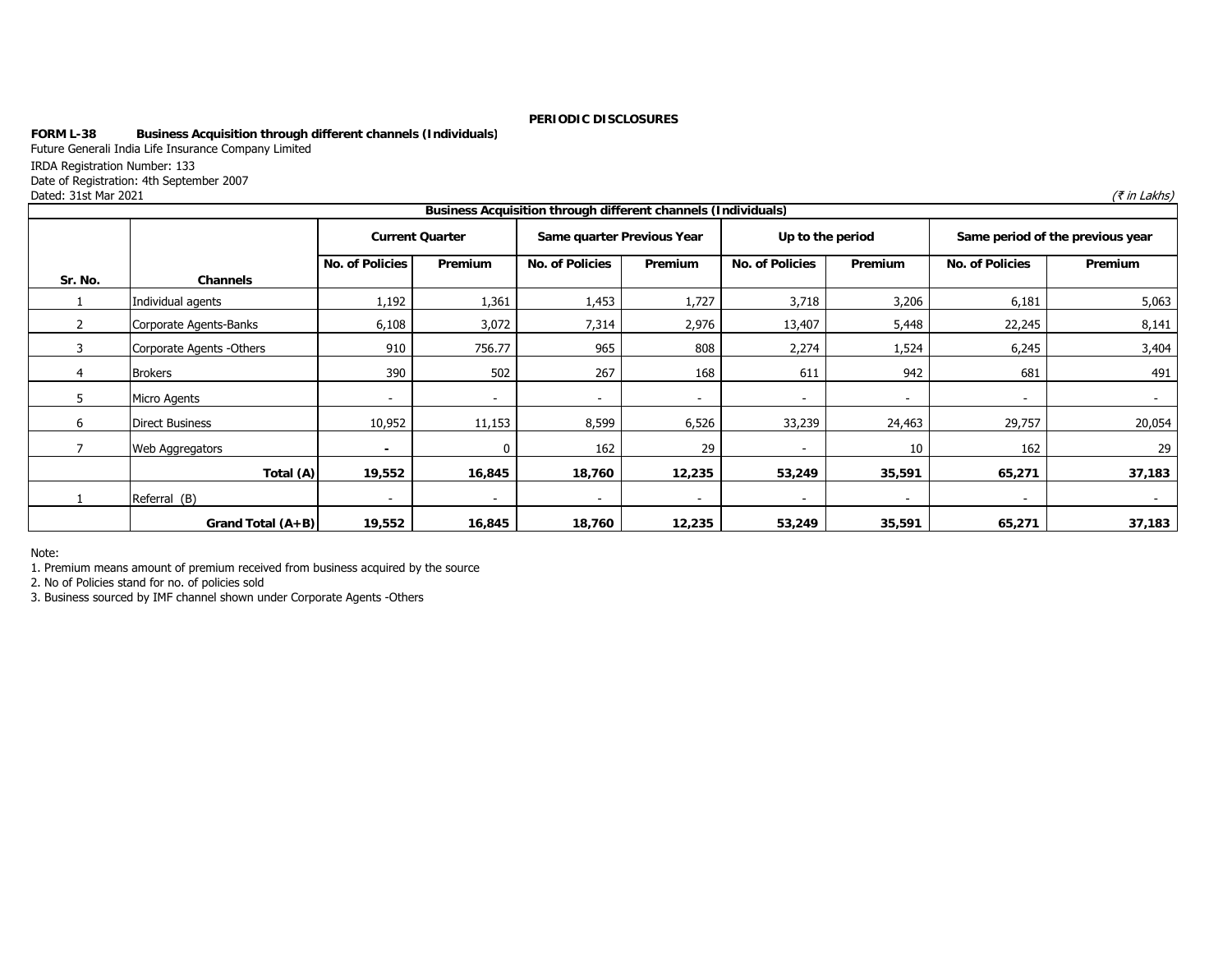**PUBLIC DISCLOSURE FORM No. L-39 Data on Settlement of Claims Future Generali India Life Insurance Company Limited IRDAI Registration no. 133 Date of Registration: 4th September 2007** 

**For the Quarter ending 31st March 2021** 

|            | Ageing of Claims* Individual |                             |         |                   |                    |                      |          |                          |                                       |
|------------|------------------------------|-----------------------------|---------|-------------------|--------------------|----------------------|----------|--------------------------|---------------------------------------|
|            |                              |                             |         |                   | No. of claims paid |                      |          | Total                    |                                       |
| SI.<br>No. | <b>Types of Claims</b>       | On or<br>before<br>maturity | 1 month | $1 - 3$<br>months | $3 - 6$<br>months  | 6 months -<br>1 year | > 1 year | No. of<br>claims<br>paid | <b>Total amount of</b><br>claims paid |
|            | Maturity Claims              |                             | 2030    | 64                | 22                 |                      |          | 2116                     | 31,46,74,414.27                       |
| ◠          | Survival Benefit             |                             | 2963    | 22                |                    |                      |          | 2989                     | 7,05,63,232.80                        |
| 3          | For Annuities / Pension      |                             | 880     |                   |                    |                      |          | 885                      | 13,25,574.78                          |
| 4          | For Surrender                |                             | 5380    | 13                |                    |                      |          | 5400                     | 46,99,36,006.22                       |
| 5          | Other benefits               |                             | 1754    | 14                |                    |                      |          | 1774                     | 18,72,46,190.83                       |
| 6          | Death Claims                 |                             | 410     |                   |                    |                      |          | 410                      | 17,51,75,901.02                       |
|            |                              |                             |         |                   |                    |                      |          | 13574                    | 1,21,89,21,319.92                     |

|            | Ageing of Claims* Group |                             |         |                   |                    |                      |            |                          |                                |
|------------|-------------------------|-----------------------------|---------|-------------------|--------------------|----------------------|------------|--------------------------|--------------------------------|
|            |                         |                             |         |                   | No. of claims paid |                      |            | <b>Total</b>             |                                |
| SI.<br>No. | <b>Types of Claims</b>  | On or<br>before<br>maturity | 1 month | $1 - 3$<br>months | $3 - 6$<br>months  | 6 months -<br>1 year | $> 1$ year | No. of<br>claims<br>paid | Total amount of<br>claims paid |
|            | <b>Maturity Claims</b>  |                             |         |                   |                    |                      |            |                          | 0.00                           |
| ົ          | Survival Benefit        | 547                         |         |                   |                    |                      |            | 547                      | 7,84,15,849.64                 |
| 3          | For Annuities / Pension |                             |         |                   |                    |                      |            |                          | 0.00                           |
|            | For Surrender           |                             |         |                   |                    |                      |            |                          | 9,56,977.00                    |
| 5          | Other benefits          |                             |         |                   |                    |                      |            |                          | 23,00,000.00                   |
| 6          | Death Claims            | $\Omega$                    | 367     | 0                 |                    |                      |            | 367                      | 41,76,21,268.00                |
|            |                         |                             |         |                   |                    |                      |            | 917                      | 49,92,94,094.64                |

\*The ageing of claims, in case of the death of the claims will be computed from the date of completion of all the documentation.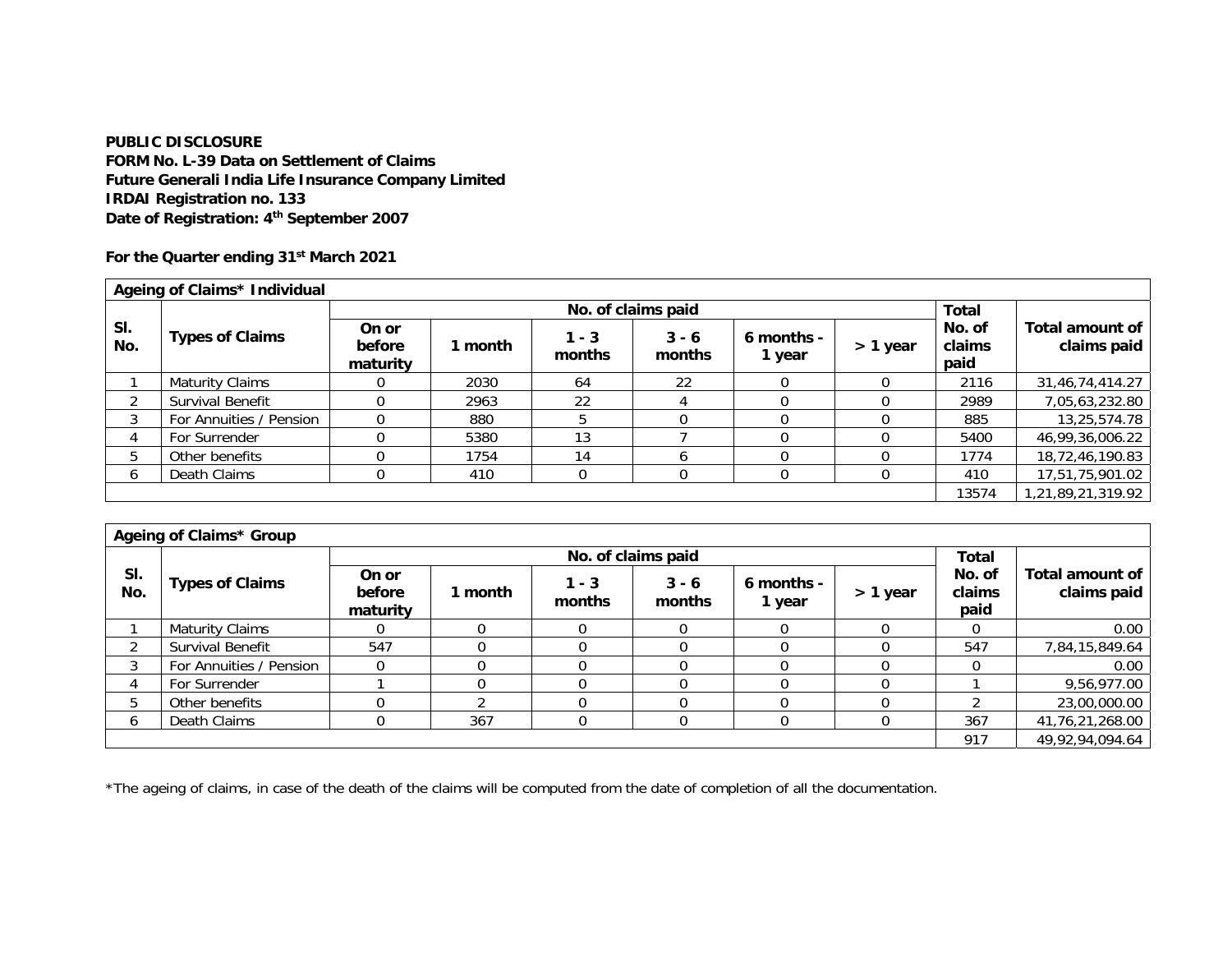# **PUBLIC DISCLOSURE**

**FORM No. L- 40 Quarterly claims data for Life Future Generali India Life Insurance Company Limited IRDAI Registration no. 133 Date of Registration: 4th September 2007 For the Quarter ending 31st March 2021**

|            | <b>Individual Claims</b>                                 |                  |                     | No. of claims only      |                                  |                  |                   |
|------------|----------------------------------------------------------|------------------|---------------------|-------------------------|----------------------------------|------------------|-------------------|
| Sr.<br>No. | <b>Claims Experience</b>                                 | <b>For Death</b> | <b>For Maturity</b> | <b>Survival Benefit</b> | <b>For Annuities/</b><br>Pension | For<br>Surrender | Other<br>benefits |
|            | Claims O/S at the beginning of the period                | 25               | 118                 | 36                      | <sub>n</sub>                     | 265              | 71                |
|            | Claims reported during the period                        | 410              | 2097                | 2959                    | 883                              | 5167             | 1799              |
|            | Claims Settled during the period                         | 410              | 2116                | 2989                    | 885                              | 5400             | 1774              |
|            | Claims Repudiated during the period                      | 17               |                     |                         |                                  | $\Omega$         |                   |
| a)         | Less than 2 years from the date of acceptance of risk    | 15               |                     |                         |                                  | $\Omega$         |                   |
| b)         | Greater than 2 years from the date of acceptance of risk | ി                |                     |                         |                                  | $\Omega$         |                   |
| 5          | Claims written back                                      |                  |                     |                         |                                  | $\Omega$         | 0                 |
| 6          | Claims O/S at end of the period                          |                  | 99                  |                         |                                  | 32               | 94                |
| a)         | Less than 3 months                                       |                  | 97                  |                         |                                  | 32               | 94                |
| b)         | 3 months to 6 months                                     |                  |                     |                         |                                  | $\Omega$         | $\Omega$          |
| C)         | 6 months to 1 year                                       |                  |                     |                         |                                  | $\Omega$         | 0                 |
| d)         | 1 year and above                                         |                  |                     |                         |                                  |                  |                   |

|            | <b>Group Claims</b>                                      | No. of claims only |                     |                         |                                  |                         |                   |  |
|------------|----------------------------------------------------------|--------------------|---------------------|-------------------------|----------------------------------|-------------------------|-------------------|--|
| Sr.<br>No. | <b>Claims Experience</b>                                 | <b>For Death</b>   | <b>For Maturity</b> | <b>Survival Benefit</b> | <b>For Annuities/</b><br>Pension | For<br><b>Surrender</b> | Other<br>benefits |  |
|            | Claims O/S at the beginning of the period                | 42                 |                     |                         |                                  |                         |                   |  |
| ◠          | Claims reported during the period                        | 357                |                     | 547                     |                                  |                         |                   |  |
|            | Claims Settled during the period                         | 367                |                     | 547                     |                                  |                         |                   |  |
| 4          | Claims Repudiated during the period                      | 29                 |                     |                         |                                  |                         |                   |  |
| a)         | Less than 2 years from the date of acceptance of risk    | 27                 |                     |                         |                                  |                         |                   |  |
| b)         | Greater than 2 years from the date of acceptance of risk |                    |                     |                         |                                  |                         |                   |  |
|            | Claims written back                                      |                    |                     |                         |                                  |                         |                   |  |
| 6          | Claims O/S at end of the period                          |                    |                     |                         |                                  |                         |                   |  |
| a)         | Less than 3 months                                       |                    |                     |                         |                                  |                         |                   |  |
| b)         | 3 months to 6 months                                     |                    |                     |                         |                                  |                         |                   |  |
|            | 6 months to 1 year                                       |                    |                     |                         |                                  |                         |                   |  |
| d)         | 1 year and above                                         |                    |                     |                         |                                  |                         |                   |  |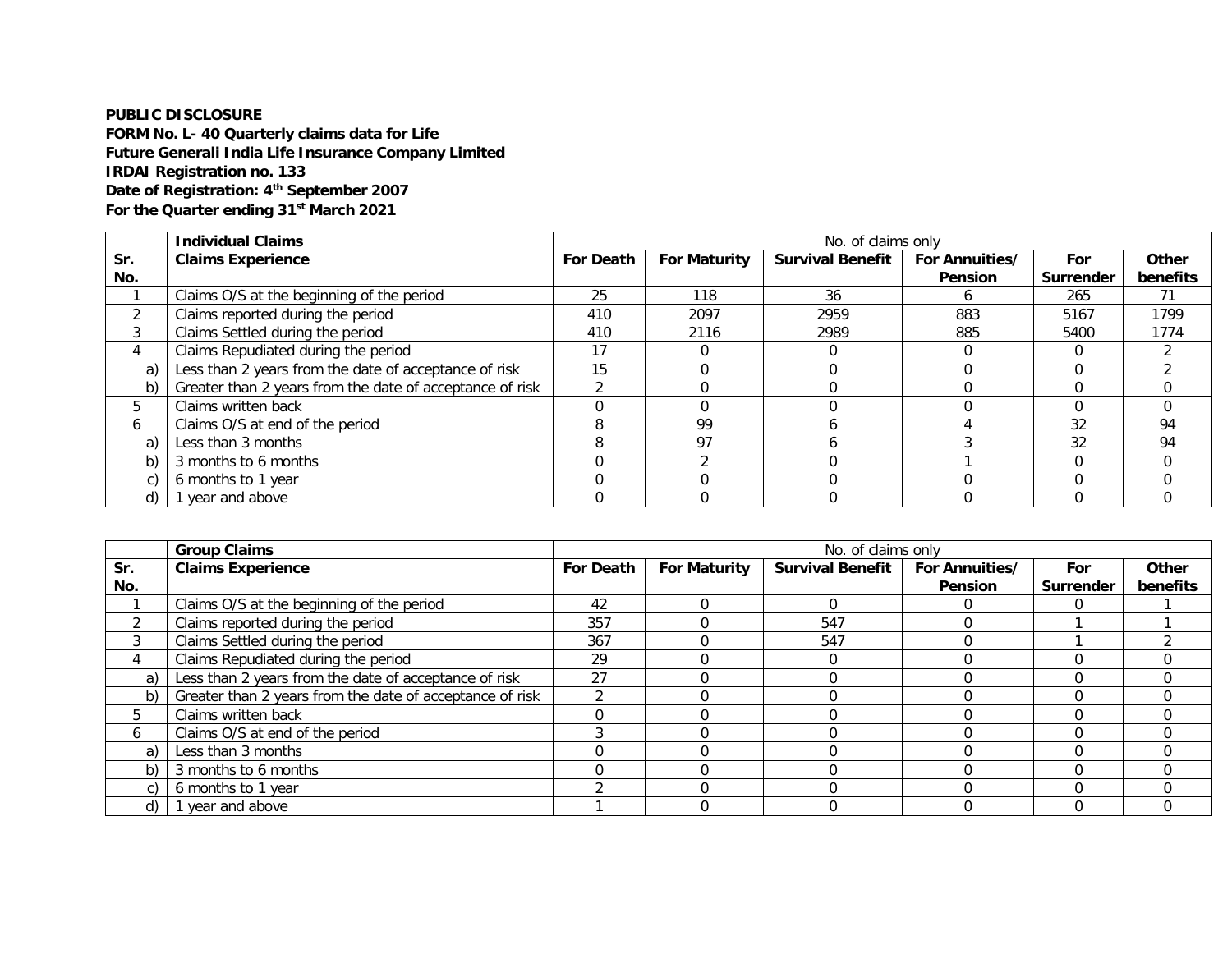# **PUBLIC DISCLOSURE FORM No. L-41 Grievance disposal Future Generali India Life Insurance Company Limited IRDAI Registration no. 133 Date of Registration: 4th September 2007**

# **For the Quarter ending 31st March 2021**

|            |                                   |                      |                  |                          | <b>Complaints Resolved/ settled</b> |          |                       | <b>Total complaints</b>                                        |
|------------|-----------------------------------|----------------------|------------------|--------------------------|-------------------------------------|----------|-----------------------|----------------------------------------------------------------|
| SI.<br>No. | <b>Particulars</b>                | Opening<br>Balance * | <b>Additions</b> | <b>Fully</b><br>Accepted | Partial<br>Accepted                 | Rejected | Complaints<br>Pending | registered upto<br>the quarter<br>during the<br>financial year |
|            | Complaints made by customers      |                      |                  |                          |                                     |          |                       |                                                                |
| a)         | Death Claims                      |                      |                  |                          |                                     |          |                       | 14                                                             |
| b)         | <b>Policy Servicing</b>           |                      | n.               |                          |                                     |          |                       | 19                                                             |
| C)         | <b>Proposal Processing</b>        |                      |                  |                          |                                     |          |                       | 21                                                             |
| d)         | <b>Survival Claims</b>            |                      |                  |                          |                                     |          |                       | 16                                                             |
| e)         | <b>ULIP Related</b>               |                      |                  |                          |                                     |          |                       |                                                                |
|            | <b>Unfair Business Practices</b>  | 20                   | 335              | 49                       |                                     | 303      |                       | 1365                                                           |
| q)         | <b>Others</b>                     |                      | 42               | 10                       |                                     | 32       |                       | 72                                                             |
|            | <b>Total Number of Complaints</b> | 20                   | 402              | 68                       |                                     | 351      |                       | 1509                                                           |

| <b>Total</b>                                              | $\overline{0}$                                                                                                                                                                                            | $\Omega$              | 0        |
|-----------------------------------------------------------|-----------------------------------------------------------------------------------------------------------------------------------------------------------------------------------------------------------|-----------------------|----------|
| 90 days & beyond                                          | 0                                                                                                                                                                                                         | 0                     | 0        |
| 30 - 90 days                                              | $\overline{0}$                                                                                                                                                                                            | 0                     | $\Omega$ |
| 15 - 30 days                                              | 0                                                                                                                                                                                                         | 0                     | 0        |
| 7 - 15 days                                               | $\Omega$                                                                                                                                                                                                  | 0                     | $\Omega$ |
| Upto 7 days                                               | $\Omega$                                                                                                                                                                                                  | ი                     | $\Omega$ |
|                                                           | <b>Customers</b>                                                                                                                                                                                          | <b>Intermediaries</b> |          |
|                                                           | made<br>by                                                                                                                                                                                                | made by               | Total    |
| Duration wise pending status                              | Complaints                                                                                                                                                                                                | <b>Complaints</b>     |          |
|                                                           |                                                                                                                                                                                                           |                       |          |
|                                                           |                                                                                                                                                                                                           |                       |          |
|                                                           |                                                                                                                                                                                                           |                       |          |
|                                                           |                                                                                                                                                                                                           |                       |          |
| Total No. of Policy Complaints (current                   |                                                                                                                                                                                                           |                       |          |
| year: FY 2020-21                                          | 1223                                                                                                                                                                                                      |                       |          |
|                                                           |                                                                                                                                                                                                           |                       |          |
| Total No. of policies during current                      |                                                                                                                                                                                                           |                       |          |
| Total No. of claims during previous<br>year: FY 2019-20   | 1135                                                                                                                                                                                                      |                       |          |
| Total No. of policies during previous<br>year: FY 2019-20 | 65271                                                                                                                                                                                                     |                       |          |
|                                                           | year: FY 2020-21<br>Total No. of claims during current<br>year) per 10,000 policies (current<br>year):<br>Total No. of Claim Complaints (current<br>year) per 10,000 claims registered<br>(current year): | 53249<br>283<br>114   |          |

\* Opening balance should tally with the closing balance of the previous financial year.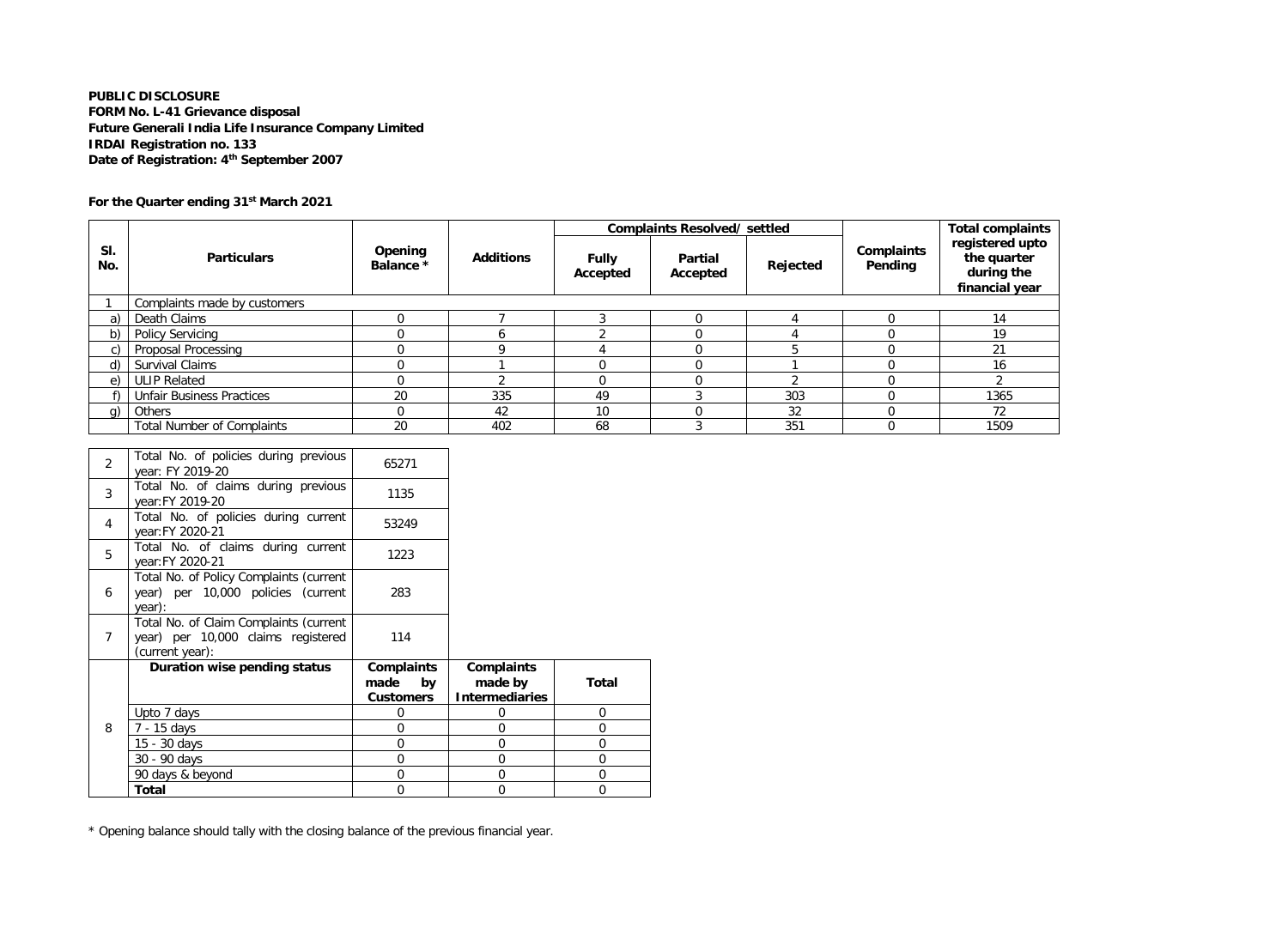L-42 : Valuation Basis (Life Insurance)

Date: 31st March 2021

A chapter on valuation basis covering the following minimum criteria should also be displayed on the web-site of the Insurers.

#### **a. How the policy data needed for valuation is accessed ?**

1: Input data for valuation process is generated by the IT team from the policy administration system in CSV, excel formats which are pre-specified. 2: Input data received from IT team is run through validation program whose purpose is to validate the data before using it for valuation process. Error data/ records (if any) is recitifed atcontract level before input it in to valuation process.

3: Summary statistics and movement analysis is prepared on the input data to see consistency in the data. Averages in respect of sum assured, premiums and premium per 1000 SA etc - are used to check the data consistency.

4: Validated data is used to prepare the input file for the valuation models. Individual valuation of policy liablities is carried on actuarial software. Valuation for Group Credit Life is carried on actuarial software, for other Group Products, valuation is carried using MS Access/ Excel models

#### **b. How the valuation bases are supplied to the system ?**

1: Valuation basis is maintained in "Parameter Files" and these files are supplied to the valuation program. Valuation Basis is validated and updated (if required) at the end of each quarter.

1) Interest : Maximum and Minimum interest rate taken for each segment

i. Individual Business

- 
- 
- 
- 5. Annuities- Individual Pension Plan
- 
- 

ii.Group Business

# 2) Mortality Rates : the mortality rates used for each segment

i.Individual Business

- 1. Life- Participating policies<br>2. Life- Non-participating Po
- Life- Non-participating Policies
- 3. Annuities- Participating policies<br>4. Annuities Non-participating po
- 4. Annuities Non-participating policies<br>5. Annuities- Individual Pension Plan
- 5. Annuities- Individual Pension Plan<br>6. Unit Linked 6. Unit Linked
- 7. Health Insurance

#### ii. Group Business

Group Term Life

Group Credit Life, Group Gratuity & Group Leave Encashment Plans 40% - 250% of IALM 12-14<br>40% - 218% of IALM 12-14

3) Expenses :

- i.Individual Business
- 1. Life- Participating policies<br>2. Life- Non-participating Pol
- 2. Life- Non-participating Policies<br>3. Annuities- Participating policies
- 
- 4. Annuities Non-participating policies<br>5. Annuities- Individual Pension Plan 5. Annuities- Individual Pension Plan<br>6. Mit Linked
- 6. Unit Linked 7. Health Insurance
- 

ii. Group Business

4) Bonus Rates :

----Bonus rates are applicable only for participating policies

Life - Participating policies - Individual Business

Pension - Participating policies - Individual Business

Minimum Maximum 1. Life- Participating policies 5.8% per annum 6.65% per annum 2. Life- Non-participating Policies 5.3% per annum 6.15% per annum 3. Annuities- Participating policies 4. Annuities – Non-participating policies and the state of the state of the state of the state of the state of the state of the state of the state of the state of the state of the state of the state of the state of the sta 6. Unit Linked 5.3% per annum 6.15% per annum 7. Health Insurance 5.3% per annum 6.15% per annum Not applicable, as we do not have any annuity products in this segment. Not applicable, as we do not have any annuity products in this segment.<br>5.3% per annum 6.15% per annum

> Group Credit Life - 6.65% in first 5 years and 5.8% for remaining years Group Comprehensive Employee Benefits Plan - 6.15% in first 5 years and 5.3% for remaining years

Not Applicable for Group term products as Unearned Premium Reserve methodology is used

Not Applicable for Group fund products .

20.8% to 478.5% of IALM 12-14 Not applicable, as we do not have any annuity products in this segment. 54% to 58.5% of LIC annuitant 96-98 mortality Not applicable, as we do not have any annuity products in this segment. 88% to 236.5% of IALM 12-14 66% to 522.5% of IALM 12-14 (Including Pension products)

Mortality Rates: 88.2% to 126.5% of IALM 12-14 Morbidity Rates: Dependent on reinsurance rates

88% - 218% of IALM 12-14 Not Applicable for Group term products as Unearned Premium Reserve methodology is used .

Annuities- Participating policies Not applicable Please Refer Table "Expense Assumptions" Please Refer Table "Expense Assumptions" Please Refer Table "Expense Assumptions" **Not applicable<br>Please Refer Table "Expense Assumptions"** Please Refer Table "Expense Assumptions"

Please Refer Table "Expense Assumptions"

Future Reversionary bonus assumptions varies from 2.00% to 6.00% (of Sum Assured + Vested Bonus + Guaranteed Additions, if any) depending on product. Future Cash bonus assumption varies from 1.25% to 2.50% (of Sum Assured) depending upon product.

4.5% per annum crediting interest rate or varies from 2.75% to 4.50% (of Sum Assured + Vested Bonus) depending on product.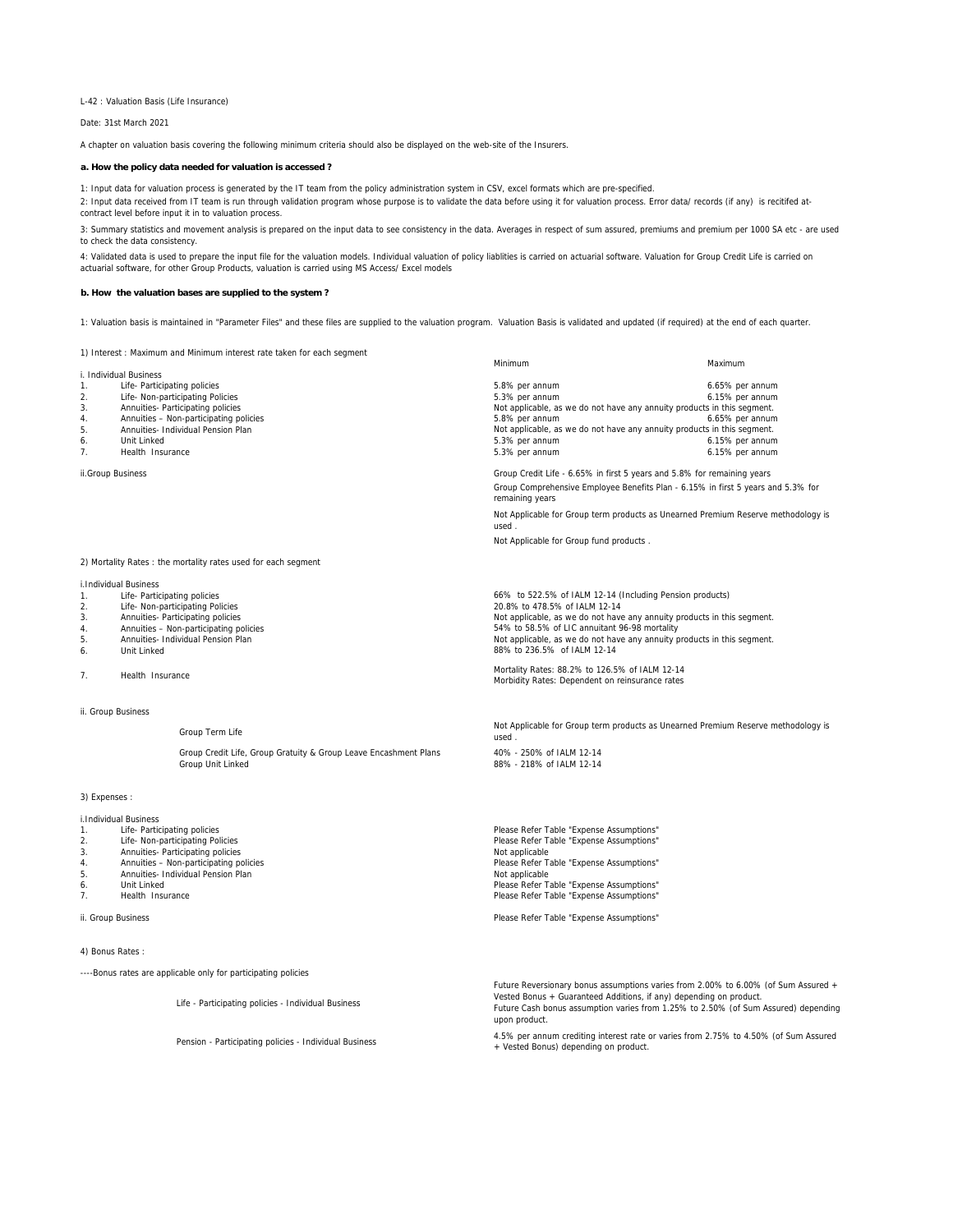5) Policyholders Reasonable Expectations

6) Taxation and Shareholder Transfers

7) Basis of provisions for Incurred But Not Reported (IBNR)

i.Individual Business

ii. Group Business

8) Change in Valuation Methods or Bases (as compared with 31st March 2020 assumptions)

- i.Individuals Assurances
- 1. Interest<br>2. Expenses
- 2. Expenses<br>3. Inflation
- 

#### ii.Annuities 1. Interest

- -
	-
- 2. Expenses<br>3. Inflation

# iii.Unit Linked 1. Interest<br>2. Expense

- 2. Expenses<br>3. Inflation
- 3. Inflation No change is a state of the state of the state of the state of the state of the state of the state of the state of the state of the state of the state of the state of the state of the state of the state of the

# iv.Health<br>1. Inte

- 
- 1. Interest<br>2. Expense<br>3. Inflation Expenses<br>Inflation 3. Inflation No change is a state of the state of the state of the state of the state of the state of the state of the state of the state of the state of the state of the state of the state of the state of the state of the

# v.Group

- 1. Interest 2. Expenses
- 

Bonus rates , Surrender values and charges under UL plans are set considering Policyholders' reasonable expectations

Taxation (as applicable) and shareholders' transfers are considered in the reserving cashflows of Individual participating business.

IBNR provision is calculated using run off triangles by calculating development factors based on historical claims data

For Group Term: IBNR provision is calculated using run off triangles by calculating development factors based on historical claims data. For all other group products: IBNR provision is equivalent to expected monthly claim payout, assuming delay in reporting of claims over the last year.

3. Inflation No change is a state of the state of the state of the state of the state of the state of the state of the state of the state of the state of the state of the state of the state of the state of the state of the No change No change other than allowing for implied inflation

a. Annuity in payment<br>b. Annuity during deferred period Not Applicable and the Same Mot Applicable<br>c. Pension:All Plans Not Applicable and Not Applicable and Not Applicable and Not Applicable 3. Inflation No change is a state of the state of the state of the state of the state of the state of the state of the state of the state of the state of the state of the state of the state of the state of the state of the No change<br>Not Applicable Not Applicable<br>No change other than allowing for implied inflation<br>No change

No change No change other than allowing for implied inflation

No change No change other than allowing for implied inflation

3. Inflation No change is a state of the state of the state of the state of the state of the state of the state of the state of the state of the state of the state of the state of the state of the state of the state of the No change other than allowing for implied inflation<br>No change No change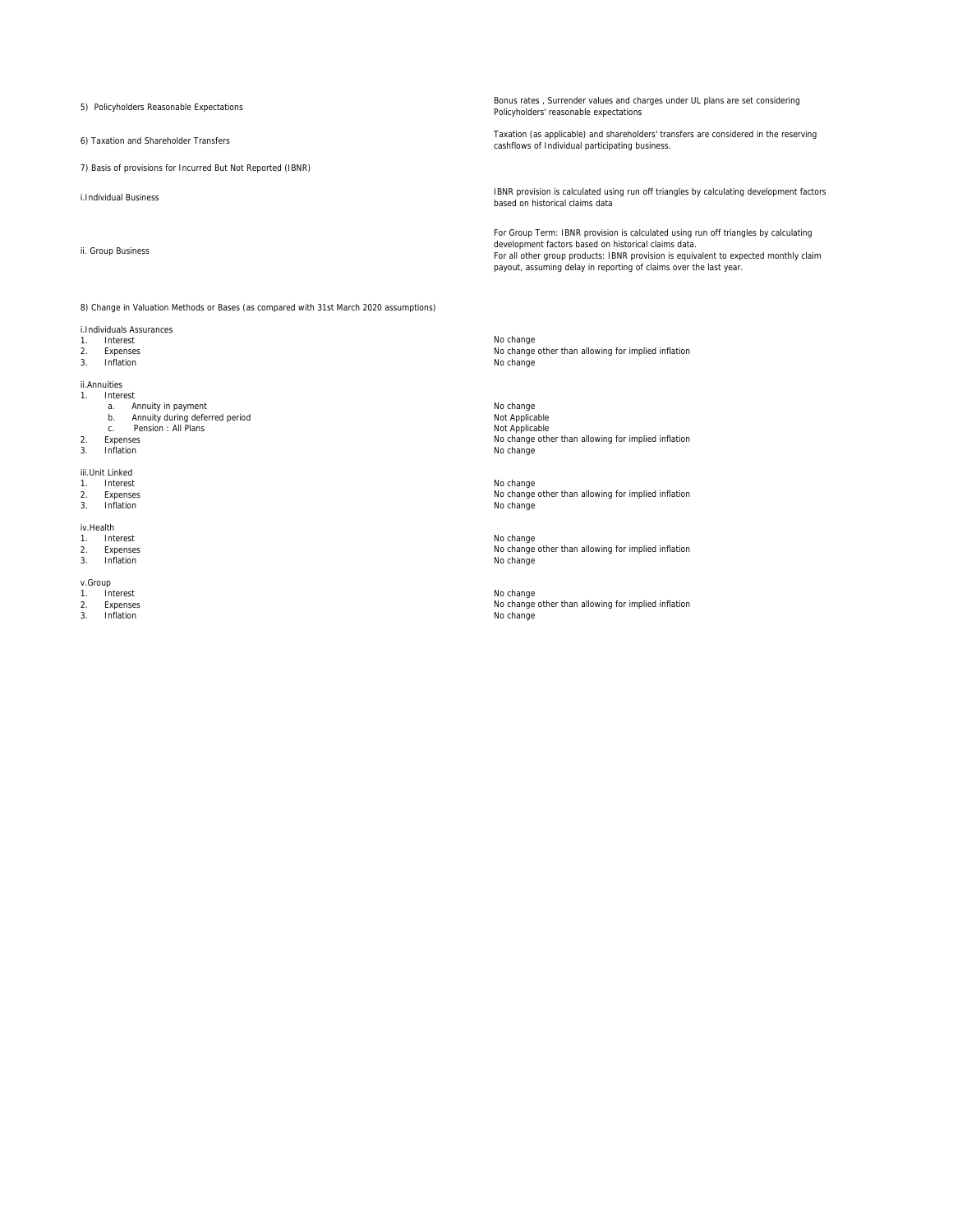# **Expense assumptions as at valuation date**

**Date: 31st March 2021**

# **PER POLICY RENEWAL EXPENSES**

|                                                              | <b>RENEWAL EXPENSES</b> |                            |
|--------------------------------------------------------------|-------------------------|----------------------------|
| <b>PRODUCT NAME</b>                                          | per annum (Rs)          | <b>INFLATION Per Annum</b> |
| <b>INDIVIDUAL-TRADITIONAL</b>                                |                         |                            |
| Future Generali Assure Plan                                  | 692                     | 4.0%                       |
| Future Generali Insta Life Plan RP                           | 692                     | 4.0%                       |
| Future Generali Flexi Money Back RP                          | 692                     | 4.0%                       |
| Future Generali Anand Plan                                   | 692                     | 4.0%                       |
| Future Generali Saral Anand Plan                             | 692                     | 4.0%                       |
| Future Generali Dream Guarantee Plan                         | 692                     | 4.0%                       |
| Future Generali Bima Guarantee Plan                          | 692                     | 4.0%                       |
| Future Generali Secure Income Plan RP                        | 692                     | 4.0%                       |
| Future Generali Pearls Guarantee                             | 692                     | 4.0%                       |
| Future Generali Care Plan                                    | 692                     | 4.0%                       |
| Future Generali Care Plus Plan (UIN: 133N030V01, 133N030V02, |                         |                            |
| 133N030V03, 133N030V04)                                      | 692                     | 4.0%                       |
| Future Generali Smart Life Plan                              | 692                     | 4.0%                       |
| Future Generali Return of Premium Plan                       | 692                     | 4.0%                       |
| Future Generali Pension Plan RP                              | 692                     | 4.0%                       |
| Future Generali Family Secure Plan                           | 692                     | 4.0%                       |
| Future Generali Family Income Plan                           | 692                     | 4.0%                       |
| Future Generali Saral Bima                                   | 692                     | 4.0%                       |
| Future Generali Assure Plus Plan                             | 692                     | 4.0%                       |
| Future Generali Pension Guarantee Plan RP                    | 692                     | 4.0%                       |
| Future Generali Assured Income Plan                          | 692                     | 4.0%                       |
| Future Generali Triple Anand Advantage                       | 692                     | 4.0%                       |
| Future Generali Assured Money Back                           | 692                     | 4.0%                       |
| Future Generali Assured Education Plan                       | 692                     | 4.0%                       |
| Future Generali Flexi Online Term Plan                       | 692                     | 4.0%                       |
| <b>Future Generali New Saral Anand</b>                       | 692                     | 4.0%                       |
| Future Generali Big Income Multiplier                        | 692                     | 4.0%                       |
| Future Generali New Assure Plus                              | 692                     | 4.0%                       |
| Future Generali Guaranteed Advantage                         | 692                     | 4.0%                       |
| Future Generali Assured Wealth Plan                          | 692                     | 4.0%                       |
| Future Generali Heart and Health Insurance Plan              | 384                     | 4.0%                       |
| Future Generali Insta Life Plan SP                           | 346                     | 4.0%                       |
| Future Generali Flexi Money Back SP                          | 346                     | 4.0%                       |
| Future Generali Secure Income Plan SP                        | 346                     | 4.0%                       |
| Future Generali Immediate Annuity                            | 346                     | 4.0%                       |
| Future Generali Pension Plan SP                              | 346                     | 4.0%                       |
| Future Generali Pension Guarantee Plan SP                    | 346                     | 4.0%                       |
| Future Generali Life Time Partner Plan                       | 692                     | 4.0%                       |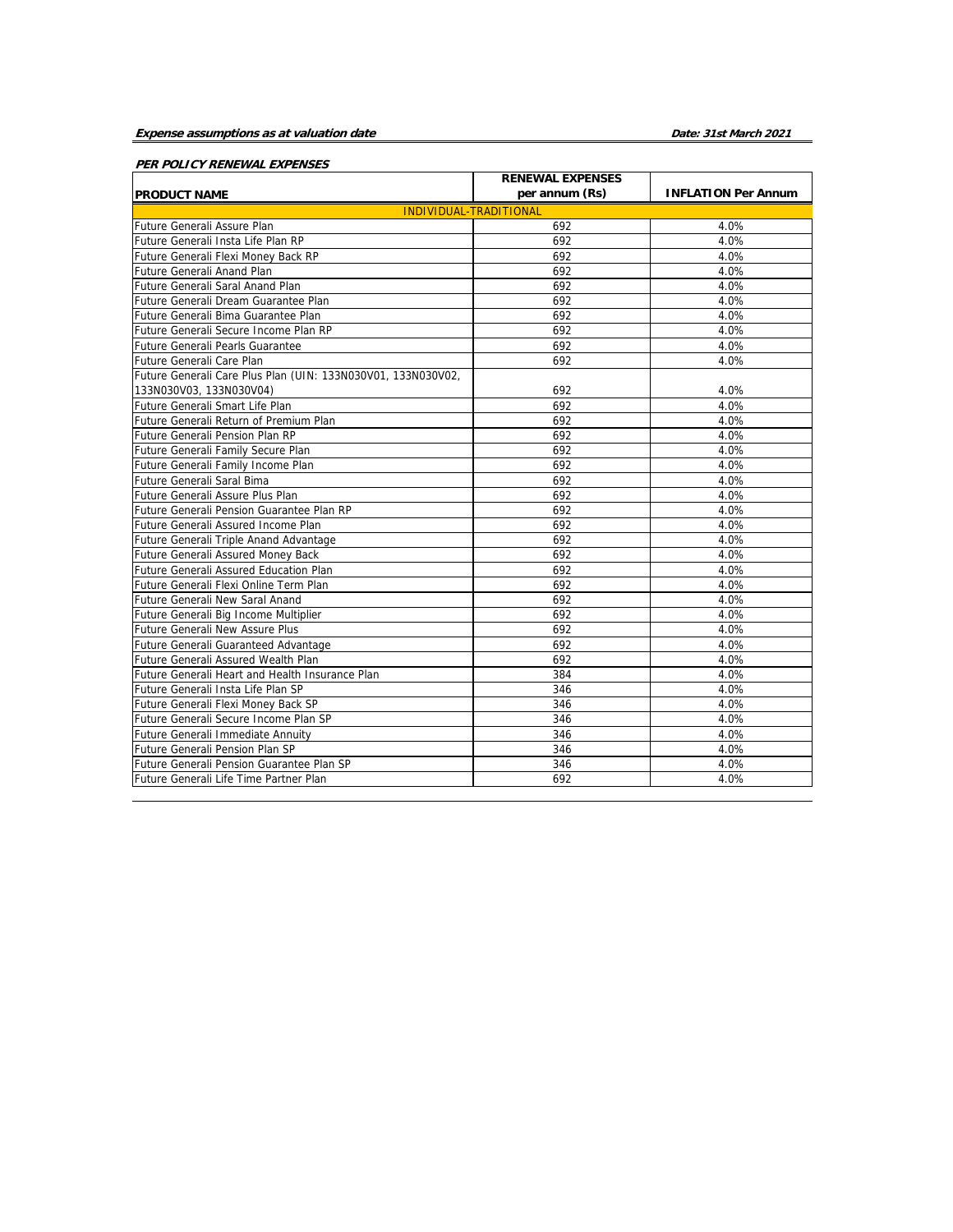# **PER POLICY RENEWAL EXPENSES**

| <b>RENEWAL EXPENSES</b>                        |                               |                            |  |  |  |  |  |  |  |  |
|------------------------------------------------|-------------------------------|----------------------------|--|--|--|--|--|--|--|--|
| <b>PRODUCT NAME</b>                            | per annum (Rs)                | <b>INFLATION Per Annum</b> |  |  |  |  |  |  |  |  |
|                                                | <b>INDIVIDUAL-UNIT LINKED</b> |                            |  |  |  |  |  |  |  |  |
| Future Generali Pension Advantage Plan RP      | 692                           | 4.0%                       |  |  |  |  |  |  |  |  |
| Future Generali Pension Advantage Plus Plan RP | 692                           | 4.0%                       |  |  |  |  |  |  |  |  |
| Future Generali Bima Advantage Plus            | 692                           | 4.0%                       |  |  |  |  |  |  |  |  |
| Future Generali Dhan Vridhi                    | 692                           | 4.0%                       |  |  |  |  |  |  |  |  |
| Future Generali Wealth Protect Plan            | 692                           | 4.0%                       |  |  |  |  |  |  |  |  |
| Future Generali Sanjeevani Plan RP             | 692                           | 4.0%                       |  |  |  |  |  |  |  |  |
| Future Generali Freedom Plan                   | 692                           | 4.0%                       |  |  |  |  |  |  |  |  |
| Future Generali Sanjeevani Plus Plan RP        | 692                           | 4.0%                       |  |  |  |  |  |  |  |  |
| Future Generali Freedom Plus Plan              | 692                           | 4.0%                       |  |  |  |  |  |  |  |  |
| Future Generali NAV Assure Plan RP             | 692                           | 4.0%                       |  |  |  |  |  |  |  |  |
| Future Generali NAV Insure Plan RP             | 692                           | 4.0%                       |  |  |  |  |  |  |  |  |
| Future Generali Guarantee Plus Plan            | 692                           | 4.0%                       |  |  |  |  |  |  |  |  |
| Future Generali Select Insurance Plan          | 692                           | 4.0%                       |  |  |  |  |  |  |  |  |
| Future Generali Bima Advantage                 | 692                           | 4.0%                       |  |  |  |  |  |  |  |  |
| <b>Future Generali Guarantee Plan</b>          | 692                           | 4.0%                       |  |  |  |  |  |  |  |  |
| Future Guarantee Easy Invest Online            | 692                           | 4.0%                       |  |  |  |  |  |  |  |  |
| Future Generali Big Dreams Plan (RP/LP)        | 308                           | 4.0%                       |  |  |  |  |  |  |  |  |
| Future Generali Pension Advantage Plan SP      | 346                           | 4.0%                       |  |  |  |  |  |  |  |  |
| Future Generali Pension Advantage Plus Plan SP | 346                           | 4.0%                       |  |  |  |  |  |  |  |  |
| Future Generali Bima Gain Plan SP              | 346                           | 4.0%                       |  |  |  |  |  |  |  |  |
| Future Generali Sanjeevani Plan SP             | 346                           | 4.0%                       |  |  |  |  |  |  |  |  |
| Future Generali Sanjeevani Plus Plan SP        | 346                           | 4.0%                       |  |  |  |  |  |  |  |  |
| Future Generali NAV Assure Plan SP             | 346                           | 4.0%                       |  |  |  |  |  |  |  |  |
| Future Generali NAV Insure Plan SP             | 346                           | 4.0%                       |  |  |  |  |  |  |  |  |
| Future Generali Pramukh Nivesh Plan SP         | 346                           | 4.0%                       |  |  |  |  |  |  |  |  |
| Future Generali Nivesh Plan SP                 | 346                           | 4.0%                       |  |  |  |  |  |  |  |  |
| Future Generali Nivesh Preferred Plan SP       | 346                           | 4.0%                       |  |  |  |  |  |  |  |  |
| Future Generali Big Dreams Plan (SP)           | 154                           | 4.0%                       |  |  |  |  |  |  |  |  |
| Future Generali Nivesh Preferred Plan SP       | 346                           | 4.0%                       |  |  |  |  |  |  |  |  |
| Future Generali Nivesh Preferred Plan SP       | 346                           | 4.0%                       |  |  |  |  |  |  |  |  |

# GROUP (TRADITIONAL & UNIT LINKED)

All Group Plans

As per Pricing basis

NIL

# **PREMIUM RELATED RENEWAL EXPENSES**

| Future Generali Cancer Protect Plan RP          | 8.25%         |
|-------------------------------------------------|---------------|
| Future Generali Cancer Protect Plan SP          | 2.20%         |
| Future Generali Flexi Online Term Plan          | 1.00%         |
| Future Generali Big Income Multiplier           | 0.55%         |
| <b>Future New Assure Plus</b>                   | 0.55%         |
| Future Generali Jan Suraksha SP                 | 3.30%         |
| Future Generali Easy Invest Online              | 0.50%         |
| Future Generali Term with Return of Premium     | 3.30%         |
| Future Generali POS Term with Return of Premium | 3.30%         |
| Future Generali Heart and Health Insurance Plan | 1.1% to 9.35% |
| Future Generali Express Term Life               | 2.20%         |
| Future Generali Saral Jeevan Bima RP            | 3.30%         |
| lFuture Generali Saral Jeevan Bima SP           | 3.30%         |
| Future Generali Care Plus (UIN: 133N030V05)     | 2.20%         |
| Future Generali Assured Wealth Plan             | 0.55%         |
| Future Generali New Assured Wealth Plan         | 0.55%         |
| <b>Other Products</b>                           | <b>NIL</b>    |
|                                                 |               |

#### **RENEWAL SUM ASSURED RELATED EXPENSES**

ALL PRODUCTS

SP-Single Premium RP-Regular Premium LP-Limited Premium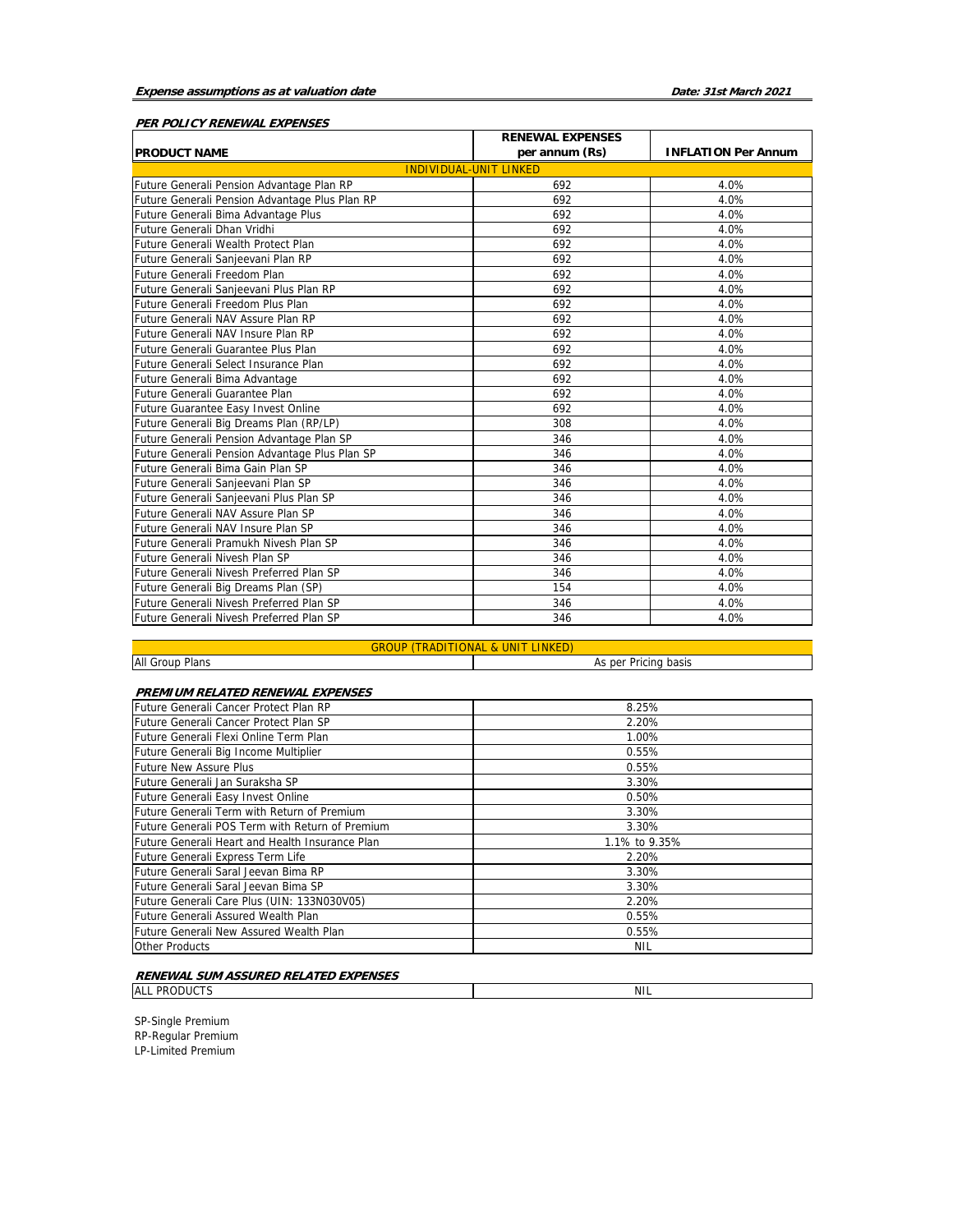# **Disclosure of voting activities in general meetings of investee companies in which the insurers have actively participated and voted:**

Name of Insurer : Future Generali India Life Insurance Company Limited Period of Reporting : January 2021 – March 2021

| <b>Meeting</b><br>Date | <b>Investee</b><br>Company<br><b>Name</b>       | Type of<br>Meeting<br>(AGM/EGM) | Proposal of<br>Management/<br><b>Shareholders</b>                                          | <b>Description of Proposal</b>                                                                                                                                                                                                                                                                                    | Management<br>Recommendation                                                                                                                                                                                                                          | Vote (For/<br>Against/<br>Abstain)         | <b>Reason supporting</b><br>the Vote Decision                                                                                                                                                                                                                                    |
|------------------------|-------------------------------------------------|---------------------------------|--------------------------------------------------------------------------------------------|-------------------------------------------------------------------------------------------------------------------------------------------------------------------------------------------------------------------------------------------------------------------------------------------------------------------|-------------------------------------------------------------------------------------------------------------------------------------------------------------------------------------------------------------------------------------------------------|--------------------------------------------|----------------------------------------------------------------------------------------------------------------------------------------------------------------------------------------------------------------------------------------------------------------------------------|
| $14$ -Jan-<br>21       | Dewan Housing<br>Corp.<br>Finance<br>Ltd (DHFL) | E-voting<br>No.                 | To Discuss and<br>the<br>approve<br>voting items of<br>resolution<br>the<br>plans for DHFL | the<br>Resolution<br>to<br>approve<br>distribution mechanism of the value<br>receivable by the creditors of DHFL<br>under the resolution plan submitted<br>successful<br>resolution<br>bv<br>the<br>(as discussed in<br>the<br>applicant<br>Eighteenth<br>Meeting<br>of<br>the<br>Committee of Creditors of DHFL) | Management has sought<br>NCD<br>the<br>approval of<br>holders to<br>approve the<br>distribution mechanism of<br>the value receivable by the<br>creditors of DHFL under the<br>resolution plan submitted<br>by the successful resolution<br>applicant. | Voted<br>in<br>favour of the<br>resolution | We voted Yes for all<br>Resolution Plans.<br>The NPV of all bids are<br>than<br>higher<br>the<br>Liquidation Value.<br>Additionally, we vote<br>Yes for the expenses<br>related items and for<br>distribution<br>the<br>mechanism $(* 1, 2, 3,  $<br>9)<br>these<br>since<br>are |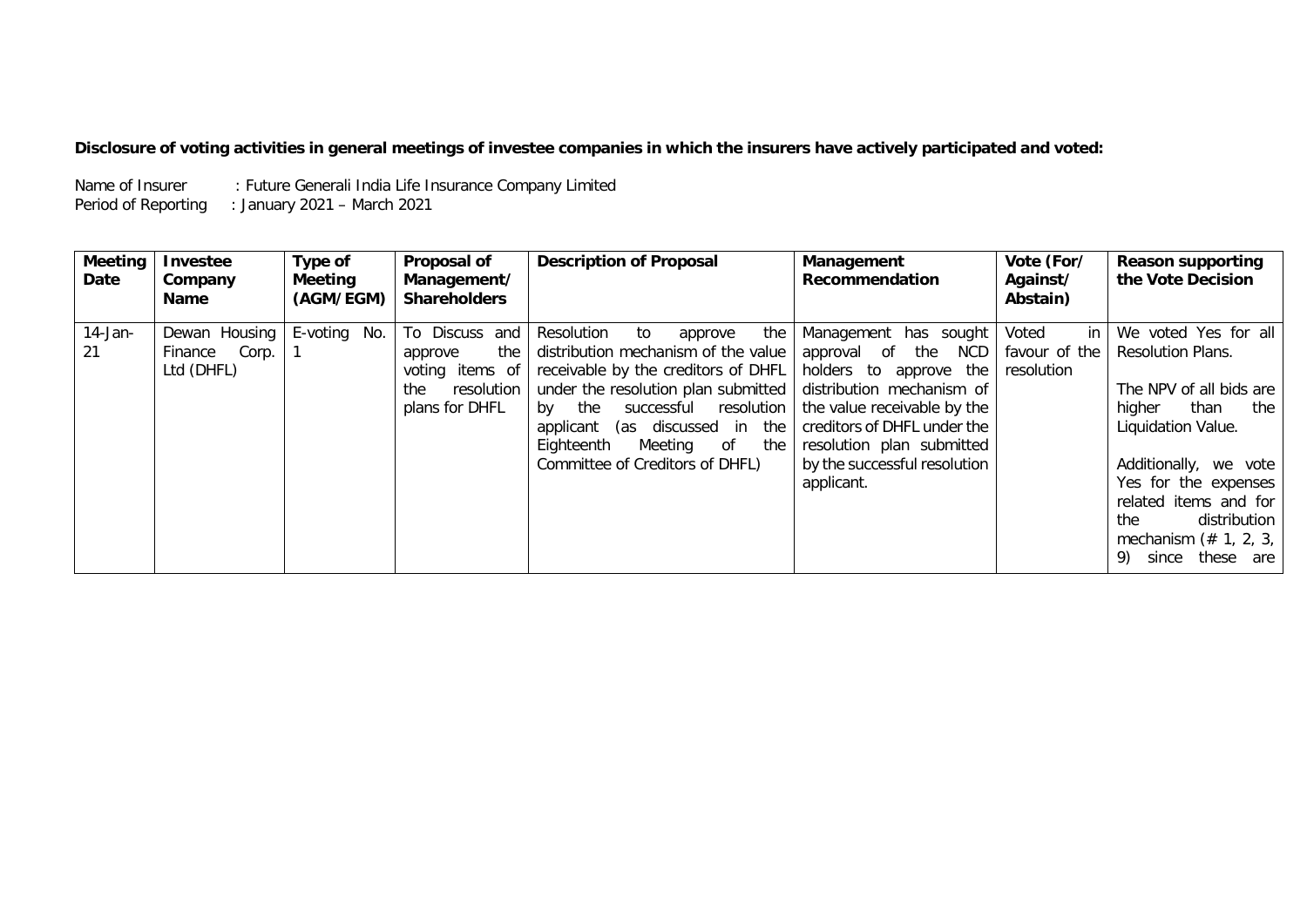| <b>Meeting</b><br>Date | Investee<br>Company<br><b>Name</b>              | Type of<br><b>Meeting</b><br>(AGM/EGM) | Proposal of<br>Management/<br><b>Shareholders</b>                                          | <b>Description of Proposal</b>                                                                                                                                                                                                                                                                                                                                                                                                                                                                                                                                       | Management<br>Recommendation                                                                                                                                                                                                                                         | Vote (For/<br>Against/<br>Abstain)         | <b>Reason supporting</b><br>the Vote Decision                       |
|------------------------|-------------------------------------------------|----------------------------------------|--------------------------------------------------------------------------------------------|----------------------------------------------------------------------------------------------------------------------------------------------------------------------------------------------------------------------------------------------------------------------------------------------------------------------------------------------------------------------------------------------------------------------------------------------------------------------------------------------------------------------------------------------------------------------|----------------------------------------------------------------------------------------------------------------------------------------------------------------------------------------------------------------------------------------------------------------------|--------------------------------------------|---------------------------------------------------------------------|
| $14$ -Jan-<br>21       | Dewan Housing<br>Finance<br>Corp.<br>Ltd (DHFL) | E-voting No.<br>$\overline{2}$         | To Discuss and<br>the<br>approve<br>voting items of<br>resolution<br>the<br>plans for DHFL | Resolution<br>authorising<br>Cyril<br>Amarchand Mangaldas (CAM) and J.<br>Sagar Associates (JSA),<br>legal<br>advisors to CoC of DHFL, to do all<br>things necessary in respect of<br>representing the CoC in connection<br>with the CIRP including but not<br>limited to, representing the CoC in all<br>legal proceedings before any judicial<br>forum, whether initiated before or<br>after the approval of the resolution<br>plans by NCLT and drafting<br>responses to notices/ letters/ any<br>communication received by the CoC<br>from any persons/ parties. | Management has sought<br>approval of the NCD<br>holders to authorize Cyril<br>Amarchand<br>Mangaldas<br>(CAM) and<br>J.<br>Sagar<br>(JSA),<br>Associates<br>legal<br>advisors to CoC of DHFL, to<br>do all things necessary in<br>respect of representing the<br>CoC | Voted<br>in<br>favour of the<br>resolution | reasonable<br>and<br>for<br>the<br>necessary<br>resolution process. |
| $14$ -Jan-<br>21       | Dewan Housing<br>Corp.<br>Finance<br>Ltd (DHFL) | E-voting No.<br>3                      | To Discuss and<br>the<br>approve<br>voting items of<br>resolution<br>the<br>plans for DHFL | Resolution in respect of creation of<br>corpus for meeting costs of advisors<br>appointed by or on behalf of the<br>Committee of Creditors of DHFL<br>relating to the corporate insolvency<br>resolution process of DHFL                                                                                                                                                                                                                                                                                                                                             | Management has sought<br>approval of the NCD<br>holders for creation of the<br>corpus for meeting costs of<br>advisors appointed by or on<br>behalf of the Committee of<br>Creditors of DHFL relating<br>to the corporate insolvency<br>resolution process of DHFL.  | Voted<br>in<br>favour of the<br>resolution |                                                                     |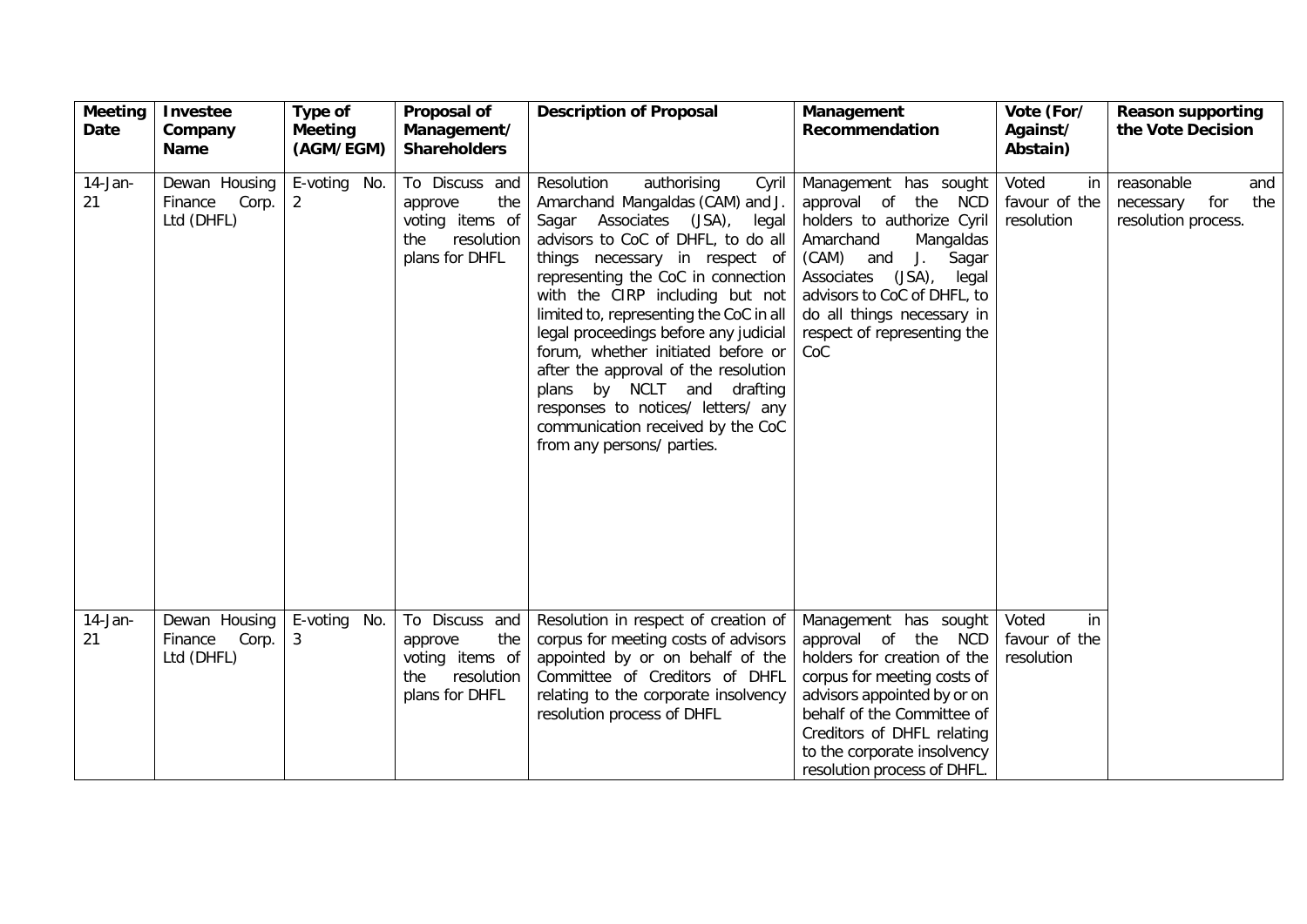| <b>Meeting</b><br>Date | <b>Investee</b><br>Company<br><b>Name</b>       | Type of<br><b>Meeting</b><br>(AGM/EGM) | Proposal of<br>Management/<br><b>Shareholders</b>                                          | <b>Description of Proposal</b>                                                                                                                                 | Management<br>Recommendation                                                                                                                                                                                                                                    | Vote (For/<br>Against/<br>Abstain)         | <b>Reason supporting</b><br>the Vote Decision |
|------------------------|-------------------------------------------------|----------------------------------------|--------------------------------------------------------------------------------------------|----------------------------------------------------------------------------------------------------------------------------------------------------------------|-----------------------------------------------------------------------------------------------------------------------------------------------------------------------------------------------------------------------------------------------------------------|--------------------------------------------|-----------------------------------------------|
| $14$ -Jan-<br>21       | Dewan Housing<br>Corp.<br>Finance<br>Ltd (DHFL) | E-voting No.<br>$\overline{4}$         | To Discuss and<br>the<br>approve<br>voting items of<br>resolution<br>the<br>plans for DHFL | Resolution Plan submitted by India<br>Opportunities<br>Investments<br>Singapore Pte. Ltd. (Oaktree) for<br>Option I                                            | Management has sought<br>approval of the<br><b>NCD</b><br>holders to Vote for/ against<br>Resolution<br>the<br>Plan<br>submitted<br>by<br>India<br>Opportunities Investments<br>Singapore<br>Pte.<br>Ltd.(Oaktree) for Option I.                                | Voted<br>in<br>favour of the<br>resolution |                                               |
| $14$ -Jan-<br>21       | Dewan Housing<br>Corp.<br>Finance<br>Ltd (DHFL) | E-voting No.<br>5                      | To Discuss and<br>the<br>approve<br>voting items of<br>resolution<br>the<br>plans for DHFL | Resolution<br>Plan<br>submitted<br>by<br>Piramal Capital & Housing Finance<br>Limited for Option I                                                             | Management has sought<br>approval of the NCD<br>holders to Vote for/ against<br>Resolution<br>the<br>Plan<br>Piramal<br>submitted<br>by<br>Capital & Housing Finance<br>Limited for Option I.                                                                   | Voted<br>in<br>favour of the<br>resolution |                                               |
| $14$ -Jan-<br>21       | Dewan Housing<br>Finance Corp.<br>Ltd (DHFL)    | E-voting No.<br>6                      | To Discuss and<br>approve the<br>voting items of<br>the resolution<br>plans for DHFL       | Resolution Plan submitted by Adani<br>Properties Private Limited along<br>with its wholly owned subsidiary<br>Nirjara Pedestal Private Limited for<br>Option I | Management has sought<br>approval of the NCD<br>holders to Vote for/ against<br>Resolution<br>Plan<br>the<br>Adani<br>submitted<br>by<br>Properties Private Limited<br>along with its wholly owned<br>subsidiary Nirjara Pedestal<br>Private Limited for Option | Voted in<br>favour of the<br>resolution    |                                               |
| $14$ -Jan-<br>21       | Dewan Housing<br>Corp.<br>Finance<br>Ltd (DHFL) | E-voting No.<br>$\overline{7}$         | To Discuss and<br>the<br>approve<br>voting items of<br>resolution<br>the<br>plans for DHFL | Resolution Plan for Option II- First<br>Scenario (Combination of: Piramal<br>Option IIA, Adani Option IIB and<br>Adani Option IIC)                             | Management has sought<br>approval of the NCD<br>holders to Vote for/ against<br>Resolution<br>Plan<br>the<br>submitted for Option II-<br>First<br>Scenario<br>(Combination of: Piramal                                                                          | Voted in<br>favour of the<br>resolution    |                                               |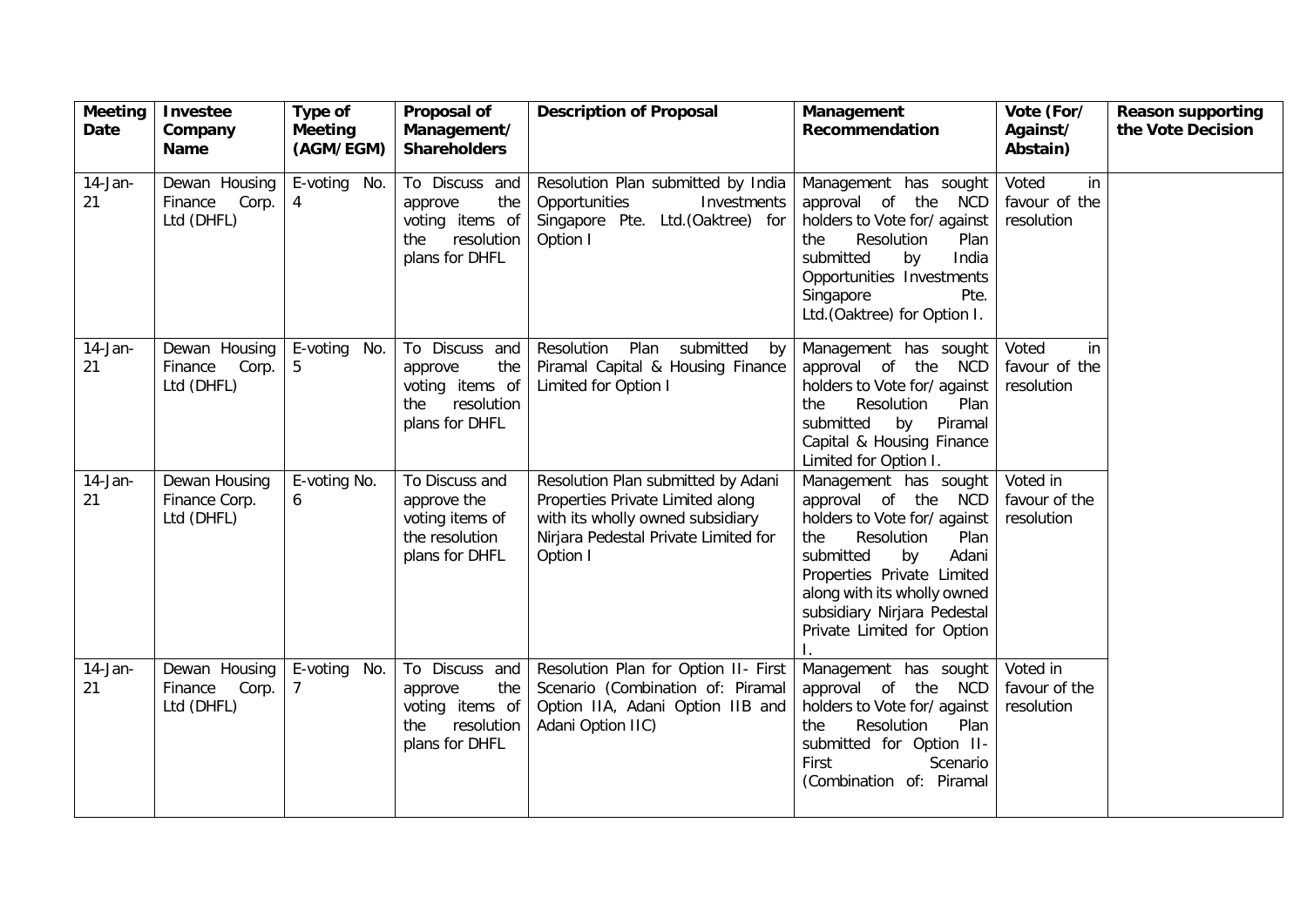| Meeting<br>Date  | <b>Investee</b><br>Company<br>Name              | <b>Type of</b><br><b>Meeting</b><br>(AGM/EGM) | Proposal of<br>Management/<br><b>Shareholders</b>                                          | <b>Description of Proposal</b>                                                                                                        | Management<br>Recommendation                                                                                                                                                                                                                        | Vote (For/<br>Against/<br>Abstain)         | <b>Reason supporting</b><br>the Vote Decision |
|------------------|-------------------------------------------------|-----------------------------------------------|--------------------------------------------------------------------------------------------|---------------------------------------------------------------------------------------------------------------------------------------|-----------------------------------------------------------------------------------------------------------------------------------------------------------------------------------------------------------------------------------------------------|--------------------------------------------|-----------------------------------------------|
|                  |                                                 |                                               |                                                                                            |                                                                                                                                       | Option IIA, Adani Option<br>IIB and Adani Option IIC)                                                                                                                                                                                               |                                            |                                               |
| $14$ -Jan-<br>21 | Dewan Housing<br>Finance Corp.<br>Ltd (DHFL)    | E-voting No.<br>8                             | To Discuss and<br>approve the<br>voting items of<br>the resolution<br>plans for DHFL       | Resolution Plan for Option II-<br>Second Scenario (Combination of:<br>Piramal Option IIA, SC Lowy Option<br>IIB and Adani Option IIC) | Management has sought<br>approval of the NCD<br>holders to Vote for/<br>against the Resolution<br>Plan submitted for Option<br><b>II- Second Scenario</b><br>(Combination of: Piramal<br>Option IIA, SC Lowy<br>Option IIB and Adani<br>Option IIC) | Voted in<br>favour of the<br>resolution    |                                               |
| $14$ -Jan-<br>21 | Dewan Housing<br>Corp.<br>Finance<br>Ltd (DHFL) | E-voting No.<br>9                             | To Discuss and<br>the<br>approve<br>voting items of<br>resolution<br>the<br>plans for DHFL | of CIRP<br>Approval<br>costs<br>under<br>Regulation 31 of CIRP regulations                                                            | Management has sought<br>the<br>NCD<br>approval<br>of<br>holders<br>for approval of<br><b>CIRP</b><br>costs<br>under<br>31<br><b>CIRP</b><br>Regulation<br>0f<br>regulations                                                                        | Voted<br>in<br>favour of the<br>resolution |                                               |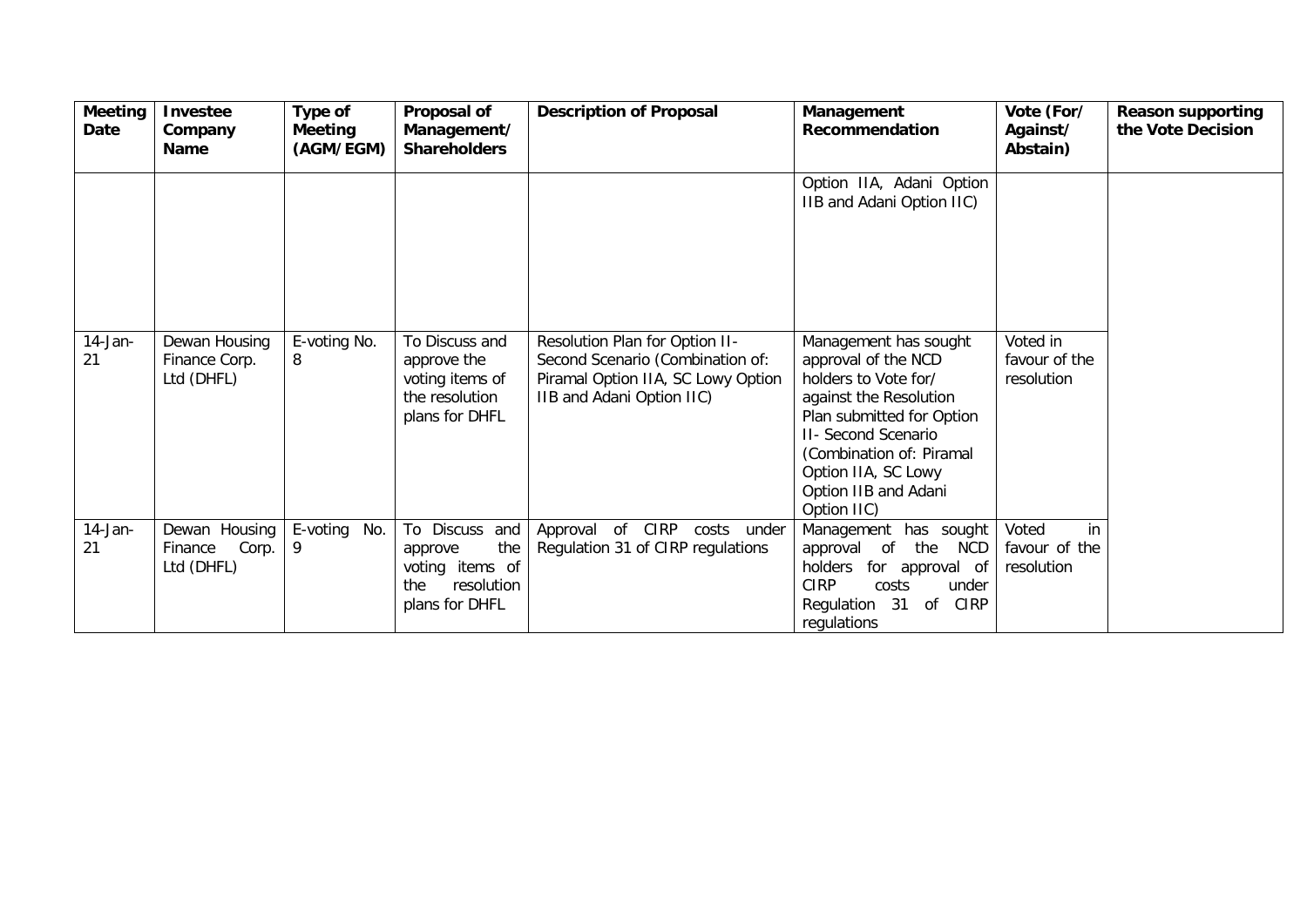| <b>Meeting</b><br>Date | <b>Investee</b><br>Company<br><b>Name</b> | Type of<br>Meeting<br>(AGM/EGM) | Proposal of<br>Management/<br><b>Shareholders</b>                                                                                                                                                                                                                                           | <b>Description of Proposal</b>                                                                                                                                       | Management<br><b>Recommendation</b>                                                                                                                                                                                                                                    | Vote (For/<br>Against/<br>Abstain)         | <b>Reason supporting</b><br>the Vote Decision                                                                                                                                                                                                                                                                                                                                                                                                                                                                                                                                                    |
|------------------------|-------------------------------------------|---------------------------------|---------------------------------------------------------------------------------------------------------------------------------------------------------------------------------------------------------------------------------------------------------------------------------------------|----------------------------------------------------------------------------------------------------------------------------------------------------------------------|------------------------------------------------------------------------------------------------------------------------------------------------------------------------------------------------------------------------------------------------------------------------|--------------------------------------------|--------------------------------------------------------------------------------------------------------------------------------------------------------------------------------------------------------------------------------------------------------------------------------------------------------------------------------------------------------------------------------------------------------------------------------------------------------------------------------------------------------------------------------------------------------------------------------------------------|
| 30-Mar-<br>21          | Reliance<br><b>Industries Ltd</b>         | E-voting                        | Scheme<br>οf<br>Arrangement<br>between<br>Reliance<br>Industries<br>Limited<br>("Transferor<br>Company"<br>or "Company") &<br>shareholders<br>its<br>creditors<br>and<br>Reliance<br>and<br>O <sub>2</sub> C<br>Limited<br>("Transferee<br>Company") & its<br>shareholders and<br>creditors | (RIL)<br>Reliance<br>Industries<br>will<br>transfer all its petrochemical assets<br>to a 100% RIL owned O2C (Oil 2<br>Chemical) Subsidiary on a slump sale<br>basis. | Management has sought<br>approval of<br>the<br>Equity<br>Shareholders<br>for<br>the<br>Scheme of Arrangement<br>between<br>Reliance<br>Industries Limited & its<br>shareholders and creditors<br>and Reliance O2C Limited<br>shareholders<br>&its<br>and<br>creditors. | Voted<br>in<br>favour of the<br>resolution | We believe that RIL's<br>reorganization of its<br>refining<br>and<br>petrochemical business<br>Oil-2-Chemical<br>into<br>(O2C) subsidiary will<br>lead to value unlocking<br>in near term and value<br>creation in the medium<br>term. Formation of a<br>O <sub>2</sub> C<br>separate<br>is<br>subsidiary<br>$\alpha$<br>precursor to strategic<br>partnerships and new<br>in<br>the<br>investors<br>(like)<br>Saudi<br>business<br>Aramco).<br>Additionally,<br>do<br>we<br>that<br>believe<br>the<br>will<br>reorganization<br>have a positive impact<br>the consolidated<br>on<br>financials. |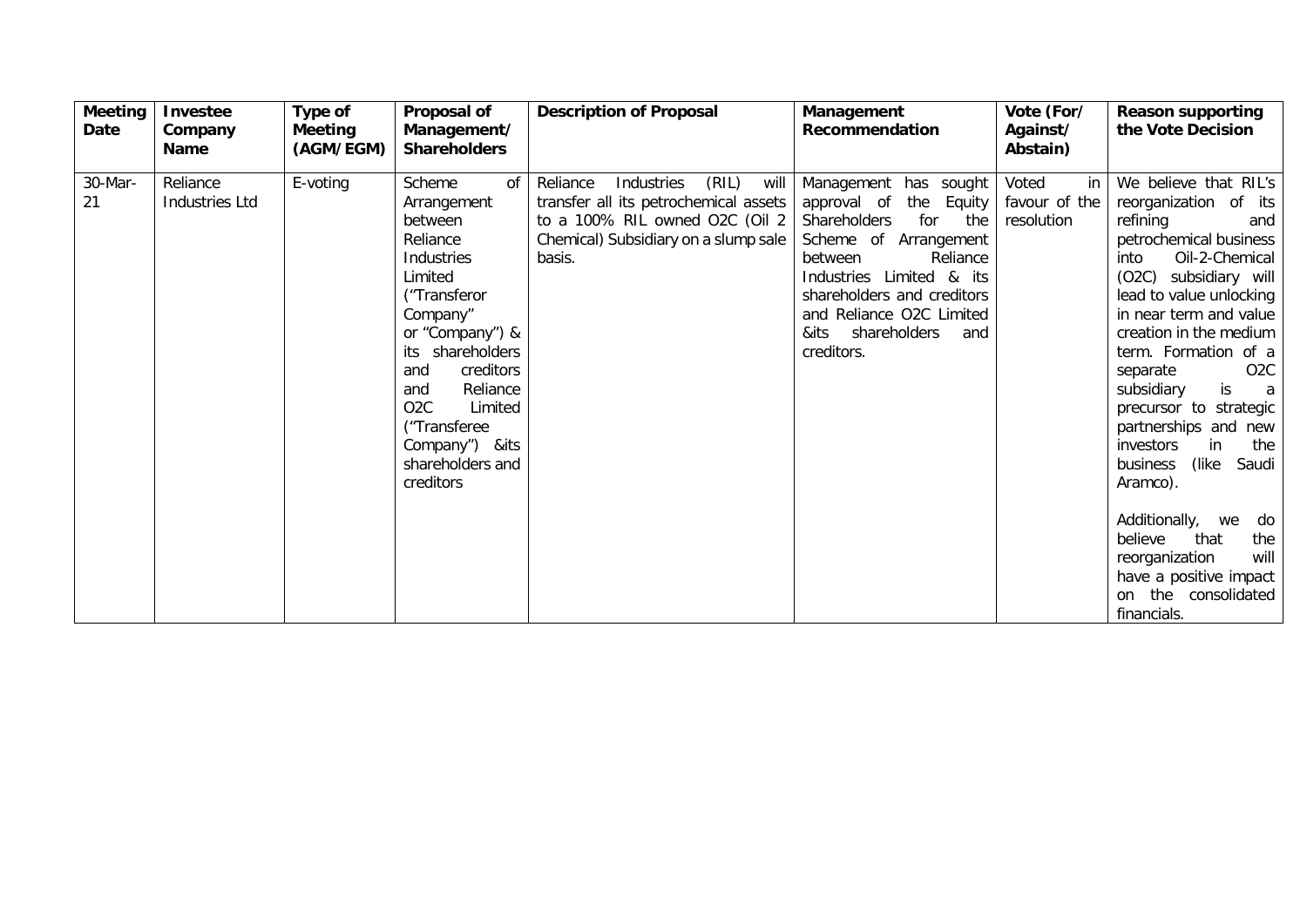| <b>Meeting</b><br>Date | Investee<br>Company<br><b>Name</b> | Type of<br>Meeting<br>(AGM/EGM) | Proposal of<br>Management/<br><b>Shareholders</b>                                                                                                                                                                                                                                           | <b>Description of Proposal</b>                                                                                                                                       | Management<br><b>Recommendation</b>                                                                                                                                                                                                                             | Vote (For/<br>Against/<br>Abstain)         | <b>Reason supporting</b><br>the Vote Decision                                                                                                                                                                                                                                                                                                                                                                                                                                                                                                                                                    |
|------------------------|------------------------------------|---------------------------------|---------------------------------------------------------------------------------------------------------------------------------------------------------------------------------------------------------------------------------------------------------------------------------------------|----------------------------------------------------------------------------------------------------------------------------------------------------------------------|-----------------------------------------------------------------------------------------------------------------------------------------------------------------------------------------------------------------------------------------------------------------|--------------------------------------------|--------------------------------------------------------------------------------------------------------------------------------------------------------------------------------------------------------------------------------------------------------------------------------------------------------------------------------------------------------------------------------------------------------------------------------------------------------------------------------------------------------------------------------------------------------------------------------------------------|
| 30-Mar-<br>21          | Reliance<br><b>Industries Ltd</b>  | E-voting                        | Scheme<br>οf<br>Arrangement<br>between<br>Reliance<br>Industries<br>Limited<br>("Transferor<br>Company"<br>or "Company") &<br>shareholders<br>its<br>creditors<br>and<br>Reliance<br>and<br>O <sub>2</sub> C<br>Limited<br>("Transferee<br>Company") & its<br>shareholders and<br>creditors | (RIL)<br>Reliance<br>Industries<br>will<br>transfer all its petrochemical assets<br>to a 100% RIL owned O2C (Oil 2<br>Chemical) Subsidiary on a slump sale<br>basis. | Management has sought<br>approval of the Secured<br>Debentureholders for the<br>Scheme of Arrangement<br>between<br>Reliance<br>Industries Limited & its<br>shareholders and creditors<br>and Reliance O2C Limited<br>shareholders<br>&its<br>and<br>creditors. | Voted<br>in<br>favour of the<br>resolution | We believe that RIL's<br>reorganization of its<br>refining<br>and<br>petrochemical business<br>Oil-2-Chemical<br>into<br>(O2C) subsidiary will<br>lead to value unlocking<br>in near term and value<br>creation in the medium<br>term. Formation of a<br>O <sub>2</sub> C<br>separate<br>is<br>subsidiary<br>$\alpha$<br>precursor to strategic<br>partnerships and new<br>in<br>the<br>investors<br>(like)<br>Saudi<br>business<br>Aramco).<br>Additionally,<br>do<br>we<br>that<br>believe<br>the<br>will<br>reorganization<br>have a positive impact<br>the consolidated<br>on<br>financials. |